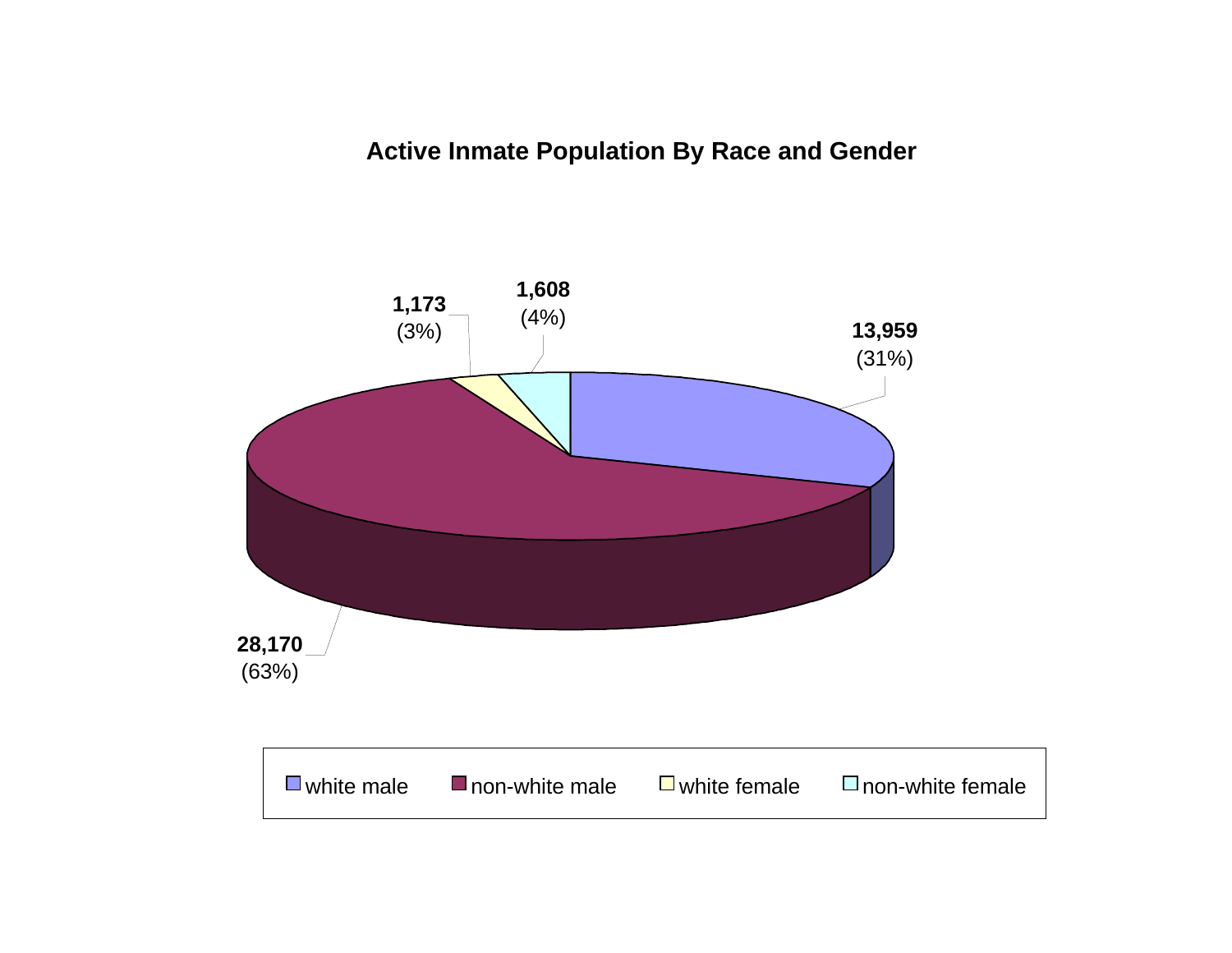# **Active Inmates By Security Status**

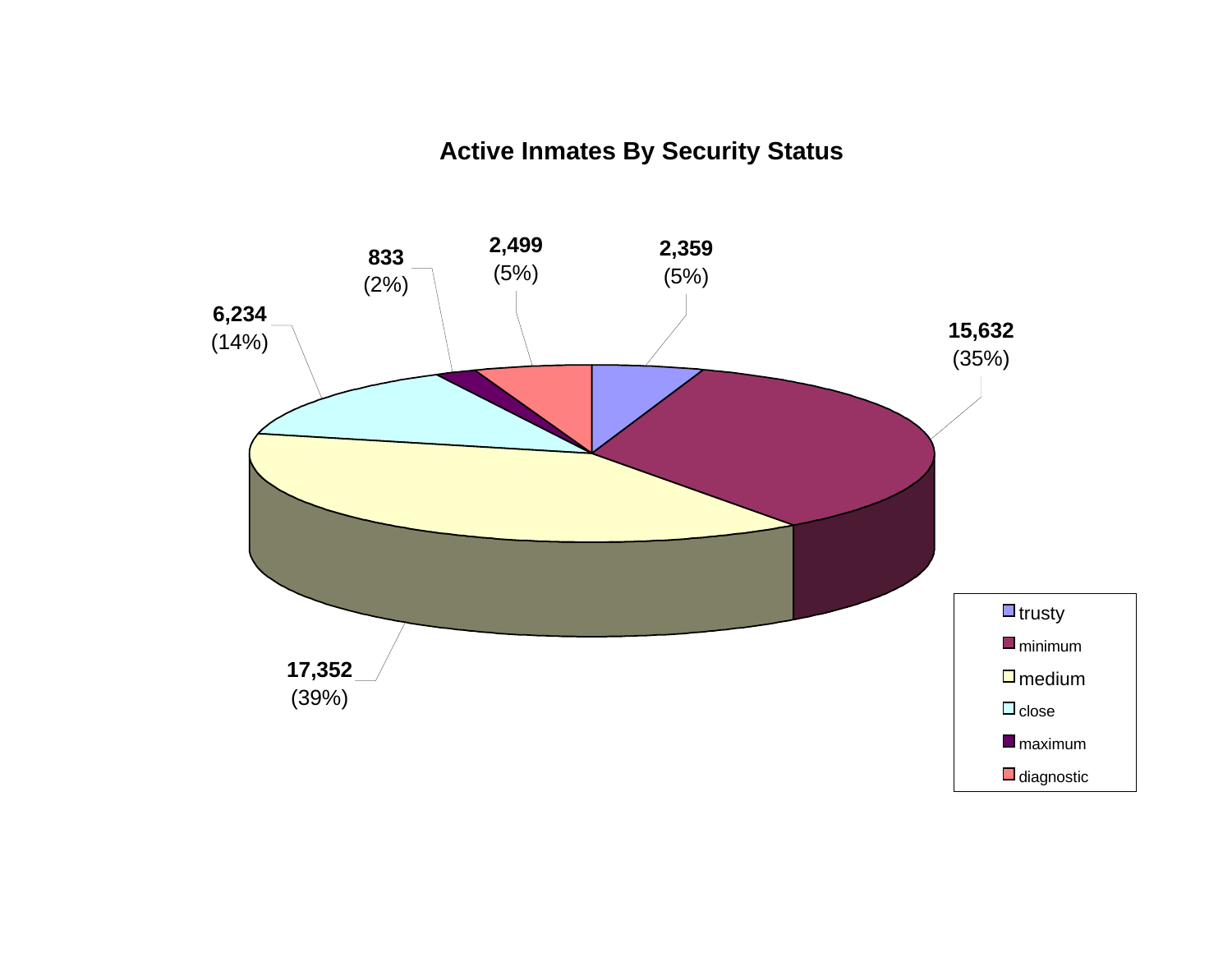

## **Active Inmates Prison Sentence In Years**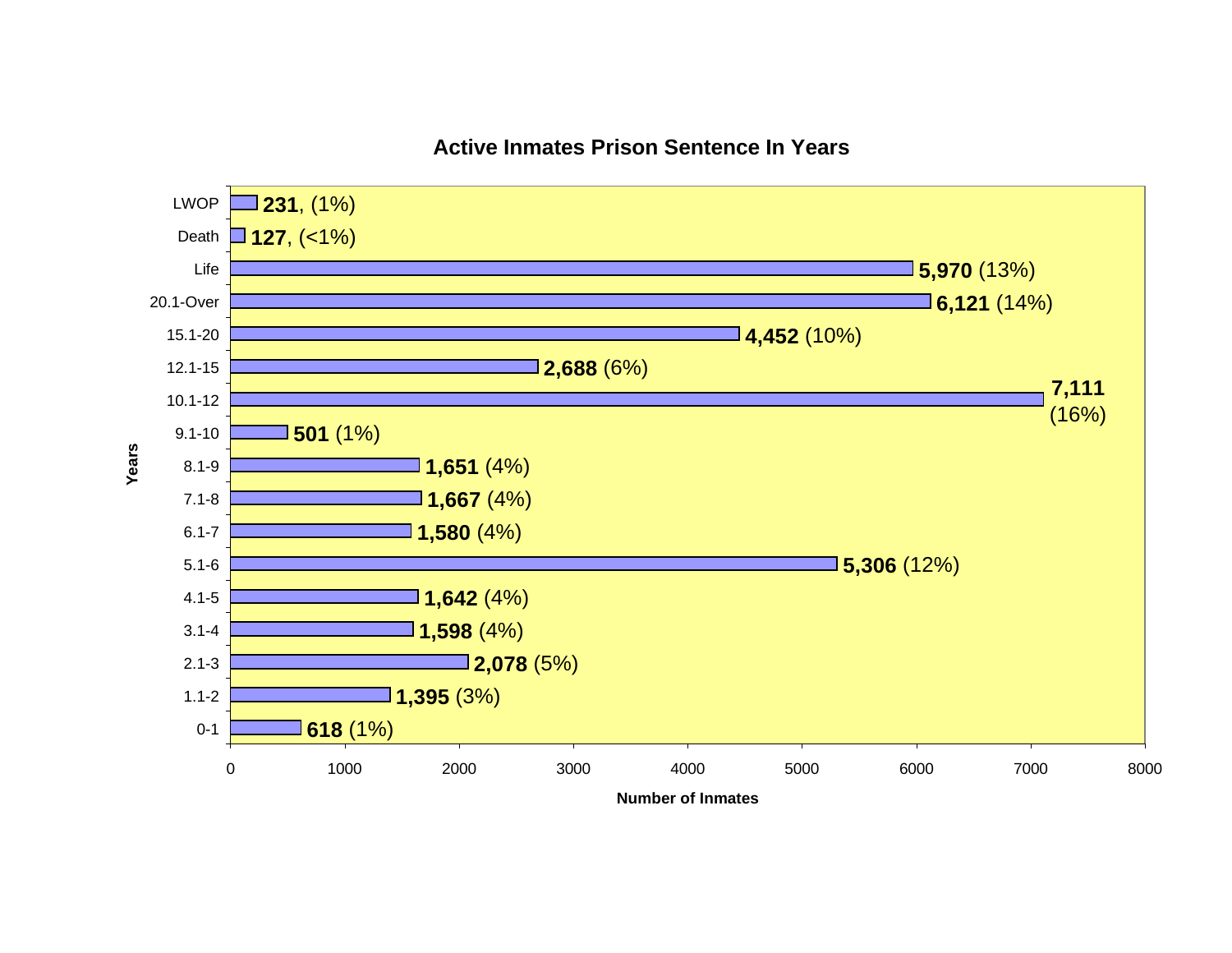**Active Inmates Who Have Probation To Follow Prison**

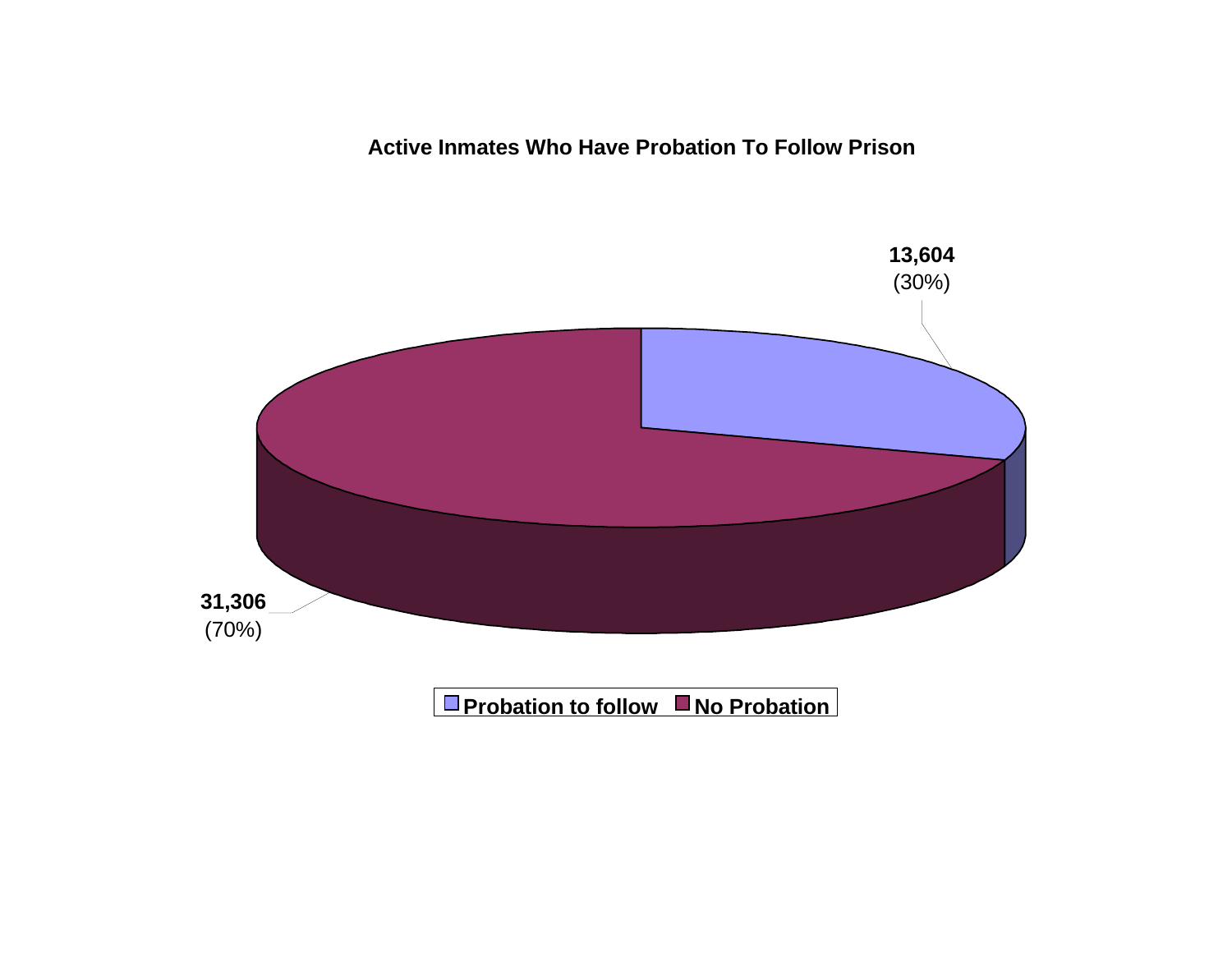**Active Inmates Grouped By Institution**

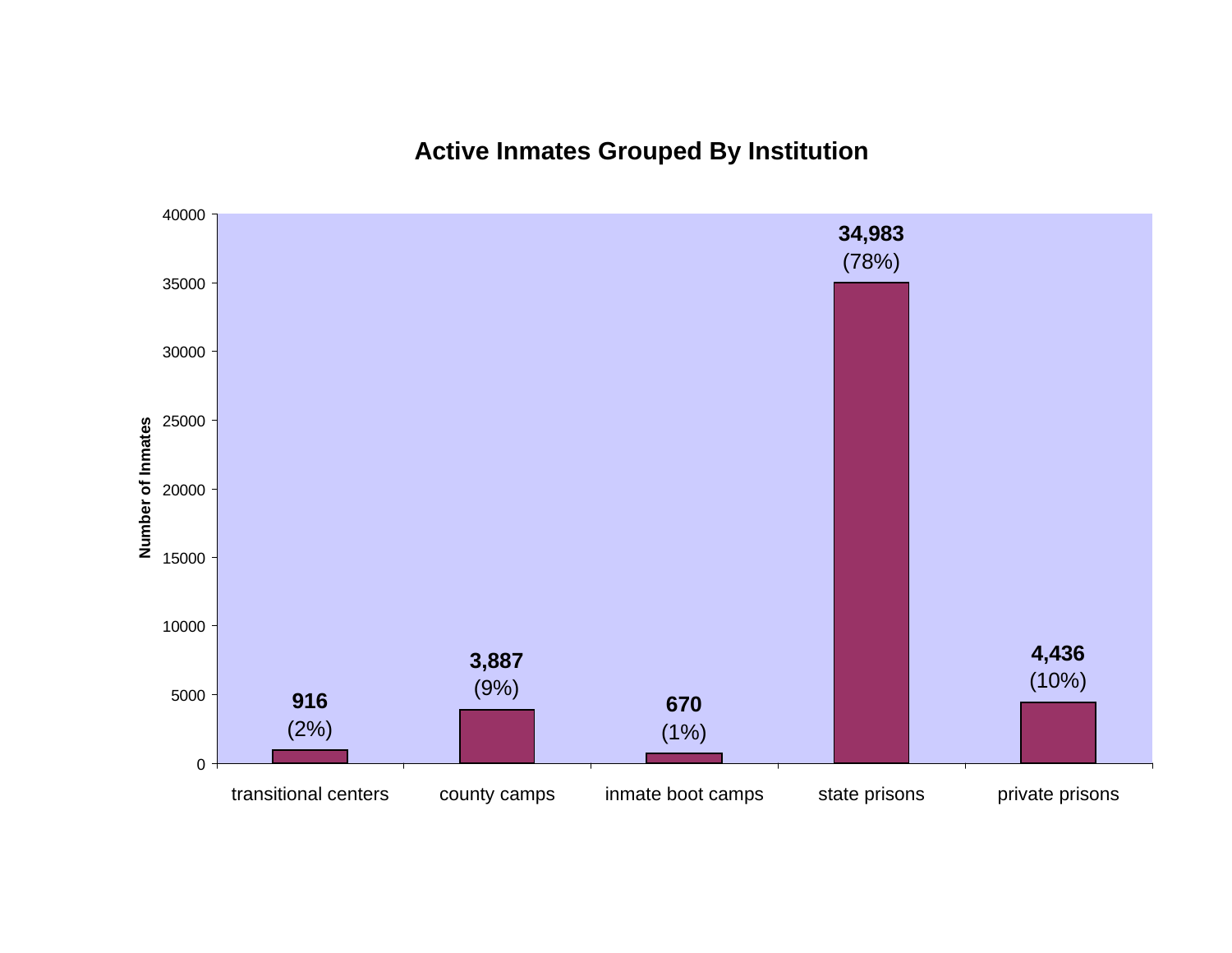## **Active Inmates By Most Serious Crime Type**

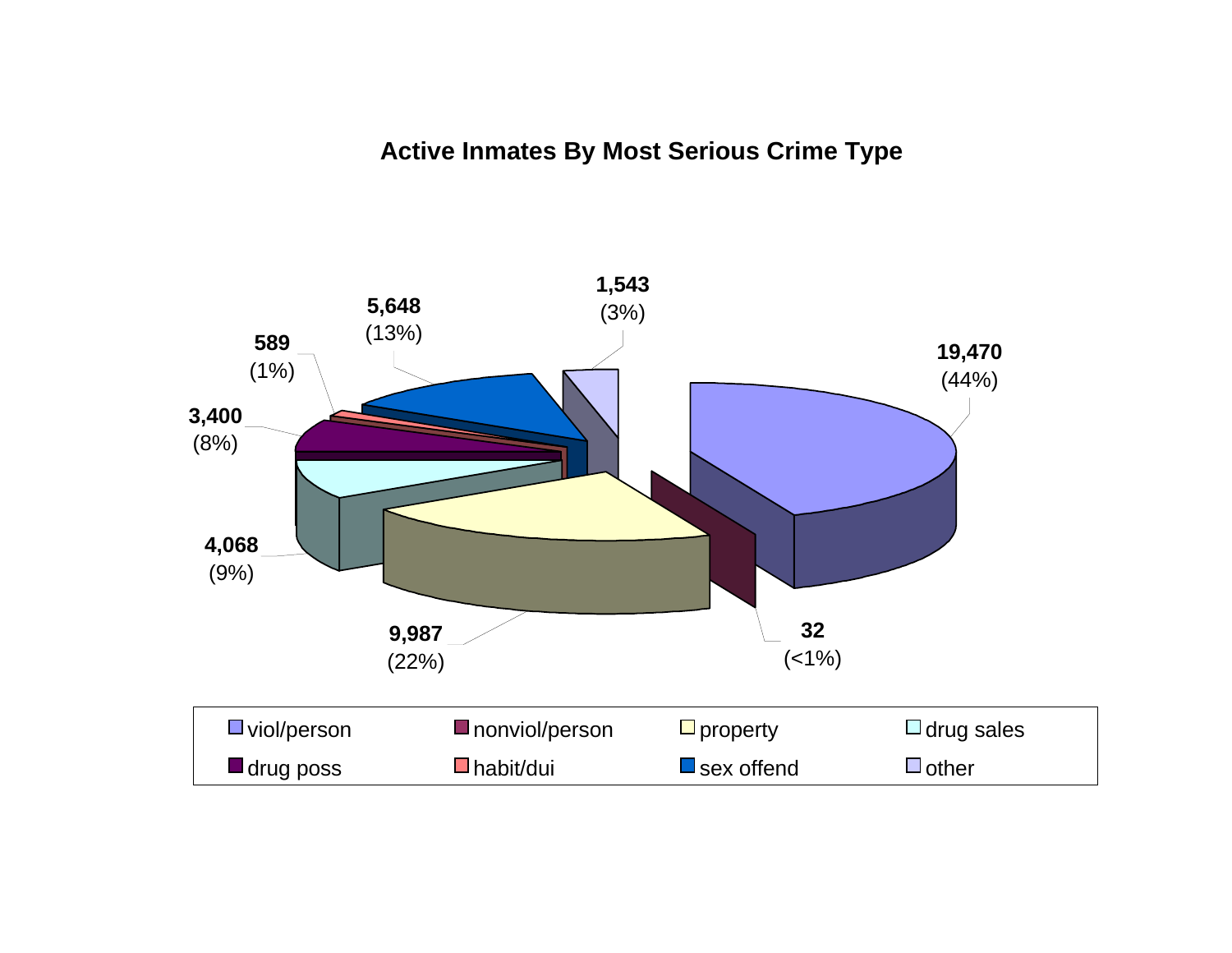Georgia Department of Corrections Page 1 Run 03/20/01 Office of Planning and Analysis

#### Inmate statistical profile

TABLE OF CONTENTS FOR ACTIVE PRISONERS EXCLUDING JAIL

 TITLE PAGE ----- ---- RACE AND SEX............................ 2 Culture Fair IQ Scores.................. 3 Self-Rpt Socioeconomic Class............ 4 Self-Rpt Environment To Age 16.......... 5 Self-Rpt Education Level................ 6 Functional Reading Level (WRAT Scores).. 7 Functional Math Level (WRAT Scores)..... 8 Functional Spelling Level (WRAT Scores). 9 Self-Rpt Guardian Status To Age 16......10 Self-Rpt Employment Status Before Prison11 Self-Rpt Marital Status At Admission....12 Self-Rpt Number Of Children At Admission13 Self-Rpt Religious Affiliation..........14 Self-Rpt Family Behavior Patterns \*.....15 Inmate Diagnostic Behavior Problem \*....16 Physical Profile (General Condition)....17 Security Status...........................18 Number Of Sentences.....................19 Number Of Disciplinaries................20 Number Of Escapes........................21 Number Of Prior Georgia Incarcerations \*22 Number Of Transfers.....................23 County Of Conviction....................24 Circuit Of Conviction...................29 Home County................................31 Prison Sentence In Years................36 Probation To Follow Prison..............37Admission Type.............................38 Release Type...............................39 Inst By Group..............................40 Institution................................41 Misdemeanors And Felonies...............44 Crimes By Group.........................45 Most Serious Offense....................46 Most Serious Crime Type.................53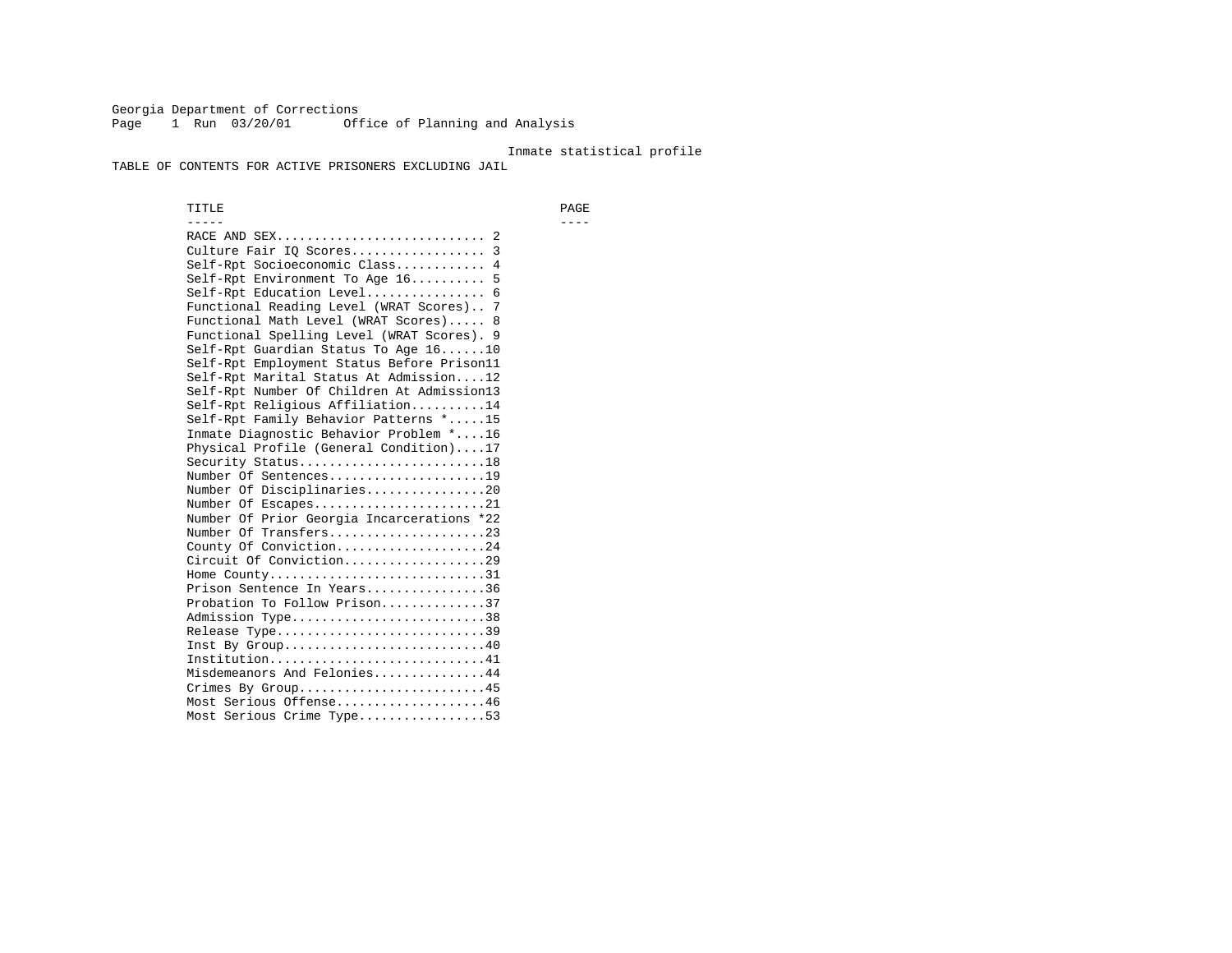Georgia Department of Corrections Page 2 Run 03/20/01 Office of Planning and Analysis

#### Inmate statistical profile

Sample: ACTIVE PRISONERS EXCLUDING JAIL **Requestor:** Statistics Active inmates 03/20/2001

RACE AND SEX by current age & sex

|                                                                  |                        |                                       | M E N                                                                                         |                          |                                            |                                                        |                   |                               |                               | <b>WOMEN</b>            |                            |                           |                                       |                         |                         |                      |                          |                             |                                |                     |
|------------------------------------------------------------------|------------------------|---------------------------------------|-----------------------------------------------------------------------------------------------|--------------------------|--------------------------------------------|--------------------------------------------------------|-------------------|-------------------------------|-------------------------------|-------------------------|----------------------------|---------------------------|---------------------------------------|-------------------------|-------------------------|----------------------|--------------------------|-----------------------------|--------------------------------|---------------------|
| RACE AND SEX                                                     | Age<br>$00 - 21$       | Age<br>$ 22-39 $                      | Age<br>$ 40-54 $                                                                              |                          | Age<br>$8 55-99$                           | % Total                                                | Men               |                               | Age<br>$8   00 - 21$          |                         | Age<br>$ 22-39 $           |                           | Age<br>$ 40-54 $                      |                         | Age<br>$8155 - 99$      |                      | Women<br>% Total         |                             | Grand<br>%   Total %           |                     |
| WHITE MALE<br>NON WHITE MALE<br>WHITE FEMALE<br>NON WHITE FEMALE | 1000<br>2685<br>0<br>0 | 7846<br>27<br>73 18055<br>0<br>0<br>0 | 4209<br>30<br>70 <sub>1</sub><br>6735<br>0 <sup>1</sup><br>$\mathbf 0$<br>0 <sup>1</sup><br>0 | 38<br>62<br>0<br>$\circ$ | 904<br>695<br>$\mathbf{0}$<br>$\mathbf{0}$ | 57 13959<br>43 28170<br>$\mathbf{0}$<br>0 <sup>1</sup> | 0<br>$\mathbf{0}$ | 33<br>67<br>$\mathbf{0}$<br>0 | 0<br>$\mathbf{0}$<br>72<br>92 | $\mathbf 0$<br>44<br>56 | $\mathbf 0$<br>763<br>1057 | 0<br>$\Omega$<br>42<br>58 | $\Omega$<br>$\mathbf 0$<br>301<br>429 | $\mathbf 0$<br>41<br>59 | $\mathbf 0$<br>37<br>30 | $\Omega$<br>55<br>45 | $\Omega$<br>1173<br>1608 | ი -<br>$\Omega$<br>42<br>58 | 13959<br>28170<br>1173<br>1608 | -31<br>63<br>3<br>4 |
| Total reported                                                   |                        | 3685 100 25901 100 10944 100          |                                                                                               |                          | 1599 100 42129 100                         |                                                        |                   |                               | 164 100                       |                         | 1820 100                   |                           |                                       | 730 100                 |                         | 67 100               | 2781 100                 |                             | 44910 100                      |                     |
| Percent reported                                                 | 100.0                  | 100.0                                 |                                                                                               | 100.0                    | 100.0                                      |                                                        | 100.0             |                               |                               | 100.0                   |                            | 100.0                     |                                       | 100.0                   |                         | 100.0                |                          | 100.0                       |                                | 100.0               |
| NOT REPORTED                                                     | $\Omega$               | $\Omega$                              | $\mathbf 0$                                                                                   |                          | $\mathbf 0$                                |                                                        | $\Omega$          |                               | $\mathbf{0}$                  |                         | $\Omega$                   |                           | $\Omega$                              |                         | $\Omega$                |                      | $\Omega$                 |                             | 0                              |                     |
| Total                                                            | 3685                   | 25901                                 | 10944                                                                                         |                          | 1599                                       | 42129                                                  |                   |                               | 164                           |                         | 1820                       |                           | 730                                   |                         | 67                      |                      | 2781                     |                             | 44910                          |                     |
| AVERAGE AGE                                                      | 19.94                  | 30.27                                 | 45.04                                                                                         |                          | 60.68                                      |                                                        | 34.36             |                               | 19.88                         |                         | 31.37                      |                           | 44.60                                 |                         | 59.57                   |                      | 34.84                    |                             | 34.39                          |                     |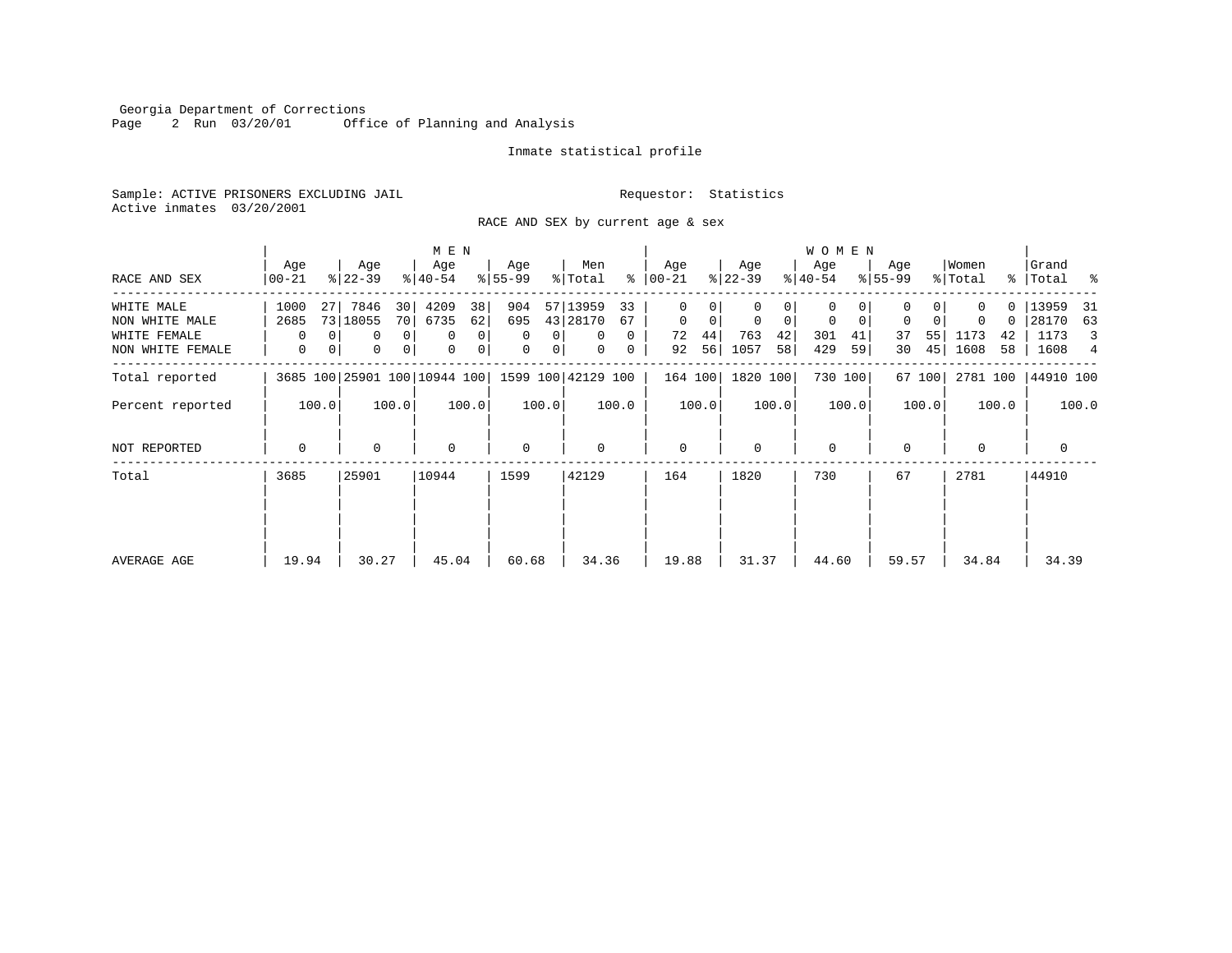#### Georgia Department of Corrections Page 3 Run 03/20/01 Office of Planning and Analysis

### Inmate statistical profile

|  | Sample: ACTIVE PRISONERS EXCLUDING JAIL |  |                                             |  |  | Requestor: Statistics |  |  |
|--|-----------------------------------------|--|---------------------------------------------|--|--|-----------------------|--|--|
|  | Active inmates 03/20/2001               |  |                                             |  |  |                       |  |  |
|  |                                         |  | Culture Fair IO Scores by current age & sex |  |  |                       |  |  |

| IQ Score                  | Age<br>  00-21 |      | Age<br>$ 22 - 39 $                              |         | M E N<br>Age<br>$8140 - 54$ |         | Age<br>$8155 - 99$ |      | Men<br>% Total   | ွေ      | Age<br>$ 00 - 21 $ |         | Age<br>$ 22 - 39 $ |          | <b>WOMEN</b><br>Aqe<br>$ 40-54 $ |          | Age<br>$8155 - 99$ |          | Women<br>% Total |          | Grand<br>%   Total % |      |
|---------------------------|----------------|------|-------------------------------------------------|---------|-----------------------------|---------|--------------------|------|------------------|---------|--------------------|---------|--------------------|----------|----------------------------------|----------|--------------------|----------|------------------|----------|----------------------|------|
| LESS THAN 70<br>70 AND UP | 94<br>3427     | 3 I  | 984<br>97 23844                                 | 4<br>96 | 822<br>9480                 | 8<br>92 | 106<br>1337        |      | 2006<br>93 38088 | 5<br>95 | 4<br>153           | 3<br>97 | 205<br>1526        | 12<br>88 | 183<br>514                       | 26<br>74 | 21<br>42           | 33<br>67 | 413<br>2235      | 16<br>84 | 2419<br>40323 94     | -6   |
| Total reported            |                |      | 3521 100 24828 100 10302 100 1443 100 40094 100 |         |                             |         |                    |      |                  |         |                    | 157 100 | 1731 100           |          |                                  | 697 100  |                    | 63 100   |                  |          | 2648 100 42742 100   |      |
| Percent reported          |                | 95.5 |                                                 | 95.9    |                             | 94.1    |                    | 90.2 |                  | 95.2    |                    | 95.7    |                    | 95.1     |                                  | 95.5     |                    | 94.0     |                  | 95.2     |                      | 95.2 |
| NOT REPORTED              | 164            |      | 1073                                            |         | 642                         |         | 156                |      | 2035             |         | 7                  |         | 89                 |          | 33                               |          | 4                  |          | 133              |          | 2168                 |      |
| Total                     | 3685           |      | 25901                                           |         | 10944                       |         | 1599               |      | 42129            |         | 164                |         | 1820               |          | 730                              |          | 67                 |          | 2781             |          | 44910                |      |
| AVERAGE IQ                | 100.51         |      | 100.04                                          |         | 96.15                       |         | 93.56              |      | 98.85            |         | 99.17              |         | 93.15              |          | 84.37                            |          | 80.17              |          | 90.89            |          | 98.36                |      |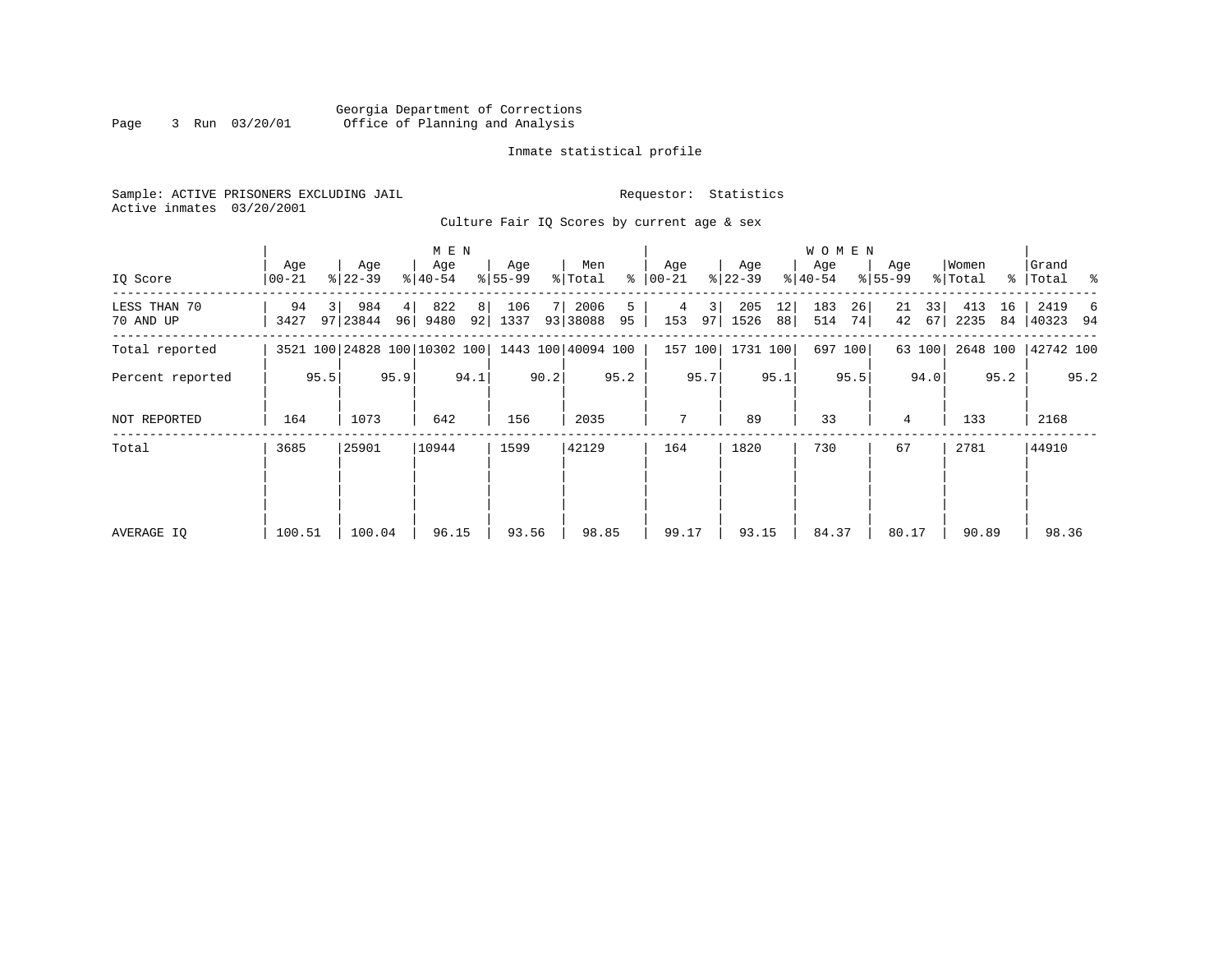#### Georgia Department of Corrections<br>4 Run 03/20/01 Office of Planning and Analysis Page 4 Run 03/20/01 Office of Planning and Analysis

#### Inmate statistical profile

Sample: ACTIVE PRISONERS EXCLUDING JAIL **Requestor:** Statistics Active inmates 03/20/2001

#### Self-Rpt Socioeconomic Class by current age & sex

|                     |       |                |                              |                | M E N     |      |             |      |                    |      |             |      |           |                | <b>WOMEN</b> |         |                |                |         |                |           |      |
|---------------------|-------|----------------|------------------------------|----------------|-----------|------|-------------|------|--------------------|------|-------------|------|-----------|----------------|--------------|---------|----------------|----------------|---------|----------------|-----------|------|
|                     | Age   |                | Age                          |                | Age       |      | Age         |      | Men                |      | Age         |      | Age       |                | Age          |         | Age            |                | Women   |                | Grand     |      |
| Socioeconomic Class | 00-21 |                | $8 22-39$                    |                | $8 40-54$ |      | $8155 - 99$ |      | % Total            | ి    | $ 00 - 21 $ |      | $ 22-39 $ |                | $ 40-54 $    |         | $8155 - 99$    |                | % Total |                | %   Total |      |
| WELFARE             | 280   | 8              | 1927                         | 8 <sup>1</sup> | 689       |      | 81          | 5    | 2977               |      | 28          | 17   | 289       | 16             | 82           |         |                | $\overline{2}$ | 400     | 15             | 3377      | 8    |
| OCC EMPLOY          | 328   | 10             | 2183                         | 9              | 534       |      | 43          | 3 I  | 3088               | 8    |             |      | 14        |                | 4            |         | $\mathbf{2}$   |                | 21      |                | 3109      |      |
| MINIMUM STD         | 1495  | 44             | 9917                         | 40             | 4385      | 42   | 719         |      | 48 16516           | 41   | 50          | 31   | 580       | 33             | 289          | 40      | 34             | 53             | 953     | 35             | 17469     | 41   |
| MIDDLE              | 1251  |                | 37 10614                     | 43             | 4732      | 45   | 647         |      | 43 17244           | 43   | 79          | 49   | 849       | 48             | 330          | 46      | 25             | 39             | 1283    | 47             | 18527     | 43   |
| OTHER               | 16    | 0 <sup>1</sup> | 187                          |                | 76        |      | 16          |      | 295                |      | 3           | 2    | 41        | $\overline{2}$ |              | 2       | $\overline{2}$ | 3              | 63      | $\overline{a}$ | 358       |      |
| Total reported      |       |                | 3370 100 24828 100 10416 100 |                |           |      |             |      | 1506 100 40120 100 |      | 161         | 100  | 1773 100  |                |              | 722 100 |                | 64 100         | 2720    | 100            | 42840 100 |      |
| Percent reported    |       | 91.5           |                              | 95.9           |           | 95.2 |             | 94.2 |                    | 95.2 |             | 98.2 |           | 97.4           |              | 98.9    |                | 95.5           |         | 97.8           |           | 95.4 |
|                     |       |                |                              |                |           |      |             |      |                    |      |             |      |           |                |              |         |                |                |         |                |           |      |
| NOT RPTD            | 315   |                | 1073                         |                | 528       |      | 93          |      | 2009               |      | ζ           |      | 47        |                | 8            |         |                |                | 61      |                | 2070      |      |
| Total               | 3685  |                | 25901                        |                | 10944     |      | 1599        |      | 42129              |      | 164         |      | 1820      |                | 730          |         | 67             |                | 2781    |                | 44910     |      |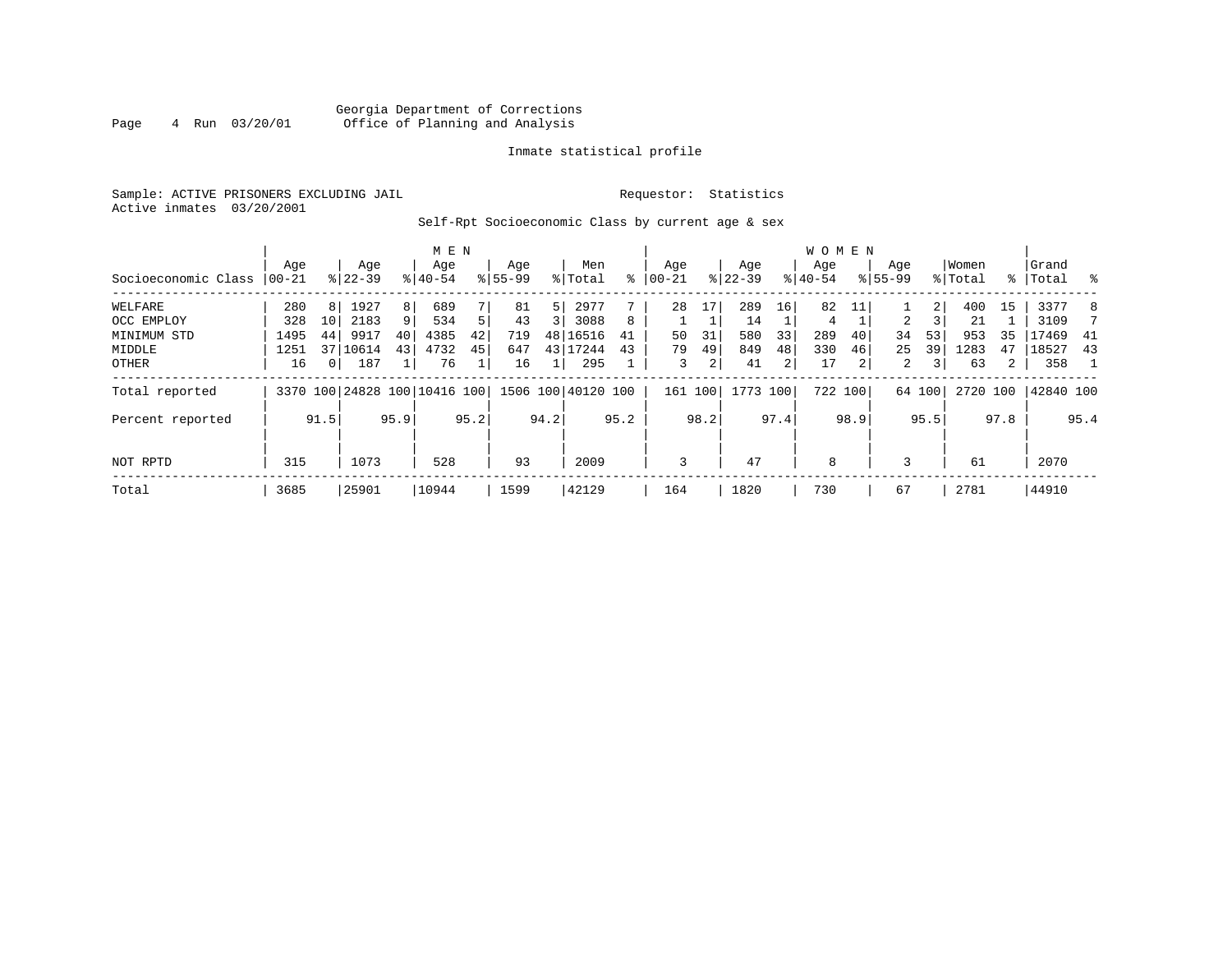#### Georgia Department of Corrections Page 5 Run 03/20/01 Office of Planning and Analysis

#### Inmate statistical profile

Sample: ACTIVE PRISONERS EXCLUDING JAIL **Requestor:** Statistics Active inmates 03/20/2001

Self-Rpt Environment To Age 16 by current age & sex

|                  |                   |      |                    |      | M E N                        |      |                    |      |                    |      |                 |      |                  |      | <b>WOMEN</b>     |      |                    |        |                  |      |                 |      |
|------------------|-------------------|------|--------------------|------|------------------------------|------|--------------------|------|--------------------|------|-----------------|------|------------------|------|------------------|------|--------------------|--------|------------------|------|-----------------|------|
| Environment      | Age<br>$ 00 - 21$ |      | Age<br>$8122 - 39$ |      | Age<br>$8140 - 54$           |      | Age<br>$8155 - 99$ |      | Men<br>% Total     | ៖    | Age<br>$ 00-21$ |      | Age<br>$ 22-39 $ |      | Aqe<br>$8 40-54$ |      | Age<br>$8155 - 99$ |        | Women<br>% Total | ႜၟ   | Grand<br> Total | ွေ   |
| RURAL/FARM       | 22                |      | 586                | 2    | 709                          |      | 288                | 19   | 1605               | 4    |                 |      | 65               | 4    | 50               |      | 10                 | 16     | 126              | 5    | 1731            |      |
| RURAL/NFARM      | 96                |      | 1518               | 6    | 724                          |      | 122                | 8    | 2460               | 6    | 20              | 13   | 199              | 11   | 53               |      |                    | 8      | 277              | 10   | 2737            | 6    |
| S.M.S.A          | 1320              | 37   | 9268               | 37   | 3686                         | 35   | 420                | 27   | 14694              | 36   | 31              | 19   | 294              | 17   | 133              | 18   | 13                 | 21     | 471              |      | 15165           | - 35 |
| URBAN            | 735               | 21   | 4477               | 18   | 1721                         | 16   | 174                | 11   | 7107               | 17   | 52              | 33   | 557              | 31   | 245              | 34   | 15                 | 24     | 869              | 32   | 7976            | 18   |
| SMALL TOWN       | 1342              | 38   | 9240               | 37   | 3683                         | 35   | 523                |      | 34 14788           | 36   | 54              | 34   | 653              | 37   | 234              | 32   | 17                 | 27     | 958              | 35   | 15746           | 36   |
| OTHER            | 15                | 0    | 134                |      | 57                           |      | 6                  | 0    | 212                |      | 2               |      | 11               |      | 6                |      | 2                  | 3      | 21               |      | 233             |      |
| Total reported   |                   |      |                    |      | 3530 100 25223 100 10580 100 |      |                    |      | 1533 100 40866 100 |      | 160 100         |      | 1779 100         |      | 721 100          |      |                    | 62 100 | 2722 100         |      | 43588 100       |      |
| Percent reported |                   | 95.8 |                    | 97.4 |                              | 96.7 |                    | 95.9 |                    | 97.0 |                 | 97.6 |                  | 97.7 |                  | 98.8 |                    | 92.5   |                  | 97.9 |                 | 97.1 |
| NOT RPTD         | 155               |      | 678                |      | 364                          |      | 66                 |      | 1263               |      | 4               |      | 41               |      | 9                |      | 5                  |        | 59               |      | 1322            |      |
| Total            | 3685              |      | 25901              |      | 10944                        |      | 1599               |      | 42129              |      | 164             |      | 1820             |      | 730              |      | 67                 |        | 2781             |      | 44910           |      |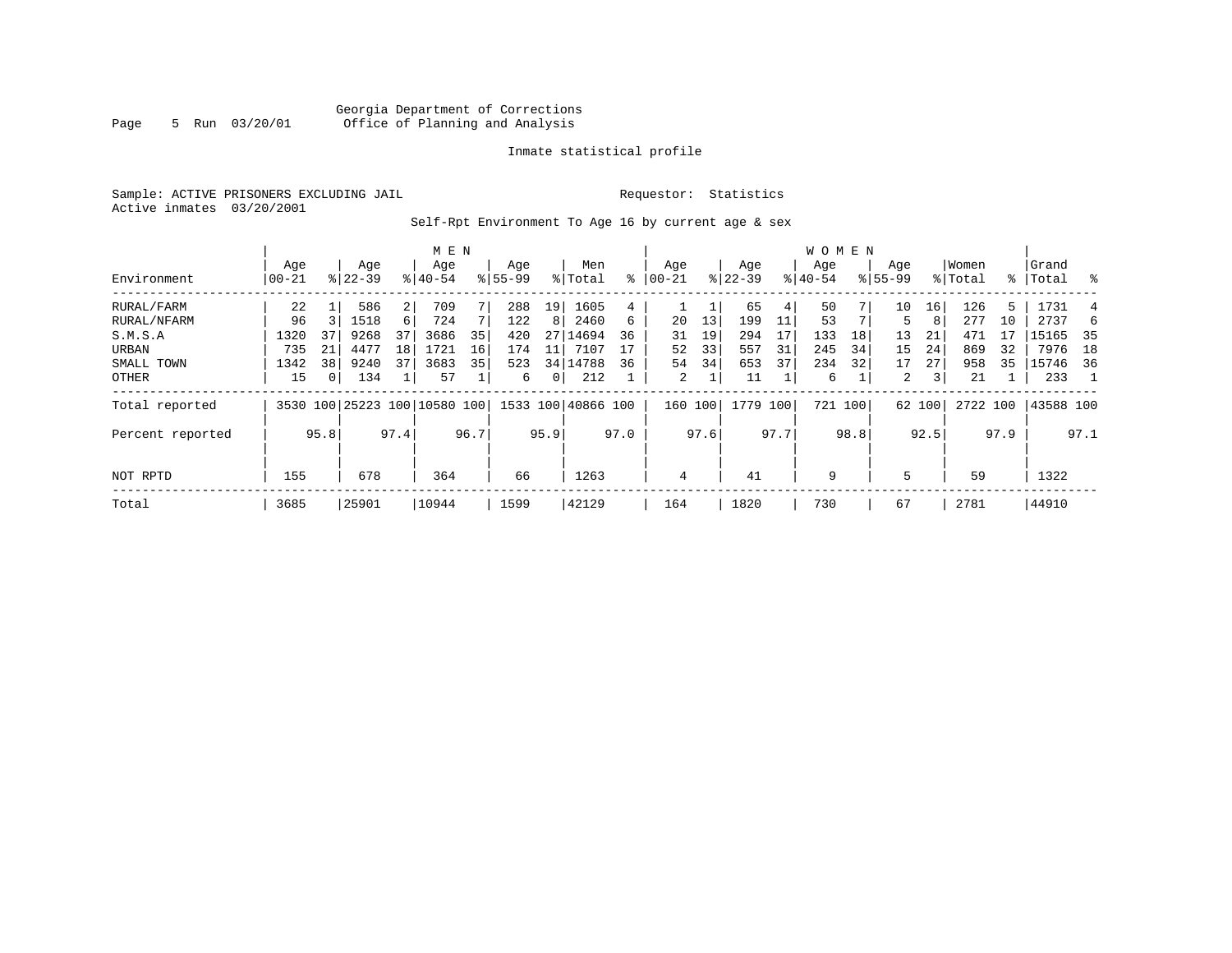#### Georgia Department of Corrections Page 6 Run 03/20/01 Office of Planning and Analysis

#### Inmate statistical profile

Sample: ACTIVE PRISONERS EXCLUDING JAIL **Requestor:** Statistics Active inmates 03/20/2001

Self-Rpt Education Level by current age & sex

|                     |                |      |                              |                 | M E N              |      |                  |      |                    |      |                      |      |                  |      | W O M E N        |         |                  |        |                  |      |                    |      |
|---------------------|----------------|------|------------------------------|-----------------|--------------------|------|------------------|------|--------------------|------|----------------------|------|------------------|------|------------------|---------|------------------|--------|------------------|------|--------------------|------|
| Education Level     | Age<br>  00-21 |      | Age<br>$ 22-39 $             |                 | Age<br>$8140 - 54$ |      | Age<br>$8 55-99$ |      | Men<br>% Total     |      | Age<br>$8   00 - 21$ |      | Age<br>$ 22-39 $ |      | Age<br>$ 40-54 $ |         | Age<br>$8 55-99$ |        | Women<br>% Total |      | Grand<br>%   Total | ್ಠಿ  |
| LESS THAN GRADE 7   | 47             |      | 435                          | $\overline{2}$  | 459                | 4    | 308              | 20   | 1249               | 3    |                      | 0    | 19               |      | 20               |         | 9                | 14     | 48               |      | 1297               |      |
| GRADE 7             | 98             | 3    | 575                          | 2               | 356                | 3    | 124              | 8    | 1153               | 3    |                      | 3    | 54               | 3    | 13               |         | 2                | 3      | 73               |      | 1226               | 3    |
| GRADE 8             | 483            | 14   | 2039                         |                 | 920                |      | 163              | 11   | 3605               | 9    | 24                   | 15   | 145              |      | 49               |         | 6                | 9      | 224              |      | 3829               | 9    |
| GRADE 9             | 896            | 25   | 3918                         | 15              | 1282               | 12   | 153              | 10   | 6249               | 15   | 33                   | 21   | 239              | 14   | 66               | 9       | 4                |        | 342              | 13   | 6591               | - 15 |
| GRADE 10            | 1026           | 29   | 5541                         | 22              | 1697               | 16   | 161              | 10   | 8425               | 21   | 41                   | 26   | 312              | 18   | 85               | 12      | 10               | 15     | 448              | 17   | 8873               | 20   |
| GRADE 11            | 738            | 21   | 5130                         | 20 <sup>1</sup> | 1414               | 13   | 117              | 8    | 7399               | 18   | 34                   | 21   | 288              | 16   | 97               | 14      | 6                | 9      | 425              | 16   | 7824               | 18   |
| GRADE 12            | 204            | 6    | 5219                         | 21              | 2628               | 25   | 295              | 19   | 8346               | 20   | 17                   | 11   | 296              | 17   | 157              | 22      | 13               | 20     | 483              | 18   | 8829               | 20   |
| MORE THAN GRADE 12  | 41             |      | 2423                         | 10              | 1843               | 17   | 224              | 14   | 4531               | 11   | 6                    | 4    | 404              | 23   | 215              | 31      | 15               | 23     | 640              | 24   | 5171 12            |      |
| Total reported      |                |      | 3533 100 25280 100 10599 100 |                 |                    |      |                  |      | 1545 100 40957 100 |      | 159 100              |      | 1757 100         |      |                  | 702 100 |                  | 65 100 | 2683 100         |      | 43640 100          |      |
| Percent reported    |                | 95.9 |                              | 97.6            |                    | 96.8 |                  | 96.6 |                    | 97.2 |                      | 97.0 |                  | 96.5 |                  | 96.2    |                  | 97.0   |                  | 96.5 |                    | 97.2 |
| NOT REPORTED        | 152            |      | 621                          |                 | 345                |      | 54               |      | 1172               |      | 5                    |      | 63               |      | 28               |         | 2                |        | 98               |      | 1270               |      |
| Total               | 3685           |      | 25901                        |                 | 10944              |      | 1599             |      | 42129              |      | 164                  |      | 1820             |      | 730              |         | 67               |        | 2781             |      | 44910              |      |
|                     |                |      |                              |                 |                    |      |                  |      |                    |      |                      |      |                  |      |                  |         |                  |        |                  |      |                    |      |
| AVG EDUCATION LEVEL | 9.77           |      | 11.03                        |                 | 11.57              |      | 9.92             |      | 11.02              |      | 10.19                |      | 12.81            |      | 13.56            |         | 11.49            |        | 12.82            |      | 11.13              |      |

\* NOTE: THE FIELD LABLED "LESS THAN GRADE 7" WAS CORRECTED IN MARCH 1989: MISSING DATA FOR INMATES STILL IN DIAGNOSTICS NOW HAS BEEN REMOVED FROM THIS FIELD AND IDENTIFIED AS "NOT REPORTED" INFORMATION.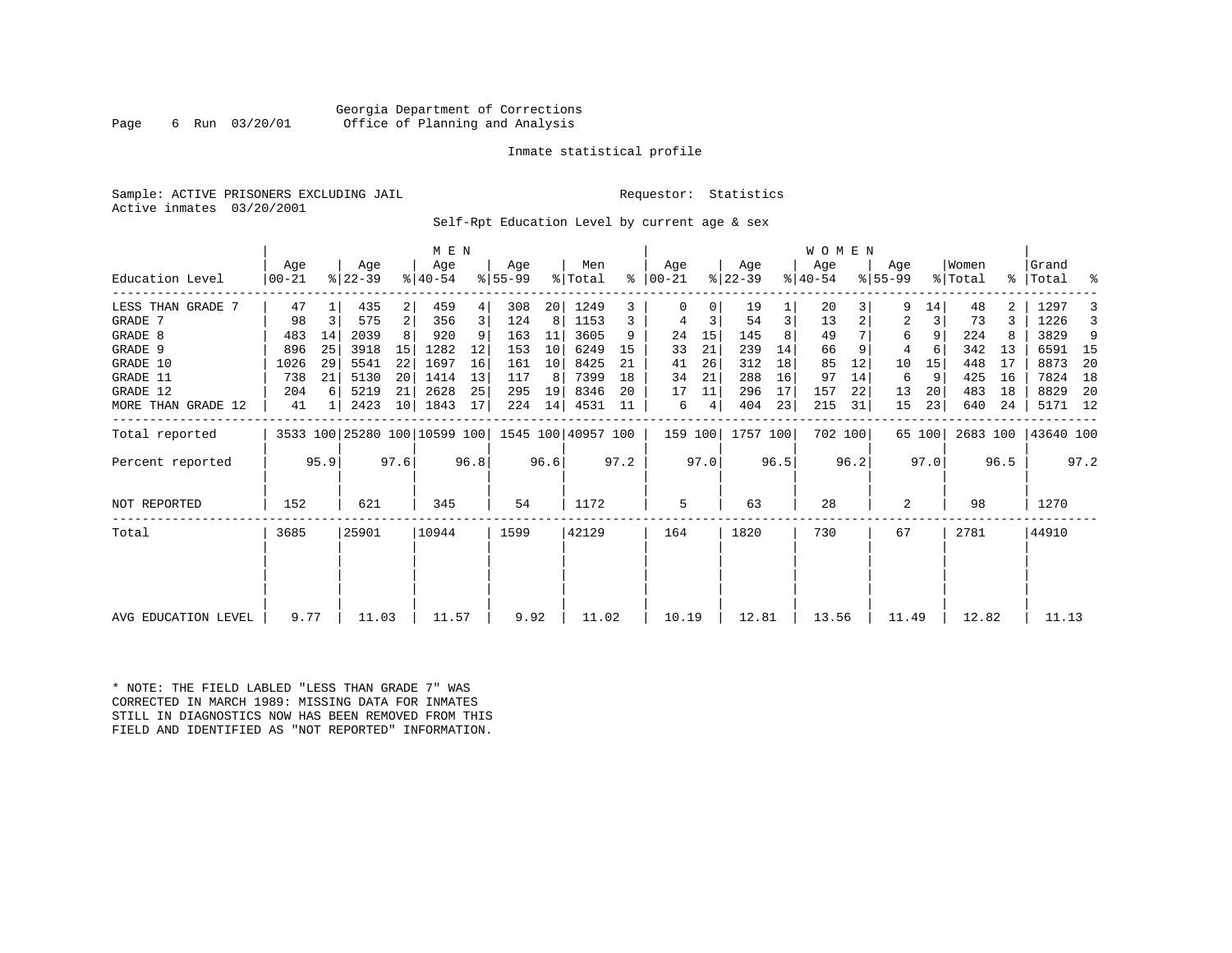Sample: ACTIVE PRISONERS EXCLUDING JAIL **Requestor:** Statistics Active inmates 03/20/2001

Functional Reading Level (WRAT Scores) by current age & sex

|                     | Age              |      | M E N<br>Age |      | Age                          |      | Men       |      | Age                |      | Age       |      | W O M E N<br>Age |      | Age       |         | Women          |        | Grand    |      |           |      |
|---------------------|------------------|------|--------------|------|------------------------------|------|-----------|------|--------------------|------|-----------|------|------------------|------|-----------|---------|----------------|--------|----------|------|-----------|------|
| WRAT Reading Score  | Age<br>$ 00-21 $ |      | $ 22-39 $    |      | $ 40-54 $                    |      | $8 55-99$ |      | % Total            | ႜ    | $ 00-21 $ |      | $ 22-39 $        |      | $8 40-54$ |         | $8155 - 99$    |        | % Total  | ႜႂ   | Total     | ႜ    |
| LESS THAN GRADE 6   | 1395             | 40   | 9629         | 39   | 4635                         | 45   | 692       |      | 48 16351           | 41   | 36        | 23   | 473              | 27   | 213       | 31      | 21             | 33     | 743      | 28   | 17094     | 40   |
| 6TH THRU 8TH GRADE  | 745              | 21   | 5529         | 22   | 2201                         | 21   | 248       | 17   | 8723               | 22   | 30        | 19   | 326              | 19   | 131       | 19      | 13             | 20     | 500      | 19   | 9223      | 22   |
| GRADE 9             | 315              | 9    | 2108         | 8    | 697                          |      | 104       |      | 3224               | 8    | 20        | 13   | 125              |      | 39        |         | 8              | 13     | 192      |      | 3416      | 8    |
| GRADE 10            | 170              |      | 1037         |      | 363                          |      | 47        | 3    | 1617               |      | 10        | 6    | 57               | 3    | 29        |         | 2              | 3      | 98       |      | 1715      | 4    |
| GRADE 11            | 162              |      | 982          |      | 362                          |      | 44        | 3    | 1550               |      | 6         |      | 66               |      | 34        |         | $\overline{2}$ | 3      | 108      |      | 1658      | 4    |
| GRADE 12            | 468              | 13   | 3657         | 15   | 1545                         | 15   | 249       | 17   | 5919               | 15   | 16        | 10   | 141              |      | 38        |         | 5              | 8      | 200      | 8    | 6119      | 14   |
| MORE THAN GRADE 12  | 271              | 8    | 1944         | 8    | 456                          | 4    | 55        | 4    | 2726               |      | 39        | 25   | 543              | 31   | 213       | 31      | 13             | 20     | 808      | 31   | 3534      | -8   |
| Total reported      |                  |      |              |      | 3526 100 24886 100 10259 100 |      |           |      | 1439 100 40110 100 |      | 157 100   |      | 1731 100         |      |           | 697 100 |                | 64 100 | 2649 100 |      | 42759 100 |      |
| Percent reported    |                  | 95.7 |              | 96.1 |                              | 93.7 |           | 90.0 |                    | 95.2 |           | 95.7 |                  | 95.1 |           | 95.5    |                | 95.5   |          | 95.3 |           | 95.2 |
| <b>NOT REPORTED</b> | 159              |      | 1015         |      | 685                          |      | 160       |      | 2019               |      | 7         |      | 89               |      | 33        |         | 3              |        | 132      |      | 2151      |      |
| Total               | 3685             |      | 25901        |      | 10944                        |      | 1599      |      | 42129              |      | 164       |      | 1820             |      | 730       |         | 67             |        | 2781     |      | 44910     |      |
|                     |                  |      |              |      |                              |      |           |      |                    |      |           |      |                  |      |           |         |                |        |          |      |           |      |
|                     |                  |      |              |      |                              |      |           |      |                    |      |           |      |                  |      |           |         |                |        |          |      |           |      |
| AVG READING SCORE   | 7.67             |      | 7.69         |      | 7.04                         |      | 6.83      |      | 7.49               |      | 9.20      |      | 9.04             |      | 8.71      |         | 8.15           |        | 8.94     |      | 7.58      |      |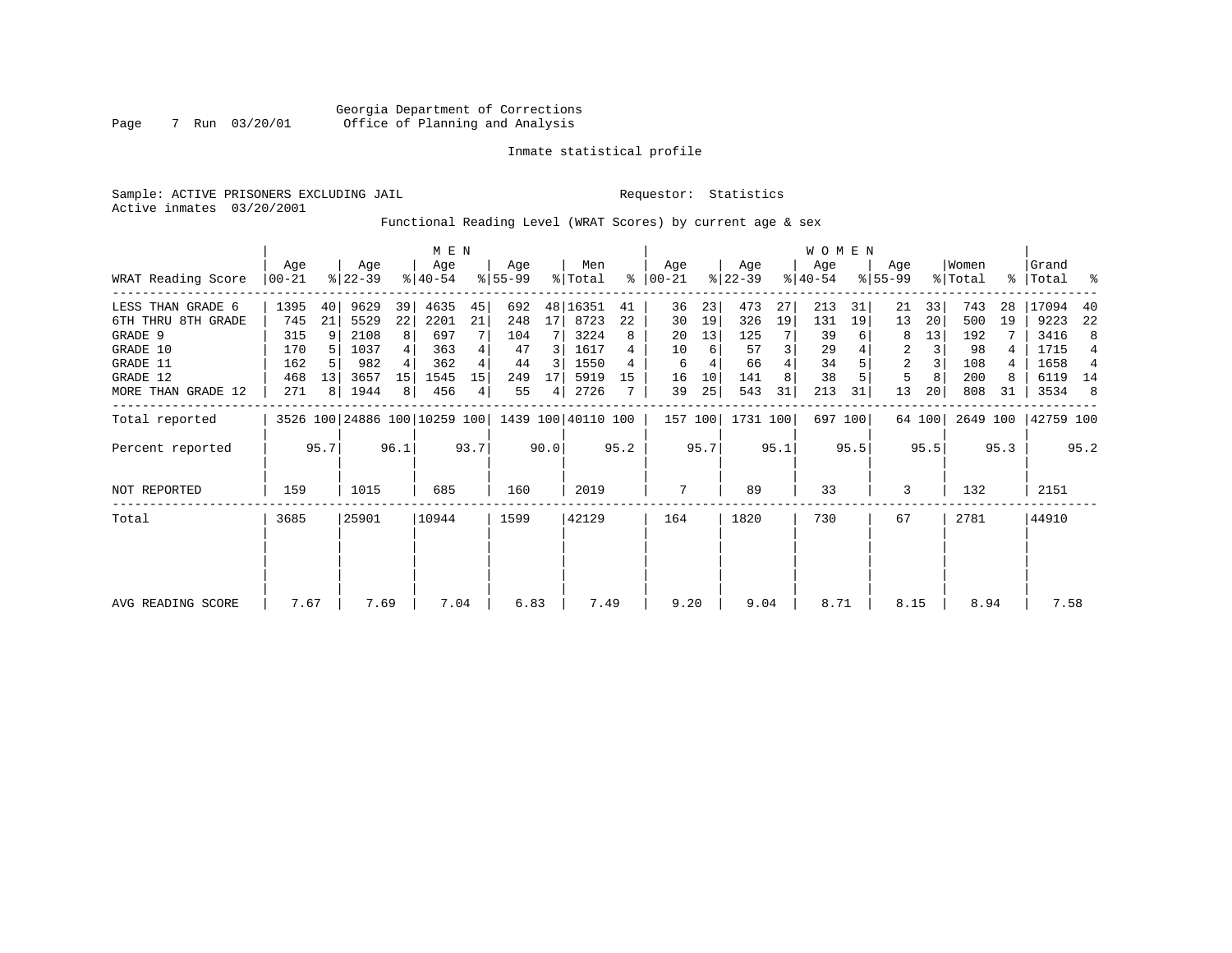Sample: ACTIVE PRISONERS EXCLUDING JAIL **Requestor:** Statistics Active inmates 03/20/2001

Functional Math Level (WRAT Scores) by current age & sex

|                    |                  |      |                  |      |                              |      |                 |      |                    |      |                  |      |                  |      | WOMEN            |         |                  |        |                  |      |                    |      |
|--------------------|------------------|------|------------------|------|------------------------------|------|-----------------|------|--------------------|------|------------------|------|------------------|------|------------------|---------|------------------|--------|------------------|------|--------------------|------|
| WRAT Math Score    | Age<br>$00 - 21$ |      | Age<br>$ 22-39 $ |      | Age<br>$8140 - 54$           |      | Age<br>$ 55-99$ |      | Men<br>% Total     | ႜ    | Age<br>$ 00-21 $ |      | Age<br>$ 22-39 $ |      | Age<br>$ 40-54 $ |         | Age<br>$8 55-99$ |        | Women<br>% Total |      | Grand<br>%   Total | ್ಠಿ  |
| LESS THAN GRADE 6  | 1161             | 33   | 7690             | 31   | 4277                         | 42   | 726             |      | 50 13854           | 35   | 34               | 22   | 449              | 26   | 266              | 38      | 30               | 47     | 779              | 29   | 14633              | -34  |
| 6TH THRU 8TH GRADE | 1770             |      | 50   12234       | 49   | 3987                         | 39   | 406             |      | 28   18397         | 46   | 83               | 53   | 848              | 49   | 262              | 38      | 20               | 31     | 1213             | 46   | 19610              | 46   |
| GRADE 9            | 288              | 8    | 2209             | 9    | 732                          |      | 102             |      | 3331               | 8    | 17               | 11   | 192              | 11   | 55               |         | 5                |        | 269              | 10   | 3600               | 8    |
| GRADE 10           | 157              |      | 1325             | 5    | 549                          | 5    | 74              |      | 2105               |      | 12               | 8    | 107              | 6    | 49               |         | 5                |        | 173              |      | 2278               | 5    |
| GRADE 11           | 75               |      | 819              |      | 351                          | 3    | 58              | 4    | 1303               |      | 9                | 6    | 71               |      | 24               |         | 3                |        | 107              |      | 1410               |      |
| GRADE 12           | 47               |      | 442              |      | 305                          | 3    | 58              | 4    | 852                |      |                  |      | 27               | 2    | 17               |         |                  |        | 45               | 2    | 897                | 2    |
| MORE THAN GRADE 12 | 28               |      | 173              |      | 67                           |      | 15              |      | 283                |      | 2                |      | 37               | 2    | 25               |         | $\Omega$         |        | 64               | 2    | 347                | -1   |
| Total reported     |                  |      |                  |      | 3526 100 24892 100 10268 100 |      |                 |      | 1439 100 40125 100 |      | 157 100          |      | 1731 100         |      |                  | 698 100 |                  | 64 100 | 2650 100         |      | 42775 100          |      |
| Percent reported   |                  | 95.7 |                  | 96.1 |                              | 93.8 |                 | 90.0 |                    | 95.2 |                  | 95.7 |                  | 95.1 |                  | 95.6    |                  | 95.5   |                  | 95.3 |                    | 95.2 |
| NOT REPORTED       | 159              |      | 1009             |      | 676                          |      | 160             |      | 2004               |      | 7                |      | 89               |      | 32               |         | 3                |        | 131              |      | 2135               |      |
| Total              | 3685             |      | 25901            |      | 10944                        |      | 1599            |      | 42129              |      | 164              |      | 1820             |      | 730              |         | 67               |        | 2781             |      | 44910              |      |
|                    |                  |      |                  |      |                              |      |                 |      |                    |      |                  |      |                  |      |                  |         |                  |        |                  |      |                    |      |
| AVG MATH SCORE     | 6.84             |      | 7.04             |      | 6.65                         |      | 6.22            |      | 6.89               |      | 7.41             |      | 7.37             |      | 7.00             |         | 6.15             |        | 7.25             |      | 6.92               |      |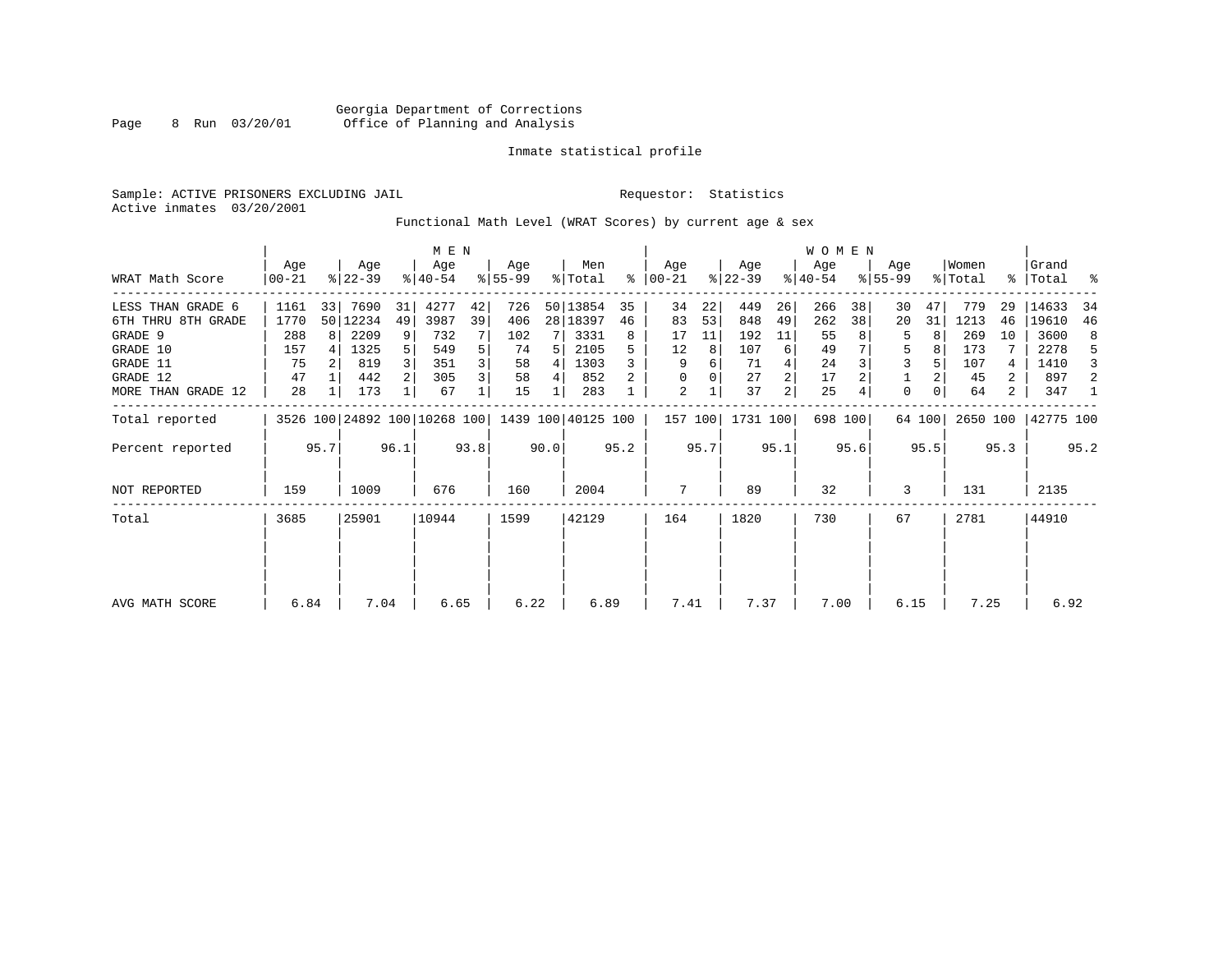Sample: ACTIVE PRISONERS EXCLUDING JAIL **Requestor:** Statistics Active inmates 03/20/2001

Functional Spelling Level (WRAT Scores) by current age & sex

|                     |                 |                |                  |      | M E N                                           |      |                 |      |                |      |                  |      |                  |      | <b>WOMEN</b>     |         |                    |        |                  |      |                    |      |
|---------------------|-----------------|----------------|------------------|------|-------------------------------------------------|------|-----------------|------|----------------|------|------------------|------|------------------|------|------------------|---------|--------------------|--------|------------------|------|--------------------|------|
| WRAT Spelling Score | Aqe<br>$ 00-21$ |                | Age<br>$ 22-39 $ |      | Age<br>$8 40-54$                                |      | Aqe<br>$ 55-99$ |      | Men<br>% Total | ႜ    | Age<br>$00 - 21$ |      | Age<br>$ 22-39 $ |      | Age<br>$ 40-54 $ |         | Age<br>$8155 - 99$ |        | Women<br>% Total |      | Grand<br>%   Total | ್ಠಿ  |
| LESS THAN GRADE 6   | 1446            |                | 41 10879         | 44   | 5713                                            | 56   | 870             |      | 61 18908       | 47   | 36               | 23   | 438              | 25   | 226              | 32      | 23                 | 36     | 723              | 27   | 19631              | 46   |
| 6TH THRU 8TH GRADE  | 1147            | 33             | 7243             | 29   | 2409                                            | 23   | 296             |      | 21 11095       | 28   | 61               | 39   | 540              | 31   | 214              | 31      | 23                 | 36     | 838              | 32   | 11933              | 28   |
| GRADE 9             | 282             | R I            | 1791             |      | 498                                             | 5    | 61              | 4    | 2632           |      | 16               | 10   | 173              | 10   | 49               |         | 3                  |        | 241              |      | 2873               |      |
| GRADE 10            | 281             |                | 1726             |      | 467                                             |      | 55              | 4    | 2529           | 6    | 22               | 14   | 185              | 11   | 48               |         |                    |        | 256              | 10   | 2785               |      |
| GRADE 11            | 129             |                | 876              |      | 258                                             |      | 30              |      | 1293           |      | 6                | 4    | 100              | 6    | 26               |         | $\overline{2}$     |        | 134              | 5    | 1427               | 3    |
| GRADE 12            | 163             |                | 1708             |      | 714                                             |      | 106             |      | 2691           |      | 4                | 3    | 80               |      | 24               |         | 2                  |        | 110              |      | 2801               | 7    |
| MORE THAN GRADE 12  | 78              | 2 <sub>1</sub> | 663              |      | 201                                             | 2    | 20              |      | 962            | 2    | 12               | 8    | 215              | 12   | 111              | 16      | 10                 | 16     | 348              | 13   | 1310               | 3    |
| Total reported      |                 |                |                  |      | 3526 100 24886 100 10260 100 1438 100 40110 100 |      |                 |      |                |      | 157 100          |      | 1731 100         |      |                  | 698 100 |                    | 64 100 | 2650 100         |      | 42760 100          |      |
| Percent reported    |                 | 95.7           |                  | 96.1 |                                                 | 93.8 |                 | 89.9 |                | 95.2 |                  | 95.7 |                  | 95.1 |                  | 95.6    |                    | 95.5   |                  | 95.3 |                    | 95.2 |
| <b>NOT REPORTED</b> | 159             |                | 1015             |      | 684                                             |      | 161             |      | 2019           |      | 7                |      | 89               |      | 32               |         | 3                  |        | 131              |      | 2150               |      |
| Total               | 3685            |                | 25901            |      | 10944                                           |      | 1599            |      | 42129          |      | 164              |      | 1820             |      | 730              |         | 67                 |        | 2781             |      | 44910              |      |
|                     |                 |                |                  |      |                                                 |      |                 |      |                |      |                  |      |                  |      |                  |         |                    |        |                  |      |                    |      |
| AVG SPELLING SCORE  | 6.90            |                | 6.83             |      | 5.98                                            |      | 5.54            |      | 6.57           |      | 8.14             |      | 8.27             |      | 7.92             |         | 7.05               |        | 8.14             |      | 6.67               |      |
|                     |                 |                |                  |      |                                                 |      |                 |      |                |      |                  |      |                  |      |                  |         |                    |        |                  |      |                    |      |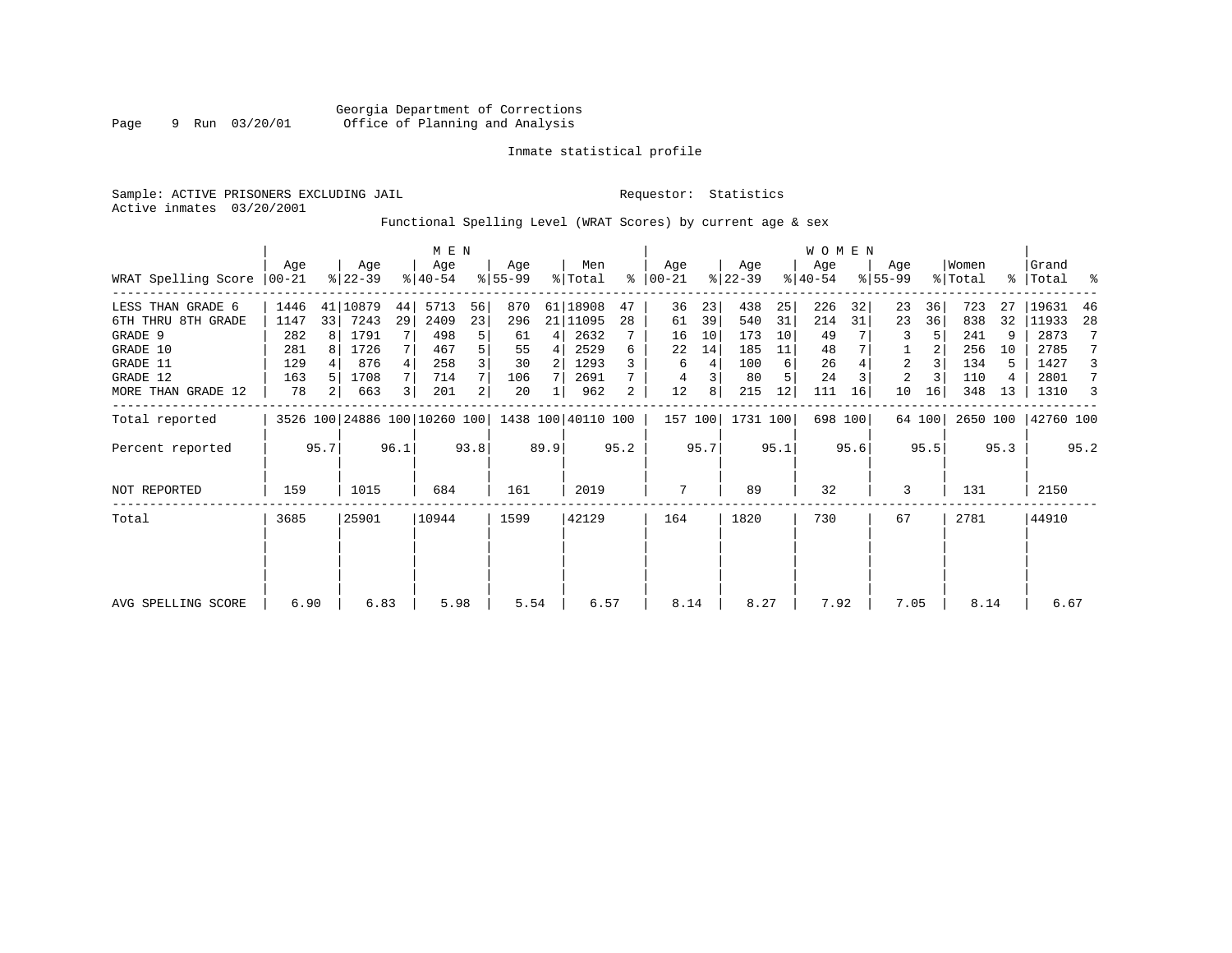#### Georgia Department of Corrections Page 10 Run 03/20/01 Office of Planning and Analysis

#### Inmate statistical profile

Sample: ACTIVE PRISONERS EXCLUDING JAIL **Requestor:** Statistics Active inmates 03/20/2001

#### Self-Rpt Guardian Status To Age 16 by current age & sex

|                  |          | M E N |                              |                |           |                |           |      |           |           |            |      |           |                | W O M E N      |      |          |          |          |      |           |      |
|------------------|----------|-------|------------------------------|----------------|-----------|----------------|-----------|------|-----------|-----------|------------|------|-----------|----------------|----------------|------|----------|----------|----------|------|-----------|------|
|                  | Age      |       | Age                          |                | Age       |                | Age       |      | Men       |           | Age        |      | Age       |                | Age            |      | Age      |          | Women    |      | Grand     |      |
| Guardian Status  | $ 00-21$ |       | $ 22-39 $                    |                | $8 40-54$ |                | $8 55-99$ |      | % Total   | $\approx$ | $ 00 - 21$ |      | $ 22-39 $ |                | $ 40-54$       |      | $ 55-99$ |          | % Total  |      | %   Total | ႜ    |
| ORPHANAGE        | 4        |       | 32                           | $\Omega$       | 21        | 0              | 10        |      | 67        | 0         |            |      | 2         | 0              | 2              |      |          | U        | 4        | 0    | 71        |      |
| FATHER ONLY      | 139      |       | 649                          | 3              | 262       | $\overline{a}$ | 28        | 2    | 1078      |           | 6          |      | 42        | $\overline{a}$ | 22             |      | 4        | 6        | 74       | 3    | 1152      | 3    |
| FTR MTR HD       | 249      |       | 1500                         | 6              | 626       | 6              | 76        | 5    | 2451      | 6         | 6          |      | 86        | 5              | 31             |      | 0        | $\Omega$ | 123      |      | 2574      | -6   |
| MOTHER ONLY      | 1821     | 51    | 11085                        | 44             | 3381      | 32             | 347       | 22   | 16634     | 41        | 72         | 45   | 715       | 40             | 217            | 30   | 17       | 26       | 1021     | 37   | 17655     | 40   |
| MTR FTR HD       | 769      | 22    | 8081                         | 32             | 4775      | 45             | 871       | 56 l | 14496     | 35        | 46         | 29   | 634       | 35             | 355            | 49   | 34       | 52       | 1069     | 39   | 15565     | 36   |
| OTH FEMALE       | 67       |       | 578                          |                | 281       | 3              | 43        | 3    | 969       | 2         |            |      | 52        | 3              | 18             |      |          |          | 78       |      | 1047      | 2    |
| OTH MALE         | 22       |       | 81                           |                | 42        |                |           | 0    | 152       | $\Omega$  |            |      |           |                | $\overline{2}$ |      |          |          | 5        |      | 157       | ∩    |
| STEP-PARNTS      | 41       |       | 462                          |                | 154       |                | 22        |      | 679       |           |            |      | 6         | 0              | 2              |      | 0        |          | 8        |      | 687       |      |
| FOSTER HOME      | 35       |       | 235                          |                | 125       |                | 18        |      | 413       |           |            |      | 42        | $\overline{a}$ | 11             |      |          |          | 59       | 2    | 472       |      |
| GRAND PRNTS      | 325      |       | 2094                         | 8              | 714       |                | 100       | 6    | 3233      | 8         | 18         | 11   | 185       | 10             | 52             |      | 6        | 9        | 261      | 10   | 3494      |      |
| OTHER            | 76       |       | 523                          | $\overline{2}$ | 232       | 2              | 21        |      | 852       | 2         | 3          | 2    | 20        |                | 8              |      | 0        |          | 31       |      | 883       |      |
| Total reported   |          |       | 3548 100 25320 100 10613 100 |                |           |                | 1543 100  |      | 41024 100 |           | 161 100    |      | 1787 100  |                | 720            | 100  | 65       | 100      | 2733 100 |      | 43757 100 |      |
| Percent reported |          | 96.3  |                              | 97.8           |           | 97.0           |           | 96.5 |           | 97.4      |            | 98.2 |           | 98.2           |                | 98.6 |          | 97.0     |          | 98.3 |           | 97.4 |
| NOT RPTD         | 137      |       | 581                          |                | 331       |                | 56        |      | 1105      |           | 3          |      | 33        |                | 10             |      | 2        |          | 48       |      | 1153      |      |
| Total            | 3685     |       | 25901                        |                | 10944     |                | 1599      |      | 42129     |           | 164        |      | 1820      |                | 730            |      | 67       |          | 2781     |      | 44910     |      |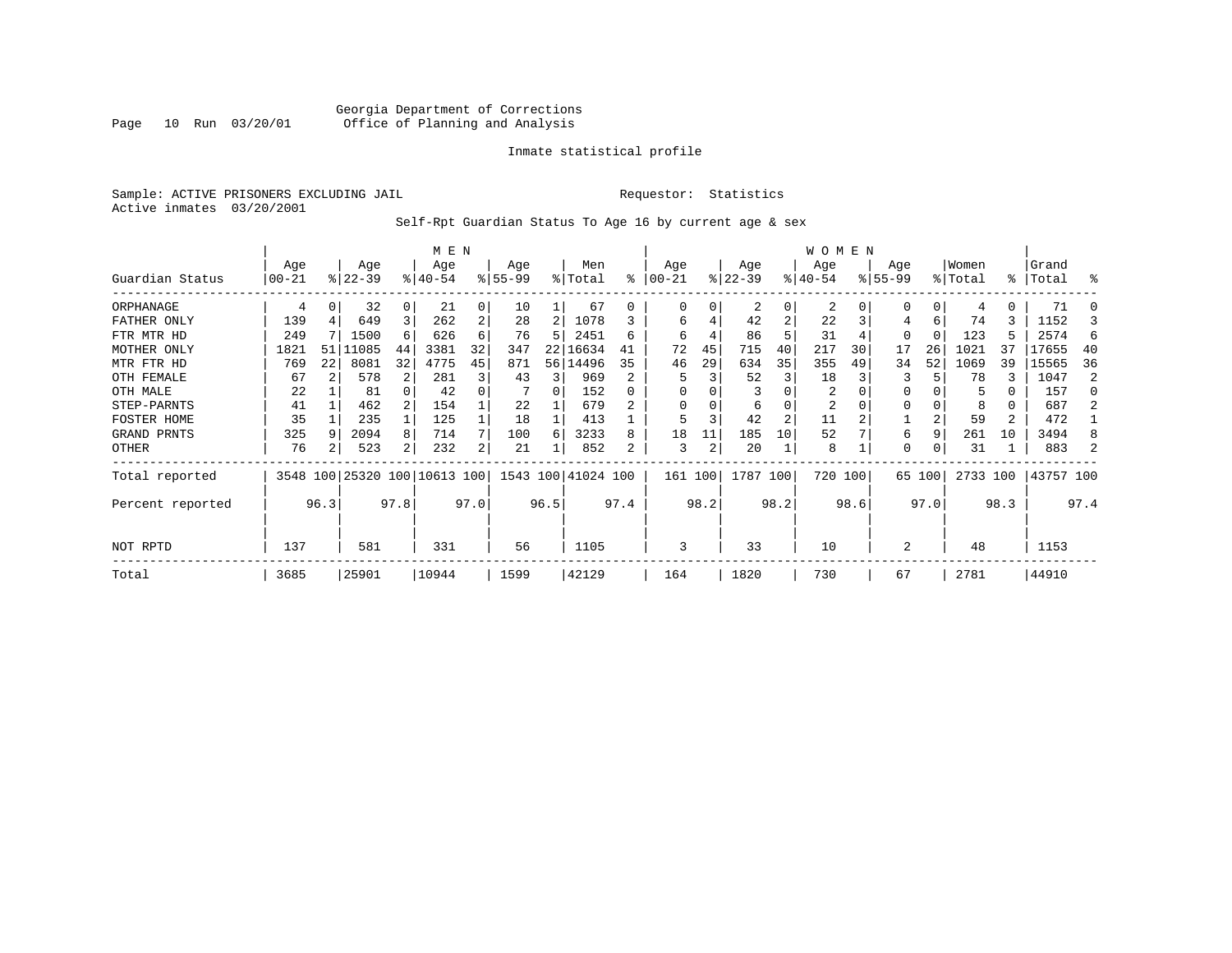#### Georgia Department of Corrections Office of Planning and Analysis

#### Inmate statistical profile

Sample: ACTIVE PRISONERS EXCLUDING JAIL **Requestor:** Statistics Active inmates 03/20/2001

#### Self-Rpt Employment Status Before Prison by current age & sex

|                  |                  |      |                  |                 | M E N                        |      |                  |             |                |      |                  |      |                  |      | <b>WOMEN</b>     |      |                  |        |                  |      |                    |          |
|------------------|------------------|------|------------------|-----------------|------------------------------|------|------------------|-------------|----------------|------|------------------|------|------------------|------|------------------|------|------------------|--------|------------------|------|--------------------|----------|
| Employment       | Age<br>$00 - 21$ |      | Age<br>$ 22-39 $ |                 | Age<br>$8 40-54$             |      | Age<br>$ 55-99 $ |             | Men<br>% Total | ႜ    | Age<br>$00 - 21$ |      | Age<br>$ 22-39 $ |      | Age<br>$ 40-54 $ |      | Age<br>$ 55-99 $ |        | Women<br>% Total |      | Grand<br>%   Total | း        |
| FULL TIME        | 1037             | 31   | 12987            | 54              | 5575                         | 55   | 604              | 43          | 20203          | 52   | 51               | 33   | 648              | 41   | 235              | 36   | 17               | 30     | 951              | 39   | 21154              | -51      |
| PART TIME        | 370              | 11   | 2186             | 9               | 669                          |      | 89               | 6           | 3314           | 9    | 14               | 9    | 108              |      | 45               |      | 2                | 4      | 169              |      | 3483               | 8        |
| UNEMPL < 6M      | 379              | 11   | 3100             | 13              | 1124                         | 11   | 146              | 10          | 4749           | 12   | 17               | 11   | 260              | 16   | 111              | 17   | 9                | 16     | 397              | 16   | 5146               | 12       |
| UNEMPL > 6M      | 375              | 11   | 3772             | 16 <sup>1</sup> | 1885                         | 19   | 307              | 22          | 6339           | 16   | 21               | 14   | 293              | 18   | 144              | 22   | 16               | 29     | 474              | 19   | 6813               | 16       |
| NEVER WORKD      | 943              | 29   | 1391             | 6               | 97                           |      | 6                | $\Omega$    | 2437           | 6    | 36               | 24   | 172              |      | 27               | 4    | 4                |        | 239              | 10   | 2676               | 6        |
| <b>STUDENT</b>   | 180              | 5    | 134              |                 | 14                           |      | 2                | 0           | 330            |      | 12               | 8    | 14               |      | 4                |      | 0                | 0      | 30               |      | 360                |          |
| INCAPABLE        | 20               |      | 513              | 2               | 715                          |      | 257              | 18          | 1505           |      | 2                |      | 100              | 6    | 89               | 14   | 8                | 14     | 199              |      | 1704               |          |
| OTHER            | 0                | 0    | 0                | 0               | 0                            |      | 0                | $\mathbf 0$ | 0              | 0    | 0                |      | 0                |      | 0                | 0    | 0                | 0      | 0                |      | $\mathbf{0}$       | $\Omega$ |
| Total reported   |                  |      |                  |                 | 3304 100 24083 100 10079 100 |      | 1411 100         |             | 38877 100      |      | 153              | 100  | 1595             | 100  | 655 100          |      |                  | 56 100 | 2459 100         |      | 41336 100          |          |
| Percent reported |                  | 89.7 |                  | 93.0            |                              | 92.1 |                  | 88.2        |                | 92.3 |                  | 93.3 |                  | 87.6 |                  | 89.7 |                  | 83.6   |                  | 88.4 |                    | 92.0     |
| NOT RPTD         | 381              |      | 1818             |                 | 865                          |      | 188              |             | 3252           |      | 11               |      | 225              |      | 75               |      | 11               |        | 322              |      | 3574               |          |
| Total            | 3685             |      | 25901            |                 | 10944                        |      | 1599             |             | 42129          |      | 164              |      | 1820             |      | 730              |      | 67               |        | 2781             |      | 44910              |          |

\* NOTE: THE FIELD LABELD "OTHER" WAS CORRECTED IN APRIL 1989; INMATES CODED "PRE-OTIS NOT REPORTED" NOW HAVE BEEN REMOVED FROM THIS FIELD AND IDENTIFIED AS "NOT REPORTED".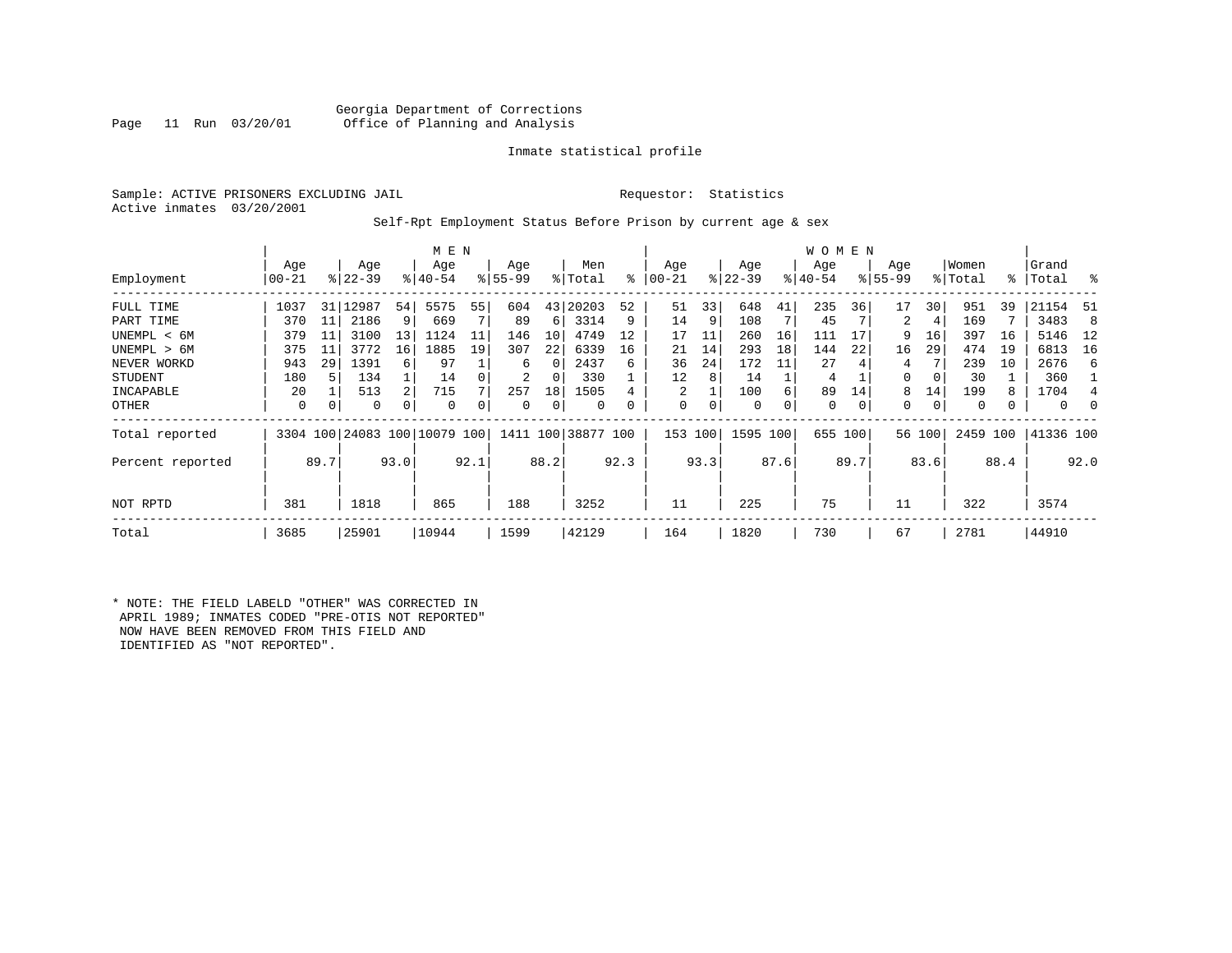Sample: ACTIVE PRISONERS EXCLUDING JAIL **Requestor:** Statistics Active inmates 03/20/2001

#### Self-Rpt Marital Status At Admission by current age & sex

|                  |           |          |                              |                | M E N     |      |          |      |                    |      |          |      |           |      | <b>WOMEN</b> |      |             |      |          |      |           |      |
|------------------|-----------|----------|------------------------------|----------------|-----------|------|----------|------|--------------------|------|----------|------|-----------|------|--------------|------|-------------|------|----------|------|-----------|------|
|                  | Age       |          | Age                          |                | Age       |      | Age      |      | Men                |      | Age      |      | Age       |      | Age          |      | Age         |      | Women    |      | Grand     |      |
| Marital Status   | $00 - 21$ |          | $ 22-39 $                    |                | $8 40-54$ |      | $ 55-99$ |      | % Total            | ⊱    | $ 00-21$ |      | $ 22-39 $ |      | $ 40-54 $    |      | $8155 - 99$ |      | % Total  |      | %   Total |      |
| SINGLE           | 3348      |          | 94   16691                   | 66             | 3895      | 37   | 241      | 16   | 24175              | 59   | 153      | 95   | 997       | 56   | 225          | 31   | 9           | 14   | 1384     | 51   | 25559     | 58   |
| MARRIED          | 57        | 2        | 2860                         | 11             | 1978      | 19   | 466      | 30   | 5361               | 13   | 3        | 2    | 248       | 14   | 115          | 16   | 9           | 14   | 375      | 14   | 5736      | 13   |
| SEPARATED        | 9         | $\Omega$ | 1046                         | $\overline{4}$ | 989       | 9    | 163      | 10   | 2207               | 5    |          |      | 201       | 11   | 102          | 14   |             | 11   | 312      | -11  | 2519      | -6   |
| DIVORCED         | 6         |          | 1781                         |                | 2290      | 22   | 420      | 27   | 4497               | 11   |          |      | 214       | 12   | 157          | 22   | 15          | 23   | 387      | 14   | 4884      | - 11 |
| WIDOWED          |           |          | 103                          | 0              | 231       | 2    | 129      | 8    | 466                |      |          | 0    | 33        |      | 66           | 9    | 22          | 34   | 121      |      | 587       |      |
| COMMON LAW       | 131       |          | 2875                         | 11             | 1253      | 12   | 131      | 8    | 4390               | 11   | 2        |      | 96        | 5    | 55           | 8    | 3           |      | 156      | 6    | 4546      | 10   |
| OTHER            |           | 0        |                              | 0              | 2         |      | 3        | 0    | 13                 | 0    | 0        | 0    |           | 0    | 2            | 0    | 0           | 0    | 3        |      | 16        | - 0  |
| Total reported   |           |          | 3555 100 25363 100 10638 100 |                |           |      |          |      | 1553 100 41109 100 |      | 161      | 100  | 1790 100  |      | 722 100      |      | 65          | 100  | 2738 100 |      | 43847 100 |      |
| Percent reported |           | 96.5     |                              | 97.9           |           | 97.2 |          | 97.1 |                    | 97.6 |          | 98.2 |           | 98.4 |              | 98.9 |             | 97.0 |          | 98.5 |           | 97.6 |
|                  |           |          |                              |                |           |      |          |      |                    |      |          |      |           |      |              |      |             |      |          |      |           |      |
| NOT RPTD         | 130       |          | 538                          |                | 306       |      | 46       |      | 1020               |      | 3        |      | 30        |      | 8            |      | 2           |      | 43       |      | 1063      |      |
| Total            | 3685      |          | 25901                        |                | 10944     |      | 1599     |      | 42129              |      | 164      |      | 1820      |      | 730          |      | 67          |      | 2781     |      | 44910     |      |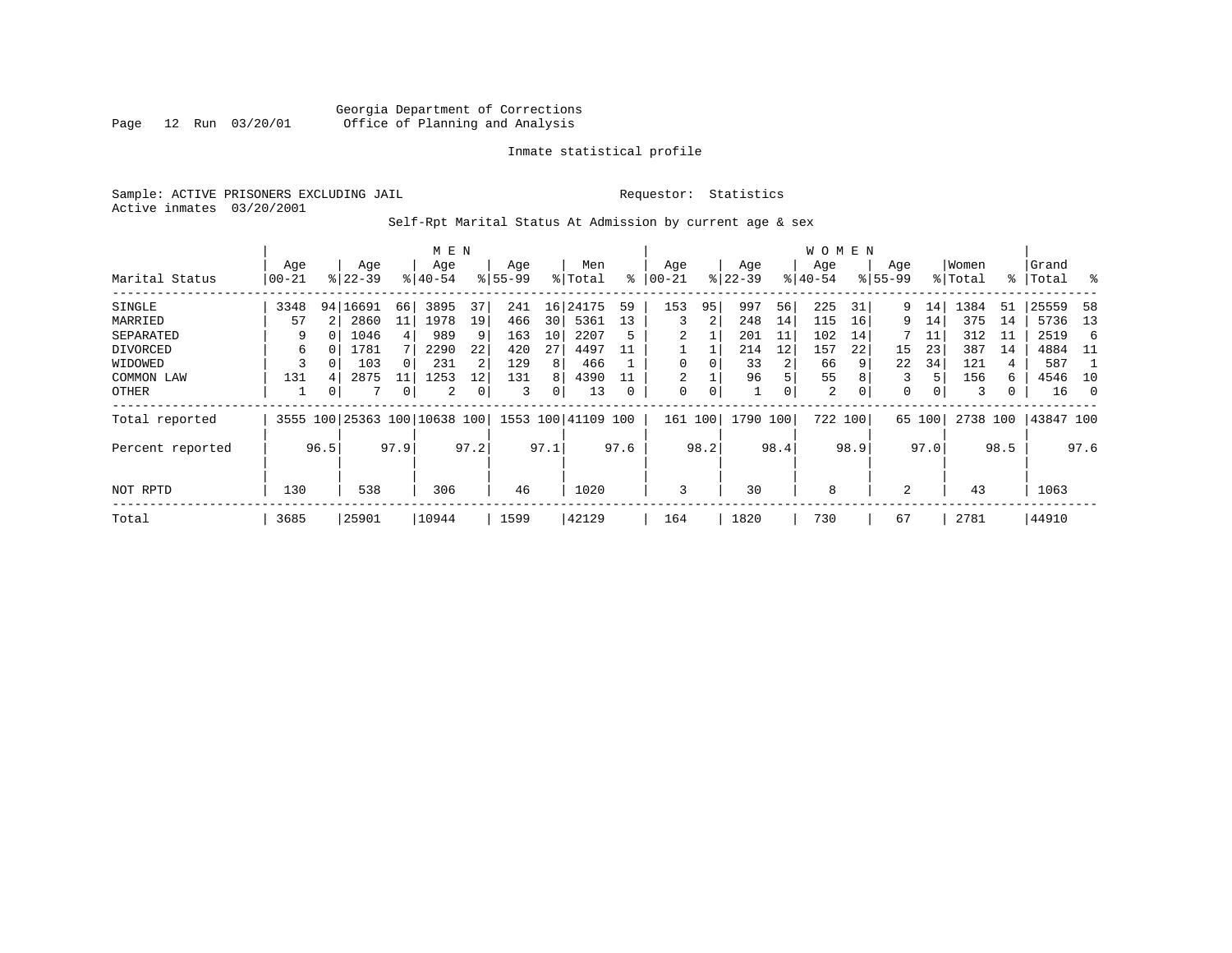Georgia Department of Corrections Office of Planning and Analysis

#### Inmate statistical profile

Sample: ACTIVE PRISONERS EXCLUDING JAIL **Requestor:** Statistics Active inmates 03/20/2001

#### Self-Rpt Number Of Children At Admission by current age & sex

|                      |            |                       |                   |      | M E N     |      |           |       |                    |      |               |        |           |          | <b>WOMEN</b> |         |             |        |          |       |           |                |
|----------------------|------------|-----------------------|-------------------|------|-----------|------|-----------|-------|--------------------|------|---------------|--------|-----------|----------|--------------|---------|-------------|--------|----------|-------|-----------|----------------|
|                      | Age        |                       | Age               |      | Age       |      | Age       |       | Men                |      | Aqe           |        | Age       |          | Age          |         | Age         |        | Women    |       | Grand     |                |
| Number Of Children   | $ 00 - 21$ |                       | $ 22-39 $         |      | $ 40-54 $ |      | $8 55-99$ |       | % Total            |      | $8   00 - 21$ |        | $ 22-39 $ |          | $ 40-54 $    |         | $8155 - 99$ |        | % Total  |       | %   Total | ႜ              |
| NO CHILDREN          | 0          | $\Omega$              | 815               | 5    | 443       | 6    | 64        | 5     | 1322               | 5    | 0             | 0      |           | $\Omega$ | 6            |         | 2           | 3      | 15       |       | 1337      | 5              |
| ONE CHILD            | 588        | 74                    | 6364              | 41   | 2314      | 29   | 244       | 19    | 9510               | 37   | 43            | 66     | 345       | 24       | 125          | 20      | 5           | 8      | 518      | 23    | 10028     | 36             |
| TWO CHILDREN         | 157        | 20                    | 4178              | 27   | 2177      | 28   | 311       | 24    | 6823               | 27   | 18            | 28     | 425       | 29       | 180          | 29      | 17          | 28     | 640      | 29    | 7463      | 27             |
| THREE CHILDREN       | 40         |                       | 2270              | 15   | 1440      | 18   | 264       | 20    | 4014               | 16   | 3             | 5      | 362       | 25       | 156          | 25      | 16          | 27     | 537      | 24    | 4551      | 16             |
| <b>FOUR CHILDREN</b> | 9          |                       | 1029              |      | 760       | 10   | 157       | 12    | 1955               | 8    |               |        | 172       | 12       | 93           | 15      | 9           | 15     | 275      | 12    | 2230      | 8              |
| FIVE CHILDREN        | 4          |                       | 421               | 3    | 390       | 5    | 105       | 8     | 920                |      | $\mathbf 0$   | 0      | 88        | 6        | 37           |         | 2           | 3      | 127      | 6     | 1047      | $\overline{4}$ |
| MORE THAN 5 CHILDREN | 0          | 0                     | 339               | 2    | 378       | 5    | 171       | 13    | 888                |      | $\mathbf 0$   | 0      | 57        | 4        | 28           |         | 9           | 15     | 94       | 4     | 982       | $\overline{4}$ |
| Total reported       |            |                       | 798 100 15416 100 |      | 7902 100  |      |           |       | 1316 100 25432 100 |      |               | 65 100 | 1456 100  |          |              | 625 100 |             | 60 100 | 2206 100 |       | 27638 100 |                |
| Percent reported     |            |                       |                   |      |           | 72.2 |           | 82.3  |                    | 60.4 |               | 39.6   |           | 80.0     |              | 85.6    |             | 89.6   |          | 79.3  |           | 61.5           |
| <b>NOT REPORTED</b>  | 2887       | 21.7<br>59.5<br>10485 |                   | 3042 |           | 283  |           | 16697 |                    | 99   |               | 364    |           | 105      |              | 7       |             | 575    |          | 17272 |           |                |
| Total                | 3685       |                       | 25901             |      | 10944     |      | 1599      |       | 42129              |      | 164           |        | 1820      |          | 730          |         | 67          |        | 2781     |       | 44910     |                |
|                      |            |                       |                   |      |           |      |           |       |                    |      |               |        |           |          |              |         |             |        |          |       |           |                |
|                      |            |                       |                   |      |           |      |           |       |                    |      |               |        |           |          |              |         |             |        |          |       |           |                |
| AVG NUM CHILDREN     | 1.35       |                       | 1.97              |      | 2.38      |      | 3.12      |       | 2.14               |      | 1.42          |        | 2.60      |          | 2.72         |         | 3.38        |        | 2.62     |       | 2.18      |                |

\* NOTE: THE FIELD LABLED "NO CHILDREN" WAS CORRECTED IN MARCH 1989: MISSING DATA FOR INMATES STILL IN DIAGNOSTICS NOW HAS BEEN REMOVED FROM THIS FIELD AND IDENTIFIED AS "NOT REPORTED" INFORMATION.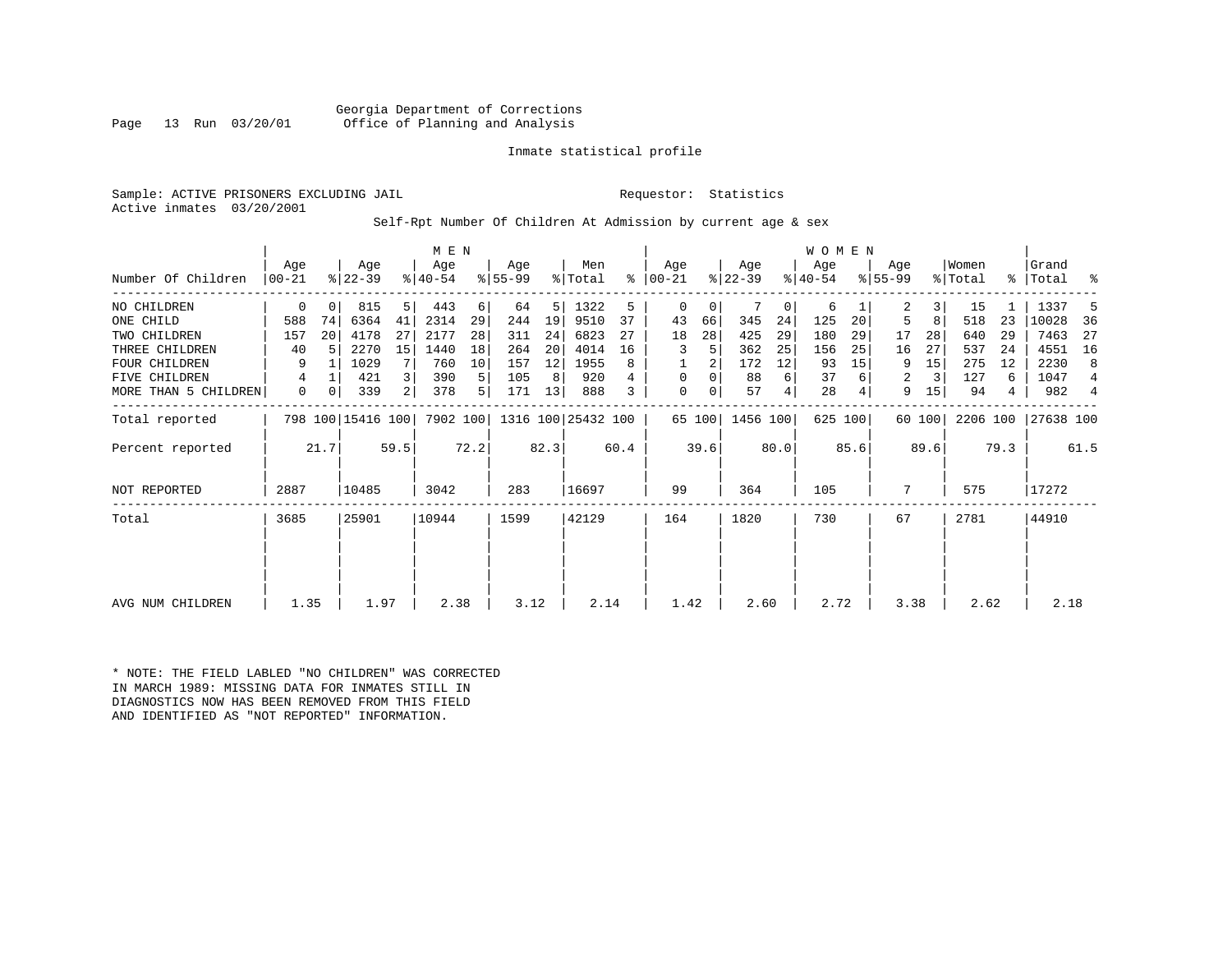#### Georgia Department of Corrections<br>Page 14 Run 03/20/01 Office of Planning and Analysis Page 14 Run 03/20/01 Office of Planning and Analysis

#### Inmate statistical profile

Sample: ACTIVE PRISONERS EXCLUDING JAIL **Requestor:** Statistics Active inmates 03/20/2001

### Self-Rpt Religious Affiliation by current age & sex

| Women<br>Men<br>Age<br>Age<br>Age<br>Age<br>Age<br>Age<br>Aqe<br>Age<br>Religion<br>$ 22-39 $<br>$ 00-21$<br>$ 22-39$<br>$8 55-99$<br>% Total<br>$00 - 21$<br>$ 40-54$<br>$8 55-99$<br>% Total<br>$\approx$<br>$ 40-54$<br>፠<br>ISLAM<br>68<br>910<br>336<br>3<br>2   1340<br>2<br>16<br>2<br>21<br>2<br>4<br>26<br>3<br>0<br>0<br>3<br>0<br>3<br>896<br>75<br>5<br>3<br>5<br>CATHOLIC<br>121<br>4<br>350<br>3<br>58<br>1425<br>5<br>3<br>4<br>34<br>117<br>4<br>4<br>4<br>1108<br><b>BAPTIST</b><br>1498<br>43<br>12645<br>51<br>6155<br>59<br>884<br>58<br>21182<br>52<br>92<br>57<br>62<br>463<br>65<br>65<br>1704<br>41<br>63<br>506<br>2<br>1044<br>123<br>1<br>393<br>95<br>6<br>3<br>66<br>10<br>5<br>METHODIST<br>50<br>4<br>4<br>45<br>6<br>6<br>4<br>6<br>EPISCOPLN<br>0<br>39<br>$\mathbf 0$<br>22<br>0<br>0<br>71<br>$\Omega$<br>6<br>0<br>0<br>0<br>9<br>$\Omega$<br>U<br>O<br>3<br>0<br>5<br>$\Omega$<br>2<br>3<br>PRESBYTRN<br>0<br>45<br>30<br>$\Omega$<br>15<br>96<br>U<br>0<br>0<br>3<br>0<br>5<br>U<br>0<br>$\Omega$<br>6<br>2<br>2<br>3<br>24<br>13<br>CHC OF GOD<br>301<br>139<br>24<br>497<br>2<br>2<br>41<br>2<br>33<br>1<br>1<br>1<br>5<br>188<br>3<br>5<br>$\overline{c}$<br>959<br>509<br>81<br>1616<br>10<br>75<br>276<br>HOLINESS<br>67<br>4<br>5<br>6<br>11<br>10<br>10<br>4<br><b>JEWISH</b><br>$\Omega$<br>22<br>$\Omega$<br>10<br>$\Omega$<br>36<br>$\Omega$<br>0<br>2<br>U<br>0<br>$\Omega$<br>0<br>$\Omega$<br>O<br>ANGLICAN<br>0<br>$\Omega$<br>$\Omega$<br>0<br>$\Omega$<br>$\Omega$<br>0<br>8<br>U<br>0<br>$\Omega$<br>4<br>4<br>0<br>GRK ORTHDX<br>$\Omega$<br>$\Omega$<br>2<br>U<br>U<br>$\Omega$<br>0<br>0<br>$\Omega$<br>$\Omega$<br>0<br>O<br>0<br>U<br>$\Omega$<br>0<br>$\Omega$<br>n<br>HINDU<br>$\Omega$<br>$\Omega$<br>0<br>$\Omega$<br>$\Omega$<br>$\Omega$<br>0<br>U<br>U<br>$\Omega$<br>0<br>$\Omega$<br>O<br>1<br><sup>0</sup><br>O<br>26<br>3<br>33<br><b>BUDDHIST</b><br>0<br>$\Omega$<br>$\Omega$<br>$\Omega$<br>O<br>$\Omega$<br>$\Omega$<br>$\Omega$<br>0<br>U<br>$\Omega$<br>Ω<br>$\Omega$<br>$\overline{2}$<br>TAOIST<br>$\Omega$<br>2<br>$\Omega$<br>$\Omega$<br>$\Omega$<br>$\Omega$<br>$\Omega$<br>n<br>U<br>O<br>0<br>0<br>$\Omega$<br>$\Omega$<br>4<br>$\Omega$<br>$\overline{2}$<br>$\mathbf 0$<br>SHINTOIST<br>$\Omega$<br>13<br>$\Omega$<br>0<br>16<br>$\Omega$<br>$\Omega$<br>O<br>$\Omega$<br>O<br>U<br>0<br>$\Omega$<br>$\Omega$<br>O<br>52<br>$\Omega$<br>$\mathbf 1$<br>109<br>$\mathbf 0$<br>SEVEN D AD<br>34<br>$\Omega$<br>O<br>$\Omega$<br>14<br>$\Omega$<br>9<br>U<br>3<br>0<br>10<br>$\Omega$<br>U<br>28<br>1<br>75<br>323<br>20<br>2<br>28<br>JEHOVAH WT<br>214<br>0<br>1<br>6<br>6<br>LATR DAY S<br>23<br>2<br>2<br>$\Omega$<br>0<br>$\Omega$<br>$\Omega$<br>11<br>0<br>43<br>0<br>0<br>0<br>n<br>O<br>4<br>$\Omega$<br><b>OUAKER</b><br>0<br>0<br>$\Omega$<br>0<br>$\mathbf 0$<br>0<br>$\Omega$<br>$\Omega$<br>O<br>0<br>O<br>0<br>$\Omega$<br>0<br>0<br>$\Omega$<br>0<br>$\Omega$<br>5<br>OTHER PROD<br>8<br>7<br>3098<br>24<br>15<br>8<br>39<br>5<br>3<br>402<br>11<br>2050<br>545<br>5<br>101<br>8<br>138<br>204<br>8<br>892<br>25<br>2<br><b>NONE</b><br>4461<br>18<br>1168<br>118<br>8<br>6639<br>43<br>53<br>2<br>11<br>4<br>1<br>0<br>$\mathbf 0$<br>16<br>6<br>4<br>2771<br>82<br>5<br>23<br><b>OTHER</b><br>320<br>1759<br>7<br>603<br>11<br>3<br>2<br>3<br>118<br>9<br>6<br>89<br>6<br>3516 100 24928 100 10392 100<br>1518<br>100 40354 100<br>1777 100<br>715 100<br>2716 100<br>Total reported<br>161 100<br>63 100<br>95.4<br>96.2<br>95.0<br>94.9<br>95.8<br>98.2<br>97.6<br>97.9<br>94.0<br>97.7<br>Percent reported |                        |  |  |  | <b>WOMEN</b> |  |  |  |  | M E N |  |  |  |
|---------------------------------------------------------------------------------------------------------------------------------------------------------------------------------------------------------------------------------------------------------------------------------------------------------------------------------------------------------------------------------------------------------------------------------------------------------------------------------------------------------------------------------------------------------------------------------------------------------------------------------------------------------------------------------------------------------------------------------------------------------------------------------------------------------------------------------------------------------------------------------------------------------------------------------------------------------------------------------------------------------------------------------------------------------------------------------------------------------------------------------------------------------------------------------------------------------------------------------------------------------------------------------------------------------------------------------------------------------------------------------------------------------------------------------------------------------------------------------------------------------------------------------------------------------------------------------------------------------------------------------------------------------------------------------------------------------------------------------------------------------------------------------------------------------------------------------------------------------------------------------------------------------------------------------------------------------------------------------------------------------------------------------------------------------------------------------------------------------------------------------------------------------------------------------------------------------------------------------------------------------------------------------------------------------------------------------------------------------------------------------------------------------------------------------------------------------------------------------------------------------------------------------------------------------------------------------------------------------------------------------------------------------------------------------------------------------------------------------------------------------------------------------------------------------------------------------------------------------------------------------------------------------------------------------------------------------------------------------------------------------------------------------------------------------------------------------------------------------------------------------------------------------------------------------------------------------------------------------------------------------------------------------------------------------------------------------------------------------------------------------------------------------------------------------------------------------------------------------------------------------------------------------------------------------------------------------------------------------------------|------------------------|--|--|--|--------------|--|--|--|--|-------|--|--|--|
|                                                                                                                                                                                                                                                                                                                                                                                                                                                                                                                                                                                                                                                                                                                                                                                                                                                                                                                                                                                                                                                                                                                                                                                                                                                                                                                                                                                                                                                                                                                                                                                                                                                                                                                                                                                                                                                                                                                                                                                                                                                                                                                                                                                                                                                                                                                                                                                                                                                                                                                                                                                                                                                                                                                                                                                                                                                                                                                                                                                                                                                                                                                                                                                                                                                                                                                                                                                                                                                                                                                                                                                                                     | Grand                  |  |  |  |              |  |  |  |  |       |  |  |  |
|                                                                                                                                                                                                                                                                                                                                                                                                                                                                                                                                                                                                                                                                                                                                                                                                                                                                                                                                                                                                                                                                                                                                                                                                                                                                                                                                                                                                                                                                                                                                                                                                                                                                                                                                                                                                                                                                                                                                                                                                                                                                                                                                                                                                                                                                                                                                                                                                                                                                                                                                                                                                                                                                                                                                                                                                                                                                                                                                                                                                                                                                                                                                                                                                                                                                                                                                                                                                                                                                                                                                                                                                                     | Total<br>ዱ             |  |  |  |              |  |  |  |  |       |  |  |  |
|                                                                                                                                                                                                                                                                                                                                                                                                                                                                                                                                                                                                                                                                                                                                                                                                                                                                                                                                                                                                                                                                                                                                                                                                                                                                                                                                                                                                                                                                                                                                                                                                                                                                                                                                                                                                                                                                                                                                                                                                                                                                                                                                                                                                                                                                                                                                                                                                                                                                                                                                                                                                                                                                                                                                                                                                                                                                                                                                                                                                                                                                                                                                                                                                                                                                                                                                                                                                                                                                                                                                                                                                                     | 1361<br>3              |  |  |  |              |  |  |  |  |       |  |  |  |
|                                                                                                                                                                                                                                                                                                                                                                                                                                                                                                                                                                                                                                                                                                                                                                                                                                                                                                                                                                                                                                                                                                                                                                                                                                                                                                                                                                                                                                                                                                                                                                                                                                                                                                                                                                                                                                                                                                                                                                                                                                                                                                                                                                                                                                                                                                                                                                                                                                                                                                                                                                                                                                                                                                                                                                                                                                                                                                                                                                                                                                                                                                                                                                                                                                                                                                                                                                                                                                                                                                                                                                                                                     | 1542<br>$\overline{4}$ |  |  |  |              |  |  |  |  |       |  |  |  |
|                                                                                                                                                                                                                                                                                                                                                                                                                                                                                                                                                                                                                                                                                                                                                                                                                                                                                                                                                                                                                                                                                                                                                                                                                                                                                                                                                                                                                                                                                                                                                                                                                                                                                                                                                                                                                                                                                                                                                                                                                                                                                                                                                                                                                                                                                                                                                                                                                                                                                                                                                                                                                                                                                                                                                                                                                                                                                                                                                                                                                                                                                                                                                                                                                                                                                                                                                                                                                                                                                                                                                                                                                     | 53<br>22886            |  |  |  |              |  |  |  |  |       |  |  |  |
|                                                                                                                                                                                                                                                                                                                                                                                                                                                                                                                                                                                                                                                                                                                                                                                                                                                                                                                                                                                                                                                                                                                                                                                                                                                                                                                                                                                                                                                                                                                                                                                                                                                                                                                                                                                                                                                                                                                                                                                                                                                                                                                                                                                                                                                                                                                                                                                                                                                                                                                                                                                                                                                                                                                                                                                                                                                                                                                                                                                                                                                                                                                                                                                                                                                                                                                                                                                                                                                                                                                                                                                                                     | 3<br>1167              |  |  |  |              |  |  |  |  |       |  |  |  |
|                                                                                                                                                                                                                                                                                                                                                                                                                                                                                                                                                                                                                                                                                                                                                                                                                                                                                                                                                                                                                                                                                                                                                                                                                                                                                                                                                                                                                                                                                                                                                                                                                                                                                                                                                                                                                                                                                                                                                                                                                                                                                                                                                                                                                                                                                                                                                                                                                                                                                                                                                                                                                                                                                                                                                                                                                                                                                                                                                                                                                                                                                                                                                                                                                                                                                                                                                                                                                                                                                                                                                                                                                     | $\mathbf 0$<br>80      |  |  |  |              |  |  |  |  |       |  |  |  |
|                                                                                                                                                                                                                                                                                                                                                                                                                                                                                                                                                                                                                                                                                                                                                                                                                                                                                                                                                                                                                                                                                                                                                                                                                                                                                                                                                                                                                                                                                                                                                                                                                                                                                                                                                                                                                                                                                                                                                                                                                                                                                                                                                                                                                                                                                                                                                                                                                                                                                                                                                                                                                                                                                                                                                                                                                                                                                                                                                                                                                                                                                                                                                                                                                                                                                                                                                                                                                                                                                                                                                                                                                     | 101<br>$\Omega$        |  |  |  |              |  |  |  |  |       |  |  |  |
|                                                                                                                                                                                                                                                                                                                                                                                                                                                                                                                                                                                                                                                                                                                                                                                                                                                                                                                                                                                                                                                                                                                                                                                                                                                                                                                                                                                                                                                                                                                                                                                                                                                                                                                                                                                                                                                                                                                                                                                                                                                                                                                                                                                                                                                                                                                                                                                                                                                                                                                                                                                                                                                                                                                                                                                                                                                                                                                                                                                                                                                                                                                                                                                                                                                                                                                                                                                                                                                                                                                                                                                                                     | 538<br>1               |  |  |  |              |  |  |  |  |       |  |  |  |
|                                                                                                                                                                                                                                                                                                                                                                                                                                                                                                                                                                                                                                                                                                                                                                                                                                                                                                                                                                                                                                                                                                                                                                                                                                                                                                                                                                                                                                                                                                                                                                                                                                                                                                                                                                                                                                                                                                                                                                                                                                                                                                                                                                                                                                                                                                                                                                                                                                                                                                                                                                                                                                                                                                                                                                                                                                                                                                                                                                                                                                                                                                                                                                                                                                                                                                                                                                                                                                                                                                                                                                                                                     | 1892<br>4              |  |  |  |              |  |  |  |  |       |  |  |  |
|                                                                                                                                                                                                                                                                                                                                                                                                                                                                                                                                                                                                                                                                                                                                                                                                                                                                                                                                                                                                                                                                                                                                                                                                                                                                                                                                                                                                                                                                                                                                                                                                                                                                                                                                                                                                                                                                                                                                                                                                                                                                                                                                                                                                                                                                                                                                                                                                                                                                                                                                                                                                                                                                                                                                                                                                                                                                                                                                                                                                                                                                                                                                                                                                                                                                                                                                                                                                                                                                                                                                                                                                                     | 38<br>$\Omega$         |  |  |  |              |  |  |  |  |       |  |  |  |
|                                                                                                                                                                                                                                                                                                                                                                                                                                                                                                                                                                                                                                                                                                                                                                                                                                                                                                                                                                                                                                                                                                                                                                                                                                                                                                                                                                                                                                                                                                                                                                                                                                                                                                                                                                                                                                                                                                                                                                                                                                                                                                                                                                                                                                                                                                                                                                                                                                                                                                                                                                                                                                                                                                                                                                                                                                                                                                                                                                                                                                                                                                                                                                                                                                                                                                                                                                                                                                                                                                                                                                                                                     | 9<br>$\Omega$          |  |  |  |              |  |  |  |  |       |  |  |  |
|                                                                                                                                                                                                                                                                                                                                                                                                                                                                                                                                                                                                                                                                                                                                                                                                                                                                                                                                                                                                                                                                                                                                                                                                                                                                                                                                                                                                                                                                                                                                                                                                                                                                                                                                                                                                                                                                                                                                                                                                                                                                                                                                                                                                                                                                                                                                                                                                                                                                                                                                                                                                                                                                                                                                                                                                                                                                                                                                                                                                                                                                                                                                                                                                                                                                                                                                                                                                                                                                                                                                                                                                                     | $\Omega$               |  |  |  |              |  |  |  |  |       |  |  |  |
|                                                                                                                                                                                                                                                                                                                                                                                                                                                                                                                                                                                                                                                                                                                                                                                                                                                                                                                                                                                                                                                                                                                                                                                                                                                                                                                                                                                                                                                                                                                                                                                                                                                                                                                                                                                                                                                                                                                                                                                                                                                                                                                                                                                                                                                                                                                                                                                                                                                                                                                                                                                                                                                                                                                                                                                                                                                                                                                                                                                                                                                                                                                                                                                                                                                                                                                                                                                                                                                                                                                                                                                                                     | $\Omega$<br>ำ          |  |  |  |              |  |  |  |  |       |  |  |  |
|                                                                                                                                                                                                                                                                                                                                                                                                                                                                                                                                                                                                                                                                                                                                                                                                                                                                                                                                                                                                                                                                                                                                                                                                                                                                                                                                                                                                                                                                                                                                                                                                                                                                                                                                                                                                                                                                                                                                                                                                                                                                                                                                                                                                                                                                                                                                                                                                                                                                                                                                                                                                                                                                                                                                                                                                                                                                                                                                                                                                                                                                                                                                                                                                                                                                                                                                                                                                                                                                                                                                                                                                                     | 33<br>$\Omega$         |  |  |  |              |  |  |  |  |       |  |  |  |
|                                                                                                                                                                                                                                                                                                                                                                                                                                                                                                                                                                                                                                                                                                                                                                                                                                                                                                                                                                                                                                                                                                                                                                                                                                                                                                                                                                                                                                                                                                                                                                                                                                                                                                                                                                                                                                                                                                                                                                                                                                                                                                                                                                                                                                                                                                                                                                                                                                                                                                                                                                                                                                                                                                                                                                                                                                                                                                                                                                                                                                                                                                                                                                                                                                                                                                                                                                                                                                                                                                                                                                                                                     | $\Omega$<br>4          |  |  |  |              |  |  |  |  |       |  |  |  |
|                                                                                                                                                                                                                                                                                                                                                                                                                                                                                                                                                                                                                                                                                                                                                                                                                                                                                                                                                                                                                                                                                                                                                                                                                                                                                                                                                                                                                                                                                                                                                                                                                                                                                                                                                                                                                                                                                                                                                                                                                                                                                                                                                                                                                                                                                                                                                                                                                                                                                                                                                                                                                                                                                                                                                                                                                                                                                                                                                                                                                                                                                                                                                                                                                                                                                                                                                                                                                                                                                                                                                                                                                     | $\Omega$<br>16         |  |  |  |              |  |  |  |  |       |  |  |  |
|                                                                                                                                                                                                                                                                                                                                                                                                                                                                                                                                                                                                                                                                                                                                                                                                                                                                                                                                                                                                                                                                                                                                                                                                                                                                                                                                                                                                                                                                                                                                                                                                                                                                                                                                                                                                                                                                                                                                                                                                                                                                                                                                                                                                                                                                                                                                                                                                                                                                                                                                                                                                                                                                                                                                                                                                                                                                                                                                                                                                                                                                                                                                                                                                                                                                                                                                                                                                                                                                                                                                                                                                                     | 119<br>U               |  |  |  |              |  |  |  |  |       |  |  |  |
|                                                                                                                                                                                                                                                                                                                                                                                                                                                                                                                                                                                                                                                                                                                                                                                                                                                                                                                                                                                                                                                                                                                                                                                                                                                                                                                                                                                                                                                                                                                                                                                                                                                                                                                                                                                                                                                                                                                                                                                                                                                                                                                                                                                                                                                                                                                                                                                                                                                                                                                                                                                                                                                                                                                                                                                                                                                                                                                                                                                                                                                                                                                                                                                                                                                                                                                                                                                                                                                                                                                                                                                                                     | 351<br>1               |  |  |  |              |  |  |  |  |       |  |  |  |
|                                                                                                                                                                                                                                                                                                                                                                                                                                                                                                                                                                                                                                                                                                                                                                                                                                                                                                                                                                                                                                                                                                                                                                                                                                                                                                                                                                                                                                                                                                                                                                                                                                                                                                                                                                                                                                                                                                                                                                                                                                                                                                                                                                                                                                                                                                                                                                                                                                                                                                                                                                                                                                                                                                                                                                                                                                                                                                                                                                                                                                                                                                                                                                                                                                                                                                                                                                                                                                                                                                                                                                                                                     | 47<br>$\Omega$         |  |  |  |              |  |  |  |  |       |  |  |  |
|                                                                                                                                                                                                                                                                                                                                                                                                                                                                                                                                                                                                                                                                                                                                                                                                                                                                                                                                                                                                                                                                                                                                                                                                                                                                                                                                                                                                                                                                                                                                                                                                                                                                                                                                                                                                                                                                                                                                                                                                                                                                                                                                                                                                                                                                                                                                                                                                                                                                                                                                                                                                                                                                                                                                                                                                                                                                                                                                                                                                                                                                                                                                                                                                                                                                                                                                                                                                                                                                                                                                                                                                                     | 0<br>$\Omega$          |  |  |  |              |  |  |  |  |       |  |  |  |
|                                                                                                                                                                                                                                                                                                                                                                                                                                                                                                                                                                                                                                                                                                                                                                                                                                                                                                                                                                                                                                                                                                                                                                                                                                                                                                                                                                                                                                                                                                                                                                                                                                                                                                                                                                                                                                                                                                                                                                                                                                                                                                                                                                                                                                                                                                                                                                                                                                                                                                                                                                                                                                                                                                                                                                                                                                                                                                                                                                                                                                                                                                                                                                                                                                                                                                                                                                                                                                                                                                                                                                                                                     | 3302<br>8              |  |  |  |              |  |  |  |  |       |  |  |  |
|                                                                                                                                                                                                                                                                                                                                                                                                                                                                                                                                                                                                                                                                                                                                                                                                                                                                                                                                                                                                                                                                                                                                                                                                                                                                                                                                                                                                                                                                                                                                                                                                                                                                                                                                                                                                                                                                                                                                                                                                                                                                                                                                                                                                                                                                                                                                                                                                                                                                                                                                                                                                                                                                                                                                                                                                                                                                                                                                                                                                                                                                                                                                                                                                                                                                                                                                                                                                                                                                                                                                                                                                                     | 6692<br>16             |  |  |  |              |  |  |  |  |       |  |  |  |
|                                                                                                                                                                                                                                                                                                                                                                                                                                                                                                                                                                                                                                                                                                                                                                                                                                                                                                                                                                                                                                                                                                                                                                                                                                                                                                                                                                                                                                                                                                                                                                                                                                                                                                                                                                                                                                                                                                                                                                                                                                                                                                                                                                                                                                                                                                                                                                                                                                                                                                                                                                                                                                                                                                                                                                                                                                                                                                                                                                                                                                                                                                                                                                                                                                                                                                                                                                                                                                                                                                                                                                                                                     | 7<br>2889              |  |  |  |              |  |  |  |  |       |  |  |  |
|                                                                                                                                                                                                                                                                                                                                                                                                                                                                                                                                                                                                                                                                                                                                                                                                                                                                                                                                                                                                                                                                                                                                                                                                                                                                                                                                                                                                                                                                                                                                                                                                                                                                                                                                                                                                                                                                                                                                                                                                                                                                                                                                                                                                                                                                                                                                                                                                                                                                                                                                                                                                                                                                                                                                                                                                                                                                                                                                                                                                                                                                                                                                                                                                                                                                                                                                                                                                                                                                                                                                                                                                                     | 43070 100              |  |  |  |              |  |  |  |  |       |  |  |  |
|                                                                                                                                                                                                                                                                                                                                                                                                                                                                                                                                                                                                                                                                                                                                                                                                                                                                                                                                                                                                                                                                                                                                                                                                                                                                                                                                                                                                                                                                                                                                                                                                                                                                                                                                                                                                                                                                                                                                                                                                                                                                                                                                                                                                                                                                                                                                                                                                                                                                                                                                                                                                                                                                                                                                                                                                                                                                                                                                                                                                                                                                                                                                                                                                                                                                                                                                                                                                                                                                                                                                                                                                                     | 95.9                   |  |  |  |              |  |  |  |  |       |  |  |  |
| 169<br>973<br>552<br>1775<br>81<br>3<br>43<br>15<br>65<br>NOT RPTD<br>4                                                                                                                                                                                                                                                                                                                                                                                                                                                                                                                                                                                                                                                                                                                                                                                                                                                                                                                                                                                                                                                                                                                                                                                                                                                                                                                                                                                                                                                                                                                                                                                                                                                                                                                                                                                                                                                                                                                                                                                                                                                                                                                                                                                                                                                                                                                                                                                                                                                                                                                                                                                                                                                                                                                                                                                                                                                                                                                                                                                                                                                                                                                                                                                                                                                                                                                                                                                                                                                                                                                                             | 1840                   |  |  |  |              |  |  |  |  |       |  |  |  |
| 25901<br>42129<br>1820<br>67<br>2781<br>3685<br>10944<br>1599<br>164<br>730<br>Total                                                                                                                                                                                                                                                                                                                                                                                                                                                                                                                                                                                                                                                                                                                                                                                                                                                                                                                                                                                                                                                                                                                                                                                                                                                                                                                                                                                                                                                                                                                                                                                                                                                                                                                                                                                                                                                                                                                                                                                                                                                                                                                                                                                                                                                                                                                                                                                                                                                                                                                                                                                                                                                                                                                                                                                                                                                                                                                                                                                                                                                                                                                                                                                                                                                                                                                                                                                                                                                                                                                                | 44910                  |  |  |  |              |  |  |  |  |       |  |  |  |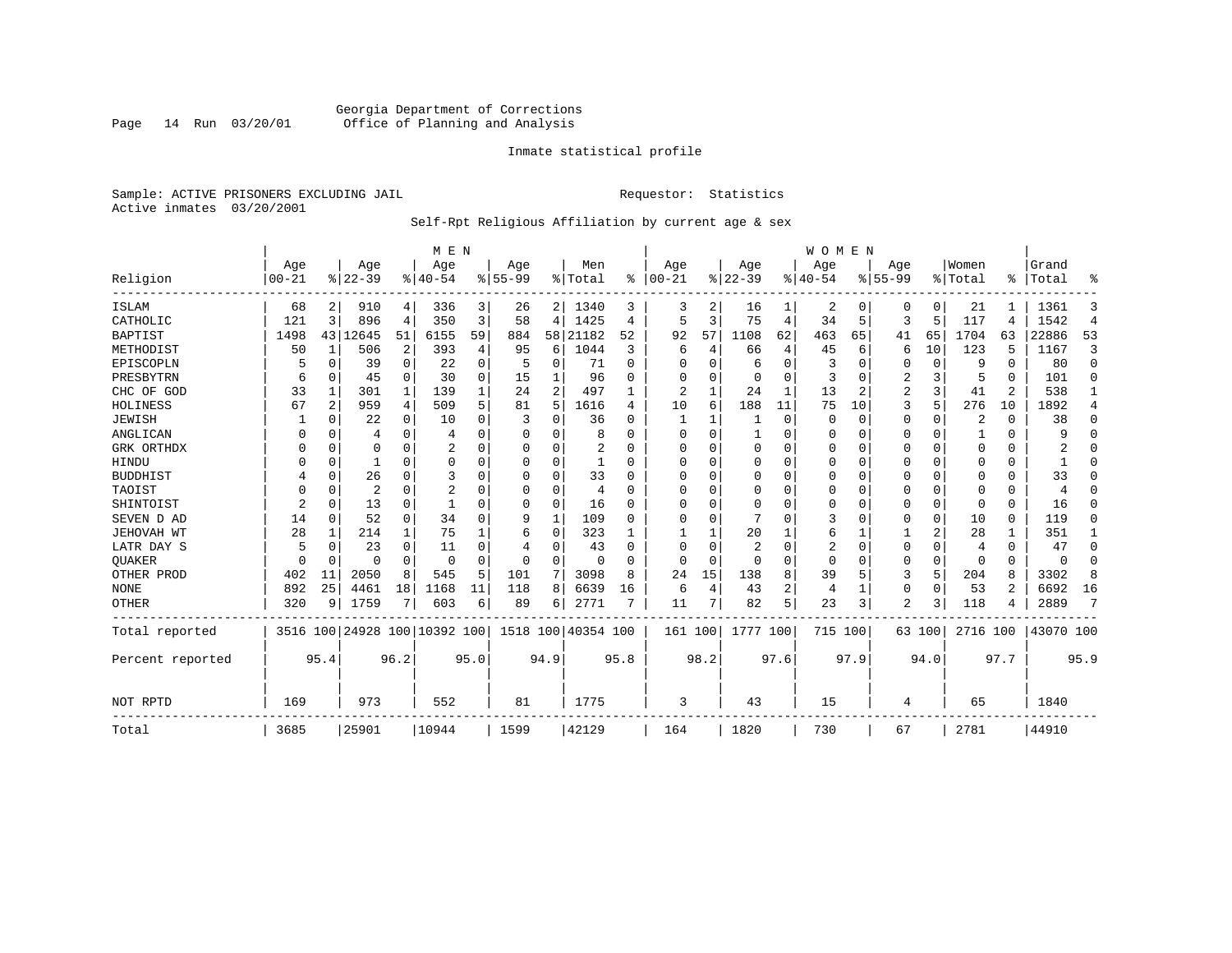#### Georgia Department of Corrections Office of Planning and Analysis

#### Inmate statistical profile

Sample: ACTIVE PRISONERS EXCLUDING JAIL **Requestor:** Statistics Active inmates 03/20/2001

Self-Rpt Family Behavior Patterns \* by current age & sex

|                  |       |      |                              |      | M E N     |      |           |      |                    |          |           |               |           |      | W O M E N |      |             |                |          |      |           |      |
|------------------|-------|------|------------------------------|------|-----------|------|-----------|------|--------------------|----------|-----------|---------------|-----------|------|-----------|------|-------------|----------------|----------|------|-----------|------|
|                  | Age   |      | Age                          |      | Age       |      | Age       |      | Men                |          | Age       |               | Age       |      | Age       |      | Age         |                | Women    |      | Grand     |      |
| Family Behavior  | 00-21 |      | $ 22-39 $                    |      | $8 40-54$ |      | $8 55-99$ |      | % Total            | ៖        | $00 - 21$ | $\frac{8}{3}$ | $22 - 39$ |      | $ 40-54 $ |      | $8155 - 99$ |                | % Total  | %ร   | Total     | °    |
| CRIMINLTY        | 1128  | 24   | 7484                         | 24   | 3046      | 26   | 329       | 24   | 11987              | 24       | 62        | 17            | 666       | 17   | 261       | 19   | 13          | 15             | 1002     | 18   | 12989     | 24   |
| ALCOHOLISM       | 412   | 9    | 3606                         | 12   | 1942      | 16   | 235       | 17   | 6195               | 13       | 33        | 9             | 487       | 12   | 187       | 14   | 13          | 15             | 720      | 13   | 6915      | 13   |
| DRUG ABUSE       | 371   |      | 2185                         |      | 759       | 6    | 51        | 4    | 3366               |          | 35        | 10            | 349       | 9    | 117       | -9   | $\Omega$    | 0              | 501      | 9    | 3867      |      |
| DOMINERING       | 12    |      | 93                           |      | 51        |      | 4         | 0    | 160                | $\Omega$ | 31        | 9             | 484       | 12   | 191       | 14   | 15          | 18             | 721      | 13   | 881       |      |
| MIGRANT          | 29    |      | 245                          |      | 129       |      | 11        |      | 414                |          |           |               | 12        | 0    | 4         |      | $\Omega$    | 0              | 17       | 0    | 431       |      |
| INFL BTGS        | 71    |      | 887                          | 3    | 476       |      | 96        |      | 1530               |          | 18        | 5             | 282       |      | 105       |      | 8           | 10             | 413      | 7    | 1943      |      |
| PERMISSIVE       | 13    |      | 51                           |      | 42        |      |           |      | 113                | $\Omega$ | 31        | 9             | 226       | 6    | 69        |      | 2           | $\overline{2}$ | 328      | 6    | 441       |      |
| FATH ABSNT       | 2115  | 45   | .2909                        | 42   | 4062      | 34   | 447       | 33   | 19533              | 40       | 93        | 26            | 861       | 22   | 240       | 18   | 19          | 23             | 1213     | 21   | 20746     | 38   |
| MOTH ABSNT       | 549   | 12   | 3158                         | 10   | 1178      | 10   | 157       | 12   | 5042               | 10       | 30        | 8             | 228       | 6    | 79        | 6    | 10          | 12             | 347      | 6    | 5389      | 10   |
| NONE             | 52    |      | 433                          |      | 214       | 2    | 23        | 2    | 722                |          | 21        | 6             | 322       | 8    | 86        | 6    | 4           | 5.             | 433      | 8    | 1155      | 2    |
| Total reported   |       |      | 4752 100 31051 100 11899 100 |      |           |      |           |      | 1360 100 49062 100 |          | 355 100   |               | 3917 100  |      | 1339 100  |      |             | 84 100         | 5695 100 |      | 54757 100 |      |
| Percent reported |       | 75.1 |                              | 70.5 |           | 64.3 |           | 54.0 |                    | 68.7     |           | 89.0          |           | 84.0 |           | 80.0 |             | 62.7           |          | 82.7 |           | 69.5 |
| <b>OTHER</b>     | 919   |      | 7636                         |      | 3909      |      | 735       |      | 13199              |          | 18        |               | 292       |      | 146       |      | 25          |                | 481      |      | 13680     |      |
| Total            | 3685  |      | 25901                        |      | 10944     |      | 1599      |      | 42129              |          | 164       |               | 1820      |      | 730       |      | 67          |                | 2781     |      | 44910     |      |

\* NOTE: SINCE THERE CAN BE UP TO FIVE BEHAVIOR CODES PER INMATE, THE NUMBER OF CASES REPORTED IN THE DETAIL LINES AND THE TOTAL REPORTED LINE MAY EXCEED THE TOTAL NUMBER OF CASES. IN SHORT, THIS TABLE COUNTS THE NUMBER OF BEHAVIOR PROBLEMS, NOT INMATES.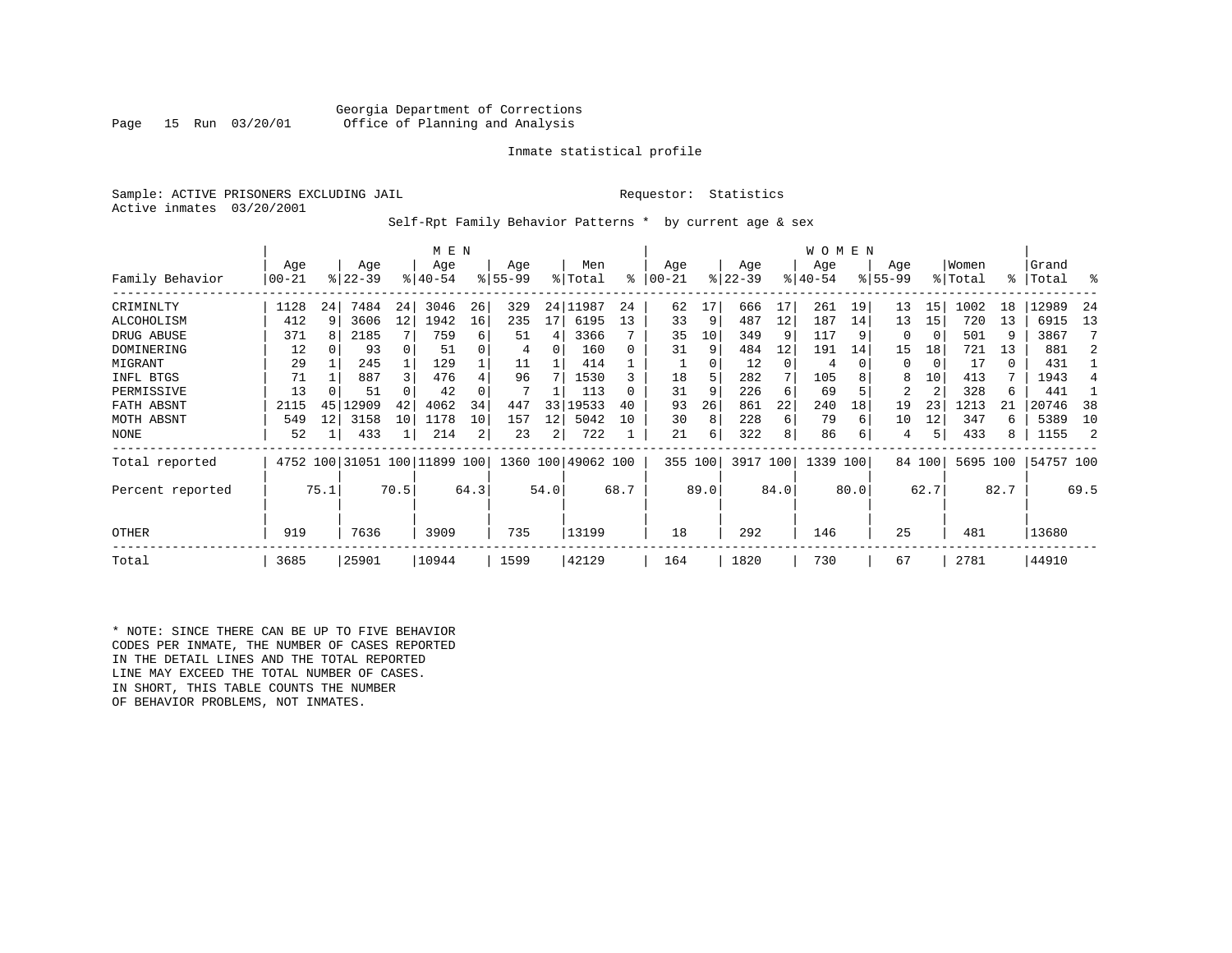#### Georgia Department of Corrections Office of Planning and Analysis

#### Inmate statistical profile

Sample: ACTIVE PRISONERS EXCLUDING JAIL **Requestor:** Statistics Active inmates 03/20/2001

#### Inmate Diagnostic Behavior Problem \* by current age & sex

|                    |           |                |           |                | M E N                   |      |           |      |                    |      |           |       |           |       | WOMEN     |      |              |                |          |       |           |                |
|--------------------|-----------|----------------|-----------|----------------|-------------------------|------|-----------|------|--------------------|------|-----------|-------|-----------|-------|-----------|------|--------------|----------------|----------|-------|-----------|----------------|
|                    | Age       |                | Age       |                | Age                     |      | Age       |      | Men                |      | Age       |       | Age       |       | Age       |      | Age          |                | Women    |       | Grand     |                |
| Diagnostic Problem | $00 - 21$ |                | $ 22-39 $ |                | $8 40-54$               |      | $8 55-99$ | %    | Total              | ႜ    | $00 - 21$ |       | $8 22-39$ |       | $8 40-54$ |      | $8155 - 99$  |                | % Total  | ៖     | Total     | န္             |
| ALCOHOLIC          | 25        | 0              | 1006      | 2              | 908                     | 4    | 169       | 7    | 2108               | 3    | 3         | 1     | 185       | 6     | 95        | 8    | 9            | 9              | 292      | 6     | 2400      | 3              |
| <b>ALCOH ABSE</b>  | 636       | 10             | 6253      | 13             | 3067                    | 15   | 407       |      | 17 10363           | 14   | 17        |       | 285       | 9     | 126       | 10   | 15           | 15             | 443      | 9     | 10806     | 13             |
| DRUG EXP           | 1326      | 21             | 8718      | 19             | 3224                    | 16   | 219       | 9    | 13487              | 18   | 27        | 11    | 234       |       | 103       | 8    |              | 5              | 369      | 8     | 13856     | 17             |
| DRUG ABSE          | 1141      | 18             | 8826      | 19             | 3813                    | 19   | 185       | 8    | 13965              | 18   | 42        | 16    | 917       | 28    | 328       | 26   | 12           | 12             | 1299     | 27    | 15264     | 19             |
| NARC ADDCT         | 34        | 1              | 601       |                | 400                     |      | 26        |      | 1061               |      |           | 0     | 53        | 2     | 37        | 3    |              |                | 91       |       | 1152      |                |
| EPILEPTIC          | 26        | 0              | 262       | $\mathbf{1}$   | 198                     |      | 28        |      | 514                |      |           |       | 82        | 3     | 30        | 2    |              | 4              | 117      |       | 631       |                |
| MANIPULTVE         | 791       | 13             | 4536      | 10             | 1393                    |      | 149       | 6    | 6869               | 9    | 3         |       | 58        | 2     | 30        | 2    | 2            | 2              | 93       |       | 6962      | 9              |
| ASSAULTIVE         | 1445      | 23             | 9860      | 21             | 3992                    | 20   | 591       | 24   | 15888              | 21   | 64        | 25    | 568       | 18    | 214       | 17   | 15           | 15             | 861      | 18    | 16749     | 21             |
| ESCPE TEND         | 84        | $\mathbf{1}$   | 1090      | $\overline{2}$ | 679                     |      | 103       | 4    | 1956               | ζ    | 4         | 2     | 94        | 3     | 31        | 2    |              | $\Omega$       | 129      | ζ     | 2085      | 3              |
| SUICIDAL           | 134       | $\overline{c}$ | 1051      | 2              | 441                     |      | 52        | 2    | 1678               |      | 14        | 5.    | 169       |       | 59        |      |              | 4              | 246      | 5     | 1924      | $\overline{a}$ |
| WITHDRAWN          | 12        | 0              | 150       | $\Omega$       | 84                      |      | 17        |      | 263                | 0    | 14        |       | 79        |       | 22        |      | 2            | $\overline{a}$ | 117      | 2     | 380       | $\Omega$       |
| PR RLTY CT         | 33        |                | 375       | 1              | 237                     |      | 29        |      | 674                |      | 13        |       | 94        | 3     | 31        |      |              | 5.             | 143      | 3     | 817       |                |
| HOMOSEXUAL         | 13        | 0              | 146       | $\Omega$       | 71                      | 0    | 16        |      | 246                | 0    | 16        | 6     | 123       |       | 22        | 2    |              | $\Omega$       | 161      | 3     | 407       |                |
| <b>NONE</b>        | 53        |                | 1085      | 2              | 626                     | 3    | 170       | 7    | 1934               | 3    |           |       | 30        |       | 25        | 2    | 12           | 12             | 69       |       | 2003      | 2              |
| <b>OTHER</b>       | 51        |                | 483       | $\mathbf{1}$   | 329                     |      | 75        | 3    | 938                |      |           |       | 21        |       | 10        |      | 5            | 5              | 37       |       | 975       |                |
| NOT RPTD           | 425       |                | 2248      | 5              | 695                     | 3    | 183       | 8    | 3551               | 5    | 34        | 13    | 245       | 8     | 102       | 8    | 8            | 8              | 389      |       | 3940      | 5              |
| Total reported     | 6296      |                |           |                | 100 46955 100 20188 100 |      |           |      | 2429 100 75868 100 |      | 255 100   |       | 3237 100  |       | 1266      | 100  | 99           | 100            | 4857 100 |       | 80725 100 |                |
| Percent reported   |           | 98.2           |           | 99.0           |                         | 99.7 |           | 99.4 |                    | 99.1 |           | 100.0 |           | 100.0 |           | 99.9 |              | 100.0          |          | 100.0 |           | 99.2           |
| UNKNOWN            | 67        |                | 265       |                | 31                      |      | 10        |      | 373                |      | 0         |       | $\Omega$  |       |           |      | <sup>0</sup> |                |          |       | 374       |                |
| Total              | 3685      |                | 25901     |                | 10944                   |      | 1599      |      | 42129              |      | 164       |       | 1820      |       | 730       |      | 67           |                | 2781     |       | 44910     |                |

\* NOTE: SINCE THERE CAN BE UP TO FIVE BEHAVIOR CODES PER INMATE, THE NUMBER OF CASES REPORTED IN THE DETAIL LINES AND THE TOTAL REPORTED LINE MAY EXCEED THE TOTAL NUMBER OF CASES.IN SHORT, THIS TABLE COUNTS THE NUMBER OF BEHAVIOR PROBLEMS, NOT INMATES.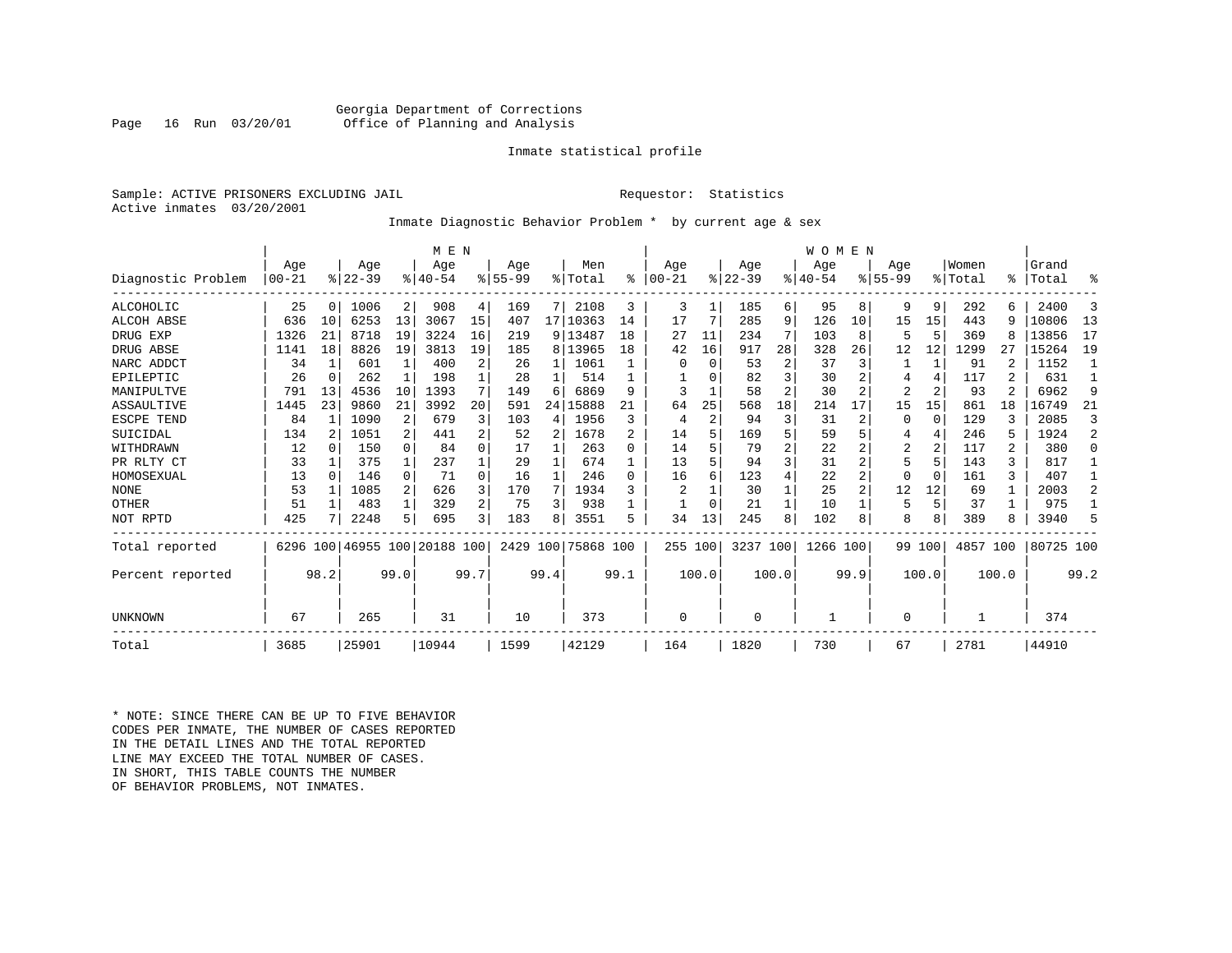Sample: ACTIVE PRISONERS EXCLUDING JAIL **Requestor:** Statistics Active inmates 03/20/2001

Physical Profile (General Condition) by current age & sex

|                      |          |      |           |              | M E N                        |      |             |      |                    |      |              |      |           |      | <b>WOMEN</b> |         |             |        |          |      |           |      |
|----------------------|----------|------|-----------|--------------|------------------------------|------|-------------|------|--------------------|------|--------------|------|-----------|------|--------------|---------|-------------|--------|----------|------|-----------|------|
|                      | Age      |      | Age       |              | Age                          |      | Age         |      | Men                |      | Aqe          |      | Age       |      | Aqe          |         | Age         |        | Women    |      | Grand     |      |
| Physical Profile     | $ 00-21$ |      | $8 22-39$ |              | $8 40-54$                    |      | $8155 - 99$ |      | % Total            | ႜ    | $00 - 21$    |      | $ 22-39 $ |      | $8 40-54$    |         | $8155 - 99$ |        | % Total  |      | %   Total | - 옹  |
| NO LIMITATION        | 3267     | 91 l | 19217     | 76           | 5283                         | 49   | 300         |      | 19 28067           | 68   | 142          | 90   | 1342      | 77   | 414          | 59      | 14          | 22     | 1912     | 72   | 29979     | 68   |
| DEFECT NO MAJOR LIMT | 129      | 4    | 2688      | 11           | 1991                         | 19   | 326         | 21   | 5134               | 12   | 2            |      | 68        | 4    | 67           | 9       | 11          | 17     | 148      | 6    | 5282 12   |      |
| DEFECT MAJOR LIMIT   | 199      | 6 I  | 3460      | 14           | 3308                         | 31   | 845         | 54   | 7812               | 19   | 14           | 9    | 327       | 19   | 218          | 31      | 35          | 56     | 594      | 22   | 8406 19   |      |
| VERY MAJOR DEFECT    |          |      | 53        | $\mathbf{0}$ | 115                          |      | 92          | 6    | 261                |      | $\mathbf{0}$ | 0    | 4         | 0    | 7            |         | 3           | 5      | 14       |      | 275       |      |
| Total reported       |          |      |           |              | 3596 100 25418 100 10697 100 |      |             |      | 1563 100 41274 100 |      | 158 100      |      | 1741 100  |      |              | 706 100 |             | 63 100 | 2668 100 |      | 43942 100 |      |
| Percent reported     |          | 97.6 |           | 98.1         |                              | 97.7 |             | 97.7 |                    | 98.0 |              | 96.3 |           | 95.7 |              | 96.7    |             | 94.0   |          | 95.9 |           | 97.8 |
| NOT REPORTED         | 89       |      | 483       |              | 247                          |      | 36          |      | 855                |      | 6            |      | 79        |      | 24           |         | 4           |        | 113      |      | 968       |      |
| Total                | 3685     |      | 25901     |              | 10944                        |      | 1599        |      | 42129              |      | 164          |      | 1820      |      | 730          |         | 67          |        | 2781     |      | 44910     |      |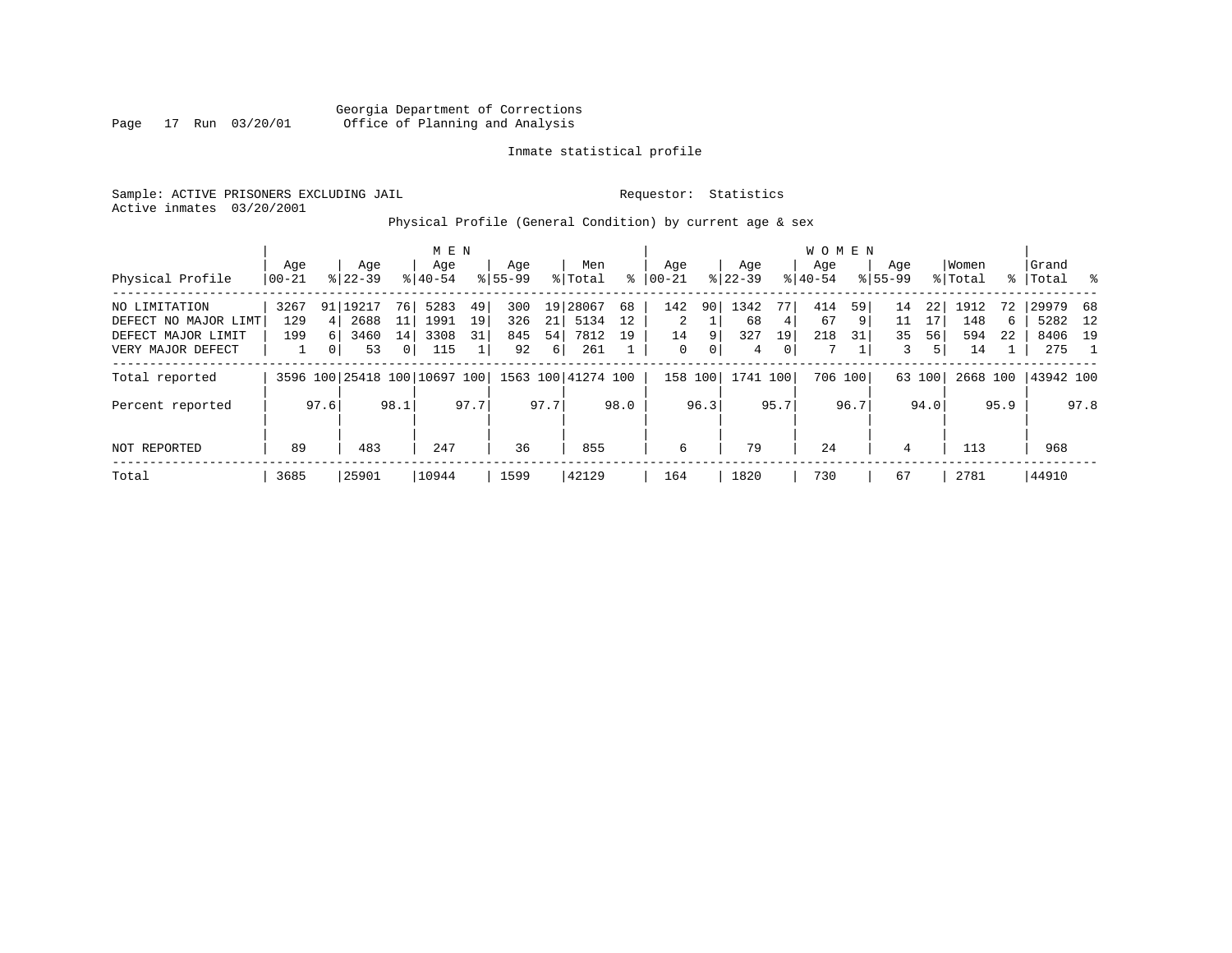#### Georgia Department of Corrections Office of Planning and Analysis

#### Inmate statistical profile

Sample: ACTIVE PRISONERS EXCLUDING JAIL **Requestor:** Statistics Active inmates 03/20/2001

Security Status by current age & sex

|                  |          |       |           |          | M E N                        |       |          |                         |                    |       |           |       |           |       | W O M E N   |         |             |        |             |       |           |              |
|------------------|----------|-------|-----------|----------|------------------------------|-------|----------|-------------------------|--------------------|-------|-----------|-------|-----------|-------|-------------|---------|-------------|--------|-------------|-------|-----------|--------------|
|                  | Age      |       | Age       |          | Age                          |       | Age      |                         | Men                |       | Age       |       | Age       |       | Age         |         | Age         |        | Women       |       | Grand     |              |
| Security         | $ 00-21$ |       | $ 22-39 $ |          | $8 40-54$                    |       | $ 55-99$ |                         | % Total            | ႜ     | $00 - 21$ |       | $ 22-39 $ |       | $ 40-54 $   |         | $8155 - 99$ |        | % Total     |       | %   Total | း            |
| DIAG INCOM       |          | 0     | 18        | 0        |                              |       | 2        | 0                       | 30                 |       | 0         |       | 0         | 0     |             |         |             | 0      | 0           | 0     | 30        |              |
| WRK RELEAS       |          | 0     | 9         | $\Omega$ | 2                            |       | 0        | 0                       | 12                 | 0     | $\Omega$  |       | 0         | 0     | 0           | 0       | 0           |        | 0           | 0     | 12        |              |
| TRUSTY           | 41       |       | 1343      | 5        | 754                          |       | 60       | 4                       | 2198               | 5     | 5         |       | 90        | 5     | 50          |         | 4           | 6      | 149         |       | 2347      | $\mathbf{b}$ |
| MINIMUM          | 1027     | 28    | 8681      | 34       | 3853                         | 35    | 518      | 32                      | 14079              | 33    | 65        | 40    | 1030      | 57    | 420         | 58      | 38          | 57     | 1553        | 56    | 15632     | 35           |
| MEDIUM           | 1530     | 42    | 9924      | 38       | 4328                         | 40    | 800      |                         | 50 16582           | 39    | 58        | 35    | 494       | 27    | 197         | 27      | 21          | 31     | 770         | 28    | 17352     | 39           |
| CLOSE            | 756      | 21    | 3942      | 15       | 1201                         | 11    | 147      | 9                       | 6046               | 14    | 29        | 18    | 120       |       | 37          |         | 2           |        | 188         |       | 6234      | 14           |
| MAXIMUM          | 17       |       | 575       |          | 213                          | 2     | 21       |                         | 826                | 2     | $\Omega$  |       | 5         | 0     | 2           |         | 0           |        |             |       | 833       | 2            |
| DIAGNOSTIC       | 312      | 8     | 1408      | 5        | 584                          | 5     | 51       | $\overline{\mathbf{3}}$ | 2355               | 6     | 7         | 4     | 81        | 4     | 24          | 3       | 2           |        | 114         | 4     | 2469      | 5            |
| Total reported   |          |       |           |          | 3685 100 25900 100 10944 100 |       |          |                         | 1599 100 42128 100 |       | 164 100   |       | 1820      | 100   |             | 730 100 |             | 67 100 | 2781 100    |       | 44909 100 |              |
| Percent reported |          | 100.0 |           | 100.0    |                              | 100.0 |          | 100.0                   |                    | 100.0 |           | 100.0 |           | 100.0 |             | 100.0   |             | 100.0  |             | 100.0 |           | 100.0        |
| NOT RPTD         | 0        |       |           |          | $\Omega$                     |       | 0        |                         |                    |       | $\Omega$  |       | $\Omega$  |       | $\mathbf 0$ |         |             |        | $\mathbf 0$ |       |           |              |
| Total            | 3685     |       | 25901     |          | 10944                        |       | 1599     |                         | 42129              |       | 164       |       | 1820      |       | 730         |         | 67          |        | 2781        |       | 44910     |              |

\* NOTE: BEGINNING IN JULY 1987, THE FACILITIES DIVISION NO LONGER CODED INMATES AS BEING WORK RELEASE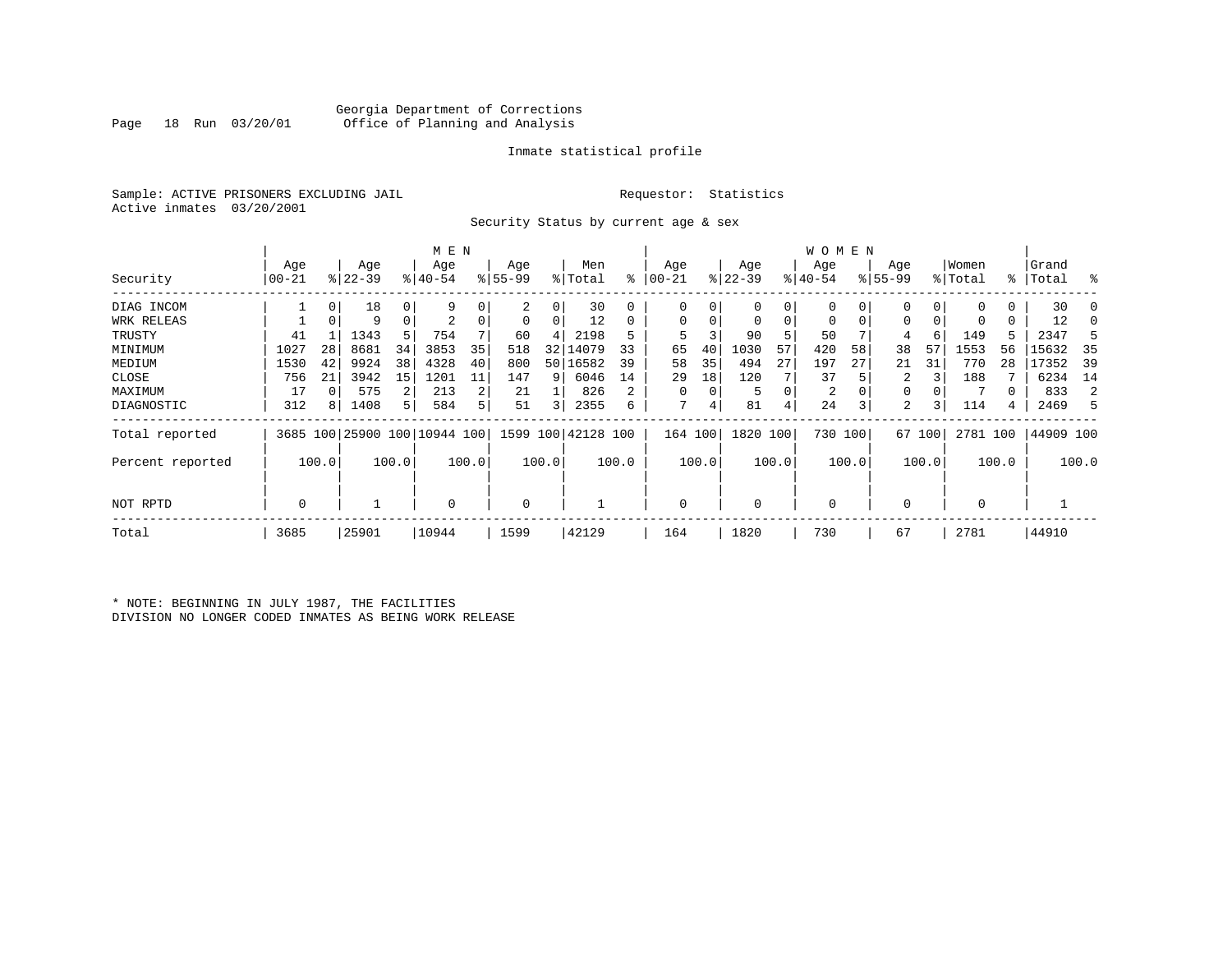#### Georgia Department of Corrections Page 19 Run 03/20/01 Office of Planning and Analysis

#### Inmate statistical profile

Sample: ACTIVE PRISONERS EXCLUDING JAIL **Requestor:** Statistics Active inmates 03/20/2001

Number Of Sentences by current age & sex

|                     |           |      |                  |      | M E N                        |      |           |      |                    |      |                      |      |           |      | W O M E N |         |                    |        |          |      |           |      |
|---------------------|-----------|------|------------------|------|------------------------------|------|-----------|------|--------------------|------|----------------------|------|-----------|------|-----------|---------|--------------------|--------|----------|------|-----------|------|
|                     | Age       |      | Age<br>$ 22-39 $ |      | Age                          |      | Age       |      | Men                |      | Age<br>$8   00 - 21$ |      | Age       |      | Age       |         | Age<br>$8155 - 99$ |        | Women    |      | Grand     | ႜ    |
| Number Of Sentences | $00 - 21$ |      |                  |      | $ 40-54 $                    |      | $8 55-99$ |      | % Total            |      |                      |      | $ 22-39 $ |      | $ 40-54 $ |         |                    |        | % Total  |      | %   Total |      |
| ONE                 | 1514      | 41   | 7805             | 30   | 3553                         | 33   | 642       |      | 40   13514         | 32   | 89                   | 55   | 694       | 38   | 273       | 38      | 35                 | 52     | 1091     | 40   | 14605     | 33   |
| TWO                 | 941       | 26   | 6061             | 23   | 2563                         | 23   | 391       | 25   | 9956               | 24   | 41                   | 25   | 441       | 24   | 193       | 27      | 13                 | 19     | 688      | 25   | 10644     | -24  |
| THREE               | 527       | 14   | 4131             | 16   | 1680                         | 15   | 207       | 13   | 6545               | 16   | 14                   | 9    | 268       | 15   | 105       | 14      | 12                 | 18     | 399      | 14   | 6944      | 16   |
| <b>FOUR</b>         | 294       | 8    | 2694             | 10   | 1032                         | 9    | 127       | 8    | 4147               | 10   | 8                    | 5    | 172       | 10   | 50        |         | 4                  | 6      | 234      | 8    | 4381      | 10   |
| FIVE                | 169       |      | 1773             |      | 693                          | 6    | 69        | 4    | 2704               | 6    | 6                    |      | 94        | 5    | 27        |         | 0                  |        | 127      | 5.   | 2831      | -6   |
| MORE THAN FIVE      | 213       | 6    | 3359             | 13   | 1386                         | 13   | 154       | 10   | 5112               | 12   | 5                    | 3    | 134       |      | 78        | 11      | 3                  | 4      | 220      | 8    | 5332 12   |      |
| Total reported      |           |      |                  |      | 3658 100 25823 100 10907 100 |      |           |      | 1590 100 41978 100 |      | 163 100              |      | 1803 100  |      |           | 726 100 |                    | 67 100 | 2759 100 |      | 44737 100 |      |
| Percent reported    |           | 99.3 |                  | 99.7 |                              | 99.7 |           | 99.4 |                    | 99.6 |                      | 99.4 |           | 99.1 |           | 99.5    |                    | 100.0  |          | 99.2 |           | 99.6 |
| NOT REPORTED        | 27        |      | 78               |      | 37                           |      | 9         |      | 151                |      |                      |      | 17        |      | 4         |         | $\Omega$           |        | 22       |      | 173       |      |
| Total               | 3685      |      | 25901            |      | 10944                        |      | 1599      |      | 42129              |      | 164                  |      | 1820      |      | 730       |         | 67                 |        | 2781     |      | 44910     |      |
|                     |           |      |                  |      |                              |      |           |      |                    |      |                      |      |           |      |           |         |                    |        |          |      |           |      |
|                     |           |      |                  |      |                              |      |           |      |                    |      |                      |      |           |      |           |         |                    |        |          |      |           |      |
| AVG NUM SENTENCES   | 2.35      |      | 3.07             |      | 3.01                         |      | 2.63      |      | 2.98               |      | 1.92                 |      | 2.54      |      | 2.70      |         | 2.16               |        | 2.53     |      | 2.95      |      |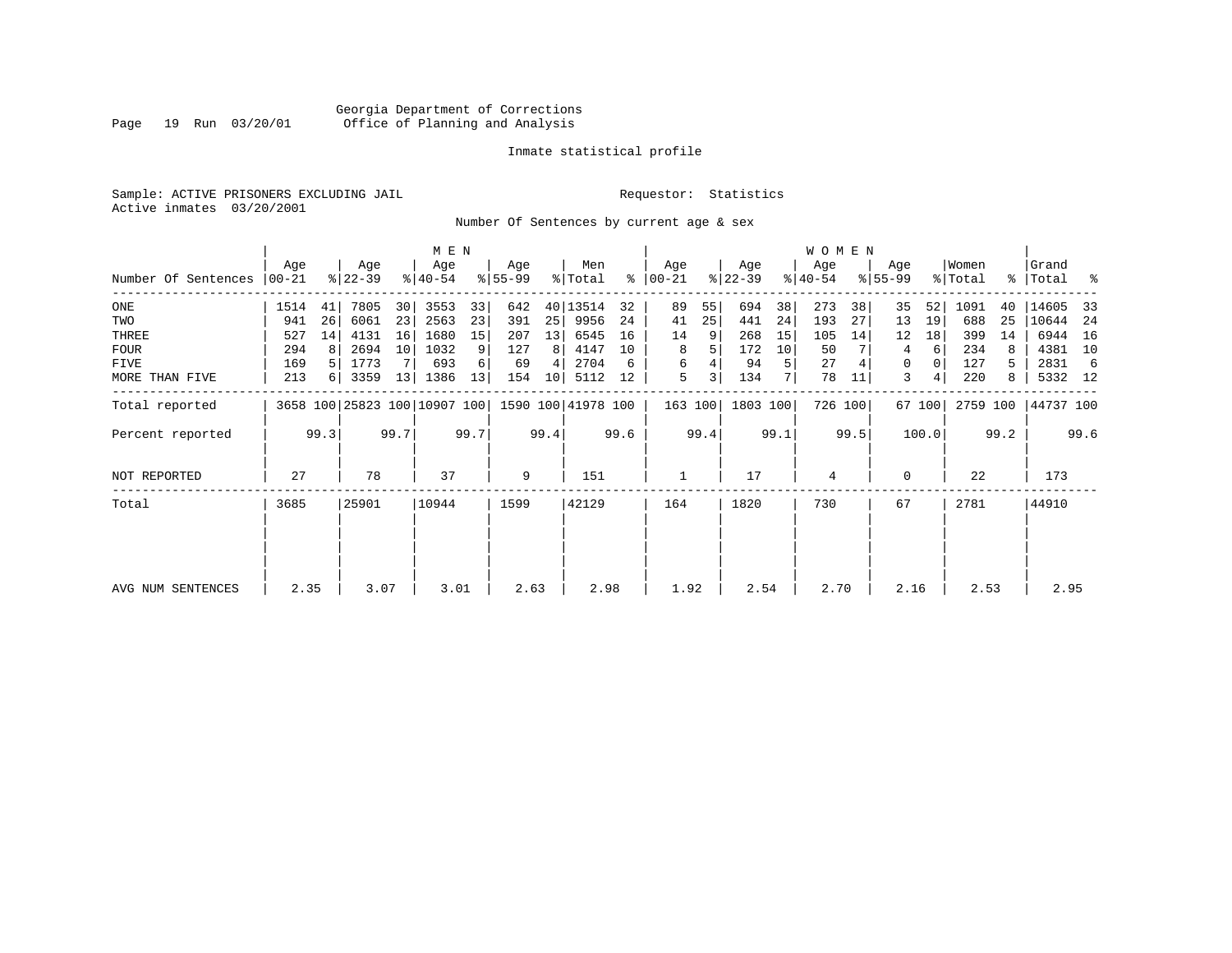#### Georgia Department of Corrections Page 20 Run 03/20/01 Office of Planning and Analysis

#### Inmate statistical profile

Sample: ACTIVE PRISONERS EXCLUDING JAIL **Requestor:** Statistics Active inmates 03/20/2001

Number Of Disciplinaries by current age & sex

|                  |                |       |                  |       | M E N            |       |                  |                 |                                                 |       |                  |       |                  |       | W O M E N        |         |                  |        |                  |       |                      |       |
|------------------|----------------|-------|------------------|-------|------------------|-------|------------------|-----------------|-------------------------------------------------|-------|------------------|-------|------------------|-------|------------------|---------|------------------|--------|------------------|-------|----------------------|-------|
| Disciplinaries   | Age<br>  00-21 |       | Age<br>$ 22-39 $ |       | Age<br>$8 40-54$ |       | Age<br>$ 55-99 $ |                 | Men<br>% Total                                  | ႜ     | Age<br>$ 00-21 $ |       | Age<br>$ 22-39 $ |       | Age<br>$ 40-54 $ |         | Age<br>$ 55-99 $ |        | Women<br>% Total |       | Grand<br>%   Total % |       |
| ZERO             | 1260           | 34    | 8550             | 33    | 4709             | 43    | 816              | 51              | 15335                                           | 36    | 70               | 43    | 871              | 48    | 407              | 56      | 42               | 63     | 1390             | 50    | 16725                | -37   |
| ONE              | 506            | 14    | 3803             | 15    | 1707             | 16    | 288              | 18 <sup>1</sup> | 6304                                            | 15    | 27               | 16    | 268              | 15    | 117              | 16      | 11               | 16     | 423              | 15    | 6727                 | -15   |
| TWO              | 309            | 8     | 2321             | 9     | 974              | 9     | 130              | 8               | 3734                                            | 9     | 12               |       | 171              | 9     | 53               |         | 4                | 6      | 240              | 9     | 3974                 | 9     |
| THREE            | 256            |       | 1675             | 6     | 629              |       | 77               | 5.              | 2637                                            | 6     | 11               |       | 121              |       | 33               |         | 3                |        | 168              | 6     | 2805                 | 6     |
| <b>FOUR</b>      | 170            | .5    | 1248             | .5    | 413              |       | 52               | 3               | 1883                                            |       | 4                |       | 68               |       | 28               |         |                  |        | 101              |       | 1984                 | 4     |
| FIVE             | 176            | 5.    | 953              | 4     | 322              |       | 37               | 2               | 1488                                            | 4     | 5                |       | 42               | 2     | 9                |         |                  |        | 57               |       | 1545                 | -3    |
| MORE THAN FIVE   | 1008           | 27    | 7348             | 28    | 2188             | 20    | 199              | 12              | 10743                                           | 26    | 35               | 21    | 279              | 15    | 83               | 11      | 5                |        | 402              | 14    | 11145                | -25   |
| Total reported   |                |       |                  |       |                  |       |                  |                 | 3685 100 25898 100 10942 100 1599 100 42124 100 |       | 164 100          |       | 1820 100         |       |                  | 730 100 |                  | 67 100 | 2781 100         |       | 44905 100            |       |
| Percent reported |                | 100.0 |                  | 100.0 |                  | 100.0 |                  | 100.0           |                                                 | 100.0 |                  | 100.0 |                  | 100.0 |                  | 100.0   |                  | 100.0  |                  | 100.0 |                      | 100.0 |
| NOT REPORTED     | 0              |       | 3                |       | 2                |       | 0                |                 | 5                                               |       | 0                |       | $\mathbf 0$      |       | 0                |         | 0                |        | 0                |       | 5                    |       |
| Total            | 3685           |       | 25901            |       | 10944            |       | 1599             |                 | 42129                                           |       | 164              |       | 1820             |       | 730              |         | 67               |        | 2781             |       | 44910                |       |
|                  |                |       |                  |       |                  |       |                  |                 |                                                 |       |                  |       |                  |       |                  |         |                  |        |                  |       |                      |       |
|                  |                |       |                  |       |                  |       |                  |                 |                                                 |       |                  |       |                  |       |                  |         |                  |        |                  |       |                      |       |
| AVG NUM DISCIP   | 5.51           |       | 6.12             |       | 4.40             |       | 2.78             |                 | 5.49                                            |       | 3.44             |       | 3.19             |       | 2.24             |         | 1.48             |        | 2.92             |       | 5.33                 |       |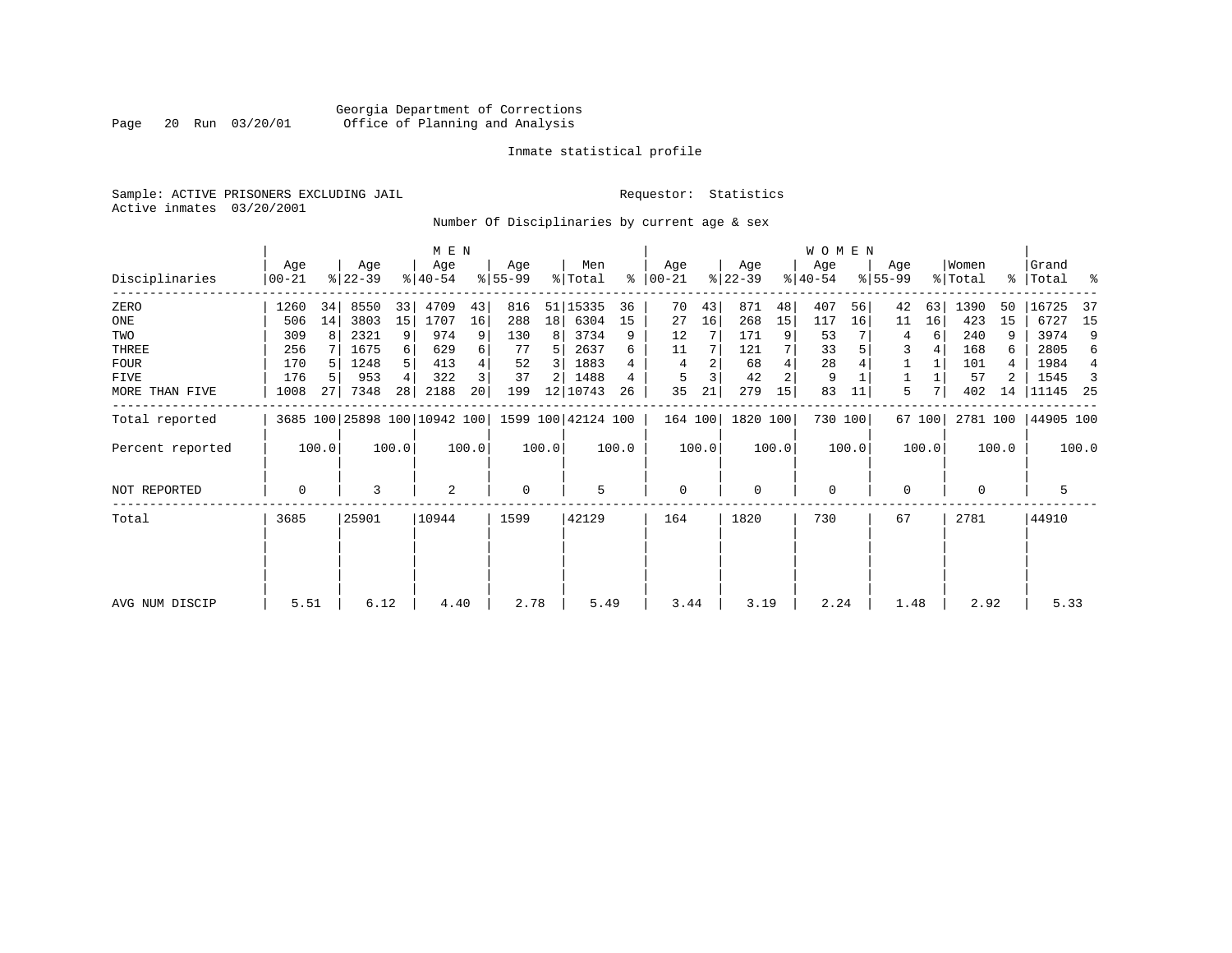#### Georgia Department of Corrections<br>Page 21 Run 03/20/01 Office of Planning and Analysis Page 21 Run 03/20/01 Office of Planning and Analysis

#### Inmate statistical profile

Sample: ACTIVE PRISONERS EXCLUDING JAIL **Requestor:** Statistics Active inmates 03/20/2001

Number Of Escapes by current age & sex

|                  |                  |          |                  |          | M E N                        |       |                 |       |                    |          |                   |             |                  |       | WOMEN            |          |                  |             |                  |       |                    |          |
|------------------|------------------|----------|------------------|----------|------------------------------|-------|-----------------|-------|--------------------|----------|-------------------|-------------|------------------|-------|------------------|----------|------------------|-------------|------------------|-------|--------------------|----------|
| Escapes          | Age<br>$00 - 21$ |          | Age<br>$ 22-39 $ |          | Age<br>$ 40-54 $             |       | Age<br>$ 55-99$ |       | Men<br>% Total     | ွေ       | Age<br>$ 00 - 21$ |             | Age<br>$ 22-39 $ |       | Age<br>$ 40-54 $ |          | Age<br>$8 55-99$ |             | Women<br>% Total |       | Grand<br>%   Total | ႜ        |
| ZERO             | 3673             |          | 100 25706        |          | 99 10796                     | 99    | 1574            |       | 98 41749           | 99       | 164 100           |             | 1810             | 99    | 727              | 100      | 67               | 100         | 2768             | 100   | 44517              | 99       |
| ONE              | 12               | $\Omega$ | 191              |          | 127                          |       | 19              | 1     | 349                |          | 0                 | 0           | 10               | 1     | 3                | $\Omega$ | $\Omega$         | $\Omega$    | 13               | 0     | 362                | -1       |
| TWO              | 0                |          | 4                | 0        | 16                           |       | 4               | 0     | 24                 | 0        | $\Omega$          |             | 0                | 0     | 0                |          | 0                |             | $\Omega$         | 0     | 24                 | $\Omega$ |
| THREE            | 0                |          | 0                |          |                              |       |                 |       | 6                  | 0        | $\Omega$          |             | 0                |       | 0                |          | 0                |             |                  | 0     | 6                  | $\Omega$ |
| FOUR             | 0                | $\Omega$ | 0                | $\Omega$ |                              | 0     | 0               | 0     |                    | $\Omega$ | $\Omega$          | 0           | $\Omega$         | 0     | 0                | $\Omega$ | 0                |             | $\Omega$         | 0     |                    | 0        |
| FIVE             | $\Omega$         |          | 0                |          | $\Omega$                     |       | $\mathbf 0$     | 0     | 0                  | $\Omega$ | $\Omega$          | 0           | 0                | 0     | 0                | $\Omega$ | 0                |             |                  | 0     | 0                  |          |
| MORE THAN FIVE   | $\mathbf 0$      | 0        | 0                | 0        | $\Omega$                     | 0     | $\Omega$        | 0     |                    | 0        | $\Omega$          | $\mathbf 0$ | 0                | 0     | $\mathbf 0$      | 0        | $\mathbf 0$      | $\mathbf 0$ |                  | 0     | U                  |          |
| Total reported   |                  |          |                  |          | 3685 100 25901 100 10944 100 |       |                 |       | 1599 100 42129 100 |          | 164 100           |             | 1820 100         |       |                  | 730 100  |                  | 67 100      | 2781 100         |       | 44910 100          |          |
| Percent reported |                  | 100.0    |                  | 100.0    |                              | 100.0 |                 | 100.0 |                    | 100.0    |                   | 100.0       |                  | 100.0 |                  | 100.0    |                  | 100.0       |                  | 100.0 |                    | 100.0    |
| NOT REPORTED     | 0                |          | 0                |          | $\Omega$                     |       | $\mathbf 0$     |       | 0                  |          | $\mathbf 0$       |             | 0                |       | $\mathbf 0$      |          | 0                |             | $\Omega$         |       | 0                  |          |
| Total            | 3685             |          | 25901            |          | 10944                        |       | 1599            |       | 42129              |          | 164               |             | 1820             |       | 730              |          | 67               |             | 2781             |       | 44910              |          |
|                  |                  |          |                  |          |                              |       |                 |       |                    |          |                   |             |                  |       |                  |          |                  |             |                  |       |                    |          |
| AVG NUM ESCAPES  |                  | .00      | .01              |          | .02                          |       |                 | .02   | .01                |          | .00               |             | .01              |       | .00              |          |                  | .00         | .00              |       | .01                |          |
|                  |                  |          |                  |          |                              |       |                 |       |                    |          |                   |             |                  |       |                  |          |                  |             |                  |       |                    |          |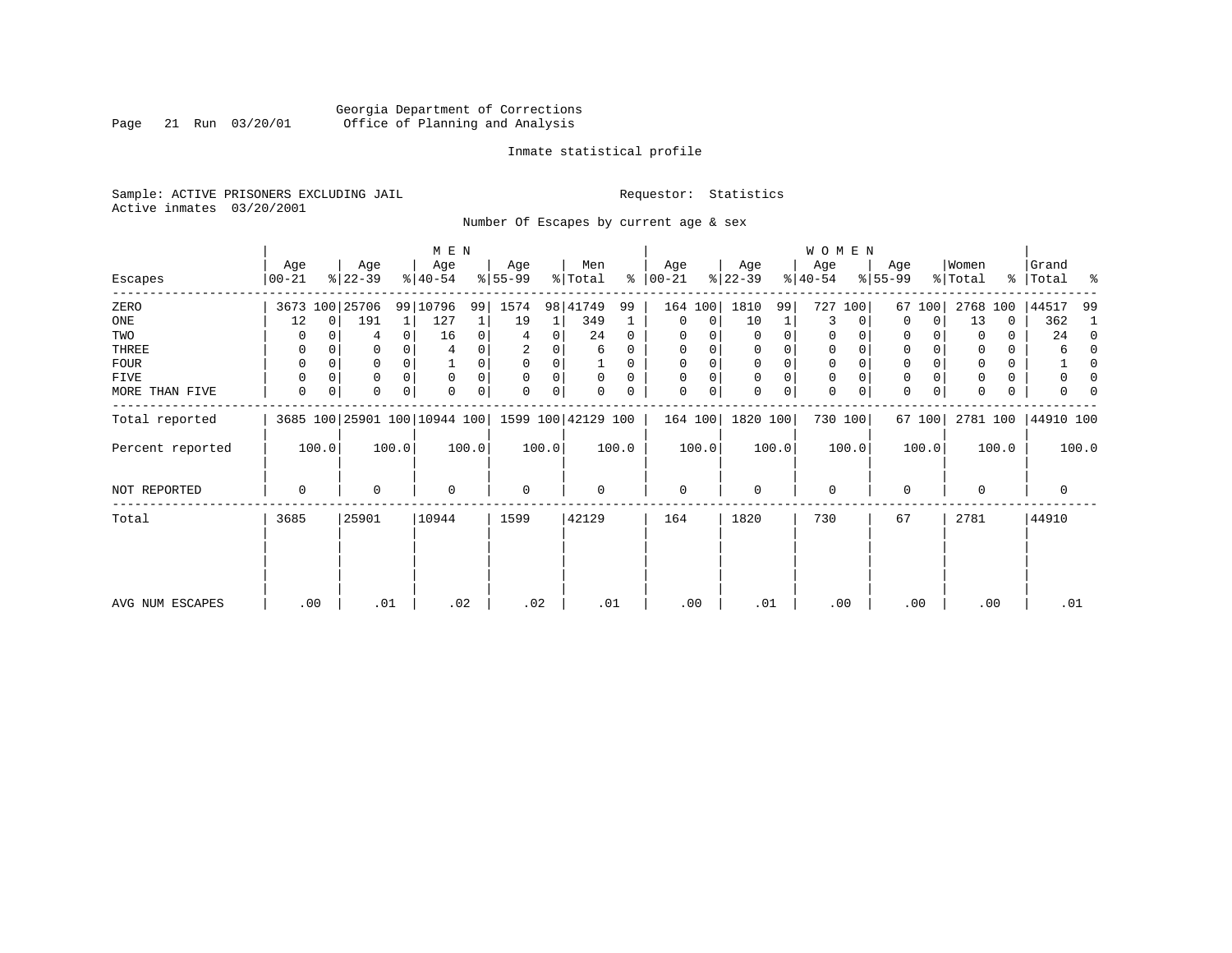Sample: ACTIVE PRISONERS EXCLUDING JAIL **Requestor:** Statistics Active inmates 03/20/2001

#### Number Of Prior Georgia Incarcerations \* by current age & sex

|                            |      |          |                  |       | M E N                        |       |                  |       |                    |       |                  |       |                  |                | W O M E N        |       |                  |          |                  |       |                    |                |
|----------------------------|------|----------|------------------|-------|------------------------------|-------|------------------|-------|--------------------|-------|------------------|-------|------------------|----------------|------------------|-------|------------------|----------|------------------|-------|--------------------|----------------|
| Prior Incarcerations 00-21 | Age  |          | Age<br>$ 22-39 $ |       | Age<br>$ 40-54 $             |       | Age<br>$8 55-99$ |       | Men<br>% Total     | ి     | Age<br>$ 00-21 $ |       | Age<br>$ 22-39 $ |                | Age<br>$ 40-54 $ |       | Age<br>$8 55-99$ |          | Women<br>% Total |       | Grand<br>%   Total | ႜ              |
| ZERO                       | 3399 |          | 92 13852         | 53    | 4189                         | 38    | 923              | 58    | 22363              | 53    | 156              | 95    | 1139             | 63             | 406              | 56    | 48               | 72       | 1749             | 63    | 24112              | -54            |
| ONE                        | 268  |          | 5339             | 21    | 2064                         | 19    | 288              | 18    | 7959               | 19    | 8                | 5     | 350              | 19             | 113              | 15    | 10               | 15       | 481              | 17    | 8440               | 19             |
| TWO                        | 18   |          | 3159             | 12    | 1551                         | 14    | 150              | 9     | 4878               | 12    | 0                | 0     | 161              | 9              | 83               | 11    | 5                |          | 249              | 9     | 5127               | 11             |
| THREE                      | 0    |          | 1770             |       | 1099                         | 10    | 102              | 6     | 2971               |       | 0                | 0     | 95               | 5              | 49               |       | 2                | 3        | 146              |       | 3117               | 7              |
| <b>FOUR</b>                | 0    |          | 970              |       | 807                          |       | 58               | 4     | 1835               |       | $\mathbf 0$      | 0     | 33               | $\overline{2}$ | 29               |       | $\overline{2}$   |          | 64               |       | 1899               | $\overline{4}$ |
| <b>FIVE</b>                | 0    | $\Omega$ | 485              |       | 530                          | 5     | 31               |       | 1046               | 2     | $\mathbf 0$      | 0     | 25               |                | 18               |       | $\mathbf 0$      |          | 43               | 2     | 1089               | 2              |
| MORE THAN FIVE             | 0    | 0        | 326              | 1     | 704                          | 6     | 47               | 3     | 1077               |       | $\mathbf 0$      | 0     | 17               |                | 32               |       | $\Omega$         | $\Omega$ | 49               | 2     | 1126               | 3              |
| Total reported             |      |          |                  |       | 3685 100 25901 100 10944 100 |       |                  |       | 1599 100 42129 100 |       | 164 100          |       | 1820 100         |                | 730 100          |       |                  | 67 100   | 2781 100         |       | 44910 100          |                |
| Percent reported           |      | 100.0    |                  | 100.0 |                              | 100.0 |                  | 100.0 |                    | 100.0 |                  | 100.0 |                  | 100.0          |                  | 100.0 |                  | 100.0    |                  | 100.0 |                    | 100.0          |
| NOT REPORTED               | 0    |          | 0                |       | 0                            |       | $\mathbf 0$      |       | 0                  |       | $\mathbf 0$      |       | $\Omega$         |                | 0                |       | $\Omega$         |          | $\Omega$         |       | 0                  |                |
| Total                      | 3685 |          | 25901            |       | 10944                        |       | 1599             |       | 42129              |       | 164              |       | 1820             |                | 730              |       | 67               |          | 2781             |       | 44910              |                |
|                            |      |          |                  |       |                              |       |                  |       |                    |       |                  |       |                  |                |                  |       |                  |          |                  |       |                    |                |
|                            |      |          |                  |       |                              |       |                  |       |                    |       |                  |       |                  |                |                  |       |                  |          |                  |       |                    |                |
| AVG # INCARCERATIONS       | .08  |          | .98              |       | 1.76                         |       | 1.01             |       | 1.10               |       | .05              |       | .73              |                | 1.18             |       | .51              |          | .80              |       | 1.09               |                |

\* This data counts a parole revocation on an existing sentenCE AS A prior incarceration. Also, this data counts, for any cohort of inmates, the total number of Georgia incarcerations the inmate has had during his entire criminal career. For example, if an inmate was admitted to prison first in FY72, and then re-admitted in FY79 and FY85, he had two prior incarcerations before the FY85 admission. This inmate's records show two prior incarcerations in all three of his records since he has had two prior incarcerations in his criminal career. If the cohort of FY72 admissions is selected for analysis, two prior incarcerations will be listed for this inmate even though in FY72, he had no prior incarcerations.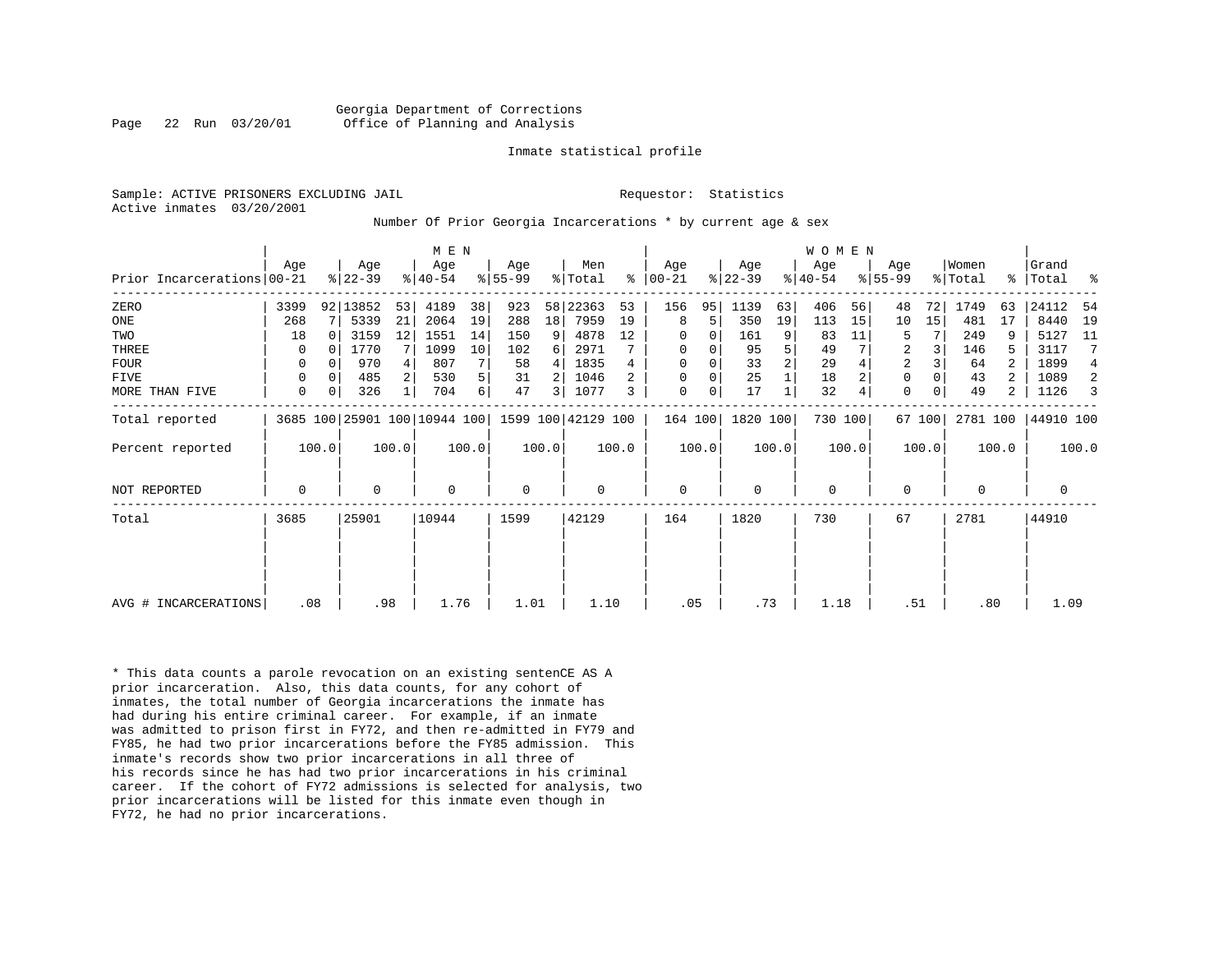#### Georgia Department of Corrections<br>Page 23 Run 03/20/01 Office of Planning and Analysis Page 23 Run 03/20/01 Office of Planning and Analysis

#### Inmate statistical profile

Sample: ACTIVE PRISONERS EXCLUDING JAIL **Requestor:** Statistics Active inmates 03/20/2001

Number Of Transfers by current age & sex

|                   |                  |       |                              |       | M E N            |       |                 |       |                    |       |                 |       |                  |       | W O M E N        |         |                  |        |                  |       |                      |       |
|-------------------|------------------|-------|------------------------------|-------|------------------|-------|-----------------|-------|--------------------|-------|-----------------|-------|------------------|-------|------------------|---------|------------------|--------|------------------|-------|----------------------|-------|
| Transfers         | Age<br>$00 - 21$ |       | Age<br>$ 22-39 $             |       | Age<br>$ 40-54 $ |       | Age<br>$ 55-99$ |       | Men<br>% Total     | ွေ    | Age<br>$ 00-21$ |       | Age<br>$ 22-39 $ |       | Aqe<br>$ 40-54 $ |         | Age<br>$8 55-99$ |        | Women<br>% Total |       | Grand<br>%   Total % |       |
| ZERO              | 914              | 25    | 2336                         | 9     | 961              | 9     | 97              | 6     | 4308               | 10    | 27              | 16    | 357              | 20    | 129              | 18      | 12               | 18     | 525              | 19    | 4833                 | -11   |
| ONE               | 1755             | 48    | 10725                        | 41    | 4287             | 39    | 681             |       | 43 17448           | 41    | 110             | 67    | 981              | 54    | 379              | 52      | 24               | 36     | 1494             | 54    | 18942                | 42    |
| TWO               | 685              | 19    | 5618                         | 22    | 2047             | 19    | 273             | 17    | 8623               | 20    | 17              | 10    | 255              | 14    | 108              | 15      | 11               | 16     | 391              | 14    | 9014                 | 20    |
| THREE             | 205              | -6    | 2988                         | 12    | 1203             | 11    | 182             | 11    | 4578               | 11    | 8               | 5     | 137              | 8     | 60               |         | 8                | 12     | 213              | 8     | 4791                 | - 11  |
| <b>FOUR</b>       | 74               |       | 1686                         | 7     | 772              |       | 115             |       | 2647               | 6     | 2               |       | 59               |       | 22               |         | 5                |        | 88               |       | 2735                 | 6     |
| FIVE              | 25               |       | 1001                         | 4     | 497              |       | 69              | 4     | 1592               |       | 0               | 0     | 15               |       | 14               |         | 3                |        | 32               |       | 1624                 | 4     |
| MORE THAN FIVE    | 27               |       | 1547                         | 6     | 1177             | 11    | 182             | 11    | 2933               |       | 0               | 0     | 16               |       | 18               |         | $\overline{4}$   | 6      | 38               |       | 2971                 | 7     |
| Total reported    |                  |       | 3685 100 25901 100 10944 100 |       |                  |       |                 |       | 1599 100 42129 100 |       | 164 100         |       | 1820 100         |       |                  | 730 100 |                  | 67 100 | 2781 100         |       | 44910 100            |       |
| Percent reported  |                  | 100.0 |                              | 100.0 |                  | 100.0 |                 | 100.0 |                    | 100.0 |                 | 100.0 |                  | 100.0 |                  | 100.0   |                  | 100.0  |                  | 100.0 |                      | 100.0 |
| NOT REPORTED      | 0                |       | 0                            |       | $\mathbf 0$      |       | $\mathbf 0$     |       | 0                  |       | $\mathbf 0$     |       | 0                |       | $\mathbf 0$      |         | 0                |        | $\mathbf 0$      |       | $\mathbf 0$          |       |
| Total             | 3685             |       | 25901                        |       | 10944            |       | 1599            |       | 42129              |       | 164             |       | 1820             |       | 730              |         | 67               |        | 2781             |       | 44910                |       |
|                   |                  |       |                              |       |                  |       |                 |       |                    |       |                 |       |                  |       |                  |         |                  |        |                  |       |                      |       |
|                   |                  |       |                              |       |                  |       |                 |       |                    |       |                 |       |                  |       |                  |         |                  |        |                  |       |                      |       |
| AVG NUM TRANSFERS | 1.18             |       | 2.12                         |       | 2.53             |       | 2.61            |       | 2.16               |       | 1.07            |       | 1.28             |       | 1.46             |         | 2.01             |        | 1.33             |       | 2.11                 |       |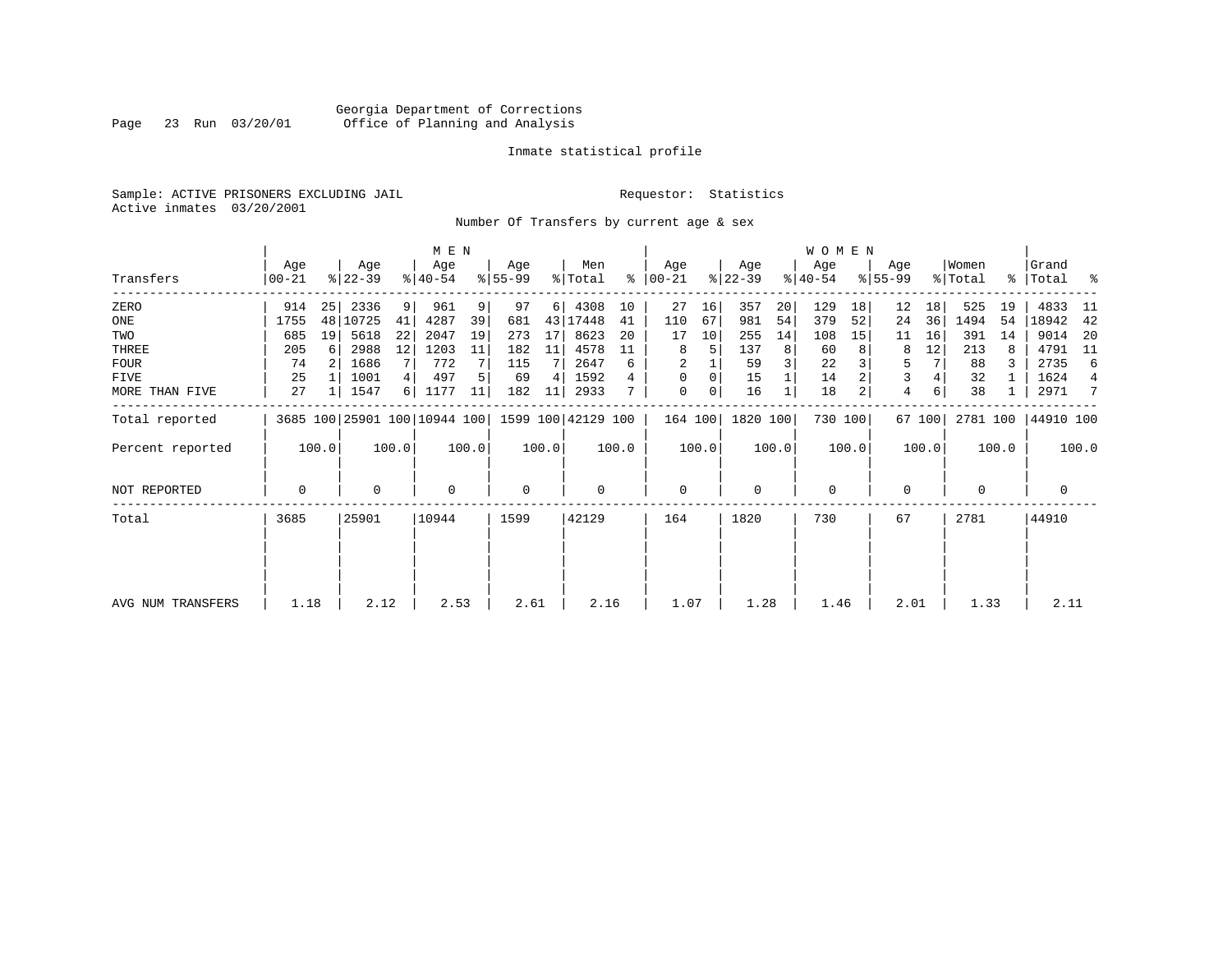#### Georgia Department of Corrections Page 24 Run 03/20/01 Office of Planning and Analysis

#### Inmate statistical profile

Sample: ACTIVE PRISONERS EXCLUDING JAIL **Requestor:** Statistics Active inmates 03/20/2001

County Of Conviction by current age & sex

|                            |     |             |          |             | M E N          |              |             |                |         |          |               |              |              |                | W O M E N |             |             |              |                |              |           |              |
|----------------------------|-----|-------------|----------|-------------|----------------|--------------|-------------|----------------|---------|----------|---------------|--------------|--------------|----------------|-----------|-------------|-------------|--------------|----------------|--------------|-----------|--------------|
|                            | Age |             | Age      |             | Age            |              | Age         |                | Men     |          | Age           |              | Aqe          |                | Age       |             | Aqe         |              | Women          |              | Grand     |              |
| County Of Conviction 00-21 |     |             | $ 22-39$ |             | $ 40-54$       |              | $8155 - 99$ |                | % Total |          | $8   00 - 21$ |              | $ 22-39$     |                | $ 40-54$  |             | $8155 - 99$ |              | % Total        |              | %   Total |              |
| APPLING COUNTY             | 3   | 0           | 48       | 0           | 30             | 0            | 5           | 0              | 86      | 0        | 0             | 0            | 1            | 0              | 1         | 0           | 0           | 0            | 2              | 0            | 88        | $\Omega$     |
| ATKINSON COUNTY            | 2   | $\mathbf 0$ | 29       | $\mathbf 0$ | 12             | 0            | 3           | 0              | 46      | $\Omega$ | $\Omega$      | 0            | 3            | $\Omega$       | 1         | 0           | $\Omega$    | $\Omega$     | 4              | $\Omega$     | 50        | $\Omega$     |
| <b>BACON COUNTY</b>        |     | $\Omega$    | 38       | 0           | 11             | 0            | O           | 0              | 51      | 0        | O             | 0            | 3            | 0              | $\Omega$  | 0           | O           | $\Omega$     | 3              | 0            | 54        | $\Omega$     |
| <b>BAKER COUNTY</b>        |     | 0           | 16       | 0           | $\overline{4}$ | 0            |             | $\Omega$       | 21      | 0        |               | 0            | 3            | 0              | 0         | 0           | O           | O            | 3              | O            | 24        | $\Omega$     |
| BALDWIN COUNTY             | 40  | 1           | 239      | 1           | 86             | 1            | 8           | 1              | 373     | 1        |               | $\Omega$     | 23           | 1              | 5         | 1           | O           | U            | 28             | 1            | 401       | -1           |
| <b>BANKS COUNTY</b>        | 6   | $\Omega$    | 28       | 0           | 20             | 0            | 4           | 0              | 58      | U        |               | 1            | 3            | O              | 2         | 0           | 0           | $\Omega$     | 6              | 0            | 64        | $\Omega$     |
| <b>BARROW COUNTY</b>       | 14  | 0           | 87       | 0           | 56             | 1            | 13          | 1              | 170     | 0        |               | 1            | 9            | 0              | 4         | 1           | 0           | 0            | 14             | 1            | 184       | $\Omega$     |
| <b>BARTOW COUNTY</b>       | 30  | 1           | 248      | 1           | 99             | $\mathbf{1}$ | 23          | $\mathbf{1}$   | 400     | 1        | 5             | 3            | 25           | 1              | 6         | 1           | $\Omega$    | $\Omega$     | 36             | $\mathbf{1}$ | 436       | $\mathbf{1}$ |
| BEN HILL COUNTY            | 22  | 1           | 119      | $\Omega$    | 49             | $\Omega$     | 10          | $\mathbf{1}$   | 200     | 0        |               | $\mathbf{1}$ | 13           | $\mathbf{1}$   | 2         | $\mathbf 0$ | 0           | $\Omega$     | 16             | $\mathbf{1}$ | 216       | $\Omega$     |
| BERRIEN COUNTY             | 6   | 0           | 47       | 0           | 15             | 0            | 4           | 0              | 72      | 0        |               | 0            | 2            | $\Omega$       | $\Omega$  | 0           | 0           | 0            | $\overline{2}$ | $\Omega$     | 74        | $\Omega$     |
| <b>BIBB COUNTY</b>         | 93  | 3           | 658      | 3           | 320            | 3            | 37          | $\overline{c}$ | 1108    | 3        | 3             | 2            | 36           | $\overline{2}$ | 29        | 4           | 2           | 3            | 70             | 3            | 1178      |              |
| BLECKLEY COUNTY            | 13  | $\Omega$    | 73       | $\Omega$    | 28             | 0            | 3           | 0              | 117     | U        | 1             | 1            |              | $\Omega$       | 3         | $\Omega$    | $\Omega$    | $\Omega$     | 11             | $\Omega$     | 128       | ∩            |
| BRANTLEY COUNTY            |     | 0           | 21       | 0           | 14             | 0            | 3           | 0              | 39      | U        | O             | 0            | $\mathbf{1}$ | 0              | 2         | 0           | 0           | 0            | 3              | $\Omega$     | 42        |              |
| BROOKS COUNTY              |     | $\Omega$    | 68       | 0           | 19             | 0            |             | 0              | 97      | U        | C             | 0            | 2            | 0              | 2         | 0           | 0           | O            | 4              | $\Omega$     | 101       | $\Omega$     |
| BRYAN COUNTY               |     | 0           | 51       | 0           | 28             | 0            | 3           | 0              | 89      | 0        | C             | 0            | 2            | 0              | 0         | 0           | 1           | 1            | 3              | 0            | 92        | ∩            |
| BULLOCH COUNTY             | 52  | 1           | 215      | 1           | 80             | 1            | 9           | 1              | 356     | 1        |               | 1            | 14           | 1              | 6         | 1           | 2           | 3            | 24             |              | 380       | $\mathbf{1}$ |
| <b>BURKE COUNTY</b>        | 20  | 1           | 123      | $\Omega$    | 47             | 0            |             | $\Omega$       | 197     | O        | 1             | 1            | 3            | 0              | 4         | 1           | $\Omega$    | O            | 8              | $\Omega$     | 205       | $\Omega$     |
| BUTTS COUNTY               | 15  | $\Omega$    | 80       | $\Omega$    | 35             | 0            | 6           | 0              | 136     | 0        | O             | $\Omega$     | 6            | $\Omega$       | 2         | $\Omega$    | $\Omega$    | 0            | 8              | $\Omega$     | 144       | $\Omega$     |
| CALHOUN COUNTY             |     | 0           | 22       | $\Omega$    | 18             | 0            |             | 0              | 50      | U        |               | 0            | 2            | 0              |           | $\mathbf 0$ | O           | $\Omega$     | 3              | $\Omega$     | 53        | $\Omega$     |
| CAMDEN COUNTY              |     | $\Omega$    | 67       | 0           | 28             | 0            | 3           | 0              | 102     | U        |               | 1            | 2            | O              | 2         | 0           | 1           | $\mathbf{1}$ | 6              | 0            | 108       | $\Omega$     |
| CANDLER COUNTY             | 6   | 0           | 75       | 0           | 17             | 0            | $\Omega$    | 0              | 98      | 0        | O             | 0            | 3            | 0              |           | 0           | 0           | $\Omega$     | 4              | 0            | 102       | $\Omega$     |
| CARROLL COUNTY             | 29  | 1           | 251      | 1           | 114            | 1            | 28          | 2              | 422     | 1        |               | 2            | 31           | 2              | 9         | 1           | 0           | 0            | 44             | 2            | 466       |              |
| CATOOSA COUNTY             | 14  | $\Omega$    | 98       | 0           | 56             | 1            | 12          | 1              | 180     | 0        | C             | 0            | 12           | 1              | 2         | $\mathbf 0$ | 1           | $\mathbf{1}$ | 15             | 1            | 195       | $\cap$       |
| CHARLTON COUNTY            | 3   | 0           | 33       | 0           | 14             | 0            | 2           | 0              | 52      | 0        | O             | 0            | 4            | 0              | $\Omega$  | 0           | $\Omega$    | 0            | 4              | 0            | 56        |              |
| CHATHAM COUNTY             | 214 | 6           | 1415     | 5           | 469            | 4            | 57          | 4              | 2155    | 5        | 6             | 4            | 95           | 5              | 34        | 5           | 4           | 6            | 139            | 5            | 2294      |              |
| CHATTAHOOCHEE COUNTY       | 3   | $\Omega$    | 12       | $\Omega$    | 8              | $\Omega$     | $\Omega$    | $\Omega$       | 23      | 0        |               | 1            | $\Omega$     | $\Omega$       | $\Omega$  | $\Omega$    | 0           | $\Omega$     | 1              | $\Omega$     | 24        | $\Omega$     |
| CHATTOOGA COUNTY           | 4   | $\Omega$    | 101      | 0           | 47             | 0            |             | $\Omega$       | 159     | 0        |               | 1            | 8            | $\Omega$       | 2         | 0           | 1           | 1            | 12             | 0            | 171       | $\Omega$     |
| CHEROKEE COUNTY            | 31  | 1           | 180      | 1           | 132            | 1            | 24          | 2              | 367     | 1        |               | 1            | 35           | 2              |           | 1           | 0           | O            | 42             | 2            | 409       | -1           |
| CLARKE COUNTY              | 44  | 1           | 326      | 1           | 124            | 1            | 16          | 1              | 510     | 1        | $\cap$        | 0            | 27           | 1              | 8         | 1           | 2           | 3            | 37             | 1            | 547       | -1           |
| CLAY COUNTY                | 3   | 0           | 15       | 0           | 8              | 0            | 1           | 0              | 27      | 0        | 0             | 0            | 0            | $\mathbf 0$    | $\Omega$  | 0           | $\Omega$    | 0            | 0              | $\Omega$     | 27        | ∩            |
| CLAYTON COUNTY             | 184 | 5           | 999      | 4           | 350            | 3            | 54          | 3              | 1587    | 4        | 11            | 7            | 111          | 6              | 29        | 4           | 4           | 6            | 155            | 6            | 1742      |              |
| CLINCH COUNTY              | 6   | $\mathbf 0$ | 25       | 0           | 13             | 0            | 0           | 0              | 44      | 0        | $\bigcap$     | 0            | 3            | 0              | 1         | 0           | 0           | 0            | 4              | $\Omega$     | 48        | $\cap$       |
| COBB COUNTY                | 163 | 4           | 1163     | 5           | 519            | 5            | 75          | 5              | 1920    | 5        | 8             | 5            | 93           | 5              | 43        | 6           | 4           | 6            | 148            | 5            | 2068      | 5            |
| COFFEE COUNTY              | 20  | 1           | 131      | 1           | 53             | 0            |             | $\Omega$       | 211     | 1        |               | 1            | 4            | 0              | 4         | 1           | $\Omega$    | 0            | 9              | $\Omega$     | 220       | $\Omega$     |
| COLQUITT COUNTY            | 30  | 1           | 186      | 1           | 88             | 1            | 19          | 1              | 323     | 1        | 0             | 0            | 8            | 0              | 2         | 0           | 1           | 1            | 11             | 0            | 334       | -1           |
| COLUMBIA COUNTY            | 30  | 1           | 132      | 1           | 53             | 0            | 5           | 0              | 220     | 1        | 2             | 1            | 12           | 1              | 4         | 1           | $\Omega$    | 0            | 18             | 1            | 238       |              |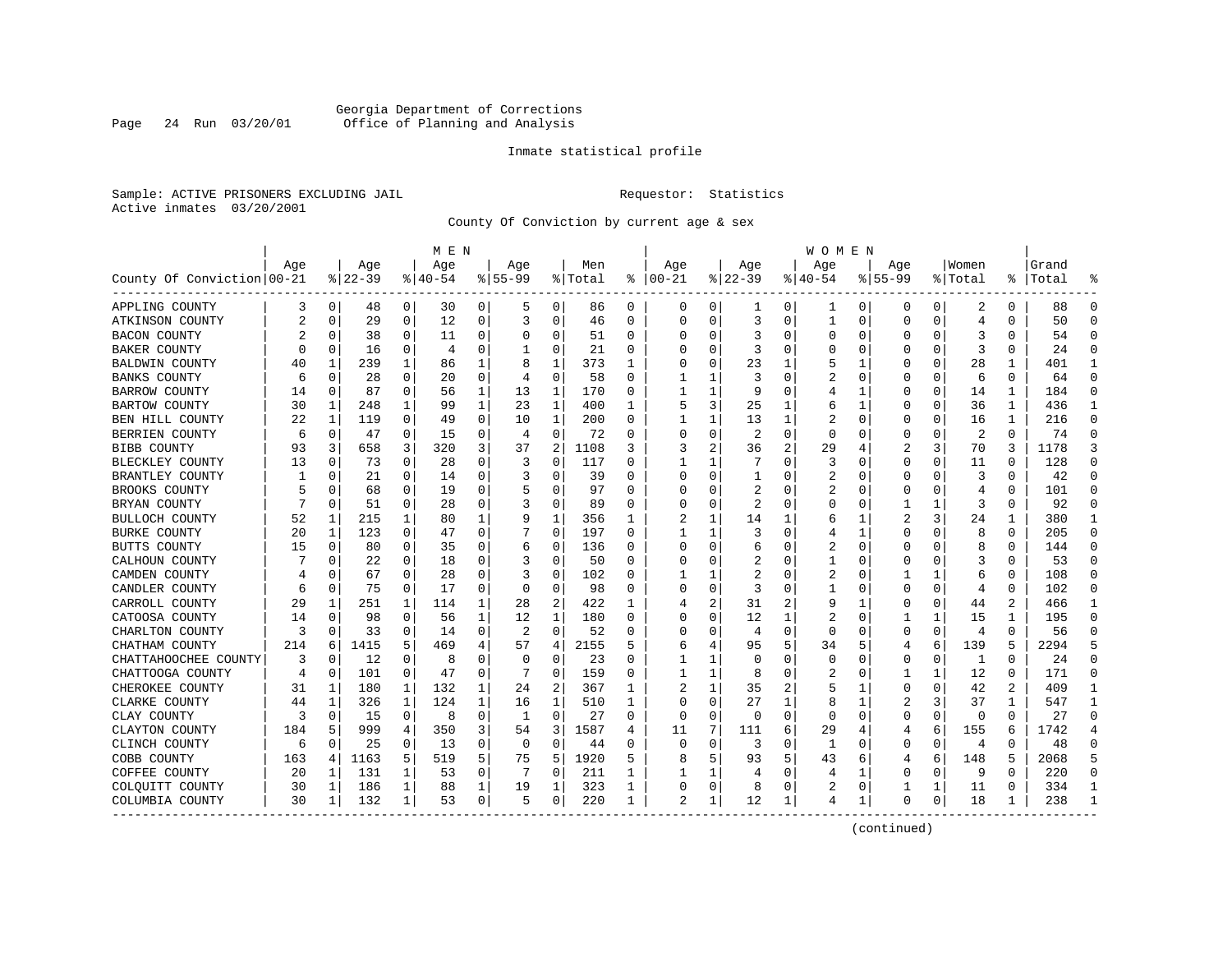#### Georgia Department of Corrections<br>Page 25 Run 03/20/01 Office of Planning and Analysis Page 25 Run 03/20/01 Office of Planning and Analysis

#### Inmate statistical profile

| Sample: ACTIVE PRISONERS EXCLUDING JAIL | Requestor: Statistics |  |
|-----------------------------------------|-----------------------|--|
| Active inmates 03/20/2001               |                       |  |

County Of Conviction by current age & sex (CONTINUED)

|                            |     |             |          |          | M E N     |                |           |              |         |   |          |          |           |                | W O M E N   |                |             |              |                         |          |           |               |
|----------------------------|-----|-------------|----------|----------|-----------|----------------|-----------|--------------|---------|---|----------|----------|-----------|----------------|-------------|----------------|-------------|--------------|-------------------------|----------|-----------|---------------|
|                            | Age |             | Age      |          | Age       |                | Age       |              | Men     |   | Age      |          | Age       |                | Age         |                | Age         |              | Women                   |          | Grand     |               |
| County Of Conviction 00-21 |     |             | $ 22-39$ |          | $8 40-54$ |                | $8 55-99$ |              | % Total | ႜ | $ 00-21$ |          | $8 22-39$ |                | $ 40-54$    |                | $8155 - 99$ |              | % Total                 |          | %   Total |               |
| COOK COUNTY                | 9   | 0           | 88       | 0        | 44        | 0              |           | 0            | 142     | 0 | 0        | 0        | 7         | 0              | 4           | 1              | 0           | 0            | 11                      | 0        | 153       | $\Omega$      |
| COWETA COUNTY              | 49  | 1           | 307      | 1        | 96        | 1              | 11        | 1            | 463     | 1 | 2        | 1        | 24        | 1              | 5           | 1              | 0           | 0            | 31                      | 1        | 494       | -1            |
| CRAWFORD COUNTY            |     | $\Omega$    | 15       | 0        | 2         | 0              | $\Omega$  | 0            | 18      | 0 | C        | $\Omega$ | $\Omega$  | $\Omega$       | U           | 0              | $\Omega$    | $\Omega$     | $\Omega$                | $\Omega$ | 18        | ∩             |
| CRISP COUNTY               | 19  | 1           | 170      | 1        | 71        | 1              |           | 1            | 269     | 1 |          | 1        | 8         | O              |             | 0              | 1           | 1            | 13                      | 0        | 282       |               |
| DADE COUNTY                | 6   | $\Omega$    | 39       | $\Omega$ | 27        | O              |           | 1            | 81      | U |          | $\Omega$ |           | O              |             | 0              | $\Omega$    | $\Omega$     | -1                      | O        | 82        |               |
| DAWSON COUNTY              |     | 0           | 26       | 0        | 23        | 0              |           | 0            | 57      | 0 |          | 0        | 2         | $\Omega$       |             | 0              | 0           | $\Omega$     | $\overline{c}$          | $\Omega$ | 59        |               |
| DECATUR COUNTY             | 23  | 1           | 193      | 1        | 70        | 1              | 9         | $\mathbf{1}$ | 295     | 1 |          | 1        | 14        | 1              | 5           | 1              | O           | $\Omega$     | 21                      | 1        | 316       | -1            |
| DEKALB COUNTY              | 264 | 7           | 1721     | 7        | 639       | 6              | 88        | 6            | 2712    | 6 | 12       | 7        | 68        | 4              | 32          | 4              | 5           | 7            | 117                     | 4        | 2829      | 6             |
| DODGE COUNTY               | 18  | 0           | 125      | 0        | 57        | 1              | 4         | 0            | 204     | 0 | $\Omega$ | 0        | 13        | 1              | 4           | 1              | 0           | 0            | 17                      | 1        | 221       | $\Omega$      |
| DOOLY COUNTY               | 8   | 0           | 67       | 0        | 25        | 0              |           | 0            | 101     | 0 |          | 0        | 3         | $\Omega$       | 0           | 0              | 0           | 0            | 3                       | O        | 104       | $\Omega$      |
| DOUGHERTY COUNTY           | 75  | 2           | 604      | 2        | 236       | 2              | 27        | 2            | 942     |   |          | $\Omega$ | 40        | $\overline{2}$ | 18          | 2              |             |              | 60                      |          | 1002      |               |
| DOUGLAS COUNTY             | 68  | 2           | 381      | 1        | 164       | $\overline{a}$ | 27        | 2            | 640     | 2 |          | 1        | 34        | $\overline{2}$ | 15          | $\overline{2}$ | 0           | O            | 51                      | 2        | 691       | $\mathcal{D}$ |
| EARLY COUNTY               | 6   | $\Omega$    | 61       | 0        | 18        | 0              |           | $\Omega$     | 89      | U | O        | $\Omega$ |           | $\Omega$       | $\Omega$    | $\Omega$       | 0           | O            | $\overline{\mathbf{c}}$ | 0        | 91        | ∩             |
| ECHOLS COUNTY.             |     | $\Omega$    | 6        | $\Omega$ | 2         | 0              |           | 0            | 10      | 0 |          | $\Omega$ | 0         | $\Omega$       | 0           | 0              | 0           | $\Omega$     | $\Omega$                | 0        | 10        |               |
| EFFINGHAM COUNTY           | 24  | 1           | 78       | 0        | 35        | 0              | 3         | 0            | 140     | 0 |          | 1        |           | 0              | 5           | 1              |             | 1            | 14                      | 1        | 154       | ∩             |
| ELBERT COUNTY              | 13  | $\Omega$    | 94       | $\Omega$ | 48        | 0              | 6         | 0            | 161     | U |          | 1        | 8         | O              | 5           | 1              | $\Omega$    | $\Omega$     | 14                      | 1        | 175       | $\Omega$      |
| EMANUEL COUNTY             | 17  | $\Omega$    | 113      | 0        | 39        | 0              |           | $\Omega$     | 176     | U | C        | $\Omega$ |           | O              | 1           | $\Omega$       | O           | $\Omega$     | 4                       | $\Omega$ | 180       | $\Omega$      |
| EVANS COUNTY               |     | $\Omega$    | 47       | 0        | 16        | 0              | 4         | $\Omega$     | 74      | U | O        | $\Omega$ | U         | 0              | ı           | 0              | O           | $\Omega$     | 1                       | $\Omega$ | 75        | $\Omega$      |
| FANNIN COUNTY              | 3   | $\Omega$    | 57       | O        | 39        | 0              |           | $\Omega$     | 106     | U |          | 0        | 4         | $\Omega$       | 3           | 0              |             | 1            | 8                       | O        | 114       |               |
| FAYETTE COUNTY             | 18  | 0           | 123      | $\Omega$ | 49        | O              | 8         | 1            | 198     | 0 |          | 1        | 11        | 1              |             | 0              | $\Omega$    | $\Omega$     | 13                      | $\Omega$ | 211       |               |
| FLOYD COUNTY               | 45  | 1           | 444      | 2        | 200       | 2              | 28        | 2            | 717     | 2 | 3        | 2        | 58        | 3              | 23          | 3              | 1           | $\mathbf{1}$ | 85                      | 3        | 802       | $\mathcal{D}$ |
| FORSYTH COUNTY             |     | $\Omega$    | 97       | 0        | 55        | 1              | 11        | 1            | 167     | 0 | O        | 0        | 11        | 1              | 4           | 1              | 0           | $\Omega$     | 15                      | 1        | 182       | $\cap$        |
| FRANKLIN COUNTY            | 18  | 0           | 64       | 0        | 29        | 0              | 6         | 0            | 117     | 0 |          | 0        | 4         | $\Omega$       | 3           | 0              | 1           | 1            | 8                       | $\Omega$ | 125       |               |
| FULTON COUNTY              | 238 | 7           | 2129     | 8        | 1008      | 9              | 150       | 9            | 3525    | 8 |          | б.       | 62        | 3              | 37          | 5              | 8           | 12           | 116                     | 4        | 3641      |               |
| GILMER COUNTY              | 10  | $\mathbf 0$ | 64       | 0        | 38        | O              | 14        | 1            | 126     | U |          | 0        | 2         | $\Omega$       | 2           | 0              | 1           | 1            | 5                       | 0        | 131       | ∩             |
| GLASCOCK COUNTY            |     | 0           | 1        | 0        | 2         | 0              | $\Omega$  | 0            | 4       | U | O        | 0        | 0         | 0              | 0           | 0              | 0           | 0            | 0                       | 0        | 4         | $\Omega$      |
| GLYNN COUNTY               | 41  | 1           | 300      | 1        | 131       | 1              | 22        | 1            | 494     | 1 |          | 1        | 18        | 1              | 6           | 1              |             | 1            | 27                      | 1        | 521       | -1            |
| GORDON COUNTY              | 18  | 0           | 153      |          | 71        | 1              | 15        | 1            | 257     |   | 3        | 2        | 18        | 1              |             | 1              | O           | 0            | 28                      | 1        | 285       | -1            |
| GRADY COUNTY               | 39  | 1           | 143      | 1        | 57        | 1              | 9         | 1            | 248     | 1 |          | 1        | 21        | $\mathbf{1}$   | 4           | 1              | $\Omega$    | O            | 26                      |          | 274       | $\mathbf{1}$  |
| GREENE COUNTY              | 16  | $\Omega$    | 49       | 0        | 17        | 0              |           | $\Omega$     | 84      | O |          | $\Omega$ | 2         | $\Omega$       | 1           | $\Omega$       | $\Omega$    | $\Omega$     | 3                       | $\Omega$ | 87        | $\Omega$      |
| GWINNETT COUNTY            | 98  | 3           | 683      | 3        | 301       | 3              | 45        | 3            | 1127    | 3 |          | 3        | 61        | 3              | 33          | 5              | 2           | 3            | 101                     | 4        | 1228      | 3             |
| HABERSHAM COUNTY           | 6   | $\mathbf 0$ | 53       | 0        | 21        | 0              | 1         | 0            | 81      | 0 | 2        | 1        | 4         | $\Omega$       | $\mathbf 0$ | $\mathbf 0$    | $\Omega$    | $\Omega$     | 6                       | $\Omega$ | 87        |               |
| HALL COUNTY                | 41  | 1           | 325      | 1        | 201       | 2              | 33        | 2            | 600     |   |          | 1        | 31        | 2              | 11          | 2              |             | 1            | 44                      | 2        | 644       |               |
| HANCOCK COUNTY             | 3   | $\mathbf 0$ | 24       | 0        | 6         | 0              |           | 0            | 34      | 0 | O        | 0        | 0         | 0              | 1           | 0              | $\Omega$    | 0            |                         | 0        | 35        | $\Omega$      |
| HARALSON COUNTY            | 10  | 0           | 61       | 0        | 33        | 0              | 6         | 0            | 110     | 0 | $\Omega$ | 0        | 5         | 0              | 1           | 0              | O           | 0            | 6                       | 0        | 116       |               |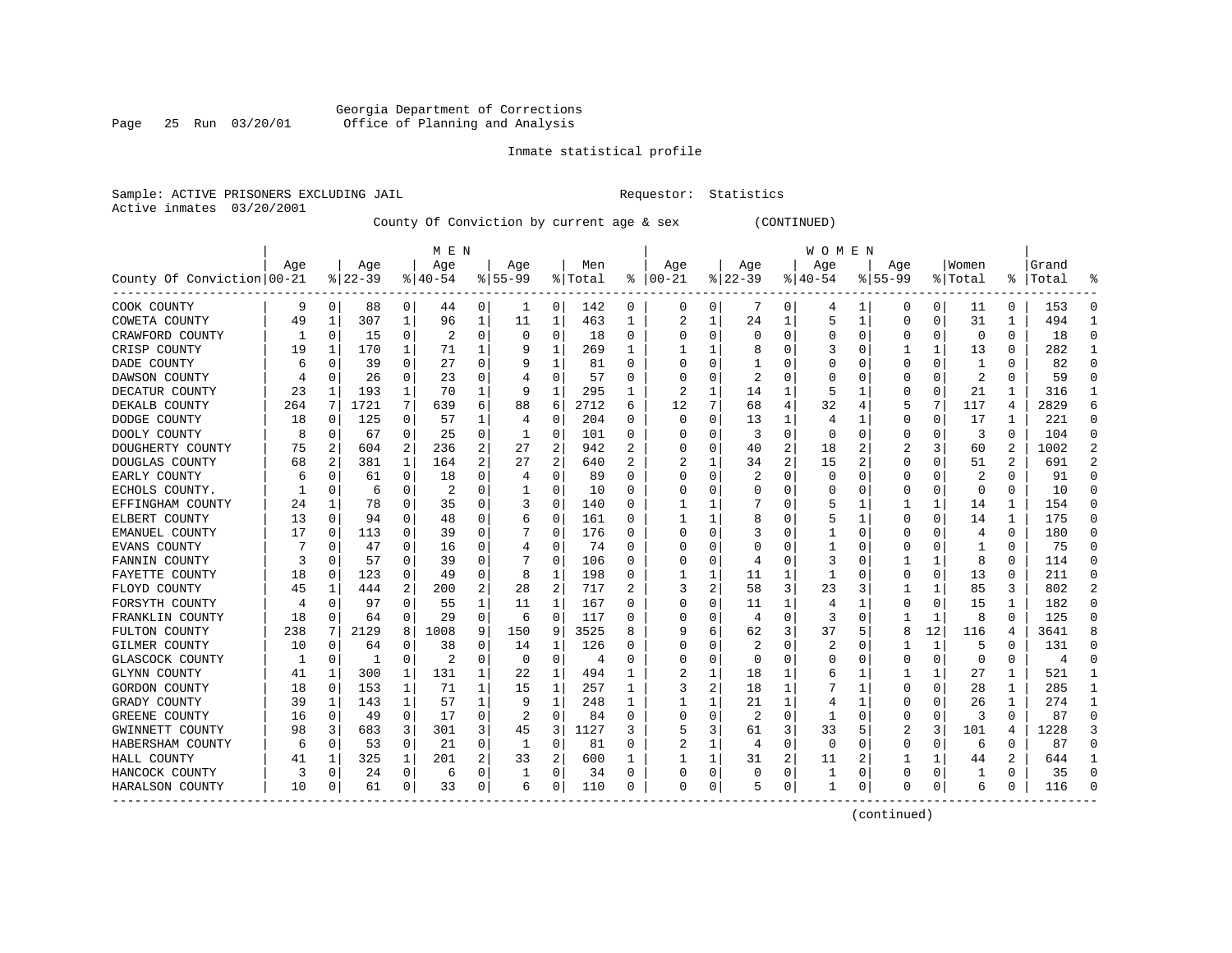#### Georgia Department of Corrections Page 26 Run 03/20/01 Office of Planning and Analysis

#### Inmate statistical profile

| Sample: ACTIVE PRISONERS EXCLUDING JAIL | Requestor: Statistics |  |
|-----------------------------------------|-----------------------|--|
| Active inmates 03/20/2001               |                       |  |

County Of Conviction by current age & sex (CONTINUED)

|                            |     |          |           |          | M E N     |          |           |          |         |          |               |          |              |          | W O M E N |          |             |          |                |               |       |           |
|----------------------------|-----|----------|-----------|----------|-----------|----------|-----------|----------|---------|----------|---------------|----------|--------------|----------|-----------|----------|-------------|----------|----------------|---------------|-------|-----------|
|                            | Age |          | Age       |          | Age       |          | Age       |          | Men     |          | Age           |          | Age          |          | Age       |          | Age         |          | Women          |               | Grand |           |
| County Of Conviction 00-21 |     |          | $8 22-39$ |          | $8 40-54$ |          | $8 55-99$ |          | % Total |          | $8   00 - 21$ |          | $ 22-39 $    |          | $ 40-54$  |          | $8155 - 99$ |          | % Total        | $\frac{1}{6}$ | Total | ႜ         |
| HARRIS COUNTY              | 10  | 0        | 61        | 0        | 29        | 0        | 2         | 0        | 102     | 0        | -1            | 1        | 3            | 0        | 0         | 0        | 0           | 0        | 4              | 0             | 106   | 0         |
| HART COUNTY                |     | 0        | 72        | 0        | 15        | 0        | 2         | 0        | 96      | 0        | O             | 0        | 4            | 0        | 4         | 1        | $\Omega$    | 0        | 8              | 0             | 104   | $\cap$    |
| HEARD COUNTY               | 3   | 0        | 28        | 0        | 13        | 0        | 13        | 1        | 57      | 0        |               | 1        | 1            | 0        |           | 0        | $\Omega$    | 0        | 3              | 0             | 60    |           |
| HENRY COUNTY               | 24  | 1        | 173       | 1        | 77        | 1        | 12        | 1        | 286     | 1        |               | 1        | 10           | 1        | 6         |          |             | 1        | 18             | 1             | 304   |           |
| HOUSTON COUNTY             | 43  | 1        | 281       | 1        | 112       | 1        | 11        | 1        | 447     | 1        | 1             | 1        | 22           | 1        |           | 1        |             |          | 33             | 1             | 480   | -1        |
| IRWIN COUNTY               | 4   | 0        | 48        | 0        | 20        | 0        |           | 0        | 77      | U        |               | 1        | $\mathbf{1}$ | $\Omega$ |           | $\Omega$ | $\Omega$    | 0        | $\overline{2}$ | 0             | 79    | $\bigcap$ |
| <b>JACKSON COUNTY</b>      | 20  | 1        | 102       | 0        | 64        | 1        |           | 1        | 195     | U        | O             | 0        | 11           | 1        | 5         | 1        | $\Omega$    | 0        | 16             | 1             | 211   | $\Omega$  |
| <b>JASPER COUNTY</b>       |     | 0        | 40        | 0        | 13        | 0        |           | 0        | 59      | $\Omega$ | C             | 0        | 1            | 0        |           | $\Omega$ | $\Omega$    | 0        | 2              | 0             | 61    | $\Omega$  |
| JEFF DAVIS COUNTY          |     | 0        | 33        | $\Omega$ | 25        | 0        | 3         | 0        | 68      | 0        | O             | $\Omega$ |              | O        |           | 0        | O           | 0        | 3              | 0             | 71    | $\Omega$  |
| JEFFERSON COUNTY           | 14  | 0        | 88        | 0        | 29        | 0        | b         | 0        | 137     | U        |               | O        | 6            | O        | 3         | 0        | O           |          | 9              | 0             | 146   | $\Omega$  |
| <b>JENKINS COUNTY</b>      | 12  | $\Omega$ | 55        | $\Omega$ | 15        | $\Omega$ |           | $\Omega$ | 83      | U        |               | O        |              | O        | Ω         | C        | O           |          | 5              | U             | 88    |           |
| JOHNSON COUNTY             |     | $\Omega$ | 38        | $\Omega$ | 11        | $\Omega$ |           | O        | 54      | U        |               | $\Omega$ |              | O        | Ω         | C        | O           | O        | 4              | 0             | 58    |           |
| <b>JONES COUNTY</b>        |     | $\Omega$ | 42        | $\Omega$ | 22        | 0        | 3         | 0        | 75      | 0        |               | 1        |              | 0        |           | $\Omega$ | O           | 0        | 4              | 0             | 79    | $\cap$    |
| LAMAR COUNTY               |     | 0        | 69        | $\Omega$ | 31        | 0        |           | 0        | 112     | 0        |               | $\Omega$ |              | 0        | 3         | $\Omega$ |             | 0        | 3              | 0             | 115   | C         |
| LANIER COUNTY              |     | 0        | 31        | 0        |           | 0        | h         | 0        | 46      | 0        |               | 0        | 4            | O        |           | $\Omega$ | $\Omega$    | 0        | 6              | 0             | 52    | $\cap$    |
| LAURENS COUNTY             | 25  | 1        | 169       | 1        | 61        | 1        |           | 0        | 259     | 1        |               | 1        | 4            | 0        | 6         | 1        |             |          | 12             | 0             | 271   | -1        |
| LEE COUNTY                 | 4   | 0        | 38        | $\Omega$ | 10        | 0        |           | 0        | 54      | $\Omega$ |               | 1        |              | 0        |           | $\Omega$ | $\Omega$    | 0        | 3              | 0             | 57    | $\Omega$  |
| LIBERTY COUNTY             | 27  | 1        | 146       | 1        | 43        | 0        |           | 0        | 223     |          |               | 1        |              | 0        | 2         | 0        | 0           | 0        | 10             | 0             | 233   | -1        |
| LINCOLN COUNTY             |     | 0        | 22        | 0        | 14        | 0        |           | $\Omega$ | 38      | 0        |               | 0        | 0            | O        | 0         | 0        | O           |          | 0              | 0             | 38    |           |
| LONG COUNTY                |     | 0        | 37        | $\Omega$ | 17        | 0        | 4         | 0        | 63      | 0        | O             | $\Omega$ | 3            | 0        | 1         | $\Omega$ | O           | 0        | 4              | 0             | 67    | $\cap$    |
| LOWNDES COUNTY             | 40  | ı        | 363       | 1        | 134       | 1        | 14        | 1        | 551     | 1        |               | 1        | 21           | 1        | 12        | 2        |             | 3        | 36             | 1             | 587   | ı         |
| LUMPKIN COUNTY             | 5   | 0        | 42        | 0        | 20        | 0        | 9         | 1        | 76      | 0        | O             | $\Omega$ | 4            | $\Omega$ | 2         | $\Omega$ | 0           | 0        | 6              | 0             | 82    | $\Omega$  |
| MACON COUNTY               |     | 0        | 49        | 0        | 18        | $\Omega$ |           | 0        | 80      | 0        |               | 0        |              | 0        |           | 0        | 0           | 0        |                | 0             | 81    | $\bigcap$ |
| MADISON COUNTY             |     | 0        | 65        | 0        | 32        | 0        |           | 0        | 112     | 0        |               | 0        |              | O        |           | $\Omega$ | $\Omega$    | O        | 9              | 0             | 121   | $\bigcap$ |
| MARION COUNTY              |     | 0        | 25        | 0        | 16        | 0        | 2         | 0        | 45      | U        |               | 0        | O            | O        | 2         | 0        | O           | O        | 2              | 0             | 47    | $\Omega$  |
| MCDUFFIE COUNTY            | 6   | 0        | 132       | 1        | 41        | 0        | 12        | 1        | 191     | 0        |               |          |              | 0        | 2         | 0        | $\Omega$    | 0        | 8              | 0             | 199   | $\Omega$  |
| MCINTOSH COUNTY            | 6   | 0        | 53        | 0        | 21        | 0        |           | 0        | 82      | U        |               | 0        |              | O        | 0         | 0        | $\Omega$    | O        | 2              | U             | 84    | C         |
| MERIWETHER COUNTY          | 17  | $\Omega$ | 108       | 0        | 47        | O        |           | $\Omega$ | 179     | U        |               | 1        | 8            | O        | 3         | C        |             | 3        | 14             | $\mathbf{1}$  | 193   |           |
| MILLER COUNTY              | Р   | $\Omega$ | 22        | $\Omega$ |           | $\Omega$ |           | 0        | 33      | U        | 1             | 1        | 2            | O        | Ω         | $\Omega$ | $\Omega$    | 0        | 3              | 0             | 36    | n         |
| MITCHELL COUNTY            | 16  | 0        | 148       | 1        | 64        | 1        | 3         | 0        | 231     | 1        | 3             | 2        | 15           | 1        | 2         | $\Omega$ | $\Omega$    | $\Omega$ | 20             | 1             | 251   |           |
| MONROE COUNTY              | 18  | 0        | 64        | 0        | 45        | 0        | 4         | 0        | 131     | 0        | O             | 0        | 2            | $\Omega$ | 1         | $\Omega$ | 0           | $\Omega$ | 3              | 0             | 134   | $\bigcap$ |
| MONTGOMERY COUNTY          |     | 0        | 20        | 0        | 11        | 0        | 0         | 0        | 32      | 0        |               | $\Omega$ | 0            | 0        | 2         | $\Omega$ | $\Omega$    | 0        |                | 0             | 34    | $\bigcap$ |
| MORGAN COUNTY              | 11  | 0        | 72        | $\Omega$ | 20        | 0        |           | 0        | 108     | U        |               | $\Omega$ |              | O        | O         | $\Omega$ | $\Omega$    | 0        |                | 0             | 115   | $\Omega$  |
| MURRAY COUNTY              | 12  | 0        | 84        | 0        | 39        | 0        | 9         | 1        | 144     | 0        | O             | 0        | 4            | 0        | 2         | $\Omega$ | O           | 0        | 6              | 0             | 150   | $\cap$    |
| MUSCOGEE COUNTY            | 158 | 4        | 869       | 3        | 404       | 4        | 42        | 3        | 1473    | 4        | 7             | 4        | 69           | 4        | 31        | 4        | 2           | 3        | 109            | 4             | 1582  |           |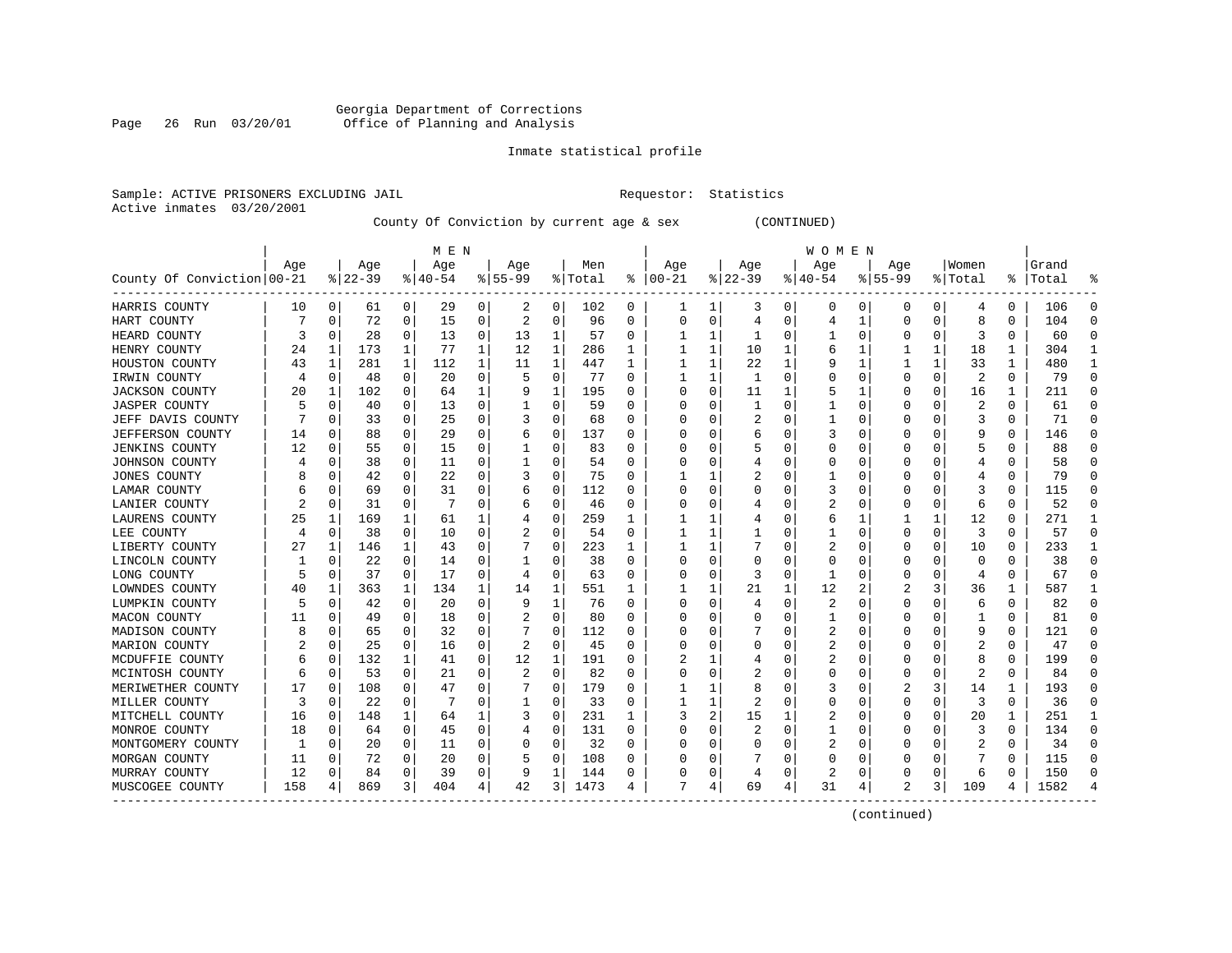#### Georgia Department of Corrections Page 27 Run 03/20/01 Office of Planning and Analysis

#### Inmate statistical profile

Sample: ACTIVE PRISONERS EXCLUDING JAIL **Requestor:** Statistics Active inmates 03/20/2001

County Of Conviction by current age & sex (CONTINUED)

|                            |     |             |          |          | M E N     |   |           |              |         |    |          |   |          |          | W O M E N |    |              |          |         |   |           |              |
|----------------------------|-----|-------------|----------|----------|-----------|---|-----------|--------------|---------|----|----------|---|----------|----------|-----------|----|--------------|----------|---------|---|-----------|--------------|
|                            | Age |             | Age      |          | Age       |   | Age       |              | Men     |    | Age      |   | Age      |          | Age       |    | Age          |          | Women   |   | Grand     |              |
| County Of Conviction 00-21 |     |             | $ 22-39$ |          | $8 40-54$ |   | $8 55-99$ |              | % Total | ៖  | $ 00-21$ |   | $ 22-39$ |          | $ 40-54$  |    | $8155 - 99$  |          | % Total |   | %   Total |              |
| NEWTON COUNTY              | 29  | 1           | 239      | 1        | 86        | 1 | 12        | 1            | 366     | 1  | 4        | 2 | 14       | 1        | 7         | 1  | 2            | 3        | 27      | 1 | 393       |              |
| OCONEE COUNTY              | 4   | 0           | 30       | 0        | 15        | 0 | 1         | 0            | 50      | O  | 1        | 1 | 2        | 0        | 0         | C  | <sup>0</sup> | 0        | 3       | 0 | 53        | ∩            |
| OGLETHORPE COUNTY          |     | 0           | 31       | 0        | 13        | 0 |           | $\Omega$     | 48      | 0  | C        | 0 | $\Omega$ | $\Omega$ | 0         | C  | 0            | $\Omega$ | 0       | 0 | 48        | ſ            |
| PAULDING COUNTY            | 12  | $\Omega$    | 64       | 0        | 59        | 1 |           | 0            | 142     | 0  |          | 0 |          | $\Omega$ |           | C  |              | $\Omega$ | 10      | 0 | 152       | n            |
| PEACH COUNTY               |     | 0           | 51       | 0        | 33        | 0 |           | 0            | 88      | 0  |          |   |          | O        | 2         | C  |              |          | 4       | 0 | 92        | <sup>0</sup> |
| PICKENS COUNTY             |     | C           | 41       | $\Omega$ | 28        | 0 |           | 1            | 80      | O  |          | O |          | $\Omega$ | 3         | C  |              |          | 6       | 0 | 86        | ∩            |
| PIERCE COUNTY              |     | 0           | 28       | 0        | 23        | 0 |           | 0            | 59      | 0  |          |   |          | O        | ი         | C  | O            | O        |         | U | 60        | ∩            |
| PIKE COUNTY                |     | 0           | 14       | 0        | 11        | 0 |           | 0            | 30      | 0  | n        | 0 | $\left($ | O        |           | C  |              | O        |         | 0 | 31        | $\Omega$     |
| POLK COUNTY                | 8   | 0           | 113      | 0        | 41        | 0 | 6         | 0            | 168     | O  | C        | 0 | 8        | O        |           | C  |              | O        | 9       | 0 | 177       | $\Omega$     |
| PULASKI COUNTY             | 13  | 0           | 60       | 0        | 24        | 0 |           | $\Omega$     | 101     | U  |          |   | 9        |          |           | C  |              | 0        | 11      | 0 | 112       | O            |
| PUTNAM COUNTY              | 13  | C           | 83       | 0        | 46        | 0 | 6         | $\Omega$     | 148     | O  |          | U |          |          |           | C  |              |          | 6       | 0 | 154       | n            |
| QUITMAN COUNTY             |     | 0           | 13       | 0        | $\Omega$  | 0 |           | $\Omega$     | 15      | O  |          | U | $\left($ | O        | 0         | C  |              |          |         | 0 | 16        | n            |
| RABUN COUNTY               |     | 0           | 26       | 0        | 14        | 0 | 3         | 0            | 47      | O  |          | U |          | O        | 2         | C  |              | O        | 3       | 0 | 50        | n            |
| RANDOLPH COUNTY            |     | 0           | 60       | 0        | 15        | 0 |           | 0            | 85      | 0  |          | 0 |          | $\Omega$ | 2         | C  |              | 0        | 3       | 0 | 88        |              |
| RICHMOND COUNTY            | 139 | 4           | 1085     | 4        | 435       | 4 | 49        | 3            | 1708    | 4  |          | 1 | 93       | 5        | 42        | 6  |              | 1        | 138     | 5 | 1846      |              |
| ROCKDALE COUNTY            | 24  | 1           | 154      | 1        | 89        | 1 | 15        | 1            | 282     | 1  |          | 1 | 10       |          | 8         |    | <sup>0</sup> | $\Omega$ | 19      | 1 | 301       |              |
| SCHLEY COUNTY              |     | 0           | 16       | $\Omega$ | 5         | 0 | O         | 0            | 23      | 0  | C        | 0 | $\Omega$ | $\Omega$ | 0         | C  | 0            | $\Omega$ | 0       | 0 | 23        | $\Omega$     |
| SCREVEN COUNTY             | 11  | 0           | 73       | 0        | 30        | 0 |           | $\Omega$     | 118     | 0  |          | 2 | b        | $\Omega$ | 0         | C  |              |          | 9       | 0 | 127       | <sup>0</sup> |
| SEMINOLE COUNTY            |     | 0           | 55       | 0        | 24        | 0 |           | $\Omega$     | 89      | 0  |          | 0 | 4        | $\Omega$ | 2         | C  |              | O        | 6       | 0 | 95        |              |
| SPALDING COUNTY            | 50  | 1           | 359      | 1        | 142       | 1 | 20        | 1            | 571     | 1  |          | 3 | 23       |          | 14        |    |              |          | 43      | 2 | 614       |              |
| STEPHENS COUNTY            |     | 0           | 73       | 0        | 31        | 0 |           | 0            | 116     | O  | C        | U |          | $\Omega$ | 2         | C  | O            | $\Omega$ |         | 0 | 123       | C            |
| STEWART COUNTY             | 6   | 0           | 18       | 0        | 4         | 0 |           | 0            | 29      | 0  | O        | O | $\Omega$ | O        | 2         | C  | $\left($     | $\Omega$ | 2       | 0 | 31        | <sup>r</sup> |
| SUMTER COUNTY              | 18  | 0           | 131      | 1        | 57        | 1 | 4         | 0            | 210     | 1  | O        | 0 | 11       |          | 3         | C  |              | $\Omega$ | 14      | 1 | 224       |              |
| TALBOT COUNTY              |     | $\mathbf 0$ | 23       | $\Omega$ |           | U |           | 0            | 38      | O  |          | U |          | $\Omega$ | 2         | C  |              | O        | 3       | 0 | 41        | $\Omega$     |
| TALIAFERRO COUNTY          |     | 0           | 4        | 0        | 5         | 0 |           | 0            | 10      | 0  |          | U | O        | O        |           | C  |              | O        |         | 0 | 11        | ∩            |
| TATTNALL COUNTY            | 10  | 0           | 86       | 0        | 33        | 0 |           | 0            | 136     | O  | O        | 0 |          | O        | 5         |    | 0            | O        | 8       | 0 | 144       | $\Omega$     |
| TAYLOR COUNTY              | 11  | 0           | 37       | 0        | 17        | 0 | 2         | 0            | 67      | O  |          |   | 2        | 0        | 0         | C  |              | 0        | 3       | 0 | 70        | O            |
| TELFAIR COUNTY             | 6   | 0           | 90       | 0        | 38        | 0 |           | $\Omega$     | 136     | U  |          |   |          | 0        |           |    |              | 0        | 13      | 0 | 149       | O            |
| TERRELL COUNTY             | 6   | $\Omega$    | 56       | 0        | 18        | 0 | 3         | $\Omega$     | 83      | O  | C        | 0 |          | $\Omega$ | C         | C  |              | O        | 2       | 0 | 85        | C            |
| THOMAS COUNTY              | 30  | 1           | 194      | 1        | 73        | 1 | 12        | 1            | 309     | 1  |          | 1 | 13       |          | 5         |    | <sup>0</sup> | $\Omega$ | 19      | 1 | 328       |              |
| TIFT COUNTY                | 27  | 1           | 190      | 1        | 88        | 1 | 12        | 1            | 317     | 1  |          | 1 | 12       | 1        | 5         |    |              | 1        | 19      | 1 | 336       |              |
| TOOMBS COUNTY              | 35  | 1           | 173      | 1        | 65        | 1 | 8         | $\mathbf{1}$ | 281     | 1  |          | 2 | 17       | 1        |           | C  |              | $\Omega$ | 22      | 1 | 303       | -1           |
| TOWNS COUNTY               |     | 0           | 17       | 0        | 8         | 0 |           | 0            | 29      | O  |          | 1 | O        | $\Omega$ | C         | C  |              | O        | -1      | 0 | 30        | <sup>0</sup> |
| TREUTLEN COUNTY            |     | 0           | 25       | 0        | 15        | 0 |           | 0            | 43      | O  |          | 0 |          | $\Omega$ |           | C  |              | O        | 3       | 0 | 46        | ſ            |
| TROUP COUNTY               | 62  | 2           | 465      | 2        | 147       | 1 | 22        | 1            | 696     | 2. | 5        | 3 | 29       | 2        | 9         | -1 | $\Omega$     | 0        | 43      | 2 | 739       |              |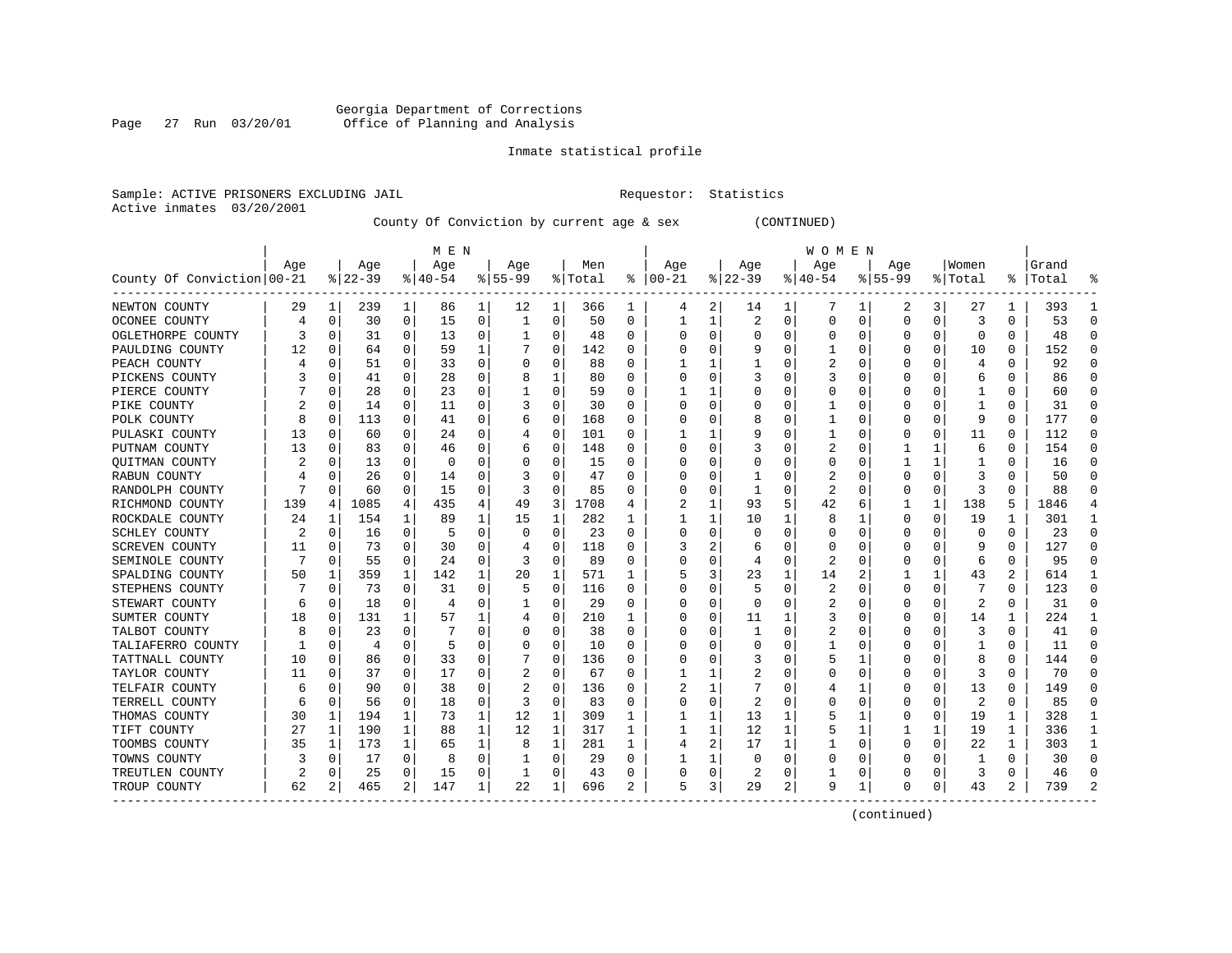#### Georgia Department of Corrections Page 28 Run 03/20/01 Office of Planning and Analysis

#### Inmate statistical profile

Sample: ACTIVE PRISONERS EXCLUDING JAIL **Requestor:** Statistics Active inmates 03/20/2001

County Of Conviction by current age & sex (CONTINUED)

|                            |      |          |          |              | M E N                        |          |                    |          |          |              |              |      |           |      | W O M E N |      |           |              |          |               |           |          |
|----------------------------|------|----------|----------|--------------|------------------------------|----------|--------------------|----------|----------|--------------|--------------|------|-----------|------|-----------|------|-----------|--------------|----------|---------------|-----------|----------|
|                            | Age  |          | Age      |              | Age                          |          | Age                |          | Men      |              | Age          |      | Age       |      | Age       |      | Age       |              | Women    |               | Grand     |          |
| County Of Conviction 00-21 |      |          | $ 22-39$ |              | $8140 - 54$                  |          | $8 55-99$          |          | % Total  | ႜ            | $ 00-21$     |      | $ 22-39 $ |      | $ 40-54$  |      | $8 55-99$ |              | % Total  | $\frac{8}{3}$ | Total     | ႜ        |
| TURNER COUNTY              |      | 0        | 50       | 0            | 25                           | 0        | 4                  | 0        | 82       | 0            | 0            | 0    | 2         | 0    | $\Omega$  | 0    | 0         | 0            | 2        | 0             | 84        | $\Omega$ |
| TWIGGS COUNTY              |      | 0        | 20       | 0            | 12                           | 0        |                    | 0        | 37       | 0            |              |      | 0         | U    |           | O    |           | $\Omega$     |          |               | 37        | $\Omega$ |
| UNION COUNTY               |      |          | 27       | $\Omega$     | 8                            | 0        |                    | 0        | 42       | $\Omega$     |              |      |           |      |           |      |           | 0            |          |               | 43        | $\Omega$ |
| <b>UPSON COUNTY</b>        | 20   |          | 114      | $\Omega$     | 43                           | 0        | 11                 | 1        | 188      | <sup>0</sup> |              |      | 6         |      |           |      |           | 0            |          | 0             | 196       | $\Omega$ |
| WALKER COUNTY              | 19   | 1        | 185      | 1            | 74                           | 1        | 13                 | 1        | 291      |              |              |      | 9         | U    |           |      |           | 0            | 17       |               | 308       |          |
| WALTON COUNTY              | 21   | 1        | 199      | $\mathbf{1}$ | 73                           | 1        | 13                 | 1        | 306      | 1            |              |      | 13        |      |           |      |           | 0            | 16       |               | 322       | 1        |
| WARE COUNTY                | 32   |          | 258      | 1            | 108                          |          | 15                 | 1        | 413      |              |              |      | 20        |      |           |      |           | 0            | 29       |               | 442       |          |
| WARREN COUNTY              | 2    |          | 27       | $\Omega$     | 16                           | $\Omega$ |                    | $\Omega$ | 47       | $\Omega$     |              |      | 0         | U    |           |      |           | 0            |          | 0             | 48        | $\Omega$ |
| WASHINGTON COUNTY          | 12   |          | 79       | $\Omega$     | 27                           | 0        |                    | 0        | 121      | <sup>0</sup> |              |      | 6         |      |           |      |           | 0            | 10       | 0             | 131       | $\Omega$ |
| WAYNE COUNTY               |      |          | 78       | 0            | 24                           | 0        |                    | 0        | 112      | <sup>0</sup> |              |      |           |      |           |      |           |              |          | 0             | 117       | $\Omega$ |
| WEBSTER COUNTY             |      |          | 8        | U            | 3                            | U        |                    | 0        | 12       | $\Omega$     |              |      | O         | U    |           |      |           | U            |          | U             | 12        | $\Omega$ |
| WHEELER COUNTY             | 2    | O        | 28       | 0            | 13                           | U        |                    | U        | 46       | $\Omega$     |              |      | n         |      |           |      |           |              |          |               | 47        | ∩        |
| WHITE COUNTY               |      | $\Omega$ | 39       | $\Omega$     | 15                           | 0        |                    | U        | 63       |              |              |      |           | U    | 2         |      |           | U            |          | U             | 69        | O        |
| WHITFIELD COUNTY           | 38   |          | 325      | $\mathbf 1$  | 159                          |          | 28                 | 2        | 550      |              |              |      | 44        | 2    | 12        |      |           | 1            | 59       | 2             | 609       |          |
| WILCOX COUNTY              |      | U        | 30       | $\Omega$     | 17                           | $\Omega$ |                    | O        | 52       | $\Omega$     |              |      | 5         | U    | $\Omega$  |      | U         | <sup>0</sup> |          | U             | 57        | ∩        |
| WILKES COUNTY              | 10   |          | 44       | 0            | 22                           | 0        |                    | 0        | 78       | <sup>0</sup> |              |      |           |      |           |      |           | U            |          |               | 82        | $\Omega$ |
| WILKINSON COUNTY           | 2    | 0        | 33       | 0            | 11                           | 0        |                    | 0        | 47       | $\Omega$     |              |      | 2         | U    | O         |      |           | 0            | 2        | $\mathbf{0}$  | 49        | $\Omega$ |
| WORTH COUNTY               |      | 0        | 88       | 0            | 38                           | 0        | 6                  | 0        | 140      | U            |              |      |           | U    |           |      |           | U            |          | 0             | 145       | ∩        |
| CONVERSION                 | U    |          | U        | 0            | $\Omega$                     | 0        | O                  | 0        | $\Omega$ |              | <sup>0</sup> | O    | O         | 0    | O         |      | U         | 0            |          |               |           |          |
| Total reported             |      |          |          |              | 3659 100 25822 100 10908 100 |          | 1590 100 41979 100 |          |          |              | 163 100      |      | 1803 100  |      | 726 100   |      | 67 100    |              | 2759 100 |               | 44738 100 |          |
| Percent reported           |      | 99.3     |          | 99.7         |                              | 99.7     |                    | 99.4     |          | 99.6         |              | 99.4 |           | 99.1 |           | 99.5 |           | 100.0        |          | 99.2          |           | 99.6     |
| <b>UNKNOWN</b>             | 26   |          | 79       |              | 36                           |          | 9                  |          | 150      |              |              |      | 17        |      | 4         |      | O         |              | 22       |               | 172       |          |
| Total                      | 3685 |          | 25901    |              | 10944                        |          | 1599               |          | 42129    |              | 164          |      | 1820      |      | 730       |      | 67        |              | 2781     |               | 44910     |          |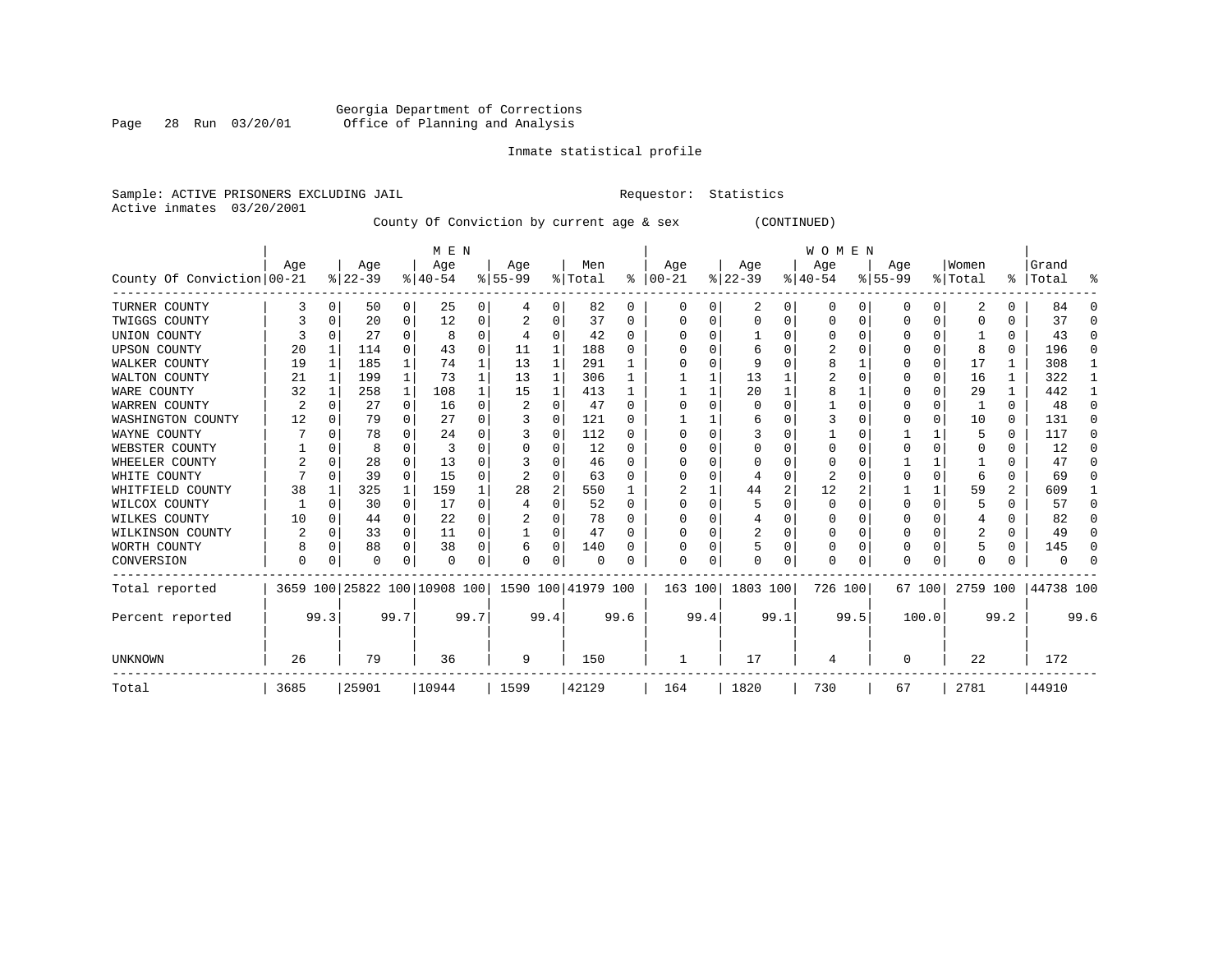#### Georgia Department of Corrections Page 29 Run 03/20/01 Office of Planning and Analysis

#### Inmate statistical profile

Sample: ACTIVE PRISONERS EXCLUDING JAIL **Requestor:** Statistics Active inmates 03/20/2001

Circuit Of Conviction by current age & sex

|                      |           |          |          |                | M E N     |                |             |                |         |   |                |   |          |                | <b>WOMEN</b> |   |                |                |         |                |           |                |
|----------------------|-----------|----------|----------|----------------|-----------|----------------|-------------|----------------|---------|---|----------------|---|----------|----------------|--------------|---|----------------|----------------|---------|----------------|-----------|----------------|
|                      | Age       |          | Age      |                | Age       |                | Aqe         |                | Men     |   | Age            |   | Aqe      |                | Aqe          |   | Aqe            |                | Women   |                | Grand     |                |
| Circ Of Conviction   | $00 - 21$ |          | $ 22-39$ |                | $8 40-54$ |                | $8155 - 99$ |                | % Total | ႜ | $ 00-21$       |   | $ 22-39$ |                | $8140 - 54$  |   | $8155 - 99$    |                | % Total |                | %   Total |                |
| ALAPAHA CIRCUIT      | 25        | 1        | 220      | 1              | 91        | 1              | 14          | 1              | 350     | 1 | 0              | 0 | 19       | 1              | 8            | 1 | 0              | 0              | 27      | 1              | 377       |                |
| ALCOVY CIRCUIT       | 50        | 1        | 438      | 2              | 159       | 1              | 25          | $\overline{a}$ | 672     | 2 | 5              | 3 | 27       | 2              | 9            | 1 | 2              | 3              | 43      | 2              | 715       | 2              |
| ATLANTA CIRCUIT      | 238       | 7        | 2129     | 8              | 1008      | 9              | 150         | 9              | 3525    | 8 |                | 6 | 62       | 3              | 37           | 5 | 8              | 12             | 116     | 4              | 3641      | 8              |
| ATLANTIC CIRCUIT     | 62        | 2        | 420      | 2              | 158       |                | 27          | $\overline{2}$ | 667     | 2 |                | 1 | 17       | $\mathbf{1}$   | g            | 1 |                | $\overline{c}$ | 28      |                | 695       |                |
| AUGUSTA CIRCUIT      | 189       | 5        | 1340     | 5              | 535       | 5              | 61          | 4              | 2125    | 5 |                | 3 | 108      | 6              | 50           |   |                |                | 164     | 6              | 2289      |                |
| BLUE RIDGE CIRCUIT   | 32        | 1        | 197      | 1              | 151       | 1              | 33          | 2              | 413     | 1 |                | 1 | 38       | 2              | 8            | 1 | $\Omega$       | O              | 48      | 2              | 461       | $\mathbf{1}$   |
| BRUNSWICK CIRCUIT    | 62        | 2        | 526      | 2              | 238       | 2              | 36          | 2              | 862     | 2 | 3              | 2 | 26       | 1              | 11           | 2 | 3              |                | 43      | 2              | 905       | $\mathcal{D}$  |
| CHATTAHOOCHEE CIRCUI | 192       | 5        | 1027     | 4              | 481       | 4              | 48          | 3              | 1748    | 4 | 10             | 6 | 75       | 4              | 35           | 5 |                | 3              | 122     | 4              | 1870      | $\overline{4}$ |
| CHEROKEE CIRCUIT     | 48        | 1        | 401      | 2              | 170       | $\overline{a}$ | 38          | 2              | 657     | 2 | 8              | 5 | 43       | $\overline{2}$ | 13           | 2 | 0              | O              | 64      | 2              | 721       | $\overline{2}$ |
| CLAYTON CIRCUIT      | 184       | 5        | 999      | 4              | 350       | 3              | 54          | 3              | 1587    | 4 | 11             |   | 111      | 6              | 29           | 4 | 4              | 6              | 155     | 6              | 1742      | $\Delta$       |
| COBB CIRCUIT         | 163       | 5        | 1163     | 5              | 519       | 5              | 75          | 5              | 1920    |   | 8              | 5 | 93       | 5              | 43           | 6 | 4              | 6              | 148     |                | 2068      |                |
| CONASAUGA CIRCUIT    | 50        | 1        | 409      | 2              | 198       | 2              | 37          | 2              | 694     | 2 |                | 1 | 48       | 3              | 14           | 2 |                |                | 65      | 2              | 759       | 2              |
| CORDELE CIRCUIT      | 50        | 1        | 386      | 2              | 162       | 1              | 24          | $\overline{2}$ | 622     | 1 | $\overline{2}$ | 1 | 29       | $\overline{2}$ | 5            | 1 | 1              | $\overline{c}$ | 37      |                | 659       |                |
| COWETA CIRCUIT       | 160       | 4        | 1159     | 5              | 417       | 4              | 81          | 5              | 1817    | 4 | 13             | 8 | 93       | 5              | 27           | 4 | 2              | 3              | 135     | 5              | 1952      | $\overline{4}$ |
| DOUGHERTY CIRCUIT    | 75        | 2        | 604      | 2              | 236       | $\overline{a}$ | 27          | 2              | 942     | 2 | <sup>0</sup>   | 0 | 40       | 2              | 18           | 3 | 2              | 3              | 60      | $\mathbf{2}$   | 1002      | 2              |
| DUBLIN CIRCUIT       | 34        | 1        | 252      | 1              | 99        | 1              | 8           | 1              | 393     | 1 |                | 1 | 10       | $\mathbf{1}$   | 7            | 1 | 1              | 2              | 19      | 1              | 412       | $\mathbf{1}$   |
| EASTERN CIRCUIT      | 214       | 6        | 1415     | 6              | 469       | 4              | 57          | 4              | 2155    | 5 | 6              | 4 | 95       | 5              | 34           | 5 | 4              | 6              | 139     | 5              | 2294      | 5              |
| FLINT CIRCUIT        | 24        | 1        | 254      | 1              | 118       | 1              | 23          | 1              | 419     | 1 |                |   | 13       | 1              | 6            | 1 | 0              | O              | 20      |                | 439       | -1             |
| GRIFFIN CIRCUIT      | 90        | 2        | 610      | $\overline{a}$ | 245       | 2              | 42          | 3              | 987     |   |                | 4 | 40       | 2              | 18           | 3 | 1              |                | 65      |                | 1052      | 2              |
| GWINNETT CIRCUIT     | 98        | 3        | 683      | 3              | 301       | 3              | 45          | 3              | 1127    | 3 |                | 3 | 61       | 3              | 33           |   | $\overline{2}$ | 3              | 101     | 4              | 1228      | 3              |
| HOUSTON CIRCUIT      | 43        | 1        | 281      | 1              | 112       | 1              | 11          | 1              | 447     |   |                |   | 22       | $\mathbf{1}$   | g            |   | 1              |                | 33      |                | 480       |                |
| LOOKOUT MOUNTAIN CIR | 43        | 1        | 423      | 2              | 204       | 2              | 41          | 3              | 711     | 2 |                | 1 | 30       | 2              | 12           | 2 | 2              | 3              | 45      | 2              | 756       | 2              |
| MACON CIRCUIT        | 98        | 3        | 724      | 3              | 355       | 3              | 37          | $\overline{a}$ | 1214    |   |                | 2 | 37       | $\overline{2}$ | 31           | 4 | 2              | 3              | 74      | 3              | 1288      | 3              |
| MIDDLE CIRCUIT       | 84        | 2        | 528      | 2              | 177       | 2              | 24          | 2              | 813     |   |                | 3 | 35       | 2              | g            | 1 | 0              | 0              | 49      | $\overline{a}$ | 862       | $\overline{2}$ |
| MOUNTAIN CIRCUIT     | 17        | $\Omega$ | 152      | $\mathbf{1}$   | 66        | 1              | 9           | 1              | 244     | 1 |                | 1 | 10       | $\mathbf{1}$   | 4            | 1 | U              | O              | 16      | 1              | 260       | $\mathbf{1}$   |
| NORTHEASTERN CIRCUIT | 45        | 1        | 351      | 1              | 224       | 2              | 37          | 2              | 657     | 2 |                | 1 | 33       | 2              | 11           | 2 | 1              |                | 46      | 2              | 703       | 2              |
| NORTHERN CIRCUIT     | 49        | 1        | 326      | 1              | 137       | 1              | 22          | 1              | 534     | 1 |                |   | 23       | 1              | 14           | 2 |                | 2              | 39      | 1              | 573       | $\mathbf{1}$   |
| OCMULGEE CIRCUIT     | 98        | 3        | 582      | 2              | 221       | 2              | 27          | 2              | 928     | 2 |                |   | 40       | 2              | 11           | 2 |                |                | 53      | 2              | 981       | $\overline{2}$ |
| OCONEE CIRCUIT       | 53        | 1        | 396      | 2              | 171       | 2              | 16          | 1              | 636     |   |                | 2 | 36       | 2              | 14           |   | 1              |                | 55      | 2              | 691       |                |
| OGEECHEE CIRCUIT     | 99        | 3        | 421      | 2              | 160       | 1              | 17          | 1              | 697     | 2 |                | 4 | 32       | 2              | 11           | 2 | 3              |                | 52      | 2              | 749       | $\mathcal{D}$  |
| PATAULA CIRCUIT      | 34        | 1        | 282      | 1              | 90        | 1              | 15          | 1              | 421     | 1 |                | 1 | 11       | $\mathbf{1}$   | 4            | 1 | 1              | 2              | 17      | 1              | 438       | -1             |
| PIEDMONT CIRCUIT     | 40        | 1        | 217      | $\mathbf{1}$   | 140       | 1              | 26          | 2              | 423     | 1 |                | 1 | 23       | $\mathbf{1}$   | 11           | 2 | 0              | 0              | 36      | $\mathbf{1}$   | 459       | -1             |
| ROME CIRCUIT         | 45        | 1        | 444      | 2              | 200       | 2              | 28          | 2              | 717     |   |                | 2 | 58       | 3              | 23           | 3 |                |                | 85      | 3              | 802       | 2              |
| SOUTH GEORGIA CIRCUI | 85        | 2        | 522      | 2              | 213       | 2              | 25          | 2              | 845     |   | 6              | 4 | 55       | 3              | 12           | 2 | $\Omega$       | $\Omega$       | 73      | 3              | 918       | $\mathcal{D}$  |
| SOUTHERN CIRCUIT     | 106       | 3        | 817      | 3              | 316       | 3              | 51          | 3              | 1290    |   | $\mathfrak{D}$ | 1 | 44       | 2              | 21           | 3 |                | 5              | 70      | 3              | 1360      | 3              |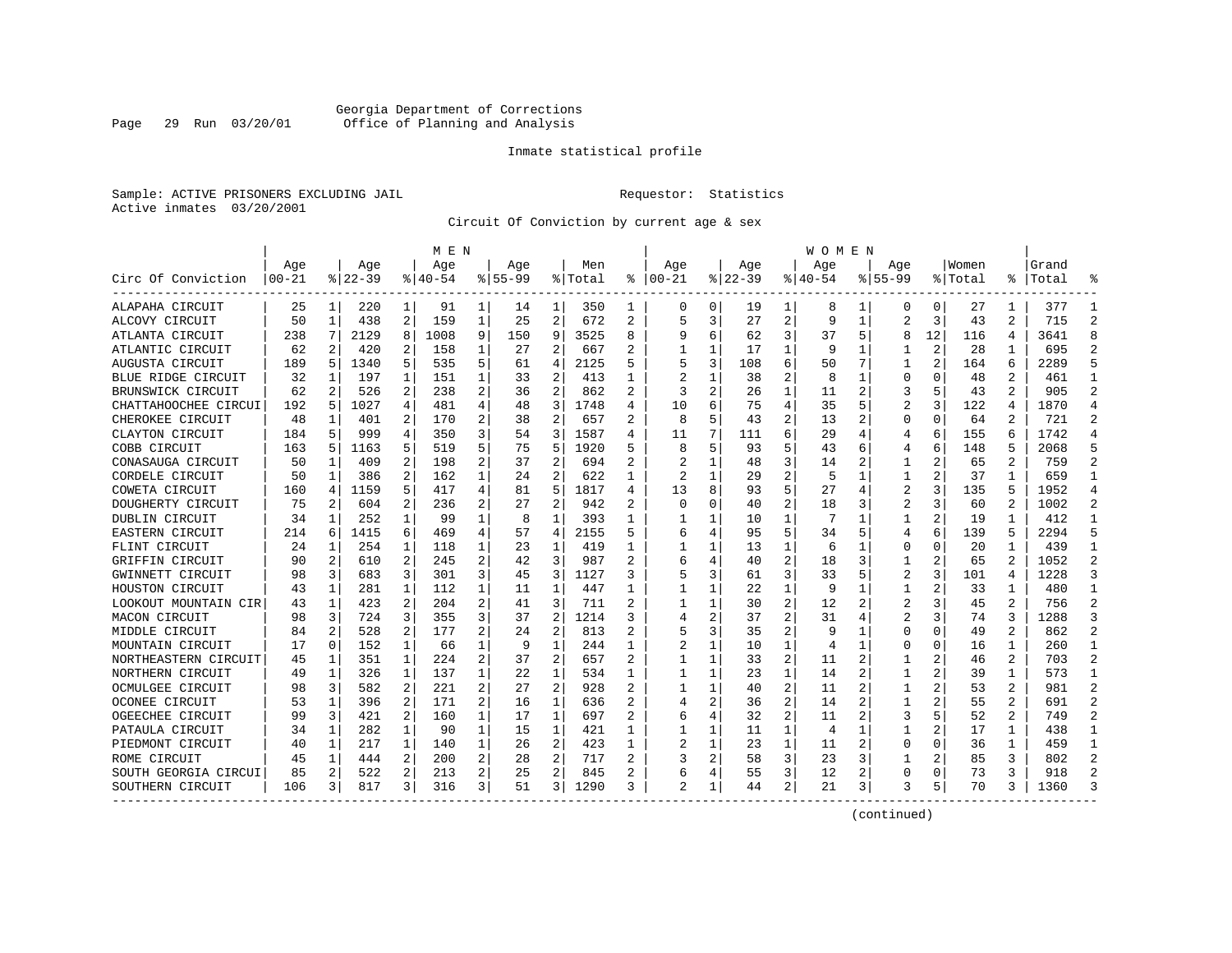#### Georgia Department of Corrections Page 30 Run 03/20/01 Office of Planning and Analysis

#### Inmate statistical profile

Sample: ACTIVE PRISONERS EXCLUDING JAIL **Requestor:** Statistics Active inmates 03/20/2001

Circuit Of Conviction by current age & sex (Continued)

|                      |          |      |           |      | M E N                        |      |           |      |                    |           |          |      |           |      | W O M E N |      |             |          |          |                |           |      |
|----------------------|----------|------|-----------|------|------------------------------|------|-----------|------|--------------------|-----------|----------|------|-----------|------|-----------|------|-------------|----------|----------|----------------|-----------|------|
|                      | Age      |      | Age       |      | Age                          |      | Age       |      | Men                |           | Aqe      |      | Age       |      | Age       |      | Age         |          | Women    |                | Grand     |      |
| Circ Of Conviction   | $ 00-21$ |      | $ 22-39 $ |      | $8 40-54$                    |      | $ 55-99 $ |      | % Total            | $\approx$ | $ 00-21$ |      | $ 22-39 $ |      | $ 40-54 $ |      | $8155 - 99$ |          | % Total  | ွေ             | Total     | ႜ    |
| SOUTHWESTERN CIRCUIT | 42       |      | 260       |      | 97                           |      | 9         |      | 408                |           |          |      | 12        |      |           |      |             | $\Omega$ | 20       |                | 428       |      |
| STONE MOUNTAIN CIRCU | 264      |      | 1721      | 7    | 639                          | 6    | 88        | 6    | 2712               | 6         | 12       |      | 68        | 4    | 32        |      |             | 8        | 117      | 4              | 2829      |      |
| TALLAPOOSA CIRCUIT   | 30       |      | 238       |      | 133                          |      | 19        |      | 420                |           |          |      | 22        |      |           |      |             |          | 25       |                | 445       |      |
| TIFTON CIRCUIT       | 42       |      | 376       |      | 171                          |      | 27        |      | 616                |           |          |      | 20        |      |           |      |             |          | 28       |                | 644       |      |
| TOOMBS CIRCUIT       | 21       |      | 230       |      | 100                          |      | 17        |      | 368                |           |          |      | 8         |      |           |      |             |          | 14       |                | 382       |      |
| WAYCROSS CIRCUIT     | 65       |      | 509       |      | 223                          |      | 28        |      | 825                |           |          |      | 32        |      | 14        |      |             |          | 49       | $\overline{a}$ | 874       |      |
| WESTERN CIRCUIT      | 48       |      | 356       |      | 139                          |      | 17        |      | 560                |           |          |      | 29        |      | 8         |      |             |          | 40       |                | 600       |      |
| ROCKDALE CIRCUIT     | 24       |      | 154       |      | 89                           |      | 15        |      | 282                |           |          |      | 10        |      | 8         |      |             |          | 19       |                | 301       |      |
| DOUGLAS CIRCUIT      | 68       |      | 381       |      | 164                          |      | 27        |      | 640                |           |          |      | 34        |      | 15        |      |             |          | 51       |                | 691       |      |
| APPALACHIAN CIRCUIT  | 16       |      | 162       |      | 105                          |      | 29        |      | 312                |           |          |      | 9         |      | 8         |      |             |          | 19       |                | 331       |      |
| ENOTAH CIRCUIT       | 18       |      | 125       |      | 51                           |      | 16        |      | 210                |           |          |      | 9         |      |           |      |             |          | 14       |                | 224       |      |
| BELL-FORSYTH CIRCUIT | 3        | 0    | 80        | 0    | 36                           | 0    | 2         | 0    | 121                | 0         | $\Omega$ | 0    | 8         | 0    |           |      | $\Omega$    |          | 9        | 0              | 130       |      |
| Total reported       |          |      |           |      | 3620 100 25690 100 10838 100 |      |           |      | 1585 100 41733 100 |           | 163 100  |      | 1798 100  |      | 720 100   |      |             | 66 100   | 2747 100 |                | 44480 100 |      |
| Percent reported     |          | 98.2 |           | 99.2 |                              | 99.0 |           | 99.1 |                    | 99.1      |          | 99.4 |           | 98.8 |           | 98.6 |             | 98.5     |          | 98.8           |           | 99.0 |
| NOT REPORTED         | 65       |      | 211       |      | 106                          |      | 14        |      | 396                |           |          |      | 22        |      | 10        |      |             |          | 34       |                | 430       |      |
| Total                | 3685     |      | 25901     |      | 10944                        |      | 1599      |      | 42129              |           | 164      |      | 1820      |      | 730       |      | 67          |          | 2781     |                | 44910     |      |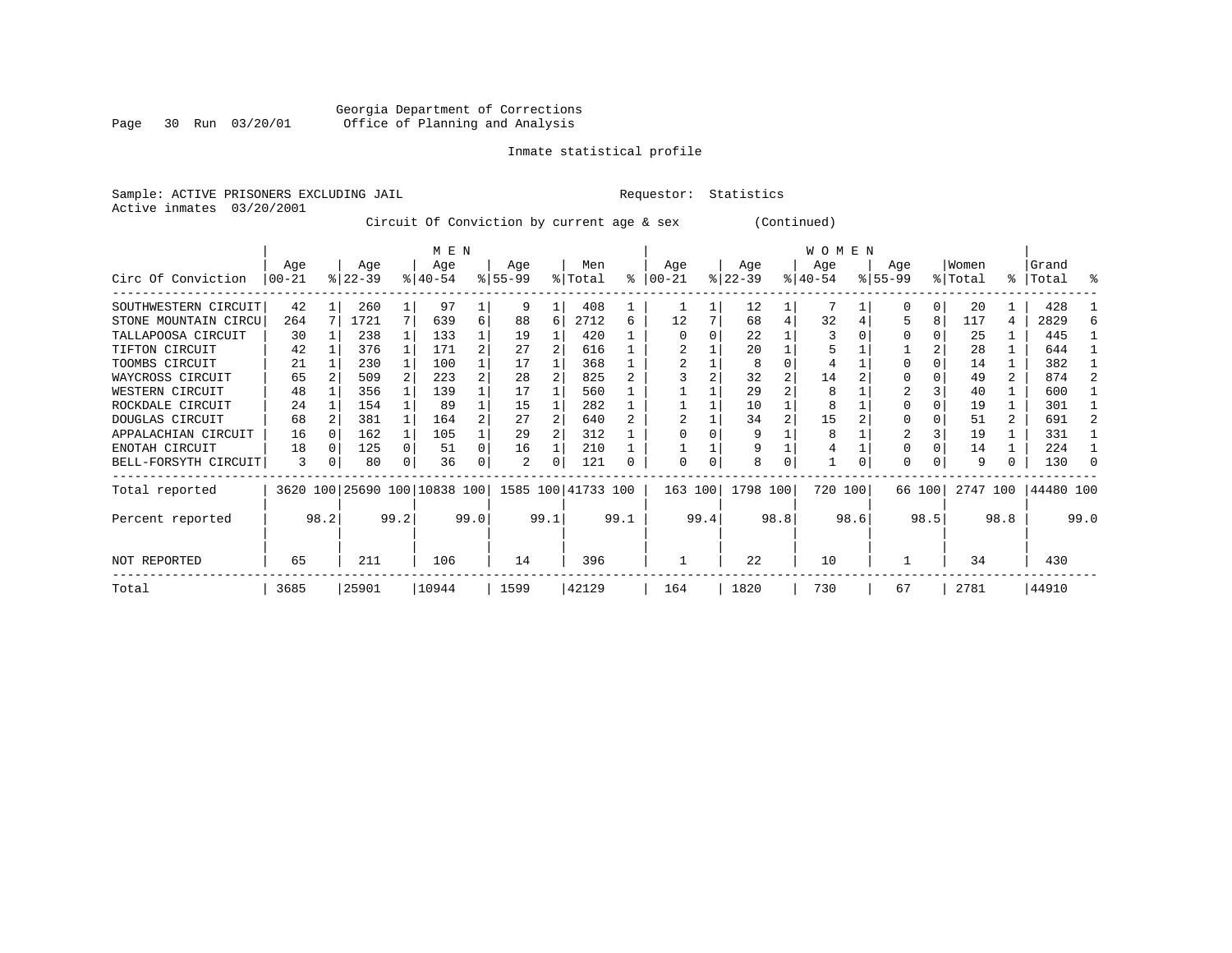#### Georgia Department of Corrections Page 31 Run 03/20/01 Office of Planning and Analysis

#### Inmate statistical profile

Sample: ACTIVE PRISONERS EXCLUDING JAIL **Requestor:** Statistics Active inmates 03/20/2001

Home County by current age & sex

|                      |            |                |          |             | M E N       |   |             |              |         |          |            |          |              |    | W O M E N   |             |             |          |                |          |           |              |
|----------------------|------------|----------------|----------|-------------|-------------|---|-------------|--------------|---------|----------|------------|----------|--------------|----|-------------|-------------|-------------|----------|----------------|----------|-----------|--------------|
|                      | Age        |                | Age      |             | Age         |   | Age         |              | Men     |          | Age        |          | Age          |    | Age         |             | Aqe         |          | Women          |          | Grand     |              |
| Home County          | $ 00 - 21$ |                | $ 22-39$ |             | $8140 - 54$ |   | $8155 - 99$ |              | % Total | နွ       | $ 00 - 21$ |          | $ 22-39$     |    | $8140 - 54$ |             | $8155 - 99$ |          | % Total        |          | %   Total |              |
| APPLING COUNTY       | 4          | 0              | 55       | 0           | 32          | 0 | 5           | 0            | 96      | 0        | 0          | 0        | 0            | 0  | ı           | 0           | 0           | 0        | 1              | 0        | 97        | $\Omega$     |
| ATKINSON COUNTY      |            | 0              | 30       | 0           | 12          | 0 | 5           | 0            | 49      | $\Omega$ | $\Omega$   | $\Omega$ | 2            | 0  | $\Omega$    | 0           | $\Omega$    | 0        | $\overline{2}$ | $\Omega$ | 51        | $\Omega$     |
| BACON COUNTY         |            | 0              | 32       | 0           | 12          | 0 | 1           | 0            | 45      | 0        |            | O        | 2            | 0  | Ω           | 0           | 0           | 0        | 2              | 0        | 47        | ∩            |
| BAKER COUNTY         |            | 0              | 17       | 0           | 5           | 0 | -1          | 0            | 24      | 0        |            |          | 2            | U  |             | 0           | 0           | 0        | 2              | 0        | 26        | $\Omega$     |
| BALDWIN COUNTY       | 34         | 1              | 203      | 1           | 72          | 1 | 8           | $\mathbf{1}$ | 317     | 1        |            |          | 17           | 1  | 6           | 1           |             | 2        | 24             | 1        | 341       | -1           |
| BANKS COUNTY         |            | $\Omega$       | 25       | $\Omega$    | 13          | 0 | 5           | $\mathbf 0$  | 43      | $\Omega$ |            | O        | 4            | 0  | 2           | $\Omega$    | 0           | $\Omega$ | 6              | 0        | 49        | $\Omega$     |
| BARROW COUNTY        | 15         | 0              | 96       | 0           | 53          | 1 | 12          | 1            | 176     | 0        |            | O        | 9            | 1  | 3           | 0           | 0           | 0        | 12             | $\Omega$ | 188       | $\Omega$     |
| BARTOW COUNTY        | 27         | 1              | 230      | 1           | 101         | 1 | 22          | 2            | 380     | 1        |            | 3        | 28           |    |             | 1           |             | 2        | 40             | 2        | 420       | -1           |
| BEN HILL COUNTY      | 21         | 1              | 98       | 0           | 35          | 0 | 9           | 1            | 163     | 0        | 2          | 1        | 11           | 1  | 3           | 0           | $\Omega$    | 0        | 16             | 1        | 179       | $\Omega$     |
| BERRIEN COUNTY       |            | 0              | 37       | $\Omega$    | 13          | 0 | 6           | $\mathbf 0$  | 59      | $\Omega$ |            | 0        | 2            | 0  |             | $\Omega$    | 0           | 0        | 3              | $\Omega$ | 62        | $\Omega$     |
| BIBB COUNTY          | 95         | 3              | 634      | 3           | 334         | 3 | 34          | 2            | 1097    | 3        |            | 2        | 39           | 2  | 30          | 4           | 1           |          | 73             | 3        | 1170      | 3            |
| BLECKLEY COUNTY      |            | $\Omega$       | 71       | 0           | 25          | 0 | -1          | 0            | 105     | $\Omega$ |            | ı.       | 5            | U  | 3           | $\Omega$    | O           | U        | 9              | $\Omega$ | 114       | ∩            |
| BRANTLEY COUNTY      |            | $\Omega$       | 20       | 0           | 11          | 0 | 2           | $\mathbf 0$  | 35      | $\Omega$ |            | $\Omega$ | 2            | U  | 2           | 0           | U           | 0        | 4              | O        | 39        |              |
| BROOKS COUNTY        |            | $\Omega$       | 59       | 0           | 16          | 0 | 4           | 0            | 83      | $\Omega$ |            | O        | 2            | U  |             | 0           | U           | U        | 3              | 0        | 86        | ∩            |
| BRYAN COUNTY         |            | 0              | 46       | 0           | 28          | 0 |             | 0            | 86      | 0        |            | O        | 2            | 0  | 3           | 0           | 0           | 0        | 5              | 0        | 91        | ∩            |
| BULLOCH COUNTY       | 37         | 1              | 184      | $\mathbf 1$ | 77          | 1 | 8           | 1            | 306     | 1        |            |          | 15           |    |             | -1          |             | 2        | 24             | 1        | 330       | 1            |
| <b>BURKE COUNTY</b>  | 19         | 1              | 111      | $\Omega$    | 41          | 0 | 8           | 1            | 179     | $\Omega$ |            |          |              | U  | 2           | $\Omega$    | $\Omega$    | U        | 4              | $\Omega$ | 183       | $\Omega$     |
| BUTTS COUNTY         | 13         | 0              | 74       | 0           | 27          | 0 |             | 0            | 119     | 0        | n          | U        | 6            | U  | 2           | $\Omega$    | U           | O        | 8              | 0        | 127       | ∩            |
| CALHOUN COUNTY       |            | $\Omega$       | 24       | 0           | 14          | 0 | 1           | 0            | 46      | $\Omega$ |            | O        | -1           | U  |             | 0           | U           | 0        | 2              | O        | 48        |              |
| CAMDEN COUNTY        |            | $\Omega$       | 59       | 0           | 21          | 0 | 4           | 0            | 88      | $\Omega$ |            |          | 2            | U  | 1           | 0           | U           | U        | 4              | 0        | 92        | $\cap$       |
| CANDLER COUNTY       |            | 0              | 60       | 0           | 19          | 0 | $\Omega$    | 0            | 87      | 0        |            | O        | 2            | U  |             | 0           | 0           | 0        | 3              | 0        | 90        | $\Omega$     |
| CARROLL COUNTY       | 25         | 1              | 226      | 1           | 113         | 1 | 34          | 2            | 398     | 1        |            | 3        | 25           |    | 9           | 1           | U           | U        | 38             | ı        | 436       | -1           |
| CATOOSA COUNTY       |            | $\Omega$       | 65       | 0           | 31          | 0 | 8           | 1            | 112     | O        |            |          | 3            | U  |             | $\Omega$    | U           | U        | 5              | $\Omega$ | 117       | $\Omega$     |
| CHARLTON COUNTY      | 2          | $\Omega$       | 28       | 0           | 10          | 0 | -1          | 0            | 41      | 0        | O          | U        | 2            | U  | -1          | $\Omega$    | O           | 0        | 3              | 0        | 44        |              |
| CHATHAM COUNTY       | 206        | 6              | 1364     | 6           | 452         | 5 | 57          | 4            | 2079    | 5        |            | 3        | 87           | 5. | 25          | 4           | 6           | 10       | 123            | 5        | 2202      |              |
| CHATTAHOOCHEE COUNTY | 3          | 0              | 7        | 0           | 6           | 0 | $\Omega$    | 0            | 16      | $\Omega$ |            | $\Omega$ | $\mathbf{1}$ | O  | $\Omega$    | $\mathbf 0$ | $\Omega$    | 0        | 1              | $\Omega$ | 17        | $\Omega$     |
| CHATTOOGA COUNTY     | q          | 0              | 96       | 0           | 42          | 0 | 8           | 1            | 155     | 0        |            | 1        | 9            | 1  | -1          | 0           | 1           | 2        | 12             | 0        | 167       | $\Omega$     |
| CHEROKEE COUNTY      | 24         | 1              | 152      | 1           | 96          | 1 | 16          | 1            | 288     | 1        |            |          | 23           | 1  | 6           | 1           | 0           | U        | 30             | 1        | 318       | 1            |
| CLARKE COUNTY        | 54         | 2              | 328      | 1           | 133         | 1 | 14          | 1            | 529     | 1        |            |          | 28           | 2  | 11          |             | 3           | 5        | 43             |          | 572       | 1            |
| CLAY COUNTY          |            | $\Omega$       | 12       | 0           | q           | 0 | -1          | 0            | 24      | $\Omega$ | $\Omega$   | O        | -1           | 0  | $\Omega$    | $\Omega$    | 0           | 0        | 1              | 0        | 25        | ∩            |
| CLAYTON COUNTY       | 134        | $\overline{4}$ | 680      | 3           | 243         | 2 | 36          | 2            | 1093    | 3        |            | 5        | 59           | 3  | 19          | 3           | 3           | 5        | 88             | 3        | 1181      |              |
| CLINCH COUNTY        | 5          | 0              | 27       | 0           | 12          | 0 | 0           | 0            | 44      | $\Omega$ |            | O        | 3            | O  | 1           | $\mathbf 0$ | $\Omega$    | 0        | $\overline{4}$ | $\Omega$ | 48        | $\cap$       |
| COBB COUNTY          | 131        | 4              | 837      | 4           | 389         | 4 | 53          | 4            | 1410    | 4        |            | 6        | 85           | 5  | 28          | 4           | 1           | 2        | 123            | 5        | 1533      |              |
| COFFEE COUNTY        | 16         | 0              | 131      | 1           | 50          | 0 | 6           | 0            | 203     | 1        |            |          | 8            | 0  | 6           | 1           | 1           | 2        | 16             | 1        | 219       | $\mathbf{1}$ |
| COLQUITT COUNTY      | 32         | 1              | 170      | 1           | 76          | 1 | 13          | 1            | 291     | 1        |            | 0        | 11           | 1  |             | 0           | 0           | 0        | 12             | 0        | 303       | -1           |
| COLUMBIA COUNTY      | 15         | 0              | 105      | 0           | 37          | 0 | 4           | 0            | 161     | 0        | 2          | 1        | 10           | 1  | 5           | 1           | 0           | 0        | 17             | 1        | 178       | ∩            |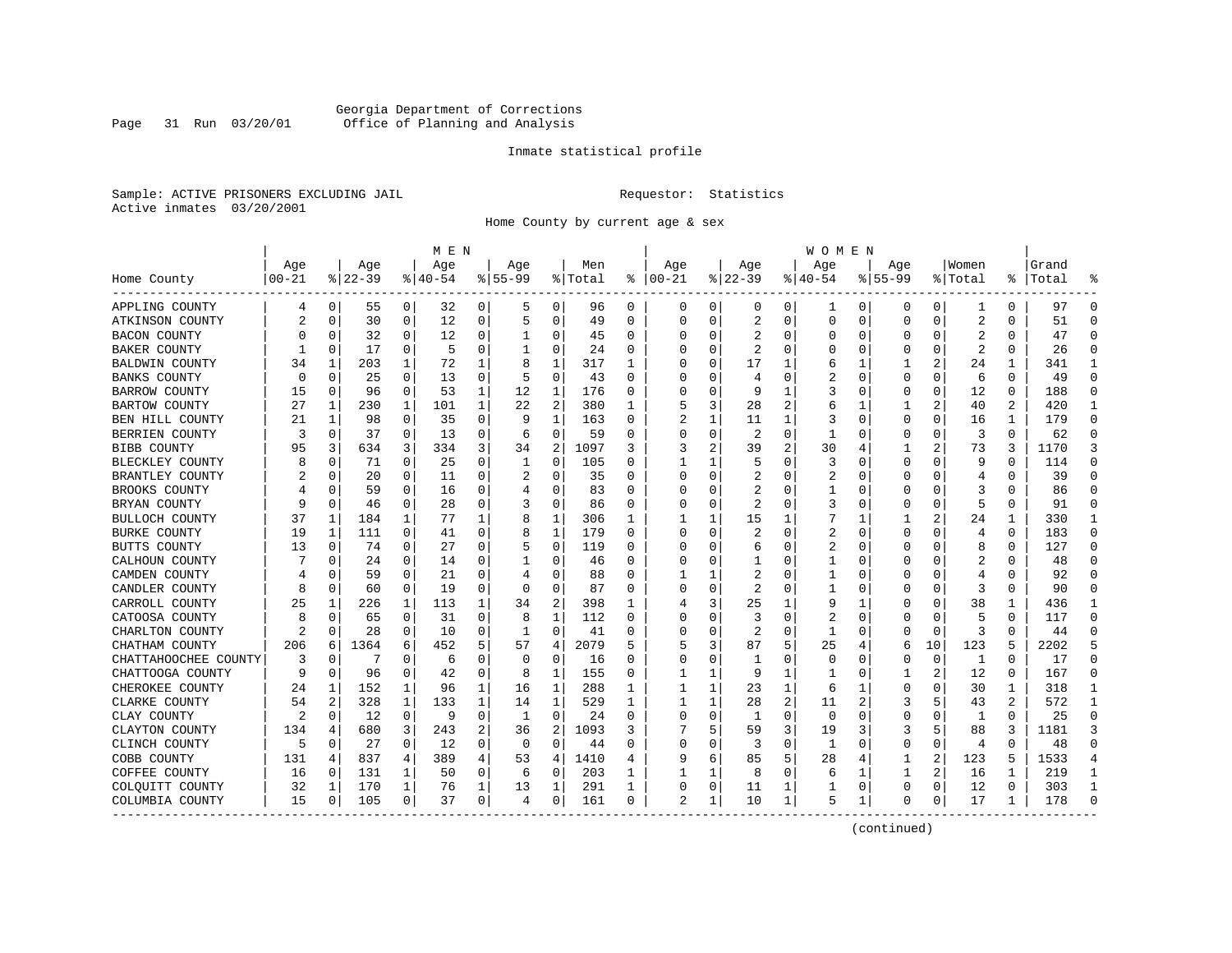#### Georgia Department of Corrections Page 32 Run 03/20/01 Office of Planning and Analysis

### Inmate statistical profile

|  |                           | Sample: ACTIVE PRISONERS EXCLUDING JAII |  |
|--|---------------------------|-----------------------------------------|--|
|  | Active inmates 03/20/2001 |                                         |  |

L Bample: Active Prequestor: Statistics

Home County by current age & sex (CONTINUED)

| M E N            |       |             |          |              |           |          |           |             |         |    |          |    |          |          | W O M E N |    |             |          |          |              |       |    |
|------------------|-------|-------------|----------|--------------|-----------|----------|-----------|-------------|---------|----|----------|----|----------|----------|-----------|----|-------------|----------|----------|--------------|-------|----|
|                  | Age   |             | Age      |              | Age       |          | Aqe       |             | Men     |    | Age      |    | Age      |          | Age       |    | Age         |          | Women    |              | Grand |    |
| Home County      | 00-21 |             | $ 22-39$ |              | $8 40-54$ |          | $8 55-99$ |             | % Total | ႜ  | $ 00-21$ |    | $ 22-39$ |          | $8 40-54$ |    | $8155 - 99$ |          | % Total  | ႜ            | Total |    |
| COOK COUNTY      | 11    | 0           | 86       | 0            | 39        | 0        |           | 0           | 137     | 0  | 0        | 0  |          | 0        | 4         |    | 0           | 0        | 11       | 0            | 148   |    |
| COWETA COUNTY    | 44    | 1           | 258      | 1            | 79        | 1        | 8         | 1           | 389     | 1  | 2        | 1  | 20       |          | 5         | 1  | U           | 0        | 27       | $\mathbf{1}$ | 416   |    |
| CRAWFORD COUNTY  |       | 0           | 12       | $\Omega$     | 3         | 0        | O         | $\Omega$    | 16      | 0  | C        | 0  | O        | $\Omega$ | 0         | O  |             | 0        | $\Omega$ | $\Omega$     | 16    |    |
| CRISP COUNTY     | 16    | $\Omega$    | 143      | $\mathbf{1}$ | 55        | 1        |           | 1           | 222     | 1  |          |    |          |          |           | O  |             | $\Omega$ | 12       | $\Omega$     | 234   |    |
| DADE COUNTY      | 2     | 0           | 24       | 0            | 15        | 0        |           | 0           | 48      | O  |          | 1  |          |          |           |    |             | $\Omega$ | -1       | $\Omega$     | 49    |    |
| DAWSON COUNTY    |       | $\mathbf 0$ | 39       | $\Omega$     | 22        | U        |           | $\Omega$    | 64      | O  |          | 0  | 6        |          |           |    |             | 0        | 6        | $\Omega$     | 70    |    |
| DECATUR COUNTY   | 26    | 1           | 165      | 1            | 55        | 1        | 6         | $\Omega$    | 252     | 1  |          | 1  | 13       |          | 5         |    |             | $\Omega$ | 19       | $\mathbf{1}$ | 271   |    |
| DEKALB COUNTY    | 229   | 7           | 1507     | 6            | 507       | 5        | 82        | 6           | 2325    | 6  | 10       | 7  | 71       | 4        | 30        |    |             | 8        | 116      | 4            | 2441  |    |
| DODGE COUNTY     | 12    | 0           | 111      | 0            | 51        | 1        | 5         | 0           | 179     | O  | 0        | 0  | 11       |          | 4         |    | O           | 0        | 15       | 1            | 194   | U  |
| DOOLY COUNTY     | 13    | 0           | 58       | $\Omega$     | 16        | 0        | O         | 0           | 87      | 0  | C        | 0  | 3        | $\Omega$ | 0         |    | 0           | 0        | 3        | $\Omega$     | 90    | n  |
| DOUGHERTY COUNTY | 75    | 2           | 624      | 3            | 240       | 2        | 24        | 2           | 963     |    |          | 0  | 38       | 2        | 18        |    |             | 5.       | 59       | 2            | 1022  |    |
| DOUGLAS COUNTY   | 51    | 1           | 219      | 1            | 102       | 1        | 21        | 1           | 393     |    | C        | U  | 23       | 1        | 11        |    |             | U        | 34       | 1            | 427   |    |
| EARLY COUNTY     |       | 0           | 58       | $\Omega$     | 20        | 0        |           | $\Omega$    | 90      | U  | O        | 0  |          | $\Omega$ | 0         |    |             | 0        | 2        | $\Omega$     | 92    |    |
| ECHOLS COUNTY.   |       | 0           | 2        | $\Omega$     | 2         | 0        |           | 0           | 6       | O  |          | 0  |          | O        | $\Omega$  |    |             | U        | O        | $\Omega$     | 6     |    |
| EFFINGHAM COUNTY | 22    | 1           | 75       | 0            | 27        | 0        | 2         | 0           | 126     | 0  |          |    |          | $\Omega$ | 2         |    |             | 2        | 8        | 0            | 134   |    |
| ELBERT COUNTY    | 14    | $\mathbf 0$ | 89       | 0            | 41        | 0        |           | $\mathbf 0$ | 149     | N  |          | 0  |          |          | 5         |    |             | 0        | 14       | $\mathbf{1}$ | 163   |    |
| EMANUEL COUNTY   | 15    | 0           | 108      | 0            | 33        | 0        | 6         | $\Omega$    | 162     | O  |          | 1  |          | $\Omega$ |           |    |             | 0        | 8        | $\Omega$     | 170   |    |
| EVANS COUNTY     | 6     | $\Omega$    | 43       | O            | 11        | 0        |           | $\Omega$    | 62      | O  |          | 0  |          |          |           |    |             | 0        | 2        | $\Omega$     | 64    |    |
| FANNIN COUNTY    |       | $\Omega$    | 50       | 0            | 28        | 0        |           | 1           | 88      | O  | O        | U  |          | O        | 2         |    |             | 2        |          | O            | 95    |    |
| FAYETTE COUNTY   |       | 0           | 57       | O            | 17        | 0        |           | $\Omega$    | 85      | O  |          | 0  |          |          | 2         |    |             | 0        |          | $\Omega$     | 92    |    |
| FLOYD COUNTY     | 44    | 1           | 417      |              | 170       | 2        | 19        | 1           | 650     |    |          | 3  | 50       | 3        | 24        |    |             | 2        | 79       | 3            | 729   |    |
| FORSYTH COUNTY   |       | $\Omega$    | 80       | O            | 33        | 0        | 6         | $\Omega$    | 123     | N  | C        | 0  | b        | O        | 6         |    |             | 2        | 13       | 1            | 136   |    |
| FRANKLIN COUNTY  | 14    | $\Omega$    | 50       | $\Omega$     | 25        | $\Omega$ | 5         | $\Omega$    | 94      | O  | $\Omega$ | 0  | 3        | $\Omega$ | 1         | O  | -1          | 2        | 5        | $\Omega$     | 99    | U  |
| FULTON COUNTY    | 349   | 10          | 2999     | 13           | 1404      | 14       | 171       | 12          | 4923    | 13 | 16       | 10 | 129      | 8        | 68        | 10 | 10          | 16       | 223      | 9            | 5146  | 12 |
| GILMER COUNTY    | 8     | 0           | 54       | 0            | 34        | $\Omega$ | 13        | 1           | 109     | 0  | 1        | 1  | 5        | 0        |           | O  | O           | 0        |          | $\Omega$     | 116   |    |
| GLASCOCK COUNTY  |       | $\mathbf 0$ | 5        | $\Omega$     | 2         | $\Omega$ | 0         | $\Omega$    | 7       | O  |          | 0  | O        |          |           |    |             | $\Omega$ | $\Omega$ | $\Omega$     | 7     | U  |
| GLYNN COUNTY     | 29    | 1           | 277      | 1            | 110       | 1        | 19        | 1           | 435     | 1  |          | 1  | 15       |          | 6         |    |             | 2        | 24       | $\mathbf{1}$ | 459   |    |
| GORDON COUNTY    | 15    | 0           | 143      | 1            | 63        | 1        | 14        | 1           | 235     | 1  |          | 1  | 21       |          | 6         |    | O           | 0        | 28       | 1            | 263   |    |
| GRADY COUNTY     | 31    | 1           | 130      | $\mathbf{1}$ | 49        | 0        | 6         | 0           | 216     | -1 |          |    | 15       |          | 4         |    | O           | 0        | 20       | $\mathbf{1}$ | 236   |    |
| GREENE COUNTY    | 17    | 0           | 47       | 0            | 12        | 0        | 2         | 0           | 78      | 0  | C        | 0  |          |          | 2         |    |             | 0        | 3        | 0            | 81    | U  |
| GWINNETT COUNTY  | 88    | 3           | 520      | 2            | 220       | 2        | 40        | 3           | 868     |    |          | 3  | 46       | 3        | 20        |    |             | 0        | 70       | 3            | 938   |    |
| HABERSHAM COUNTY |       | 0           | 53       | 0            | 27        | 0        |           | 0           | 86      | O  |          |    |          | $\Omega$ | 0         |    |             | 0        | 3        | $\Omega$     | 89    |    |
| HALL COUNTY      | 32    | 1           | 293      | 1            | 191       | 2        | 35        | 2           | 551     |    |          |    | 30       |          | 10        |    |             | 2        | 42       | 2            | 593   |    |
| HANCOCK COUNTY   |       | 0           | 31       | 0            | 11        | 0        |           | 0           | 48      | 0  | C        | 0  |          | $\Omega$ |           | O  |             | 0        | 2        | $\Omega$     | 50    |    |
| HARALSON COUNTY  |       | 0           | 64       | 0            | 31        | 0        | 5         | 0           | 104     | O  |          | 1  | q        |          | $\Omega$  | O  | U           | 0        | 10       | $\Omega$     | 114   |    |

------------------------------------------------------------------------------------------------------------------------------------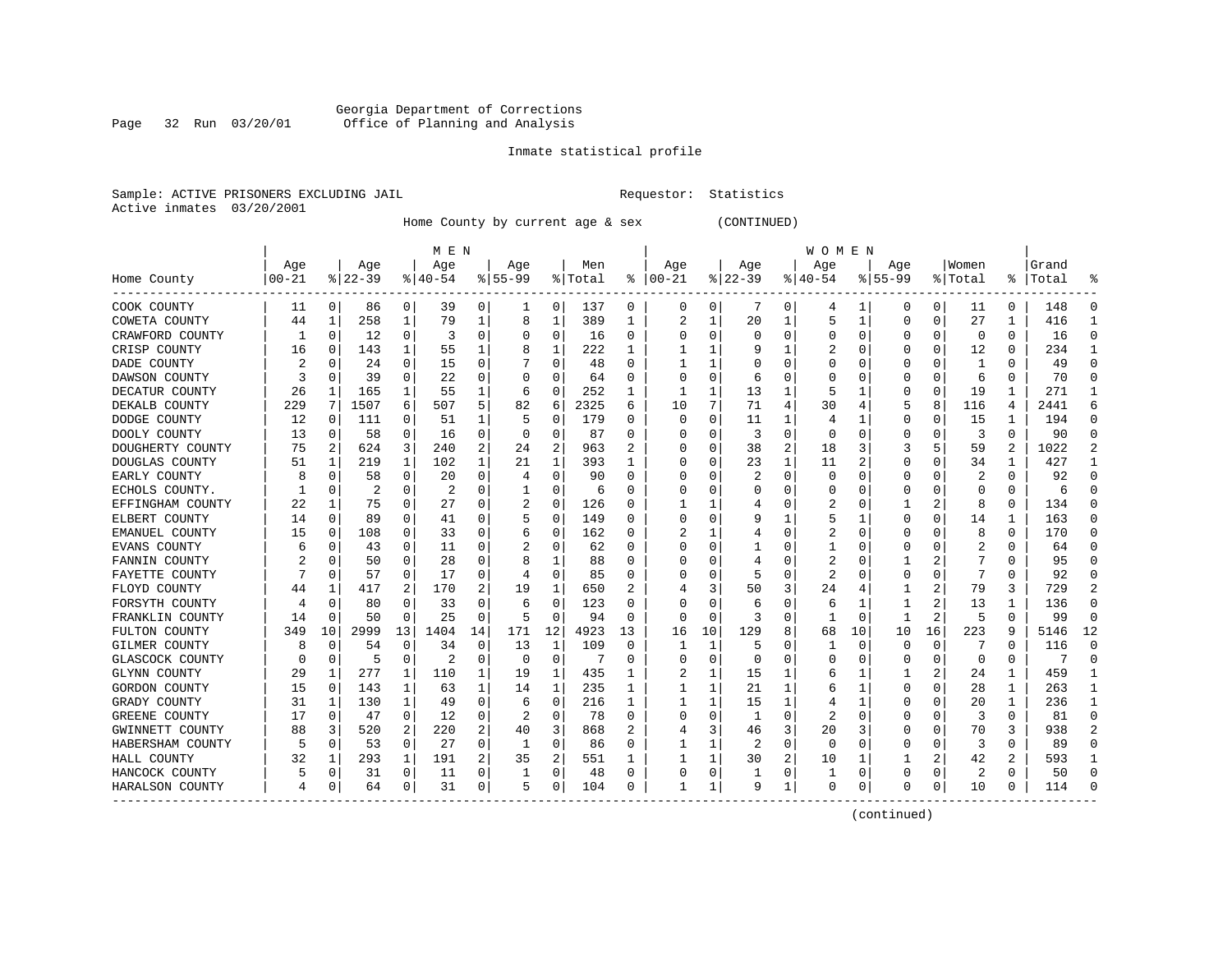#### Georgia Department of Corrections Page 33 Run 03/20/01 Office of Planning and Analysis

### Inmate statistical profile

|  | Sample: ACTIVE PRISONERS EXCLUDING JAII |  |
|--|-----------------------------------------|--|
|  | Active inmates 03/20/2001               |  |

L Bample: Active Prequestor: Statistics

Home County by current age & sex (CONTINUED)

|                       |             |             |          |          | M E N    |              |                |              |         |   |          |   |             |          | W O M E N |   |                |                |         |              |       |   |
|-----------------------|-------------|-------------|----------|----------|----------|--------------|----------------|--------------|---------|---|----------|---|-------------|----------|-----------|---|----------------|----------------|---------|--------------|-------|---|
|                       | Age         |             | Age      |          | Age      |              | Age            |              | Men     |   | Age      |   | Age         |          | Age       |   | Age            |                | Women   |              | Grand |   |
| Home County           | $ 00 - 21 $ |             | $ 22-39$ |          | $ 40-54$ |              | $8155 - 99$    |              | % Total | ႜ | $ 00-21$ |   | $8$   22-39 |          | $8 40-54$ |   | $8155 - 99$    |                | % Total | ႜ            | Total |   |
| HARRIS COUNTY         |             | 0           | 46       | 0        | 22       | 0            | 2              | 0            | 77      | 0 | 1        | 1 | 3           | 0        | 0         | 0 | 0              | 0              | 4       | 0            | 81    |   |
| HART COUNTY           |             | 0           | 55       | 0        | 14       | 0            | 2              | 0            | 78      | 0 | C        | 0 |             | 0        | 4         | 1 | 0              | $\mathbf 0$    | 5       | 0            | 83    |   |
| HEARD COUNTY          |             | 0           | 24       | $\Omega$ | 10       | 0            | 10             | 1            | 45      | 0 | O        | 0 |             | O        | U         | U |                | $\Omega$       |         | $\Omega$     | 47    |   |
| HENRY COUNTY          | 33          | 1           | 149      | 1        | 66       | 1            | 11             | 1            | 259     | 1 |          | 1 |             |          |           |   |                | 0              | 12      | 0            | 271   |   |
| HOUSTON COUNTY        | 43          | 1           | 261      | 1        | 109      | $\mathbf{1}$ | 13             | $\mathbf{1}$ | 426     | 1 |          | 1 | 22          |          |           | 1 |                | 0              | 32      | $\mathbf{1}$ | 458   |   |
| IRWIN COUNTY          | 10          | 0           | 44       | 0        | 20       | 0            | $\overline{2}$ | 0            | 76      | 0 | ſ        | 0 | 3           | $\Omega$ | U         |   | <sup>0</sup>   | 0              | 3       | $\Omega$     | 79    | ∩ |
| <b>JACKSON COUNTY</b> | 23          | -1          | 90       | 0        | 64       | 1            | 14             | 1            | 191     | U |          |   | 11          |          | 3         |   | O              | 0              | 15      | 1            | 206   | U |
| JASPER COUNTY         |             | $\Omega$    | 37       | 0        | 16       | 0            | 2              | 0            | 60      | U | O        | 0 |             | O        | 0         |   | O              | $\Omega$       | 1       | 0            | 61    | U |
| JEFF DAVIS COUNTY     |             | 0           | 36       | 0        | 24       | 0            | 2              | 0            | 68      | U | C        | 0 |             |          | 2         |   |                | 0              | 4       | $\Omega$     | 72    |   |
| JEFFERSON COUNTY      | 15          | 0           | 74       | 0        | 29       | 0            | 3              | 0            | 121     | U |          | U |             |          | 3         |   |                | U              | 8       | 0            | 129   |   |
| <b>JENKINS COUNTY</b> | 14          | 0           | 52       | 0        | 15       | 0            |                | $\Omega$     | 82      | U |          | U |             |          |           |   |                | $\Omega$       | 6       | 0            | 88    |   |
| JOHNSON COUNTY        |             | n           | 24       | 0        | 9        | 0            |                | 0            | 37      | U |          | U |             | $\cup$   | U         |   |                | $\Omega$       |         | 0            | 41    |   |
| JONES COUNTY          |             | 0           | 25       | 0        | 14       | 0            | 2              | 0            | 47      | U |          |   |             |          |           |   |                | 0              | 3       | 0            | 50    |   |
| LAMAR COUNTY          |             | 0           | 62       | 0        | 26       | 0            |                | $\Omega$     | 95      | U |          | 0 |             |          | 3         |   |                | 0              |         | $\Omega$     | 98    |   |
| LANIER COUNTY         |             | $\Omega$    | 32       | 0        | 6        | 0            |                | $\Omega$     | 45      | U |          | 0 |             |          | 2         |   | <sup>0</sup>   | 0              | 6       | $\Omega$     | 51    |   |
| LAURENS COUNTY        | 23          | 1           | 172      | 1        | 55       | 1            |                | 0            | 256     | 1 |          |   |             |          | 5         |   |                | $\overline{a}$ | 14      | 1            | 270   |   |
| LEE COUNTY            |             | $\mathbf 0$ | 25       | 0        | 11       | 0            |                | 0            | 45      | 0 | C        | 0 |             |          |           | O | <sup>0</sup>   | 0              | 4       | 0            | 49    | ∩ |
| LIBERTY COUNTY        | 28          | 1           | 135      |          | 35       | 0            |                | 0            | 203     |   |          |   | 6           |          | 2         |   |                | 0              | 9       | 0            | 212   |   |
| LINCOLN COUNTY        |             | 0           | 22       | 0        | 12       | 0            |                | $\Omega$     | 36      | U |          | 0 |             |          | 0         |   |                | $\Omega$       |         | 0            | 37    |   |
| LONG COUNTY           | 3           | 0           | 22       | 0        | 11       | 0            |                | $\Omega$     | 37      | U |          | 0 |             | U        |           |   |                | 0              | 3       | $\Omega$     | 40    |   |
| LOWNDES COUNTY        | 34          | 1           | 308      | 1        | 112      | 1            | 17             | 1            | 471     | 1 |          |   | 17          |          | 11        |   |                | 2              | 30      | $\mathbf{1}$ | 501   |   |
| LUMPKIN COUNTY        |             | 0           | 41       | $\Omega$ | 24       | 0            |                | $\Omega$     | 76      | 0 | O        | O | 3           | $\Omega$ |           |   | <sup>0</sup>   | $\Omega$       | 4       | 0            | 80    |   |
| MACON COUNTY          |             | 0           | 48       | 0        | 16       | 0            | 3              | 0            | 75      | U |          | 0 |             |          | 2         |   |                | 0              | 3       | $\Omega$     | 78    |   |
| MADISON COUNTY        |             | 0           | 66       | 0        | 29       | 0            |                | 0            | 104     | O |          | 0 | 6           |          | 3         |   |                | 0              | 9       | 0            | 113   |   |
| MARION COUNTY         |             | 0           | 20       | 0        | 13       | 0            |                | 0            | 39      | 0 |          | 0 |             |          |           |   | <sup>0</sup>   | 0              | 1       | $\Omega$     | 40    | ∩ |
| MCDUFFIE COUNTY       |             | 0           | 106      | 0        | 31       | 0            |                | 0            | 149     | U |          |   | 6           |          |           |   | 0              | 0              | 8       | 0            | 157   | U |
| MCINTOSH COUNTY       |             | 0           | 49       | 0        | 14       | 0            | 2              | 0            | 71      | U | C        | 0 |             |          | 0         |   | 0              | 0              | 2       | 0            | 73    | U |
| MERIWETHER COUNTY     | 23          | 1           | 104      | 0        | 48       | 0            |                | 0            | 182     | U | ſ        | 0 |             |          |           |   | 2              | 3              | 12      | $\Omega$     | 194   |   |
| MILLER COUNTY         |             | $\Omega$    | 19       | 0        | 8        | 0            |                | 0            | 28      | U |          |   |             | U        | U         |   | <sup>0</sup>   | 0              | 3       | $\Omega$     | 31    |   |
| MITCHELL COUNTY       | 15          | 0           | 124      | 1        | 57       | 1            |                | 0            | 201     | 1 | 3        | 2 |             |          |           |   |                | 0              | 13      | 1            | 214   |   |
| MONROE COUNTY         | 10          | 0           | 63       | 0        | 30       | 0            |                | 0            | 105     | U |          | 0 |             | O        | U         |   |                | 0              | 2       | 0            | 107   | ∩ |
| MONTGOMERY COUNTY     |             | $\Omega$    | 25       | 0        | 7        | 0            |                | 0            | 37      | U |          | 0 | 3           |          |           |   |                | $\Omega$       | 3       | 0            | 40    |   |
| MORGAN COUNTY         | 8           | 0           | 48       | 0        | 18       | 0            |                | 0            | 79      | U |          | 0 | b           | O        |           |   |                | 0              | 6       | 0            | 85    |   |
| MURRAY COUNTY         | 14          | 0           | 80       | 0        | 44       | 0            | 13             | 1            | 151     | U |          | 1 |             |          | 5         |   |                | 0              | 15      | 1            | 166   |   |
| MUSCOGEE COUNTY       | 141         | 4           | 770      | 3        | 344      | 3            | 33             | 2            | 1288    | 3 | 6        | 4 | 58          | 3        | 29        | 4 | $\mathfrak{D}$ | 3              | 95      | 4            | 1383  |   |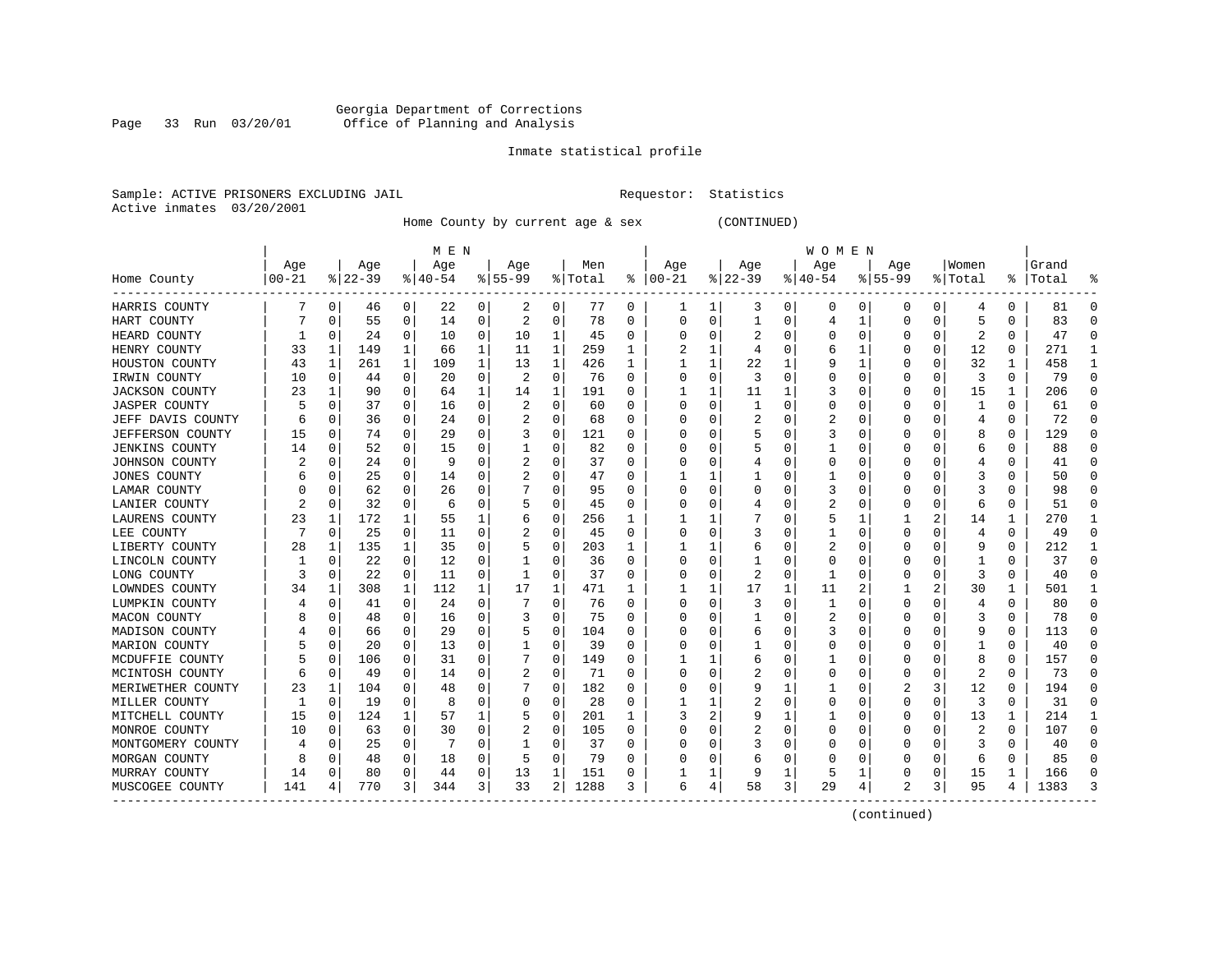#### Georgia Department of Corrections Page 34 Run 03/20/01 Office of Planning and Analysis

### Inmate statistical profile

|  | Sample: ACTIVE PRISONERS EXCLUDING JAII |  |
|--|-----------------------------------------|--|
|  | Active inmates 03/20/2001               |  |

L Bample: Active Prequestor: Statistics

Home County by current age & sex (CONTINUED)

|                       |           |          |           |                | M E N     |   |              |             |         |                  |          |          |          |   | W O M E N |   |             |          |         |   |           |                  |
|-----------------------|-----------|----------|-----------|----------------|-----------|---|--------------|-------------|---------|------------------|----------|----------|----------|---|-----------|---|-------------|----------|---------|---|-----------|------------------|
|                       | Age       |          | Age       |                | Age       |   | Age          |             | Men     |                  | Age      |          | Age      |   | Age       |   | Aqe         |          | Women   |   | Grand     |                  |
| Home County           | $00 - 21$ |          | $ 22-39 $ |                | $8 40-54$ |   | $8 55-99$    |             | % Total | ႜ                | $ 00-21$ |          | $ 22-39$ |   | $ 40-54$  |   | $8155 - 99$ |          | % Total |   | %   Total |                  |
| NEWTON COUNTY         | 24        | 1        | 212       | $\mathbf{1}$   | 68        | 1 | 14           | 1           | 318     | 1                | 3        | 2        | 13       | 1 | 5         |   | 3           | 5        | 24      | 1 | 342       |                  |
| OCONEE COUNTY         |           | 0        | 18        | 0              | 16        | 0 | 1            | 0           | 37      | 0                |          | 1        | -1       | 0 | 1         | 0 | 0           | $\Omega$ | 3       | 0 | 40        | ſ                |
| OGLETHORPE COUNTY     |           | $\Omega$ | 31        | $\Omega$       | 7         | 0 | $\left($     | 0           | 41      | O                |          | 1        | $\Omega$ | O | Ω         | O | O           | $\Omega$ |         | 0 | 42        |                  |
| PAULDING COUNTY       | 12        | 0        | 75        | $\Omega$       | 57        | 1 | 8            | 1           | 152     | O                |          | $\Omega$ | 11       | 1 | 3         | 0 |             | 2        | 15      | 1 | 167       | $\left( \right)$ |
| PEACH COUNTY          |           | $\Omega$ | 51        | 0              | 26        | 0 |              | $\mathsf 0$ | 83      | U                |          | 0        |          | O |           | 0 | O           | $\Omega$ | 4       | 0 | 87        |                  |
| PICKENS COUNTY        |           | $\Omega$ | 46        | 0              | 29        | 0 |              | 0           | 85      | O                |          | $\Omega$ |          | n |           | 0 | O           | O        | 5       | 0 | 90        | C                |
| PIERCE COUNTY         |           | 0        | 22        | 0              | 17        | 0 |              | 0           | 48      | 0                |          | 0        |          | 0 | 0         | 0 | O           | 0        |         | 0 | 50        | n                |
| PIKE COUNTY           |           | $\Omega$ | 16        | 0              | 17        | 0 |              | 0           | 38      | $\Omega$         |          | $\Omega$ | 0        | 0 | 0         | 0 | 0           | $\Omega$ | 0       | 0 | 38        | $\Omega$         |
| POLK COUNTY           |           | $\Omega$ | 114       | 0              | 47        | 0 | 8            | 1           | 178     | 0                |          | $\Omega$ | 8        | 0 | 2         | 0 | 0           | $\Omega$ | 10      | 0 | 188       | <sup>0</sup>     |
| PULASKI COUNTY        | 11        | $\Omega$ | 48        | 0              | 20        | 0 |              | 0           | 81      | $\Omega$         |          |          | 6        | O |           | O |             |          | 8       | 0 | 89        |                  |
| PUTNAM COUNTY         | 16        | $\Omega$ | 66        | 0              | 42        | 0 | 4            | 0           | 128     | O                |          | 0        |          | O |           | C |             |          | 6       | 0 | 134       |                  |
| QUITMAN COUNTY        |           | O        | 8         | 0              | $\Omega$  | 0 |              | 0           | 8       | 0                |          | 0        |          | 0 | 0         | O |             |          |         | 0 | 9         |                  |
| RABUN COUNTY          |           | $\Omega$ | 27        | 0              | 14        | 0 |              | 0           | 46      | $\left( \right)$ |          | $\Omega$ |          | O |           | O |             | 0        |         | 0 | 48        |                  |
| RANDOLPH COUNTY       |           | $\Omega$ | 57        | 0              | 11        | 0 | 2            | 0           | 77      | O                |          | 0        | -1       | 0 | 3         | 0 |             | 0        | 4       | 0 | 81        |                  |
| RICHMOND COUNTY       | 138       | 4        | 1055      | 4              | 417       | 4 | 41           | 3           | 1651    | 4                |          | 2        | 88       | 5 | 38        | 6 |             | 2        | 130     | 5 | 1781      |                  |
| ROCKDALE COUNTY       | 16        | $\Omega$ | 120       | 1              | 60        | 1 | 13           | 1           | 209     | 1                |          | 2        | 6        | 0 |           | 1 | $\Omega$    | $\Omega$ | 13      | 1 | 222       |                  |
| <b>SCHLEY COUNTY</b>  |           | $\Omega$ | 13        | 0              | 7         | 0 | $\Omega$     | 0           | 22      | $\Omega$         |          | $\Omega$ |          | O | 0         | 0 | 0           | $\Omega$ | -1      | 0 | 23        | ∩                |
| <b>SCREVEN COUNTY</b> |           | $\Omega$ | 62        | 0              | 23        | 0 |              | $\Omega$    | 93      | O                | 3        | 2        |          | O |           | O | O           | $\Omega$ | 11      | O | 104       | n                |
| SEMINOLE COUNTY       |           | $\Omega$ | 53        | 0              | 19        | 0 |              | 0           | 80      | O                |          | 0        |          | O | 2         | 0 |             |          | 5       | 0 | 85        |                  |
| SPALDING COUNTY       | 53        | 2        | 337       | 1              | 127       | 1 | 19           | 1           | 536     |                  |          | 3        | 23       | 1 | 11        |   |             | 2        | 40      | 2 | 576       |                  |
| STEPHENS COUNTY       |           | $\Omega$ | 81        | 0              | 33        | 0 | 6            | 0           | 126     | 0                |          | 0        | 8        | O | 2         | O | O           | 0        | 10      | 0 | 136       |                  |
| STEWART COUNTY        |           | 0        | 19        | 0              | 7         | 0 | 1            | 0           | 30      | 0                |          | 1        | 0        | 0 | 0         | O | O           | 0        | -1      | 0 | 31        | ſ                |
| SUMTER COUNTY         | 17        | $\Omega$ | 135       | 1              | 55        |   |              | 0           | 212     |                  |          | $\Omega$ | 13       |   | 3         | 0 |             | $\Omega$ | 16      | 1 | 228       |                  |
| TALBOT COUNTY         |           | $\Omega$ | 29        | 0              | -9        | 0 |              | 0           | 44      | 0                |          | 1        |          | 0 | 2         | 0 |             | 0        |         | 0 | 48        |                  |
| TALIAFERRO COUNTY     |           | $\Omega$ | 8         | 0              | 2         | 0 |              | $\Omega$    | 10      | 0                |          | $\Omega$ |          | O |           | 0 | C           | $\Omega$ |         | 0 | 11        | $\Omega$         |
| TATTNALL COUNTY       |           | $\Omega$ | 88        | 0              | 23        | 0 |              | 0           | 123     | 0                |          | 0        |          | 0 | 6         |   | O           | O        | 8       | 0 | 131       | <sup>0</sup>     |
| TAYLOR COUNTY         |           | 0        | 38        | 0              | 17        | 0 |              | 0           | 66      | 0                |          | 0        |          | O | 0         | 0 | O           | $\Omega$ | 3       | 0 | 69        | n                |
| TELFAIR COUNTY        |           | $\Omega$ | 83        | 0              | 32        | 0 | 2            | 0           | 124     | O                |          |          | 6        | 0 | 3         | 0 | O           | $\Omega$ | 10      | 0 | 134       | n                |
| TERRELL COUNTY        |           | $\Omega$ | 51        | 0              | 14        | 0 | 1            | 0           | 73      | 0                |          | 0        |          | O | Ω         | C |             | $\Omega$ | 3       | 0 | 76        |                  |
| THOMAS COUNTY         | 30        | 1        | 180       | 1              | 68        | 1 | 9            | 1           | 287     | 1                |          | 0        | 13       |   |           |   |             | 0        | 17      | 1 | 304       |                  |
| TIFT COUNTY           | 19        | 1        | 171       | 1              | 80        | 1 | 11           | 1           | 281     | 1                |          | 1        | 9        |   | 3         | 0 |             | 2        | 14      | 1 | 295       |                  |
| TOOMBS COUNTY         | 31        | 1        | 139       | 1              | 60        | 1 | 6            | $\mathbf 0$ | 236     |                  | 3        | 2        | 15       |   | 2         | 0 | $\Omega$    | $\Omega$ | 20      | 1 | 256       |                  |
| TOWNS COUNTY          |           | 0        | 11        | 0              | 3         | 0 |              | 0           | 16      | U                |          | 0        | 0        | O | Ω         | 0 |             | $\Omega$ | O       | 0 | 16        | <sup>0</sup>     |
| TREUTLEN COUNTY       |           | 0        | 30        | 0              | 13        | 0 | $\mathbf{1}$ | 0           | 48      | U                |          | 0        | -1       | 0 |           | 0 |             | 0        |         | 0 | 50        | C                |
| TROUP COUNTY          | 57        | 2        | 380       | $\overline{2}$ | 115       | 1 | 18           | 1           | 570     | 1                | 5        | 3        | 26       | 2 | 9         | 1 | $\Omega$    | 0        | 40      | 2 | 610       |                  |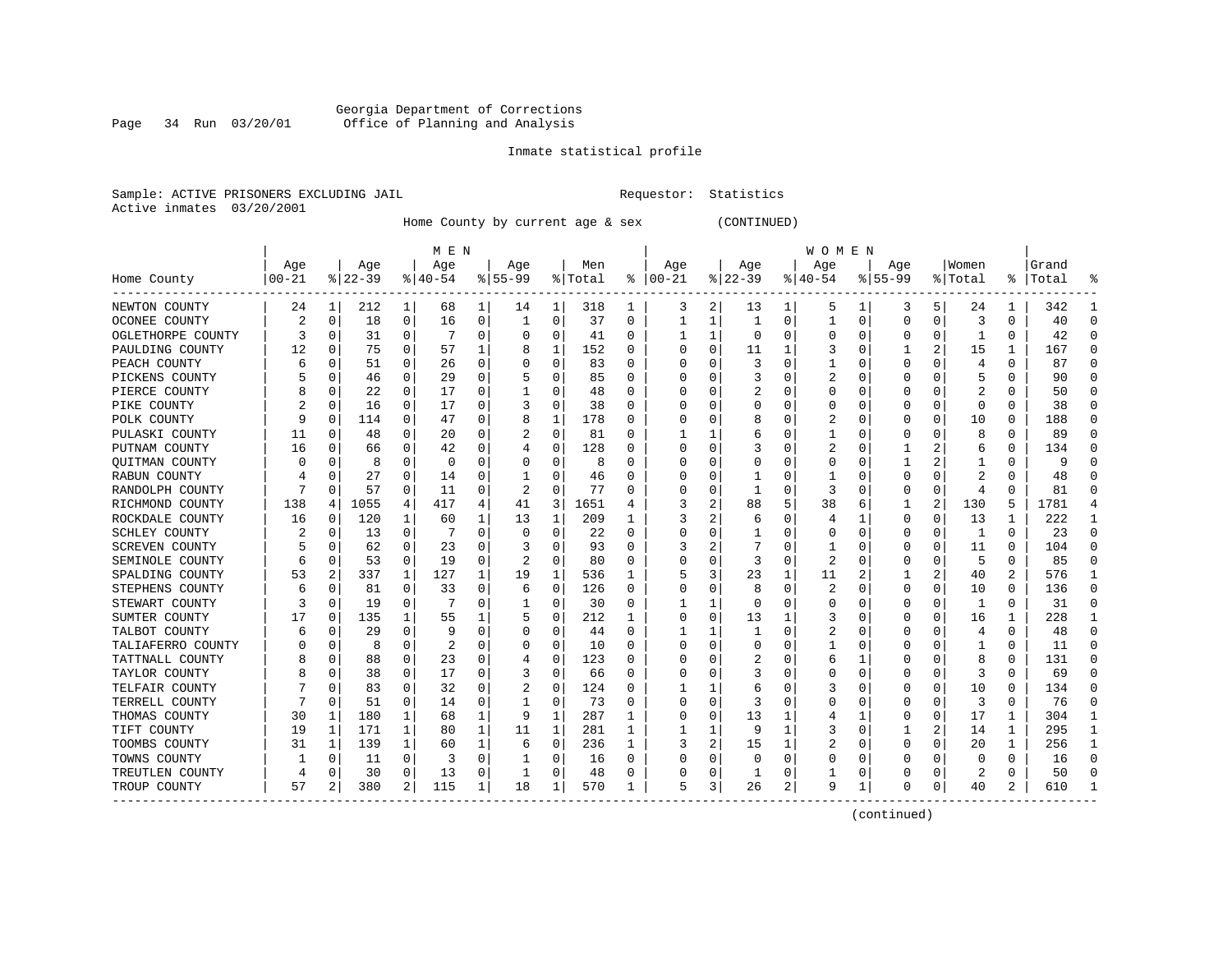#### Georgia Department of Corrections Page 35 Run 03/20/01 Office of Planning and Analysis

### Inmate statistical profile

|  | Sample: ACTIVE PRISONERS EXCLUDING JAIL | Requestor: Statistics |  |
|--|-----------------------------------------|-----------------------|--|
|  | Active inmates 03/20/2001               |                       |  |

Home County by current age & sex (CONTINUED)

|                     |                 |              |                 |                | M E N            |          |                                                 |          |                |          |                 |      |                  |      | <b>WOMEN</b>     |              |                 |      |                  |          |                      |              |
|---------------------|-----------------|--------------|-----------------|----------------|------------------|----------|-------------------------------------------------|----------|----------------|----------|-----------------|------|------------------|------|------------------|--------------|-----------------|------|------------------|----------|----------------------|--------------|
| Home County         | Age<br>$ 00-21$ |              | Age<br>$ 22-39$ |                | Age<br>$8 40-54$ |          | Age<br>$8 55-99$                                |          | Men<br>% Total | ွေ       | Age<br>$ 00-21$ |      | Age<br>$ 22-39 $ |      | Age<br>$ 40-54 $ |              | Age<br>$ 55-99$ |      | Women<br>% Total |          | Grand<br>%   Total   | ႜ            |
| TURNER COUNTY       |                 |              | 46              | 0 <sup>1</sup> | 20               | 0        | 2                                               | 0        | 73             | 0        | $\Omega$        | 0    | 3                | 0    | 1                | $\mathbf{0}$ | 0               | 0    | 4                | 0        | 77                   | $\cap$       |
| TWIGGS COUNTY       |                 | O            | 25              | 0              | 10               | 0        | O                                               | 0        | 39             | $\Omega$ |                 |      | U                | U    | $\Omega$         | $\Omega$     | 0               | 0    | 0                | U        | 39                   |              |
| UNION COUNTY        |                 |              | 21              | 0              | 8                | 0        |                                                 | 0        | 33             | 0        |                 |      | 6                |      |                  | $\Omega$     | 0               | 0    |                  | 0        | 40                   |              |
| <b>UPSON COUNTY</b> | 21              |              | 102             | 0              | 45               | 0        | 9                                               | 1        | 177            | 0        |                 |      | 9                |      |                  |              |                 | 0    | 12               | 0        | 189                  | ∩            |
| WALKER COUNTY       | 18              | 1            | 149             | $\mathbf{1}$   | 50               | 0        | 8                                               | 1        | 225            |          |                 |      | 14               |      |                  |              |                 | 2    | 22               | 1        | 247                  |              |
| WALTON COUNTY       | 21              | 1            | 193             | $\mathbf 1$    | 64               | 1        | 14                                              | 1        | 292            |          |                 |      | 12               |      |                  |              | U               | 0    | 16               | 1        | 308                  |              |
| WARE COUNTY         | 29              |              | 238             | $\mathbf{1}$   | 106              |          | 12                                              | 1        | 385            | 1        | 2               |      | 10               |      |                  |              | U               | 0    | 19               | 1        | 404                  |              |
| WARREN COUNTY       | 2               |              | 19              | $\Omega$       | 17               | $\Omega$ | 4                                               | O        | 42             | $\Omega$ |                 |      | $\Omega$         |      |                  |              |                 | U    |                  | $\Omega$ | 43                   |              |
| WASHINGTON COUNTY   | 13              |              | 78              | 0              | 30               | 0        |                                                 | $\Omega$ | 123            | 0        |                 |      |                  |      |                  |              | U               | O    | 9                | $\Omega$ | 132                  | ∩            |
| WAYNE COUNTY        |                 |              | 76              | 0              | 29               | 0        |                                                 | 0        | 117            | 0        |                 |      | 5                | U    |                  |              |                 | 2    | 6                | 0        | 123                  | ∩            |
| WEBSTER COUNTY      |                 | <sup>0</sup> | 4               | 0              |                  | U        |                                                 | 0        |                | 0        |                 |      |                  |      |                  | O            | 0               | O    | 0                | 0        |                      | ∩            |
| WHEELER COUNTY      |                 | $\Omega$     | 18              | 0              | 10               | U        |                                                 | U        | 34             | $\Omega$ |                 |      |                  |      |                  |              | U               | U    |                  | 0        | 35                   |              |
| WHITE COUNTY        |                 |              | 35              | 0              | 18               | 0        |                                                 | 0        | 61             | $\Omega$ |                 |      |                  | U    |                  |              |                 | 0    | 8                | 0        | 69                   |              |
| WHITFIELD COUNTY    | 29              |              | 291             | 1              | 135              |          | 23                                              | 2        | 478            |          |                 |      | 32               |      |                  |              | O               | 0    | 42               | 2        | 520                  |              |
| WILCOX COUNTY       |                 |              | 28              | 0              | 19               | U        |                                                 | U        | 54             | $\Omega$ | $\Omega$        |      |                  | U    | $\Omega$         |              | O               | U    |                  | 0        | 61                   | ∩            |
| WILKES COUNTY       |                 | 0            | 37              | $\overline{0}$ | 19               | 0        |                                                 | 0        | 68             | $\Omega$ |                 |      | 4                | U    |                  | O            | 0               | 0    | 4                | 0        | 72                   | ∩            |
| WILKINSON COUNTY    |                 | $\Omega$     | 37              | $\Omega$       | 13               | 0        |                                                 | 0        | 53             | $\Omega$ |                 |      |                  | U    |                  | $\Omega$     | 0               | O    |                  | 0        | 56                   | <sup>n</sup> |
| WORTH COUNTY        |                 | 0            | 80              | 0              | 33               | 0        | 5                                               | $\Omega$ | 121            | 0        |                 |      | 4                | 0    |                  | $\Omega$     | 0               | 0    |                  | 0        | 125                  | ∩            |
| OUT OF STATE        | $\Omega$        | 0            | 13              | 0              | 65               |          | 20                                              |          | 98             | 0        | $\Omega$        | 0    | U                | 0    | ∩                | $\Omega$     | O               | 0    | $\Omega$         | U        | 98                   |              |
| Total reported      |                 |              |                 |                |                  |          | 3407 100 23906 100 10016 100 1445 100 38774 100 |          |                |          |                 |      | 153 100 1692 100 |      | 681 100          |              | 61 100          |      |                  |          | 2587 100   41361 100 |              |
| Percent reported    |                 | 92.5         |                 | 92.3           |                  | 91.5     |                                                 | 90.4     |                | 92.0     |                 | 93.3 |                  | 93.0 |                  | 93.3         |                 | 91.0 |                  | 93.0     |                      | 92.1         |
| UNKNOWN             | 278             |              | 1995            |                | 928              |          | 154                                             |          | 3355           |          | 11              |      | 128              |      | 49               |              | 6               |      | 194              |          | 3549                 |              |
| Total               | 3685            |              | 25901           |                | 10944            |          | 1599                                            |          | 42129          |          | 164             |      | 1820             |      | 730              |              | 67              |      | 2781             |          | 44910                |              |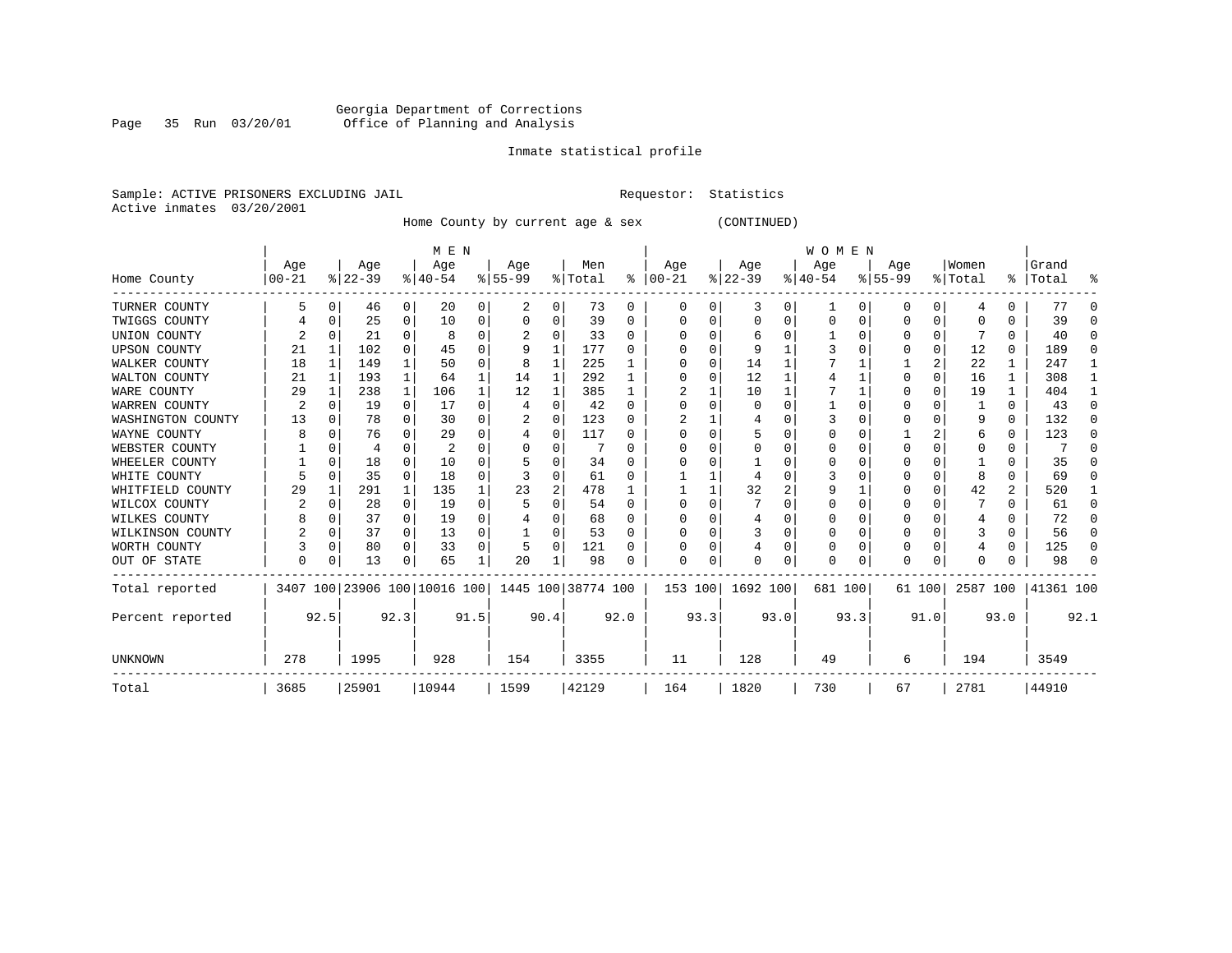Georgia Department of Corrections Page 36 Run 03/20/01 Office of Planning and Analysis

Inmate statistical profile

Sample: ACTIVE PRISONERS EXCLUDING JAIL **Requestor:** Statistics

Active inmates 03/20/2001

Prison Sentence In Years by current age & sex

|                                    |                  |             |                  |                | M E N                                           |              |                 |                |                |              |                      |             |                    |                 | <b>WOMEN</b>     |          |                    |             |                  |      |                    |              |
|------------------------------------|------------------|-------------|------------------|----------------|-------------------------------------------------|--------------|-----------------|----------------|----------------|--------------|----------------------|-------------|--------------------|-----------------|------------------|----------|--------------------|-------------|------------------|------|--------------------|--------------|
| Sentence In Years                  | Age<br>$00 - 21$ |             | Age<br>$ 22-39 $ |                | Age<br>$8140 - 54$                              |              | Age<br>$ 55-99$ |                | Men<br>% Total |              | Age<br>$8   00 - 21$ |             | Age<br>$8$   22-39 |                 | Age<br>$8 40-54$ |          | Aqe<br>$8155 - 99$ |             | Women<br>% Total |      | Grand<br>%   Total | ៖            |
| $0 - 1$                            | 106              | 3           | 325              | 1              | 111                                             | $\mathbf{1}$ | 12              | 1              | 554            | 1            | 4                    | 2           | 43                 | 2               | 16               |          | 1                  | 1           | 64               | 2    | 618                | 1            |
| $1.1 - 2$                          | 201              | 5           | 747              | 3              | 267                                             | 2            | 23              | $\mathbf{1}$   | 1238           | 3            | 15                   | 9           | 104                | 6               | 36               | 5        | 2                  | 3           | 157              | 6    | 1395               | 3            |
| $2.1 - 3$                          | 285              | 8           | 1075             | 4              | 430                                             | 4            | 48              | 3              | 1838           | 4            | 16                   | 10          | 167                | 9               | 56               | 8        | 1                  | 1           | 240              | 9    | 2078               | 5            |
| $3.1 - 4$                          | 215              | 6           | 860              | 3              | 330                                             | 3            | 35              | 2              | 1440           | 3            | 12                   | 7           | 115                | 6               | 30               | 4        | 1                  | 1           | 158              | 6    | 1598               | 4            |
| $4.1 - 5$                          | 204              | 6           | 925              | $\overline{4}$ | 322                                             | 3            | 34              | $\overline{2}$ | 1485           | 4            | 12                   | 7           | 111                | 6               | 34               | 5        | $\mathbf 0$        | $\mathbf 0$ | 157              | 6    | 1642               | 4            |
| $5.1 - 6$                          | 603              | 16          | 2974             | 12             | 1115                                            | 10           | 127             | 8              | 4819           | 11           | 31                   | 19          | 322                | 18              | 122              | 17       | 12                 | 18          | 487              | 18   | 5306               | 12           |
| $6.1 - 7$                          | 177              | 5           | 917              | 4              | 314                                             | 3            | 32              | 2              | 1440           | 3            | 8                    | 5           | 91                 | 5               | 40               | 6        | 1                  | 1           | 140              | 5    | 1580               | 4            |
| $7.1 - 8$                          | 127              | 3           | 1047             | 4              | 338                                             | 3            | 41              | 3 <sup>1</sup> | 1553           | 4            | 5                    | 3           | 76                 | 4               | 31               | 4        | 2                  | 3           | 114              | 4    | 1667               | 4            |
| $8.1 - 9$                          | 132              | 4           | 1057             | 4              | 327                                             | 3            | 37              | 2              | 1553           | 4            | 12                   | 7           | 64                 | $\overline{4}$  | 21               | 3        | 1                  | 1           | 98               | 4    | 1651               | 4            |
| $9.1 - 10$                         | 26               | 1           | 328              | 1              | 95                                              | 1            | 10              | 1              | 459            | 1            | $\mathbf 0$          | $\mathbf 0$ | 32                 | 2               | 9                | 1        | $\mathbf{1}$       | 1           | 42               | 2    | 501                | 1            |
| $10.1 - 12$                        | 821              | 22          | 4354             | 17             | 1350                                            | 12           | 206             | 13             | 6731           | 16           | 20                   | 12          | 262                | 15              | 95               | 13       | 3                  | 4           | 380              | 14   | 7111 16            |              |
| $12.1 - 15$                        | 169              | 5           | 1740             | 7              | 577                                             | 5            | 71              | $\overline{4}$ | 2557           | 6            | 5                    | 3           | 84                 | 5               | 39               | 5        | 3                  | 4           | 131              | 5    | 2688               | 6            |
| $15.1 - 20$                        | 224              | 6           | 2755             | 11             | 1138                                            | 10           | 165             | 10             | 4282           | 10           | 5                    | 3           | 105                | 6               | 53               | 7        | 7                  | 10          | 170              | 6    | 4452               | 10           |
| 20.1-OVER                          | 180              | 5           | 3523             | 14             | 1940                                            | 18           | 300             | 19             | 5943           | 14           | 7                    | 4           | 106                | 6               | 58               | 8        | 7                  | 10          | 178              | 6    | 6121               | 14           |
| LIFE                               | 184              | 5           | 3005             | 12             | 2115                                            | 19           | 426             | 27             | 5730           | 14           | 11                   | 7           | 118                | $7\overline{ }$ | 86               | 12       | 25                 | 37          | 240              | 9    | 5970               | 13           |
| <b>DEATH</b>                       | 2                | 0           | 57               | 0              | 58                                              | 1            | 9               | 1              | 126            | 0            | 0                    | $\mathbf 0$ | 1                  | $\mathbf 0$     | 0                | 0        | $\mathbf 0$        | $\mathbf 0$ | 1                | 0    | 127                | $\mathbf 0$  |
| LIFE W/O PAROLE                    | 3                | 0           | 131              | 1              | 81                                              | $\mathbf{1}$ | 14              | $\mathbf{1}$   | 229            | $\mathbf{1}$ | $\Omega$             | 0           | 2                  | $\Omega$        | 0                | 0        | $\mathbf 0$        | $\mathbf 0$ | 2                | 0    | 231                | $\mathbf{1}$ |
| YOUTHFUL OFFENDERS                 | 0                | $\mathbf 0$ | $\overline{2}$   | $\mathbf 0$    | $\Omega$                                        | 0            | $\mathbf 0$     | $\overline{0}$ | $\overline{c}$ | 0            | $\mathbf 0$          | $\mathbf 0$ | $\Omega$           | $\mathbf 0$     | $\mathbf 0$      | $\Omega$ | $\mathbf 0$        | $\mathbf 0$ | $\Omega$         | 0    | 2                  | $\Omega$     |
| Total reported                     |                  |             |                  |                | 3659 100 25822 100 10908 100 1590 100 41979 100 |              |                 |                |                |              | 163 100              |             | 1803 100           |                 | 726 100          |          |                    | 67 100      | 2759 100         |      | 44738 100          |              |
| Percent reported                   |                  | 99.3        |                  | 99.7           |                                                 | 99.7         |                 | 99.4           |                | 99.6         |                      | 99.4        |                    | 99.1            |                  | 99.5     |                    | 100.0       |                  | 99.2 |                    | 99.6         |
| NOT REPORTED                       | 26               |             | 79               |                | 36                                              |              | 9               |                | 150            |              | 1                    |             | 17                 |                 | 4                |          | 0                  |             | 22               |      | 172                |              |
| Total                              | 3685             |             | 25901            |                | 10944                                           |              | 1599            |                | 42129          |              | 164                  |             | 1820               |                 | 730              |          | 67                 |             | 2781             |      | 44910              |              |
|                                    |                  |             |                  |                |                                                 |              |                 |                |                |              |                      |             |                    |                 |                  |          |                    |             |                  |      |                    |              |
| AVG EXCLUDING<br>LIFE, DEATH, YO   | 7.86             |             | 11.24            |                | 12.72                                           |              | 14.31           |                | 11.37          |              | 6.55                 |             | 7.70               |                 | 8.64             |          | 10.48              |             | 7.92             |      | 11.14              |              |
| AVG INCLUDING<br>LIFE=21, YO=3 YRS | 8.52             |             | 12.34            |                | 14.26                                           |              | 16.01           |                | 12.64          |              | 7.52                 |             | 8.57               |                 | 10.10            |          | 14.41              |             | 9.05             |      | 12.42              |              |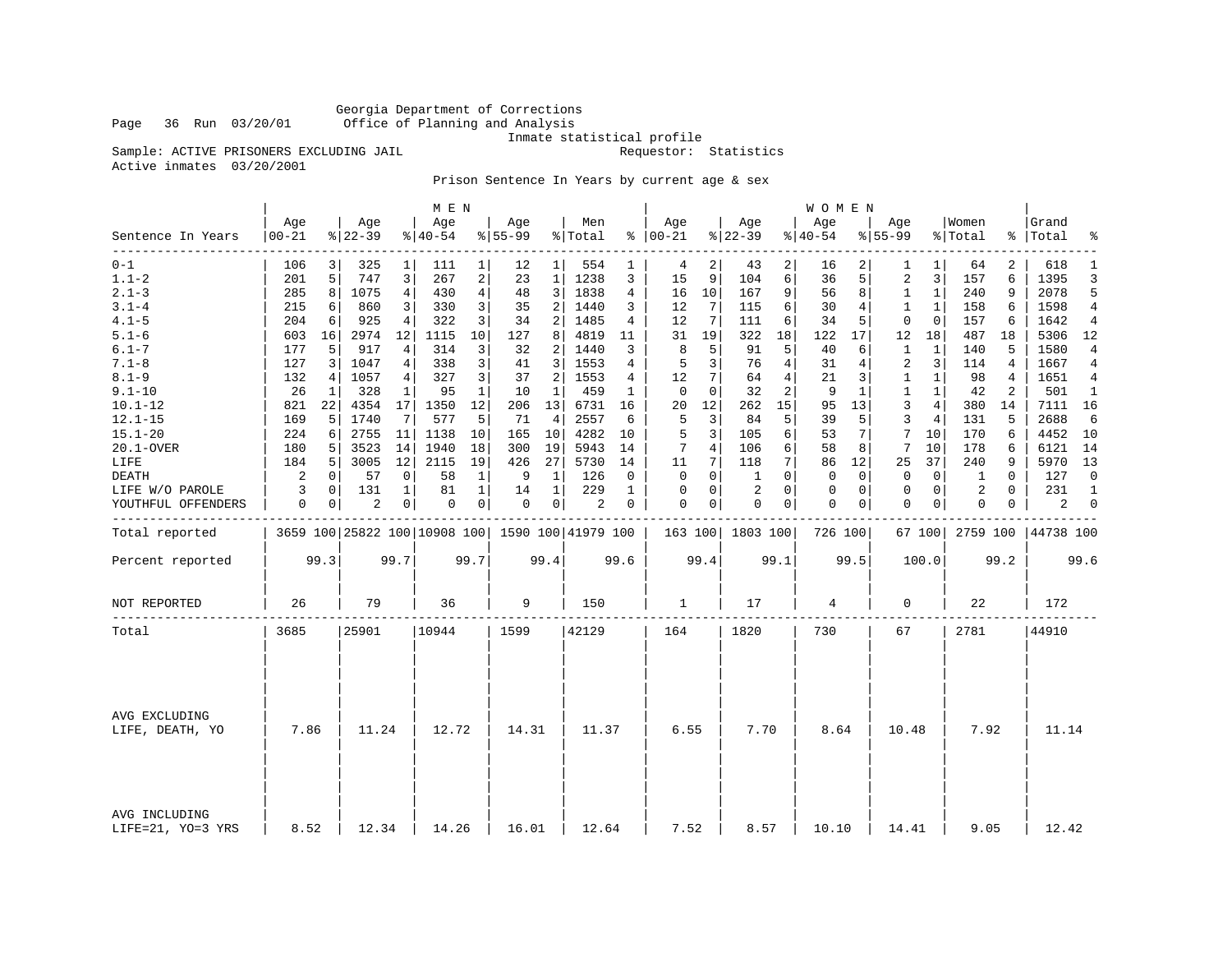#### Georgia Department of Corrections Page 37 Run 03/20/01 Office of Planning and Analysis

#### Inmate statistical profile

Sample: ACTIVE PRISONERS EXCLUDING JAIL **Requestor:** Statistics Active inmates 03/20/2001

Probation To Follow Prison by current age & sex

| Prob After Prison                   | Aqe<br>  00-21     | Age<br>$8 22-39$             | M E N<br>Age<br>$8 40-54$             | Age<br>$8155 - 99$ | Men<br>ႜ<br>% Total              | Aqe<br>$00 - 21$     | Aqe<br>$ 22-39 $        | W O M E N<br>Aqe<br>$ 40-54 $ | Age<br>$8155 - 99$   | Women<br>% Total  | Grand<br>%   Total %       |
|-------------------------------------|--------------------|------------------------------|---------------------------------------|--------------------|----------------------------------|----------------------|-------------------------|-------------------------------|----------------------|-------------------|----------------------------|
| PROBATION TO FOLLOW<br>NO PROBATION | 1622<br>44<br>2063 | 7675<br>30<br>56 18226<br>70 | 27 <sup>1</sup><br>2908<br>73<br>8036 | 449<br>1150        | 28 12654<br>30<br>72 29475<br>70 | 47<br>77<br>87<br>53 | 34<br>614<br>1206<br>66 | 240<br>33<br>490<br>67        | 19<br>28<br>48<br>72 | 950<br>1831<br>66 | 34   13604 30<br> 31306 70 |
| Total reported                      |                    | 3685 100 25901 100 10944 100 |                                       |                    | 1599 100 42129 100               | 164 100              | 1820 100                | 730 100                       | 67 100               | 2781 100          | 44910 100                  |
| Percent reported                    | 100.0              | 100.0                        | 100.0                                 | 100.0              | 100.0                            | 100.0                | 100.0                   | 100.0                         | 100.0                | 100.0             | 100.0                      |
| NOT REPORTED                        | 0                  | 0                            | $\mathbf 0$                           | $\mathbf 0$        | 0                                | $\mathbf 0$          | $\Omega$                | $\mathbf 0$                   | $\Omega$             | $\Omega$          | $\mathbf 0$                |
| Total                               | 3685               | 25901                        | 10944                                 | 1599               | 42129                            | 164                  | 1820                    | 730                           | 67                   | 2781              | 44910                      |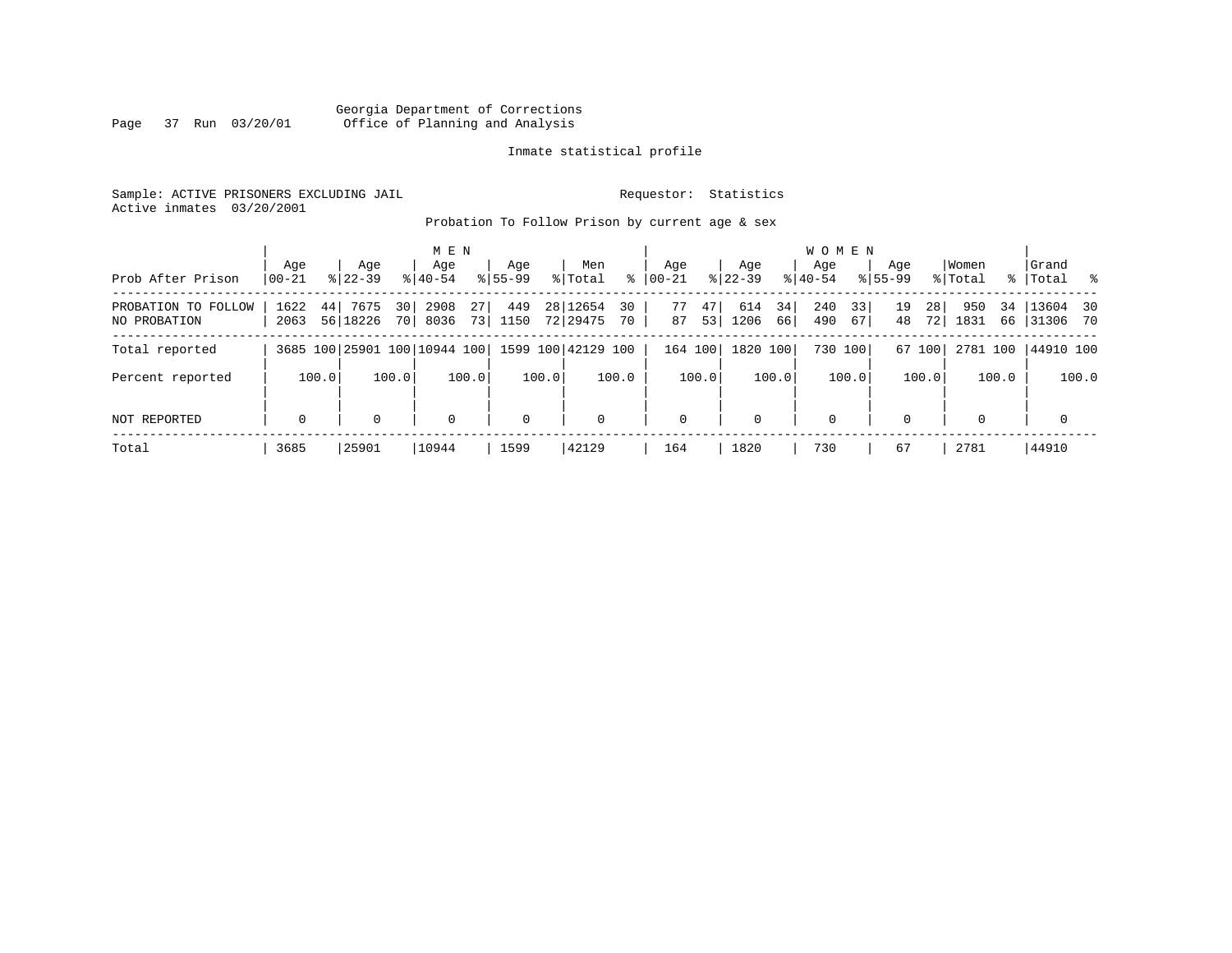#### Georgia Department of Corrections Page 38 Run 03/20/01 Office of Planning and Analysis

#### Inmate statistical profile

Sample: ACTIVE PRISONERS EXCLUDING JAIL **Requestor:** Statistics Active inmates 03/20/2001

Admission Type by current age & sex

|                                            |                  |          |                  |          | M E N                        |                |                  |             |                    |              |                 |                    |                 |         | <b>WOMEN</b>    |          |                    |          |                  |          |                |                |
|--------------------------------------------|------------------|----------|------------------|----------|------------------------------|----------------|------------------|-------------|--------------------|--------------|-----------------|--------------------|-----------------|---------|-----------------|----------|--------------------|----------|------------------|----------|----------------|----------------|
| Admission Type                             | Age<br>$00 - 21$ |          | Age<br>$8 22-39$ |          | Age<br>$8 40-54$             |                | Age<br>$8 55-99$ |             | Men<br>% Total     | ႜ            | Age<br>$ 00-21$ |                    | Age<br>$ 22-39$ |         | Age<br>$ 40-54$ |          | Age<br>$8155 - 99$ |          | Women<br>% Total | ွေ       | Grand<br>Total | ႜ              |
|                                            |                  |          |                  |          |                              |                |                  |             |                    |              |                 |                    |                 |         |                 |          |                    |          |                  |          |                |                |
| COMMITTED FROM COURT<br>RETURN APPEAL/BOND | 3019<br>0        | $\Omega$ | 82 16482         | 64<br>0  | 7083<br>$\overline{4}$       | 65<br>$\Omega$ | 1188<br>$\Omega$ | 0           | 75 27772<br>11     | 66<br>0      | 133<br>$\Omega$ | 82 <br>$\mathbf 0$ | 1097<br>0       | 61<br>0 | 470             | 65<br>0  | 58<br>$\Omega$     | 87<br>0  | 1758             | 64<br>O  | 29530<br>12    | 66<br>$\Omega$ |
| PAROLE REV/NEW SENT                        |                  |          | 4343             | 17       | 1863                         | 17             |                  | 12          | 6513               | 16           |                 | 3                  |                 | 12      |                 |          |                    | 6        |                  | 12       |                | 15             |
| PAR REV/NO NEW SENT                        | 123<br>30        | 3        | 832              | 3        | 405                          | 4              | 184<br>38        | 2           | 1305               | 3            |                 |                    | 220<br>93       | 5       | 105<br>24       | 14<br>3  | 4                  |          | 334<br>119       | 4        | 6847<br>1424   | 3              |
| PROB VIOL/TOTAL REV                        | 0                | $\Omega$ | 0                | 0        |                              | 0              | O                | 0           |                    | $\Omega$     | $\Omega$        | $\Omega$           | $\Omega$        | O       | $\Omega$        | $\Omega$ | $\Omega$           | $\Omega$ | 0                | 0        |                | $\Omega$       |
| PROB VIOL/PARTIAL                          | 214              | 6        | 1178             | 5        | 411                          | 4              | 42               | 3           | 1845               | 4            | 10              | 6                  | 156             | 9       | 42              | 6        | 2                  | 3        | 210              | 8        | 2055           | 5              |
| ADMIT FM OTHER CUST                        |                  | $\Omega$ | 15               | 0        | 7                            | O              | 4                | $\Omega$    | 27                 | 0            | $\Omega$        | 0                  | 0               | O       | $\Omega$        | 0        | 0                  | 0        | 0                | U        | 27             | $\Omega$       |
| SHOCK INCARCERATION                        | $\Omega$         | $\Omega$ | O                | $\Omega$ | $\Omega$                     | 0              | $\Omega$         | 0           | 0                  | $\Omega$     | $\Omega$        | $\Omega$           | 0               | O       | $\Omega$        | $\Omega$ | $\mathbf 0$        | $\Omega$ | $\Omega$         | $\Omega$ | $\Omega$       | $\cap$         |
| PROB REV/REMAINDER                         | 246              |          | 2508             | 10       | 852                          | 8              | 92               | 6           | 3698               | 9            | 12              | 7                  | 232             | 13      | 79              | 11       | $\overline{2}$     | 3        | 325              | 12       | 4023           | 9              |
| NEW SENT/PAR REV PND                       |                  | $\Omega$ | 51               | $\Omega$ | 29                           | $\Omega$       | 3                | $\mathbf 0$ | 87                 | $\Omega$     | $\Omega$        | $\Omega$           | -1              | O       |                 | 0        | $\Omega$           | 0        | 2                | U        | 89             | ∩              |
| LIFE W/O PAROLE                            |                  | $\Omega$ | 83               | 0        | 40                           | $\Omega$       | 10               | 1           | 135                | $\Omega$     |                 | $\cap$             | $\Omega$        | O       | $\Omega$        | $\Omega$ | 0                  | 0        | $\Omega$         | 0        | 135            | ∩              |
| PAROLE REV BOOT CAMP                       |                  | $\Omega$ | 9                | $\Omega$ | 2                            | $\Omega$       | 0                | 0           | 11                 | 0            | U               | $\Omega$           | $\Omega$        | O       | 0               | 0        | O                  | $\Omega$ | $\Omega$         | U        | 11             | ∩              |
| PAR REV/RSN UNKNOWN                        |                  | $\Omega$ | 24               | 0        | 55                           |                | 22               | 1           | 101                | $\Omega$     |                 | $\cap$             | $\Omega$        | O       | O               | $\Omega$ | O                  | 0        | $\Omega$         | 0        | 101            | ∩              |
| PROBATION/PAROLE REV                       |                  | $\Omega$ | U                | 0        | $\Omega$                     | $\Omega$       | $\Omega$         | $\Omega$    |                    | $\cap$       |                 | $\cap$             | $\Omega$        | O       | $\Omega$        | $\Omega$ | U                  |          | $\Omega$         | 0        |                | ∩              |
| PB PAROLE RESCINDED                        |                  | $\Omega$ | 8                | U        |                              | U              | $\Omega$         | 0           | 10                 | ∩            | U               | O                  | $\Omega$        | O       | $\Omega$        | $\Omega$ | O                  | $\Omega$ | $\Omega$         | 0        | 10             | n              |
| PROB REVOC/SPEC COND                       | 4                | $\Omega$ | 34               | 0        | 16                           | 0              | -1               | U           | 55                 | $\Omega$     |                 |                    |                 | U       | 4               | 1        | O                  | 0        | 11               | U        | 66             | $\Omega$       |
| PAR REV/REVOC CENTER                       | 6                | 0        | 214              | 1        | 127                          |                | 5                | 0           | 352                |              |                 | U                  | U               | U       | $\Omega$        | 0        | O                  | 0        | $\Omega$         | 0        | 352            | -1             |
| INFORMATION ONLY                           |                  | $\Omega$ | O                | 0        | $\Omega$                     | U              | U                | U           | $\Omega$           | $\Omega$     | O               | U                  | $\Omega$        | U       | 0               | 0        | O                  | 0        | $\Omega$         | U        | $\Omega$       | $\Omega$       |
| INCOMPLETE SENT PKG                        |                  | $\Omega$ | N                | 0        | $\Omega$                     | O              | U                | $\Omega$    | $\Omega$           | <sup>0</sup> | O               | <sup>0</sup>       | $\Omega$        | U       | $\Omega$        | 0        | O                  | 0        | $\Omega$         | 0        |                | $\cap$         |
| HANCOCK REVOC CENTER                       |                  | $\Omega$ | 5                | 0        | $\cap$                       | 0              | U                | $\Omega$    | 5                  | $\Omega$     |                 | 0                  | $\Omega$        | U       | $\Omega$        | $\Omega$ | O                  | 0        | $\Omega$         | 0        |                | $\cap$         |
| WHITWORTH DETENTION                        |                  | $\Omega$ | 29               | 0        | 12                           | 0              | -1               | 0           | 45                 | $\Omega$     |                 | 0                  | $\Omega$        | 0       | $\Omega$        | 0        | O                  | 0        | $\Omega$         | U        | 45             | $\Omega$       |
| DCYS AT RISK                               |                  | $\Omega$ | 2                | $\Omega$ | $\Omega$                     | $\Omega$       |                  | $\mathbf 0$ | 10                 | 0            |                 | $\Omega$           |                 | 0       | $\Omega$        | 0        | 0                  | 0        | 0                | 0        | 10             | $\cap$         |
| OTHER                                      | $\Omega$         | $\Omega$ | O                | 0        | n                            | 0              | U                | 0           | $\Omega$           | <sup>0</sup> | U               | U                  |                 | O       | $\Omega$        | $\Omega$ | $\Omega$           | $\Omega$ | $\Omega$         | U        | ∩              |                |
| Total reported                             |                  |          |                  |          | 3661 100 25824 100 10909 100 |                |                  |             | 1590 100 41984 100 |              | 163 100         |                    | 1804 100        |         | 726 100         |          |                    | 67 100   | 2760 100         |          | 44744 100      |                |
| Percent reported                           |                  | 99.3     |                  | 99.7     |                              | 99.7           |                  | 99.4        |                    | 99.7         |                 | 99.4               |                 | 99.1    |                 | 99.5     |                    | 100.0    |                  | 99.2     |                | 99.6           |
| UNKNOWN                                    | 24               |          | 77               |          | 35                           |                | 9                |             | 145                |              | 1               |                    | 16              |         | 4               |          | 0                  |          | 21               |          | 166            |                |
| Total                                      | 3685             |          | 25901            |          | 10944                        |                | 1599             |             | 42129              |              | 164             |                    | 1820            |         | 730             |          | 67                 |          | 2781             |          | 44910          |                |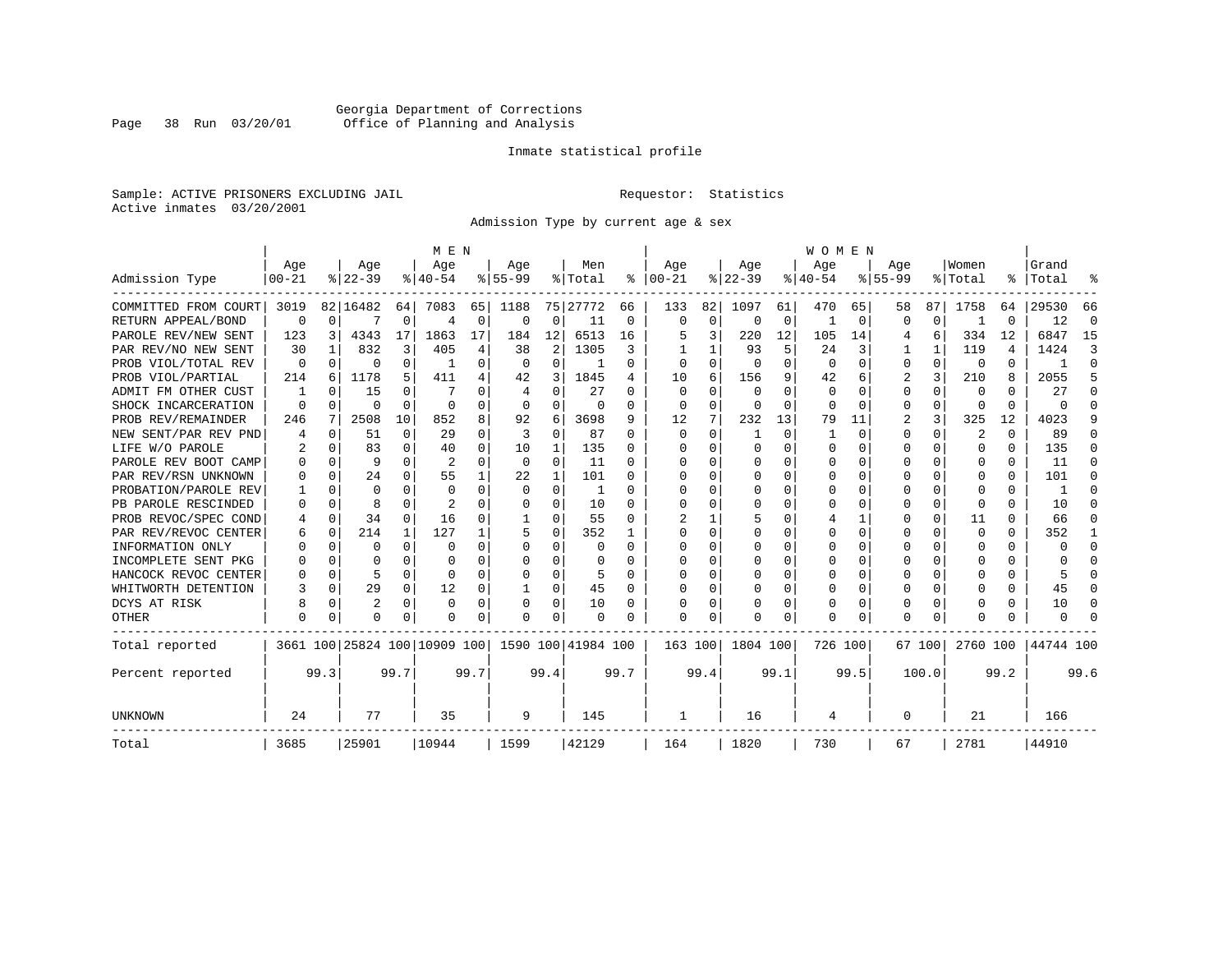#### Georgia Department of Corrections Page 39 Run 03/20/01 Office of Planning and Analysis

### Inmate statistical profile

| Sample: ACTIVE PRISONERS EXCLUDING JAIL |                 | Requestor: Statistics             |                 |
|-----------------------------------------|-----------------|-----------------------------------|-----------------|
| Active inmates 03/20/2001               |                 |                                   |                 |
|                                         |                 | Release Type by current age & sex |                 |
|                                         | <b>14 17 17</b> |                                   | $T$ $T$ $R$ $R$ |

|                                      |                   |                    | M E N                                                                                                 |                                              |                              |                           |                  |                                          |                                  | W O M E N                  |                           |                    |                                            |                                  |          |                     |                                        |
|--------------------------------------|-------------------|--------------------|-------------------------------------------------------------------------------------------------------|----------------------------------------------|------------------------------|---------------------------|------------------|------------------------------------------|----------------------------------|----------------------------|---------------------------|--------------------|--------------------------------------------|----------------------------------|----------|---------------------|----------------------------------------|
| Release Type                         | Age<br>$100 - 21$ | Aqe<br>$8122 - 39$ | Age<br>$8140 - 54$                                                                                    | Aqe<br>$8155 - 99$                           | Men<br>% Total               | °≈                        | Aqe<br>$ 00-21 $ | Aqe<br>$8 \mid 22 - 39$                  |                                  | Aqe<br>$8 40-54$           |                           | Aqe<br>$8155 - 99$ |                                            | Women<br>% Total                 |          | Grand<br>%  Total % |                                        |
| PAROLE<br>SENTENCE EXPIRED<br>Active | 24<br>$\Omega$    | $\cap$             | 0 <sup>1</sup><br>35<br>$\Omega$<br>0 <sup>1</sup><br>3685 100 25901 100 10943 100 1599 100 42128 100 | 0 <sup>1</sup><br>$\Omega$<br>0 <sup>1</sup> | 145<br>ᆞᅩᆝ<br>0 <sup>1</sup> | $\circ$<br>$\overline{0}$ | $\overline{0}$   | 16<br>0 <sup>1</sup><br>164 100 1820 100 | 0 <sup>1</sup><br>$\overline{0}$ | $4^{\circ}$<br>$\mathbf 0$ | 0 <sup>1</sup><br>730 100 | 0<br>$\mathbf{0}$  | 0 <sup>1</sup><br>0 <sup>1</sup><br>67 100 | 21<br>$\overline{0}$<br>2781 100 | $\Omega$ | 166<br>44909 100    | $\overline{\phantom{0}}$<br>$\bigcirc$ |
| Total                                | 3685              | 25901              | 10944                                                                                                 | 1599                                         | 42129                        |                           | 164              | 1820                                     |                                  | 730                        |                           | 67                 |                                            | 2781                             |          | 44910               |                                        |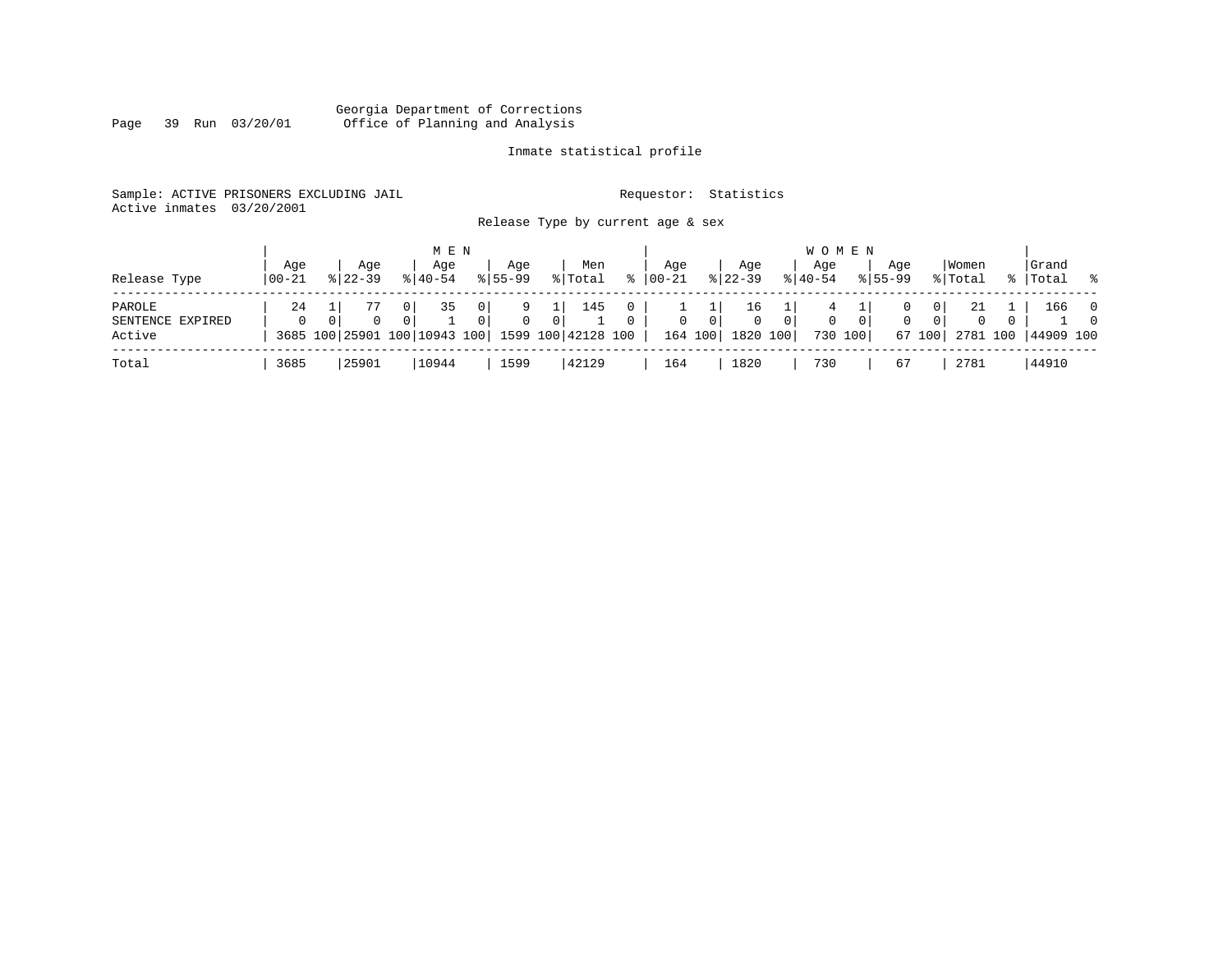#### Georgia Department of Corrections Page 40 Run 03/20/01 Office of Planning and Analysis

#### Inmate statistical profile

Sample: ACTIVE PRISONERS EXCLUDING JAIL **Requestor:** Statistics Active inmates 03/20/2001

Inst By Group by current age & sex

|                      |             |       |           |                | M E N                        |                |           |          |                    |                |             |          |           |             | <b>WOMEN</b> |          |             |          |          |       |           |          |
|----------------------|-------------|-------|-----------|----------------|------------------------------|----------------|-----------|----------|--------------------|----------------|-------------|----------|-----------|-------------|--------------|----------|-------------|----------|----------|-------|-----------|----------|
|                      | Age         |       | Age       |                | Age                          |                | Age       |          | Men                |                | Age         |          | Age       |             | Age          |          | Age         |          | Women    |       | Grand     |          |
| Inst By Group        | $00 - 21$   |       | $8 22-39$ |                | $8 40-54$                    |                | $8 55-99$ |          | % Total            | ႜ              | $ 00 - 21 $ |          | $ 22-39 $ |             | $ 40-54$     |          | $8155 - 99$ |          | % Total  |       | %   Total | ွေ       |
| County jails         | 0           |       | 0         | 0              |                              | 0              |           |          | 0                  |                | 0           | 0        |           | 0           | $\mathbf 0$  |          | $\Omega$    |          |          |       |           |          |
| Transitional centers | 20          |       | 480       | 2              | 209                          | $\overline{a}$ | 12        |          | 721                | $\overline{2}$ | 12          |          | 131       | 7           | 50           |          | 2           | 3        | 195      |       | 916       |          |
| County camps         | 342         | 9     | 2834      | 11             | 687                          | б.             | 24        |          | 3887               |                | $\Omega$    | O        |           | $\Omega$    | $\Omega$     |          | $\Omega$    |          | $\Omega$ | 0     | 3887      | 9        |
| Inmate boot camps    | 219         | 6     | 450       |                | $\Omega$                     |                | $\Omega$  | $\Omega$ | 669                |                | 0           |          |           |             | 0            |          | $\Omega$    |          |          |       | 670       |          |
| State prisons        | 2731        | 74    | 19375     | 75             | 8860                         | 81             | 1432      | 90       | 32398              |                | 152         | 93       | 1688      | 93          | 680          | 93       | 65          | 97       | 2585     | 93    | 34983     | 78       |
| Private prisons      | 372         | 10    | 2749      | 11             | 1184                         | 11             | 131       | 8        | 4436               |                | $\Omega$    | $\Omega$ | $\Omega$  | $\mathbf 0$ | $\Omega$     |          | 0           |          | $\Omega$ |       | 4436      | - 10     |
| Other                |             | 0     | 13        | $\overline{0}$ | 3                            | 0              | $\Omega$  | 0        | 17                 | $\Omega$       | $\mathbf 0$ | 0        | $\Omega$  | 0           | $\mathbf 0$  | $\Omega$ | 0           | $\Omega$ | $\Omega$ | 0     | 17        | $\Omega$ |
| Total reported       |             |       |           |                | 3685 100 25901 100 10943 100 |                |           |          | 1599 100 42128 100 |                | 164 100     |          | 1820      | 100         | 730 100      |          |             | 67 100   | 2781 100 |       | 44909 100 |          |
| Percent reported     |             | 100.0 |           | 100.0          |                              | 100.0          |           | 100.0    |                    | 100.0          |             | 100.0    |           | 100.0       |              | 100.0    |             | 100.0    |          | 100.0 |           | 100.0    |
| Not reported         | $\mathbf 0$ |       | $\Omega$  |                |                              |                | $\Omega$  |          |                    |                | $\Omega$    |          | $\Omega$  |             | $\Omega$     |          | $\Omega$    |          | $\Omega$ |       |           |          |
| Total                | 3685        |       | 25901     |                | 10944                        |                | 1599      |          | 42129              |                | 164         |          | 1820      |             | 730          |          | 67          |          | 2781     |       | 44910     |          |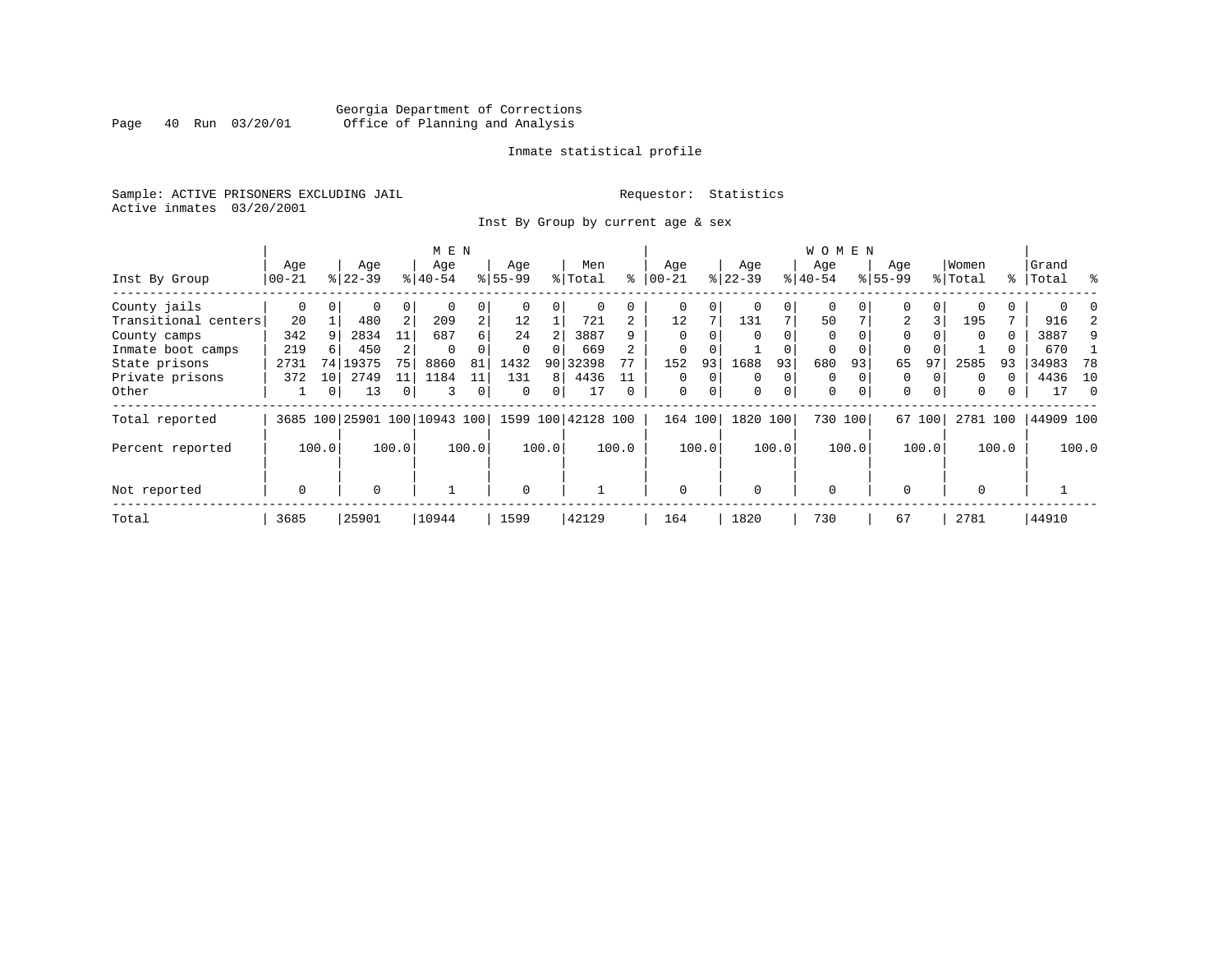#### Georgia Department of Corrections Page 41 Run 03/20/01 Office of Planning and Analysis

#### Inmate statistical profile

Sample: ACTIVE PRISONERS EXCLUDING JAIL **Requestor:** Statistics Active inmates 03/20/2001

Institution by current age & sex

| Age<br>Aqe<br>Women<br>Grand<br>Age<br>Age<br>Aqe<br>Men<br>Aqe<br>Aqe<br>Aqe<br>$8 22-39$<br>% Total<br>$8 22-39$<br>$8 55-99$<br>Institution<br>$ 00 - 21$<br>$8140 - 54$<br>$8155 - 99$<br>៖<br>$ 00-21$<br>$ 40-54$<br>% Total<br>%  <br>Total<br>Albany Trans Ctr<br>97<br>$\overline{0}$<br>43<br>0<br>0<br>0<br>$\mathbf 0$<br>$\Omega$<br>4<br>0<br>3<br>147<br>0<br>0<br>0<br>0<br>0<br>0<br>0<br>147<br>n<br>161<br>76<br>7<br>$\mathbf 0$<br>246<br>246<br>$\overline{c}$<br>$\mathbf{1}$<br>$\mathbf{1}$<br>$\Omega$<br>$\Omega$<br>0<br>$\Omega$<br>$\mathbf 0$<br>$\Omega$<br>$\mathbf 0$<br>$\Omega$<br>Atlanta Trans Ctr(M)<br>$\Omega$<br>$\mathbf 1$<br>$\Omega$<br>$\Omega$<br>127<br>0<br>87<br>0<br>34<br>0<br>0<br>127<br>0<br>0<br>0<br>Macon Trans Ctr<br>$\mathbf{1}$<br>0<br>$\Omega$<br>$\Omega$<br>$\mathbf 0$<br>$\mathbf 0$<br>$\Omega$<br>$\mathbf 0$<br>0<br>$\mathbf 0$<br>5<br>$\mathbf{1}$<br>122<br>$\Omega$<br>$\Omega$<br>$\Omega$<br>$\mathbf 0$<br>89<br>26<br>122<br>Metro Trans Ctr (W)<br>$\Omega$<br>$\Omega$<br>$\Omega$<br>$\Omega$<br>4<br>1<br>4<br>$\Omega$<br>201<br>Savannah Trans Ctr<br>$\Omega$<br>135<br>$\mathbf{1}$<br>56<br>$\mathbf 1$<br>$\mathbf{1}$<br>$\Omega$<br>201<br>$\Omega$<br>$\Omega$<br>$\Omega$<br>$\Omega$<br>$\Omega$<br>$\Omega$<br>$\Omega$<br>$\Omega$<br>U<br>$\overline{a}$<br>$\Omega$<br>$\Omega$<br>$\Omega$<br>$\mathbf 0$<br>42<br>3<br>3<br>Savannah Womens TC<br>$\Omega$<br>$\Omega$<br>$\Omega$<br>0<br>$\Omega$<br>24<br>$\mathbf{1}$<br>1<br>73<br>73<br>б<br>4<br>3<br>0<br>0<br>0<br>$\Omega$<br>$\mathbf 0$<br>$\Omega$<br>Central State Hosp<br>0<br>13<br>0<br>17<br>$\Omega$<br>$\Omega$<br>$\Omega$<br>$\Omega$<br>$\mathbf 0$<br>$\mathbf 0$<br>17<br>0<br>Bulloch County<br>90<br>$\Omega$<br>26<br>$\Omega$<br>$\mathbf{1}$<br>$\Omega$<br>132<br>$\Omega$<br>$\Omega$<br>$\Omega$<br>$\Omega$<br>132<br>15<br>$\Omega$<br>$\Omega$<br>$\Omega$<br>$\Omega$<br>$\Omega$<br>0<br>$\Omega$<br>207<br>23<br>150<br>32<br>0<br>$\overline{a}$<br>$\Omega$<br>207<br>Carroll County<br>1<br>$\mathbf 1$<br>$\Omega$<br>0<br>$\Omega$<br>$\Omega$<br>$\mathbf 0$<br>$\Omega$<br>$\Omega$<br>0<br>U<br>$\Omega$<br>$\Omega$<br>75<br>$\Omega$<br>19<br>0<br>$\mathbf 0$<br>95<br>Clarke County<br>0<br>$\Omega$<br>95<br>$\Omega$<br>O<br>$\Omega$<br>0<br>$\Omega$<br>$\Omega$<br>1<br>U<br>Ω<br>0<br>177<br>Colquitt County<br>124<br>0<br>29<br>0<br>$\Omega$<br>0<br>177<br>O<br>0<br>$\Omega$<br>$\Omega$<br>24<br>1<br>$\Omega$<br>$\Omega$<br>$\cap$<br>$\Omega$<br>$\Omega$<br>$\Omega$<br>$\Omega$<br>128<br>189<br>$\Omega$<br>43<br>$\Omega$<br>$\Omega$<br>189<br>0<br>$\Omega$<br>$\Omega$<br>$\Omega$<br>Coweta County<br>14<br>$\Omega$<br>4<br>$\Omega$<br>$\Omega$<br>$\Omega$<br>$\Omega$<br>$\Omega$<br>$\Omega$<br><sup>0</sup><br>$\mathbf 0$<br>$\Omega$<br>25<br>0<br>$\Omega$<br>0<br>$\Omega$<br>$\mathbf 0$<br>$\Omega$<br>100<br>Decatur County<br>$\Omega$<br>67<br>100<br>$\Omega$<br>$\Omega$<br>$\mathbf 0$<br>$\Omega$<br>Ω<br>10<br>$\mathbf{1}$<br>$\mathbf 0$<br>57<br>Effingham County<br>$\Omega$<br>40<br>0<br>0<br>57<br>$\Omega$<br>O<br>$\Omega$<br>$\Omega$<br>0<br>$\Omega$<br>$\Omega$<br>∩<br>0<br>U<br>6<br>42<br>209<br>209<br>Floyd County<br>150<br>$1\vert$<br>0<br>$\Omega$<br>0<br>0<br>$\Omega$<br>$\mathbf 0$<br>17<br>$\Omega$<br>$\Omega$<br>∩<br>0<br>U<br>∩<br>$\Omega$<br>O<br>$\Omega$<br>Gwinnett County<br>$\Omega$<br>23<br>$\Omega$<br>$\overline{a}$<br>$\Omega$<br>108<br>108<br>14<br>$\Omega$<br>69<br>$\Omega$<br>O<br>$\Omega$<br>$\Omega$<br>0<br>$\Omega$<br>$\Omega$<br>U<br>Ω<br>1<br>183<br>30<br>$\Omega$<br>$\mathbf{1}$<br>$\Omega$<br>234<br>$\Omega$<br>$\Omega$<br>$\Omega$<br>234<br>Hall County<br>20<br>$\mathbf{1}$<br>$\mathbf{1}$<br>$\Omega$<br>O<br>$\cap$<br>$\Omega$<br>$\Omega$<br>34<br>$\Omega$<br>6<br>0<br>$\mathbf 0$<br>45<br>$\Omega$<br>45<br>Harris County<br>$\Omega$<br>$\mathbf{1}$<br>$\Omega$<br>0<br>$\Omega$<br>$\Omega$<br>$\mathbf 0$<br>$\Omega$<br>U<br><sup>n</sup><br>∩<br>$\overline{0}$<br>0<br>0<br>0<br>$\Omega$<br>$\mathbf 0$<br>$\Omega$<br>151<br>Jackson County<br>0<br>116<br>26<br>1<br>151<br>$\Omega$<br>$\Omega$<br>$\mathbf 0$<br>$\Omega$<br>U<br>1<br>30<br>Jefferson County<br>140<br>0<br>1<br>0<br>189<br>$\Omega$<br>0<br>0<br>$\mathbf 0$<br>$\Omega$<br>189<br>18<br>0<br>$\Omega$<br>0<br>0<br>$\Omega$<br>Mitchell County<br>46<br>$\Omega$<br>12<br>0<br>$\Omega$<br>66<br>66<br>8<br>$\Omega$<br>$\Omega$<br>$\Omega$<br>$\Omega$<br>$\Omega$<br>0<br>$\Omega$<br>$\Omega$<br>$\Omega$<br>$\Omega$<br>$\Omega$<br>0<br><sup>0</sup><br>466<br>Muscogee County<br>41<br>$\mathbf{1}$<br>343<br>$\mathbf 1$<br>81<br>1<br>$\mathbf{1}$<br>$\Omega$<br>466<br>0<br>$\Omega$<br>0<br>$\Omega$<br>$\Omega$<br>1<br>0<br>U<br>Λ<br>U<br>1<br>36<br>0<br>3<br>$\Omega$<br>$\Omega$<br>$\Omega$<br>191<br>Richmond County<br>11<br>$\Omega$<br>141<br>191<br>$\Omega$<br>$\cap$<br>U<br>$\Omega$<br>$\Omega$<br>0<br>Λ<br>15<br>$\mathbf 0$<br>142<br>16<br>111<br>$\Omega$<br>0<br>0<br>142<br>0<br>$\Omega$<br>$\mathbf 0$<br>$\Omega$<br>Screven County<br>$\Omega$<br>$\Omega$<br>$\cap$<br>$\Omega$<br>$\Omega$<br>$\Omega$<br>$\Omega$<br>Ω<br>$\Omega$<br>28<br>$\Omega$<br>$\mathbf 0$<br>139<br>Spalding County<br>$\Omega$<br>102<br>139<br>$\Omega$<br>0<br>$\Omega$<br>$\Omega$<br>$\Omega$<br>$\Omega$<br>$\mathbf{1}$<br>$\Omega$<br>$\Omega$<br>32<br>$\Omega$<br>6<br>0<br>$\mathbf{1}$<br>$\Omega$<br>$\Omega$<br>$\mathbf 0$<br>44<br>Stewart County<br>$\Omega$<br>44<br>$\Omega$<br>O<br>O<br>$\Omega$<br>$\Omega$<br>0<br>$\Omega$<br>248<br>1<br>52<br>$\mathbf 0$<br>336<br>336<br>Sumter County<br>35<br>1<br>0<br>$\mathbf{1}$<br>0<br>$\Omega$<br>$\mathbf 0$<br>$\mathbf{1}$<br>∩<br>0<br>∩<br>∩<br>0<br>O<br>$\Omega$<br>Terrell County<br>102<br>$\Omega$<br>26<br>0<br>$\Omega$<br>134<br>134<br>$\Omega$<br>$\mathbf{1}$<br>$\Omega$<br>0<br>$\Omega$<br>$\Omega$<br>0<br>$\Omega$<br>$\Omega$<br>0<br>U<br>Λ<br>101<br>$\Omega$<br>19<br>0<br>$\mathbf{1}$<br>$\Omega$<br>130<br>$\Omega$<br>$\Omega$<br>130<br>Thomas County<br>$\Omega$<br>$\Omega$<br>$\Omega$<br>O<br>$\Omega$<br>$\Omega$<br>0<br>86<br>$\Omega$<br>28<br>$\Omega$<br>126<br>126<br>1<br>$\Omega$<br>$\Omega$<br>$\cap$<br>0<br>$\Omega$<br>$\Omega$<br>0<br>$\Omega$<br>$\Omega$<br>Troup County<br>11<br>$\Omega$<br>Λ<br>0<br>$\mathbf{1}$<br>43<br>$\mathbf 0$<br>220<br>220<br>Clayton County<br>21<br>156<br>$\Omega$<br>$\mathbf{1}$<br>0<br>$\Omega$<br>$\Omega$<br>$\Omega$<br>$\mathbf 0$<br>$\Omega$<br>1<br>0<br>U<br>$\overline{3}$<br>Ware Prison<br>$\overline{3}$<br>289<br>3<br>2<br>1277<br>$\mathbf 0$<br>1277<br>116<br>846<br>26<br>3<br>$\Omega$<br>0<br>0<br>$\Omega$<br>0<br>$\Omega$<br>O<br>1<br>Lowndes Prison<br>205<br>$\mathbf{1}$<br>5<br>$\mathbf 0$<br>303<br>$\Omega$<br>303<br>30<br>$\mathbf{1}$<br>63<br>$\mathbf{1}$<br>$\Omega$<br>O<br>$\Omega$<br>$\Omega$<br>$\Omega$<br>$\Omega$<br>U<br>Λ<br>3<br>639<br>2<br>35<br>$\overline{2}$<br>1083<br>1083<br>Dodge Prison<br>52<br>1<br>357<br>3<br>$\Omega$<br>$\mathbf 0$<br>$\Omega$<br>$\Omega$<br>$\mathbf 0$<br>0<br>U<br>$\Omega$<br>$\Omega$<br>Phillips Prison<br>$\overline{a}$<br>3<br>3<br>1003<br>1003<br>2<br>585<br>291<br>50<br>2<br>77<br>0<br>0<br>0<br>0<br>0<br>0<br>0<br>O<br>0<br>Walker Prison<br>309<br>$1\vert$<br>134<br>1<br>21<br>1<br>520<br>520<br>56<br>2<br>$\mathbf{1}$<br>$\Omega$<br>0<br>$\cap$<br>0<br>$\cap$<br>$\mathbf 0$<br>$\Omega$<br>0<br>$\Omega$<br>$\Omega$ |  |  | M E N |  |  |  |  | W O M E N |  |  |  |                |
|-----------------------------------------------------------------------------------------------------------------------------------------------------------------------------------------------------------------------------------------------------------------------------------------------------------------------------------------------------------------------------------------------------------------------------------------------------------------------------------------------------------------------------------------------------------------------------------------------------------------------------------------------------------------------------------------------------------------------------------------------------------------------------------------------------------------------------------------------------------------------------------------------------------------------------------------------------------------------------------------------------------------------------------------------------------------------------------------------------------------------------------------------------------------------------------------------------------------------------------------------------------------------------------------------------------------------------------------------------------------------------------------------------------------------------------------------------------------------------------------------------------------------------------------------------------------------------------------------------------------------------------------------------------------------------------------------------------------------------------------------------------------------------------------------------------------------------------------------------------------------------------------------------------------------------------------------------------------------------------------------------------------------------------------------------------------------------------------------------------------------------------------------------------------------------------------------------------------------------------------------------------------------------------------------------------------------------------------------------------------------------------------------------------------------------------------------------------------------------------------------------------------------------------------------------------------------------------------------------------------------------------------------------------------------------------------------------------------------------------------------------------------------------------------------------------------------------------------------------------------------------------------------------------------------------------------------------------------------------------------------------------------------------------------------------------------------------------------------------------------------------------------------------------------------------------------------------------------------------------------------------------------------------------------------------------------------------------------------------------------------------------------------------------------------------------------------------------------------------------------------------------------------------------------------------------------------------------------------------------------------------------------------------------------------------------------------------------------------------------------------------------------------------------------------------------------------------------------------------------------------------------------------------------------------------------------------------------------------------------------------------------------------------------------------------------------------------------------------------------------------------------------------------------------------------------------------------------------------------------------------------------------------------------------------------------------------------------------------------------------------------------------------------------------------------------------------------------------------------------------------------------------------------------------------------------------------------------------------------------------------------------------------------------------------------------------------------------------------------------------------------------------------------------------------------------------------------------------------------------------------------------------------------------------------------------------------------------------------------------------------------------------------------------------------------------------------------------------------------------------------------------------------------------------------------------------------------------------------------------------------------------------------------------------------------------------------------------------------------------------------------------------------------------------------------------------------------------------------------------------------------------------------------------------------------------------------------------------------------------------------------------------------------------------------------------------------------------------------------------------------------------------------------------------------------------------------------------------------------------------------------------------------------------------------------------------------------------------------------------------------------------------------------------------------------------------------------------------------------------------------------------------------------------------------------------------------------------------------------------------------------------------------------------------------------------------------------------------------------------------------------------------------------------------------------------------------------------------------------------------------------------------------------------------------------------------------------------------------------------------------------------------------------------------------------------------------------------------------------------------------------------------------------------------------------------------------------------------------------------------------------------------------------------------------------------------------------------------------------------------------------------------------------------------------------------------------------------------------------------------------------------------------------------------------------------------------------------------------------------------------------------------------------------------------------------------------------------------------------------------------------------------------------------------------------------------------------------------------------------------------------------------------------------------------------------------------------------------------------------------------------------------|--|--|-------|--|--|--|--|-----------|--|--|--|----------------|
|                                                                                                                                                                                                                                                                                                                                                                                                                                                                                                                                                                                                                                                                                                                                                                                                                                                                                                                                                                                                                                                                                                                                                                                                                                                                                                                                                                                                                                                                                                                                                                                                                                                                                                                                                                                                                                                                                                                                                                                                                                                                                                                                                                                                                                                                                                                                                                                                                                                                                                                                                                                                                                                                                                                                                                                                                                                                                                                                                                                                                                                                                                                                                                                                                                                                                                                                                                                                                                                                                                                                                                                                                                                                                                                                                                                                                                                                                                                                                                                                                                                                                                                                                                                                                                                                                                                                                                                                                                                                                                                                                                                                                                                                                                                                                                                                                                                                                                                                                                                                                                                                                                                                                                                                                                                                                                                                                                                                                                                                                                                                                                                                                                                                                                                                                                                                                                                                                                                                                                                                                                                                                                                                                                                                                                                                                                                                                                                                                                                                                                                                                                                                                                                                                                                                                                                                                                                                                                                                                                                                                                                                                                                                                                                                                                                                                                                                                                                                                                                                                                                                                                                                                                         |  |  |       |  |  |  |  |           |  |  |  |                |
|                                                                                                                                                                                                                                                                                                                                                                                                                                                                                                                                                                                                                                                                                                                                                                                                                                                                                                                                                                                                                                                                                                                                                                                                                                                                                                                                                                                                                                                                                                                                                                                                                                                                                                                                                                                                                                                                                                                                                                                                                                                                                                                                                                                                                                                                                                                                                                                                                                                                                                                                                                                                                                                                                                                                                                                                                                                                                                                                                                                                                                                                                                                                                                                                                                                                                                                                                                                                                                                                                                                                                                                                                                                                                                                                                                                                                                                                                                                                                                                                                                                                                                                                                                                                                                                                                                                                                                                                                                                                                                                                                                                                                                                                                                                                                                                                                                                                                                                                                                                                                                                                                                                                                                                                                                                                                                                                                                                                                                                                                                                                                                                                                                                                                                                                                                                                                                                                                                                                                                                                                                                                                                                                                                                                                                                                                                                                                                                                                                                                                                                                                                                                                                                                                                                                                                                                                                                                                                                                                                                                                                                                                                                                                                                                                                                                                                                                                                                                                                                                                                                                                                                                                                         |  |  |       |  |  |  |  |           |  |  |  |                |
|                                                                                                                                                                                                                                                                                                                                                                                                                                                                                                                                                                                                                                                                                                                                                                                                                                                                                                                                                                                                                                                                                                                                                                                                                                                                                                                                                                                                                                                                                                                                                                                                                                                                                                                                                                                                                                                                                                                                                                                                                                                                                                                                                                                                                                                                                                                                                                                                                                                                                                                                                                                                                                                                                                                                                                                                                                                                                                                                                                                                                                                                                                                                                                                                                                                                                                                                                                                                                                                                                                                                                                                                                                                                                                                                                                                                                                                                                                                                                                                                                                                                                                                                                                                                                                                                                                                                                                                                                                                                                                                                                                                                                                                                                                                                                                                                                                                                                                                                                                                                                                                                                                                                                                                                                                                                                                                                                                                                                                                                                                                                                                                                                                                                                                                                                                                                                                                                                                                                                                                                                                                                                                                                                                                                                                                                                                                                                                                                                                                                                                                                                                                                                                                                                                                                                                                                                                                                                                                                                                                                                                                                                                                                                                                                                                                                                                                                                                                                                                                                                                                                                                                                                                         |  |  |       |  |  |  |  |           |  |  |  |                |
|                                                                                                                                                                                                                                                                                                                                                                                                                                                                                                                                                                                                                                                                                                                                                                                                                                                                                                                                                                                                                                                                                                                                                                                                                                                                                                                                                                                                                                                                                                                                                                                                                                                                                                                                                                                                                                                                                                                                                                                                                                                                                                                                                                                                                                                                                                                                                                                                                                                                                                                                                                                                                                                                                                                                                                                                                                                                                                                                                                                                                                                                                                                                                                                                                                                                                                                                                                                                                                                                                                                                                                                                                                                                                                                                                                                                                                                                                                                                                                                                                                                                                                                                                                                                                                                                                                                                                                                                                                                                                                                                                                                                                                                                                                                                                                                                                                                                                                                                                                                                                                                                                                                                                                                                                                                                                                                                                                                                                                                                                                                                                                                                                                                                                                                                                                                                                                                                                                                                                                                                                                                                                                                                                                                                                                                                                                                                                                                                                                                                                                                                                                                                                                                                                                                                                                                                                                                                                                                                                                                                                                                                                                                                                                                                                                                                                                                                                                                                                                                                                                                                                                                                                                         |  |  |       |  |  |  |  |           |  |  |  | $\mathbf{1}$   |
|                                                                                                                                                                                                                                                                                                                                                                                                                                                                                                                                                                                                                                                                                                                                                                                                                                                                                                                                                                                                                                                                                                                                                                                                                                                                                                                                                                                                                                                                                                                                                                                                                                                                                                                                                                                                                                                                                                                                                                                                                                                                                                                                                                                                                                                                                                                                                                                                                                                                                                                                                                                                                                                                                                                                                                                                                                                                                                                                                                                                                                                                                                                                                                                                                                                                                                                                                                                                                                                                                                                                                                                                                                                                                                                                                                                                                                                                                                                                                                                                                                                                                                                                                                                                                                                                                                                                                                                                                                                                                                                                                                                                                                                                                                                                                                                                                                                                                                                                                                                                                                                                                                                                                                                                                                                                                                                                                                                                                                                                                                                                                                                                                                                                                                                                                                                                                                                                                                                                                                                                                                                                                                                                                                                                                                                                                                                                                                                                                                                                                                                                                                                                                                                                                                                                                                                                                                                                                                                                                                                                                                                                                                                                                                                                                                                                                                                                                                                                                                                                                                                                                                                                                                         |  |  |       |  |  |  |  |           |  |  |  | $\Omega$       |
|                                                                                                                                                                                                                                                                                                                                                                                                                                                                                                                                                                                                                                                                                                                                                                                                                                                                                                                                                                                                                                                                                                                                                                                                                                                                                                                                                                                                                                                                                                                                                                                                                                                                                                                                                                                                                                                                                                                                                                                                                                                                                                                                                                                                                                                                                                                                                                                                                                                                                                                                                                                                                                                                                                                                                                                                                                                                                                                                                                                                                                                                                                                                                                                                                                                                                                                                                                                                                                                                                                                                                                                                                                                                                                                                                                                                                                                                                                                                                                                                                                                                                                                                                                                                                                                                                                                                                                                                                                                                                                                                                                                                                                                                                                                                                                                                                                                                                                                                                                                                                                                                                                                                                                                                                                                                                                                                                                                                                                                                                                                                                                                                                                                                                                                                                                                                                                                                                                                                                                                                                                                                                                                                                                                                                                                                                                                                                                                                                                                                                                                                                                                                                                                                                                                                                                                                                                                                                                                                                                                                                                                                                                                                                                                                                                                                                                                                                                                                                                                                                                                                                                                                                                         |  |  |       |  |  |  |  |           |  |  |  | $\Omega$       |
|                                                                                                                                                                                                                                                                                                                                                                                                                                                                                                                                                                                                                                                                                                                                                                                                                                                                                                                                                                                                                                                                                                                                                                                                                                                                                                                                                                                                                                                                                                                                                                                                                                                                                                                                                                                                                                                                                                                                                                                                                                                                                                                                                                                                                                                                                                                                                                                                                                                                                                                                                                                                                                                                                                                                                                                                                                                                                                                                                                                                                                                                                                                                                                                                                                                                                                                                                                                                                                                                                                                                                                                                                                                                                                                                                                                                                                                                                                                                                                                                                                                                                                                                                                                                                                                                                                                                                                                                                                                                                                                                                                                                                                                                                                                                                                                                                                                                                                                                                                                                                                                                                                                                                                                                                                                                                                                                                                                                                                                                                                                                                                                                                                                                                                                                                                                                                                                                                                                                                                                                                                                                                                                                                                                                                                                                                                                                                                                                                                                                                                                                                                                                                                                                                                                                                                                                                                                                                                                                                                                                                                                                                                                                                                                                                                                                                                                                                                                                                                                                                                                                                                                                                                         |  |  |       |  |  |  |  |           |  |  |  | $\Omega$       |
|                                                                                                                                                                                                                                                                                                                                                                                                                                                                                                                                                                                                                                                                                                                                                                                                                                                                                                                                                                                                                                                                                                                                                                                                                                                                                                                                                                                                                                                                                                                                                                                                                                                                                                                                                                                                                                                                                                                                                                                                                                                                                                                                                                                                                                                                                                                                                                                                                                                                                                                                                                                                                                                                                                                                                                                                                                                                                                                                                                                                                                                                                                                                                                                                                                                                                                                                                                                                                                                                                                                                                                                                                                                                                                                                                                                                                                                                                                                                                                                                                                                                                                                                                                                                                                                                                                                                                                                                                                                                                                                                                                                                                                                                                                                                                                                                                                                                                                                                                                                                                                                                                                                                                                                                                                                                                                                                                                                                                                                                                                                                                                                                                                                                                                                                                                                                                                                                                                                                                                                                                                                                                                                                                                                                                                                                                                                                                                                                                                                                                                                                                                                                                                                                                                                                                                                                                                                                                                                                                                                                                                                                                                                                                                                                                                                                                                                                                                                                                                                                                                                                                                                                                                         |  |  |       |  |  |  |  |           |  |  |  | $\Omega$       |
|                                                                                                                                                                                                                                                                                                                                                                                                                                                                                                                                                                                                                                                                                                                                                                                                                                                                                                                                                                                                                                                                                                                                                                                                                                                                                                                                                                                                                                                                                                                                                                                                                                                                                                                                                                                                                                                                                                                                                                                                                                                                                                                                                                                                                                                                                                                                                                                                                                                                                                                                                                                                                                                                                                                                                                                                                                                                                                                                                                                                                                                                                                                                                                                                                                                                                                                                                                                                                                                                                                                                                                                                                                                                                                                                                                                                                                                                                                                                                                                                                                                                                                                                                                                                                                                                                                                                                                                                                                                                                                                                                                                                                                                                                                                                                                                                                                                                                                                                                                                                                                                                                                                                                                                                                                                                                                                                                                                                                                                                                                                                                                                                                                                                                                                                                                                                                                                                                                                                                                                                                                                                                                                                                                                                                                                                                                                                                                                                                                                                                                                                                                                                                                                                                                                                                                                                                                                                                                                                                                                                                                                                                                                                                                                                                                                                                                                                                                                                                                                                                                                                                                                                                                         |  |  |       |  |  |  |  |           |  |  |  | $\Omega$       |
|                                                                                                                                                                                                                                                                                                                                                                                                                                                                                                                                                                                                                                                                                                                                                                                                                                                                                                                                                                                                                                                                                                                                                                                                                                                                                                                                                                                                                                                                                                                                                                                                                                                                                                                                                                                                                                                                                                                                                                                                                                                                                                                                                                                                                                                                                                                                                                                                                                                                                                                                                                                                                                                                                                                                                                                                                                                                                                                                                                                                                                                                                                                                                                                                                                                                                                                                                                                                                                                                                                                                                                                                                                                                                                                                                                                                                                                                                                                                                                                                                                                                                                                                                                                                                                                                                                                                                                                                                                                                                                                                                                                                                                                                                                                                                                                                                                                                                                                                                                                                                                                                                                                                                                                                                                                                                                                                                                                                                                                                                                                                                                                                                                                                                                                                                                                                                                                                                                                                                                                                                                                                                                                                                                                                                                                                                                                                                                                                                                                                                                                                                                                                                                                                                                                                                                                                                                                                                                                                                                                                                                                                                                                                                                                                                                                                                                                                                                                                                                                                                                                                                                                                                                         |  |  |       |  |  |  |  |           |  |  |  | $\Omega$       |
|                                                                                                                                                                                                                                                                                                                                                                                                                                                                                                                                                                                                                                                                                                                                                                                                                                                                                                                                                                                                                                                                                                                                                                                                                                                                                                                                                                                                                                                                                                                                                                                                                                                                                                                                                                                                                                                                                                                                                                                                                                                                                                                                                                                                                                                                                                                                                                                                                                                                                                                                                                                                                                                                                                                                                                                                                                                                                                                                                                                                                                                                                                                                                                                                                                                                                                                                                                                                                                                                                                                                                                                                                                                                                                                                                                                                                                                                                                                                                                                                                                                                                                                                                                                                                                                                                                                                                                                                                                                                                                                                                                                                                                                                                                                                                                                                                                                                                                                                                                                                                                                                                                                                                                                                                                                                                                                                                                                                                                                                                                                                                                                                                                                                                                                                                                                                                                                                                                                                                                                                                                                                                                                                                                                                                                                                                                                                                                                                                                                                                                                                                                                                                                                                                                                                                                                                                                                                                                                                                                                                                                                                                                                                                                                                                                                                                                                                                                                                                                                                                                                                                                                                                                         |  |  |       |  |  |  |  |           |  |  |  | $\Omega$       |
|                                                                                                                                                                                                                                                                                                                                                                                                                                                                                                                                                                                                                                                                                                                                                                                                                                                                                                                                                                                                                                                                                                                                                                                                                                                                                                                                                                                                                                                                                                                                                                                                                                                                                                                                                                                                                                                                                                                                                                                                                                                                                                                                                                                                                                                                                                                                                                                                                                                                                                                                                                                                                                                                                                                                                                                                                                                                                                                                                                                                                                                                                                                                                                                                                                                                                                                                                                                                                                                                                                                                                                                                                                                                                                                                                                                                                                                                                                                                                                                                                                                                                                                                                                                                                                                                                                                                                                                                                                                                                                                                                                                                                                                                                                                                                                                                                                                                                                                                                                                                                                                                                                                                                                                                                                                                                                                                                                                                                                                                                                                                                                                                                                                                                                                                                                                                                                                                                                                                                                                                                                                                                                                                                                                                                                                                                                                                                                                                                                                                                                                                                                                                                                                                                                                                                                                                                                                                                                                                                                                                                                                                                                                                                                                                                                                                                                                                                                                                                                                                                                                                                                                                                                         |  |  |       |  |  |  |  |           |  |  |  | $\Omega$       |
|                                                                                                                                                                                                                                                                                                                                                                                                                                                                                                                                                                                                                                                                                                                                                                                                                                                                                                                                                                                                                                                                                                                                                                                                                                                                                                                                                                                                                                                                                                                                                                                                                                                                                                                                                                                                                                                                                                                                                                                                                                                                                                                                                                                                                                                                                                                                                                                                                                                                                                                                                                                                                                                                                                                                                                                                                                                                                                                                                                                                                                                                                                                                                                                                                                                                                                                                                                                                                                                                                                                                                                                                                                                                                                                                                                                                                                                                                                                                                                                                                                                                                                                                                                                                                                                                                                                                                                                                                                                                                                                                                                                                                                                                                                                                                                                                                                                                                                                                                                                                                                                                                                                                                                                                                                                                                                                                                                                                                                                                                                                                                                                                                                                                                                                                                                                                                                                                                                                                                                                                                                                                                                                                                                                                                                                                                                                                                                                                                                                                                                                                                                                                                                                                                                                                                                                                                                                                                                                                                                                                                                                                                                                                                                                                                                                                                                                                                                                                                                                                                                                                                                                                                                         |  |  |       |  |  |  |  |           |  |  |  | $\Omega$       |
|                                                                                                                                                                                                                                                                                                                                                                                                                                                                                                                                                                                                                                                                                                                                                                                                                                                                                                                                                                                                                                                                                                                                                                                                                                                                                                                                                                                                                                                                                                                                                                                                                                                                                                                                                                                                                                                                                                                                                                                                                                                                                                                                                                                                                                                                                                                                                                                                                                                                                                                                                                                                                                                                                                                                                                                                                                                                                                                                                                                                                                                                                                                                                                                                                                                                                                                                                                                                                                                                                                                                                                                                                                                                                                                                                                                                                                                                                                                                                                                                                                                                                                                                                                                                                                                                                                                                                                                                                                                                                                                                                                                                                                                                                                                                                                                                                                                                                                                                                                                                                                                                                                                                                                                                                                                                                                                                                                                                                                                                                                                                                                                                                                                                                                                                                                                                                                                                                                                                                                                                                                                                                                                                                                                                                                                                                                                                                                                                                                                                                                                                                                                                                                                                                                                                                                                                                                                                                                                                                                                                                                                                                                                                                                                                                                                                                                                                                                                                                                                                                                                                                                                                                                         |  |  |       |  |  |  |  |           |  |  |  | $\Omega$       |
|                                                                                                                                                                                                                                                                                                                                                                                                                                                                                                                                                                                                                                                                                                                                                                                                                                                                                                                                                                                                                                                                                                                                                                                                                                                                                                                                                                                                                                                                                                                                                                                                                                                                                                                                                                                                                                                                                                                                                                                                                                                                                                                                                                                                                                                                                                                                                                                                                                                                                                                                                                                                                                                                                                                                                                                                                                                                                                                                                                                                                                                                                                                                                                                                                                                                                                                                                                                                                                                                                                                                                                                                                                                                                                                                                                                                                                                                                                                                                                                                                                                                                                                                                                                                                                                                                                                                                                                                                                                                                                                                                                                                                                                                                                                                                                                                                                                                                                                                                                                                                                                                                                                                                                                                                                                                                                                                                                                                                                                                                                                                                                                                                                                                                                                                                                                                                                                                                                                                                                                                                                                                                                                                                                                                                                                                                                                                                                                                                                                                                                                                                                                                                                                                                                                                                                                                                                                                                                                                                                                                                                                                                                                                                                                                                                                                                                                                                                                                                                                                                                                                                                                                                                         |  |  |       |  |  |  |  |           |  |  |  | $\Omega$       |
|                                                                                                                                                                                                                                                                                                                                                                                                                                                                                                                                                                                                                                                                                                                                                                                                                                                                                                                                                                                                                                                                                                                                                                                                                                                                                                                                                                                                                                                                                                                                                                                                                                                                                                                                                                                                                                                                                                                                                                                                                                                                                                                                                                                                                                                                                                                                                                                                                                                                                                                                                                                                                                                                                                                                                                                                                                                                                                                                                                                                                                                                                                                                                                                                                                                                                                                                                                                                                                                                                                                                                                                                                                                                                                                                                                                                                                                                                                                                                                                                                                                                                                                                                                                                                                                                                                                                                                                                                                                                                                                                                                                                                                                                                                                                                                                                                                                                                                                                                                                                                                                                                                                                                                                                                                                                                                                                                                                                                                                                                                                                                                                                                                                                                                                                                                                                                                                                                                                                                                                                                                                                                                                                                                                                                                                                                                                                                                                                                                                                                                                                                                                                                                                                                                                                                                                                                                                                                                                                                                                                                                                                                                                                                                                                                                                                                                                                                                                                                                                                                                                                                                                                                                         |  |  |       |  |  |  |  |           |  |  |  | $\Omega$       |
|                                                                                                                                                                                                                                                                                                                                                                                                                                                                                                                                                                                                                                                                                                                                                                                                                                                                                                                                                                                                                                                                                                                                                                                                                                                                                                                                                                                                                                                                                                                                                                                                                                                                                                                                                                                                                                                                                                                                                                                                                                                                                                                                                                                                                                                                                                                                                                                                                                                                                                                                                                                                                                                                                                                                                                                                                                                                                                                                                                                                                                                                                                                                                                                                                                                                                                                                                                                                                                                                                                                                                                                                                                                                                                                                                                                                                                                                                                                                                                                                                                                                                                                                                                                                                                                                                                                                                                                                                                                                                                                                                                                                                                                                                                                                                                                                                                                                                                                                                                                                                                                                                                                                                                                                                                                                                                                                                                                                                                                                                                                                                                                                                                                                                                                                                                                                                                                                                                                                                                                                                                                                                                                                                                                                                                                                                                                                                                                                                                                                                                                                                                                                                                                                                                                                                                                                                                                                                                                                                                                                                                                                                                                                                                                                                                                                                                                                                                                                                                                                                                                                                                                                                                         |  |  |       |  |  |  |  |           |  |  |  | $\Omega$       |
|                                                                                                                                                                                                                                                                                                                                                                                                                                                                                                                                                                                                                                                                                                                                                                                                                                                                                                                                                                                                                                                                                                                                                                                                                                                                                                                                                                                                                                                                                                                                                                                                                                                                                                                                                                                                                                                                                                                                                                                                                                                                                                                                                                                                                                                                                                                                                                                                                                                                                                                                                                                                                                                                                                                                                                                                                                                                                                                                                                                                                                                                                                                                                                                                                                                                                                                                                                                                                                                                                                                                                                                                                                                                                                                                                                                                                                                                                                                                                                                                                                                                                                                                                                                                                                                                                                                                                                                                                                                                                                                                                                                                                                                                                                                                                                                                                                                                                                                                                                                                                                                                                                                                                                                                                                                                                                                                                                                                                                                                                                                                                                                                                                                                                                                                                                                                                                                                                                                                                                                                                                                                                                                                                                                                                                                                                                                                                                                                                                                                                                                                                                                                                                                                                                                                                                                                                                                                                                                                                                                                                                                                                                                                                                                                                                                                                                                                                                                                                                                                                                                                                                                                                                         |  |  |       |  |  |  |  |           |  |  |  | $\Omega$       |
|                                                                                                                                                                                                                                                                                                                                                                                                                                                                                                                                                                                                                                                                                                                                                                                                                                                                                                                                                                                                                                                                                                                                                                                                                                                                                                                                                                                                                                                                                                                                                                                                                                                                                                                                                                                                                                                                                                                                                                                                                                                                                                                                                                                                                                                                                                                                                                                                                                                                                                                                                                                                                                                                                                                                                                                                                                                                                                                                                                                                                                                                                                                                                                                                                                                                                                                                                                                                                                                                                                                                                                                                                                                                                                                                                                                                                                                                                                                                                                                                                                                                                                                                                                                                                                                                                                                                                                                                                                                                                                                                                                                                                                                                                                                                                                                                                                                                                                                                                                                                                                                                                                                                                                                                                                                                                                                                                                                                                                                                                                                                                                                                                                                                                                                                                                                                                                                                                                                                                                                                                                                                                                                                                                                                                                                                                                                                                                                                                                                                                                                                                                                                                                                                                                                                                                                                                                                                                                                                                                                                                                                                                                                                                                                                                                                                                                                                                                                                                                                                                                                                                                                                                                         |  |  |       |  |  |  |  |           |  |  |  | $\mathbf{1}$   |
|                                                                                                                                                                                                                                                                                                                                                                                                                                                                                                                                                                                                                                                                                                                                                                                                                                                                                                                                                                                                                                                                                                                                                                                                                                                                                                                                                                                                                                                                                                                                                                                                                                                                                                                                                                                                                                                                                                                                                                                                                                                                                                                                                                                                                                                                                                                                                                                                                                                                                                                                                                                                                                                                                                                                                                                                                                                                                                                                                                                                                                                                                                                                                                                                                                                                                                                                                                                                                                                                                                                                                                                                                                                                                                                                                                                                                                                                                                                                                                                                                                                                                                                                                                                                                                                                                                                                                                                                                                                                                                                                                                                                                                                                                                                                                                                                                                                                                                                                                                                                                                                                                                                                                                                                                                                                                                                                                                                                                                                                                                                                                                                                                                                                                                                                                                                                                                                                                                                                                                                                                                                                                                                                                                                                                                                                                                                                                                                                                                                                                                                                                                                                                                                                                                                                                                                                                                                                                                                                                                                                                                                                                                                                                                                                                                                                                                                                                                                                                                                                                                                                                                                                                                         |  |  |       |  |  |  |  |           |  |  |  | $\Omega$       |
|                                                                                                                                                                                                                                                                                                                                                                                                                                                                                                                                                                                                                                                                                                                                                                                                                                                                                                                                                                                                                                                                                                                                                                                                                                                                                                                                                                                                                                                                                                                                                                                                                                                                                                                                                                                                                                                                                                                                                                                                                                                                                                                                                                                                                                                                                                                                                                                                                                                                                                                                                                                                                                                                                                                                                                                                                                                                                                                                                                                                                                                                                                                                                                                                                                                                                                                                                                                                                                                                                                                                                                                                                                                                                                                                                                                                                                                                                                                                                                                                                                                                                                                                                                                                                                                                                                                                                                                                                                                                                                                                                                                                                                                                                                                                                                                                                                                                                                                                                                                                                                                                                                                                                                                                                                                                                                                                                                                                                                                                                                                                                                                                                                                                                                                                                                                                                                                                                                                                                                                                                                                                                                                                                                                                                                                                                                                                                                                                                                                                                                                                                                                                                                                                                                                                                                                                                                                                                                                                                                                                                                                                                                                                                                                                                                                                                                                                                                                                                                                                                                                                                                                                                                         |  |  |       |  |  |  |  |           |  |  |  | $\Omega$       |
|                                                                                                                                                                                                                                                                                                                                                                                                                                                                                                                                                                                                                                                                                                                                                                                                                                                                                                                                                                                                                                                                                                                                                                                                                                                                                                                                                                                                                                                                                                                                                                                                                                                                                                                                                                                                                                                                                                                                                                                                                                                                                                                                                                                                                                                                                                                                                                                                                                                                                                                                                                                                                                                                                                                                                                                                                                                                                                                                                                                                                                                                                                                                                                                                                                                                                                                                                                                                                                                                                                                                                                                                                                                                                                                                                                                                                                                                                                                                                                                                                                                                                                                                                                                                                                                                                                                                                                                                                                                                                                                                                                                                                                                                                                                                                                                                                                                                                                                                                                                                                                                                                                                                                                                                                                                                                                                                                                                                                                                                                                                                                                                                                                                                                                                                                                                                                                                                                                                                                                                                                                                                                                                                                                                                                                                                                                                                                                                                                                                                                                                                                                                                                                                                                                                                                                                                                                                                                                                                                                                                                                                                                                                                                                                                                                                                                                                                                                                                                                                                                                                                                                                                                                         |  |  |       |  |  |  |  |           |  |  |  | $\Omega$       |
|                                                                                                                                                                                                                                                                                                                                                                                                                                                                                                                                                                                                                                                                                                                                                                                                                                                                                                                                                                                                                                                                                                                                                                                                                                                                                                                                                                                                                                                                                                                                                                                                                                                                                                                                                                                                                                                                                                                                                                                                                                                                                                                                                                                                                                                                                                                                                                                                                                                                                                                                                                                                                                                                                                                                                                                                                                                                                                                                                                                                                                                                                                                                                                                                                                                                                                                                                                                                                                                                                                                                                                                                                                                                                                                                                                                                                                                                                                                                                                                                                                                                                                                                                                                                                                                                                                                                                                                                                                                                                                                                                                                                                                                                                                                                                                                                                                                                                                                                                                                                                                                                                                                                                                                                                                                                                                                                                                                                                                                                                                                                                                                                                                                                                                                                                                                                                                                                                                                                                                                                                                                                                                                                                                                                                                                                                                                                                                                                                                                                                                                                                                                                                                                                                                                                                                                                                                                                                                                                                                                                                                                                                                                                                                                                                                                                                                                                                                                                                                                                                                                                                                                                                                         |  |  |       |  |  |  |  |           |  |  |  | $\Omega$       |
|                                                                                                                                                                                                                                                                                                                                                                                                                                                                                                                                                                                                                                                                                                                                                                                                                                                                                                                                                                                                                                                                                                                                                                                                                                                                                                                                                                                                                                                                                                                                                                                                                                                                                                                                                                                                                                                                                                                                                                                                                                                                                                                                                                                                                                                                                                                                                                                                                                                                                                                                                                                                                                                                                                                                                                                                                                                                                                                                                                                                                                                                                                                                                                                                                                                                                                                                                                                                                                                                                                                                                                                                                                                                                                                                                                                                                                                                                                                                                                                                                                                                                                                                                                                                                                                                                                                                                                                                                                                                                                                                                                                                                                                                                                                                                                                                                                                                                                                                                                                                                                                                                                                                                                                                                                                                                                                                                                                                                                                                                                                                                                                                                                                                                                                                                                                                                                                                                                                                                                                                                                                                                                                                                                                                                                                                                                                                                                                                                                                                                                                                                                                                                                                                                                                                                                                                                                                                                                                                                                                                                                                                                                                                                                                                                                                                                                                                                                                                                                                                                                                                                                                                                                         |  |  |       |  |  |  |  |           |  |  |  | -1             |
|                                                                                                                                                                                                                                                                                                                                                                                                                                                                                                                                                                                                                                                                                                                                                                                                                                                                                                                                                                                                                                                                                                                                                                                                                                                                                                                                                                                                                                                                                                                                                                                                                                                                                                                                                                                                                                                                                                                                                                                                                                                                                                                                                                                                                                                                                                                                                                                                                                                                                                                                                                                                                                                                                                                                                                                                                                                                                                                                                                                                                                                                                                                                                                                                                                                                                                                                                                                                                                                                                                                                                                                                                                                                                                                                                                                                                                                                                                                                                                                                                                                                                                                                                                                                                                                                                                                                                                                                                                                                                                                                                                                                                                                                                                                                                                                                                                                                                                                                                                                                                                                                                                                                                                                                                                                                                                                                                                                                                                                                                                                                                                                                                                                                                                                                                                                                                                                                                                                                                                                                                                                                                                                                                                                                                                                                                                                                                                                                                                                                                                                                                                                                                                                                                                                                                                                                                                                                                                                                                                                                                                                                                                                                                                                                                                                                                                                                                                                                                                                                                                                                                                                                                                         |  |  |       |  |  |  |  |           |  |  |  | $\Omega$       |
|                                                                                                                                                                                                                                                                                                                                                                                                                                                                                                                                                                                                                                                                                                                                                                                                                                                                                                                                                                                                                                                                                                                                                                                                                                                                                                                                                                                                                                                                                                                                                                                                                                                                                                                                                                                                                                                                                                                                                                                                                                                                                                                                                                                                                                                                                                                                                                                                                                                                                                                                                                                                                                                                                                                                                                                                                                                                                                                                                                                                                                                                                                                                                                                                                                                                                                                                                                                                                                                                                                                                                                                                                                                                                                                                                                                                                                                                                                                                                                                                                                                                                                                                                                                                                                                                                                                                                                                                                                                                                                                                                                                                                                                                                                                                                                                                                                                                                                                                                                                                                                                                                                                                                                                                                                                                                                                                                                                                                                                                                                                                                                                                                                                                                                                                                                                                                                                                                                                                                                                                                                                                                                                                                                                                                                                                                                                                                                                                                                                                                                                                                                                                                                                                                                                                                                                                                                                                                                                                                                                                                                                                                                                                                                                                                                                                                                                                                                                                                                                                                                                                                                                                                                         |  |  |       |  |  |  |  |           |  |  |  | $\Omega$       |
|                                                                                                                                                                                                                                                                                                                                                                                                                                                                                                                                                                                                                                                                                                                                                                                                                                                                                                                                                                                                                                                                                                                                                                                                                                                                                                                                                                                                                                                                                                                                                                                                                                                                                                                                                                                                                                                                                                                                                                                                                                                                                                                                                                                                                                                                                                                                                                                                                                                                                                                                                                                                                                                                                                                                                                                                                                                                                                                                                                                                                                                                                                                                                                                                                                                                                                                                                                                                                                                                                                                                                                                                                                                                                                                                                                                                                                                                                                                                                                                                                                                                                                                                                                                                                                                                                                                                                                                                                                                                                                                                                                                                                                                                                                                                                                                                                                                                                                                                                                                                                                                                                                                                                                                                                                                                                                                                                                                                                                                                                                                                                                                                                                                                                                                                                                                                                                                                                                                                                                                                                                                                                                                                                                                                                                                                                                                                                                                                                                                                                                                                                                                                                                                                                                                                                                                                                                                                                                                                                                                                                                                                                                                                                                                                                                                                                                                                                                                                                                                                                                                                                                                                                                         |  |  |       |  |  |  |  |           |  |  |  | $\Omega$       |
|                                                                                                                                                                                                                                                                                                                                                                                                                                                                                                                                                                                                                                                                                                                                                                                                                                                                                                                                                                                                                                                                                                                                                                                                                                                                                                                                                                                                                                                                                                                                                                                                                                                                                                                                                                                                                                                                                                                                                                                                                                                                                                                                                                                                                                                                                                                                                                                                                                                                                                                                                                                                                                                                                                                                                                                                                                                                                                                                                                                                                                                                                                                                                                                                                                                                                                                                                                                                                                                                                                                                                                                                                                                                                                                                                                                                                                                                                                                                                                                                                                                                                                                                                                                                                                                                                                                                                                                                                                                                                                                                                                                                                                                                                                                                                                                                                                                                                                                                                                                                                                                                                                                                                                                                                                                                                                                                                                                                                                                                                                                                                                                                                                                                                                                                                                                                                                                                                                                                                                                                                                                                                                                                                                                                                                                                                                                                                                                                                                                                                                                                                                                                                                                                                                                                                                                                                                                                                                                                                                                                                                                                                                                                                                                                                                                                                                                                                                                                                                                                                                                                                                                                                                         |  |  |       |  |  |  |  |           |  |  |  | $\Omega$       |
|                                                                                                                                                                                                                                                                                                                                                                                                                                                                                                                                                                                                                                                                                                                                                                                                                                                                                                                                                                                                                                                                                                                                                                                                                                                                                                                                                                                                                                                                                                                                                                                                                                                                                                                                                                                                                                                                                                                                                                                                                                                                                                                                                                                                                                                                                                                                                                                                                                                                                                                                                                                                                                                                                                                                                                                                                                                                                                                                                                                                                                                                                                                                                                                                                                                                                                                                                                                                                                                                                                                                                                                                                                                                                                                                                                                                                                                                                                                                                                                                                                                                                                                                                                                                                                                                                                                                                                                                                                                                                                                                                                                                                                                                                                                                                                                                                                                                                                                                                                                                                                                                                                                                                                                                                                                                                                                                                                                                                                                                                                                                                                                                                                                                                                                                                                                                                                                                                                                                                                                                                                                                                                                                                                                                                                                                                                                                                                                                                                                                                                                                                                                                                                                                                                                                                                                                                                                                                                                                                                                                                                                                                                                                                                                                                                                                                                                                                                                                                                                                                                                                                                                                                                         |  |  |       |  |  |  |  |           |  |  |  | $\mathbf{1}$   |
|                                                                                                                                                                                                                                                                                                                                                                                                                                                                                                                                                                                                                                                                                                                                                                                                                                                                                                                                                                                                                                                                                                                                                                                                                                                                                                                                                                                                                                                                                                                                                                                                                                                                                                                                                                                                                                                                                                                                                                                                                                                                                                                                                                                                                                                                                                                                                                                                                                                                                                                                                                                                                                                                                                                                                                                                                                                                                                                                                                                                                                                                                                                                                                                                                                                                                                                                                                                                                                                                                                                                                                                                                                                                                                                                                                                                                                                                                                                                                                                                                                                                                                                                                                                                                                                                                                                                                                                                                                                                                                                                                                                                                                                                                                                                                                                                                                                                                                                                                                                                                                                                                                                                                                                                                                                                                                                                                                                                                                                                                                                                                                                                                                                                                                                                                                                                                                                                                                                                                                                                                                                                                                                                                                                                                                                                                                                                                                                                                                                                                                                                                                                                                                                                                                                                                                                                                                                                                                                                                                                                                                                                                                                                                                                                                                                                                                                                                                                                                                                                                                                                                                                                                                         |  |  |       |  |  |  |  |           |  |  |  | $\Omega$       |
|                                                                                                                                                                                                                                                                                                                                                                                                                                                                                                                                                                                                                                                                                                                                                                                                                                                                                                                                                                                                                                                                                                                                                                                                                                                                                                                                                                                                                                                                                                                                                                                                                                                                                                                                                                                                                                                                                                                                                                                                                                                                                                                                                                                                                                                                                                                                                                                                                                                                                                                                                                                                                                                                                                                                                                                                                                                                                                                                                                                                                                                                                                                                                                                                                                                                                                                                                                                                                                                                                                                                                                                                                                                                                                                                                                                                                                                                                                                                                                                                                                                                                                                                                                                                                                                                                                                                                                                                                                                                                                                                                                                                                                                                                                                                                                                                                                                                                                                                                                                                                                                                                                                                                                                                                                                                                                                                                                                                                                                                                                                                                                                                                                                                                                                                                                                                                                                                                                                                                                                                                                                                                                                                                                                                                                                                                                                                                                                                                                                                                                                                                                                                                                                                                                                                                                                                                                                                                                                                                                                                                                                                                                                                                                                                                                                                                                                                                                                                                                                                                                                                                                                                                                         |  |  |       |  |  |  |  |           |  |  |  | $\Omega$       |
|                                                                                                                                                                                                                                                                                                                                                                                                                                                                                                                                                                                                                                                                                                                                                                                                                                                                                                                                                                                                                                                                                                                                                                                                                                                                                                                                                                                                                                                                                                                                                                                                                                                                                                                                                                                                                                                                                                                                                                                                                                                                                                                                                                                                                                                                                                                                                                                                                                                                                                                                                                                                                                                                                                                                                                                                                                                                                                                                                                                                                                                                                                                                                                                                                                                                                                                                                                                                                                                                                                                                                                                                                                                                                                                                                                                                                                                                                                                                                                                                                                                                                                                                                                                                                                                                                                                                                                                                                                                                                                                                                                                                                                                                                                                                                                                                                                                                                                                                                                                                                                                                                                                                                                                                                                                                                                                                                                                                                                                                                                                                                                                                                                                                                                                                                                                                                                                                                                                                                                                                                                                                                                                                                                                                                                                                                                                                                                                                                                                                                                                                                                                                                                                                                                                                                                                                                                                                                                                                                                                                                                                                                                                                                                                                                                                                                                                                                                                                                                                                                                                                                                                                                                         |  |  |       |  |  |  |  |           |  |  |  | $\Omega$       |
|                                                                                                                                                                                                                                                                                                                                                                                                                                                                                                                                                                                                                                                                                                                                                                                                                                                                                                                                                                                                                                                                                                                                                                                                                                                                                                                                                                                                                                                                                                                                                                                                                                                                                                                                                                                                                                                                                                                                                                                                                                                                                                                                                                                                                                                                                                                                                                                                                                                                                                                                                                                                                                                                                                                                                                                                                                                                                                                                                                                                                                                                                                                                                                                                                                                                                                                                                                                                                                                                                                                                                                                                                                                                                                                                                                                                                                                                                                                                                                                                                                                                                                                                                                                                                                                                                                                                                                                                                                                                                                                                                                                                                                                                                                                                                                                                                                                                                                                                                                                                                                                                                                                                                                                                                                                                                                                                                                                                                                                                                                                                                                                                                                                                                                                                                                                                                                                                                                                                                                                                                                                                                                                                                                                                                                                                                                                                                                                                                                                                                                                                                                                                                                                                                                                                                                                                                                                                                                                                                                                                                                                                                                                                                                                                                                                                                                                                                                                                                                                                                                                                                                                                                                         |  |  |       |  |  |  |  |           |  |  |  | $\Omega$       |
|                                                                                                                                                                                                                                                                                                                                                                                                                                                                                                                                                                                                                                                                                                                                                                                                                                                                                                                                                                                                                                                                                                                                                                                                                                                                                                                                                                                                                                                                                                                                                                                                                                                                                                                                                                                                                                                                                                                                                                                                                                                                                                                                                                                                                                                                                                                                                                                                                                                                                                                                                                                                                                                                                                                                                                                                                                                                                                                                                                                                                                                                                                                                                                                                                                                                                                                                                                                                                                                                                                                                                                                                                                                                                                                                                                                                                                                                                                                                                                                                                                                                                                                                                                                                                                                                                                                                                                                                                                                                                                                                                                                                                                                                                                                                                                                                                                                                                                                                                                                                                                                                                                                                                                                                                                                                                                                                                                                                                                                                                                                                                                                                                                                                                                                                                                                                                                                                                                                                                                                                                                                                                                                                                                                                                                                                                                                                                                                                                                                                                                                                                                                                                                                                                                                                                                                                                                                                                                                                                                                                                                                                                                                                                                                                                                                                                                                                                                                                                                                                                                                                                                                                                                         |  |  |       |  |  |  |  |           |  |  |  | 3              |
|                                                                                                                                                                                                                                                                                                                                                                                                                                                                                                                                                                                                                                                                                                                                                                                                                                                                                                                                                                                                                                                                                                                                                                                                                                                                                                                                                                                                                                                                                                                                                                                                                                                                                                                                                                                                                                                                                                                                                                                                                                                                                                                                                                                                                                                                                                                                                                                                                                                                                                                                                                                                                                                                                                                                                                                                                                                                                                                                                                                                                                                                                                                                                                                                                                                                                                                                                                                                                                                                                                                                                                                                                                                                                                                                                                                                                                                                                                                                                                                                                                                                                                                                                                                                                                                                                                                                                                                                                                                                                                                                                                                                                                                                                                                                                                                                                                                                                                                                                                                                                                                                                                                                                                                                                                                                                                                                                                                                                                                                                                                                                                                                                                                                                                                                                                                                                                                                                                                                                                                                                                                                                                                                                                                                                                                                                                                                                                                                                                                                                                                                                                                                                                                                                                                                                                                                                                                                                                                                                                                                                                                                                                                                                                                                                                                                                                                                                                                                                                                                                                                                                                                                                                         |  |  |       |  |  |  |  |           |  |  |  | $\mathbf{1}$   |
|                                                                                                                                                                                                                                                                                                                                                                                                                                                                                                                                                                                                                                                                                                                                                                                                                                                                                                                                                                                                                                                                                                                                                                                                                                                                                                                                                                                                                                                                                                                                                                                                                                                                                                                                                                                                                                                                                                                                                                                                                                                                                                                                                                                                                                                                                                                                                                                                                                                                                                                                                                                                                                                                                                                                                                                                                                                                                                                                                                                                                                                                                                                                                                                                                                                                                                                                                                                                                                                                                                                                                                                                                                                                                                                                                                                                                                                                                                                                                                                                                                                                                                                                                                                                                                                                                                                                                                                                                                                                                                                                                                                                                                                                                                                                                                                                                                                                                                                                                                                                                                                                                                                                                                                                                                                                                                                                                                                                                                                                                                                                                                                                                                                                                                                                                                                                                                                                                                                                                                                                                                                                                                                                                                                                                                                                                                                                                                                                                                                                                                                                                                                                                                                                                                                                                                                                                                                                                                                                                                                                                                                                                                                                                                                                                                                                                                                                                                                                                                                                                                                                                                                                                                         |  |  |       |  |  |  |  |           |  |  |  | $\overline{2}$ |
|                                                                                                                                                                                                                                                                                                                                                                                                                                                                                                                                                                                                                                                                                                                                                                                                                                                                                                                                                                                                                                                                                                                                                                                                                                                                                                                                                                                                                                                                                                                                                                                                                                                                                                                                                                                                                                                                                                                                                                                                                                                                                                                                                                                                                                                                                                                                                                                                                                                                                                                                                                                                                                                                                                                                                                                                                                                                                                                                                                                                                                                                                                                                                                                                                                                                                                                                                                                                                                                                                                                                                                                                                                                                                                                                                                                                                                                                                                                                                                                                                                                                                                                                                                                                                                                                                                                                                                                                                                                                                                                                                                                                                                                                                                                                                                                                                                                                                                                                                                                                                                                                                                                                                                                                                                                                                                                                                                                                                                                                                                                                                                                                                                                                                                                                                                                                                                                                                                                                                                                                                                                                                                                                                                                                                                                                                                                                                                                                                                                                                                                                                                                                                                                                                                                                                                                                                                                                                                                                                                                                                                                                                                                                                                                                                                                                                                                                                                                                                                                                                                                                                                                                                                         |  |  |       |  |  |  |  |           |  |  |  | $\overline{2}$ |
|                                                                                                                                                                                                                                                                                                                                                                                                                                                                                                                                                                                                                                                                                                                                                                                                                                                                                                                                                                                                                                                                                                                                                                                                                                                                                                                                                                                                                                                                                                                                                                                                                                                                                                                                                                                                                                                                                                                                                                                                                                                                                                                                                                                                                                                                                                                                                                                                                                                                                                                                                                                                                                                                                                                                                                                                                                                                                                                                                                                                                                                                                                                                                                                                                                                                                                                                                                                                                                                                                                                                                                                                                                                                                                                                                                                                                                                                                                                                                                                                                                                                                                                                                                                                                                                                                                                                                                                                                                                                                                                                                                                                                                                                                                                                                                                                                                                                                                                                                                                                                                                                                                                                                                                                                                                                                                                                                                                                                                                                                                                                                                                                                                                                                                                                                                                                                                                                                                                                                                                                                                                                                                                                                                                                                                                                                                                                                                                                                                                                                                                                                                                                                                                                                                                                                                                                                                                                                                                                                                                                                                                                                                                                                                                                                                                                                                                                                                                                                                                                                                                                                                                                                                         |  |  |       |  |  |  |  |           |  |  |  |                |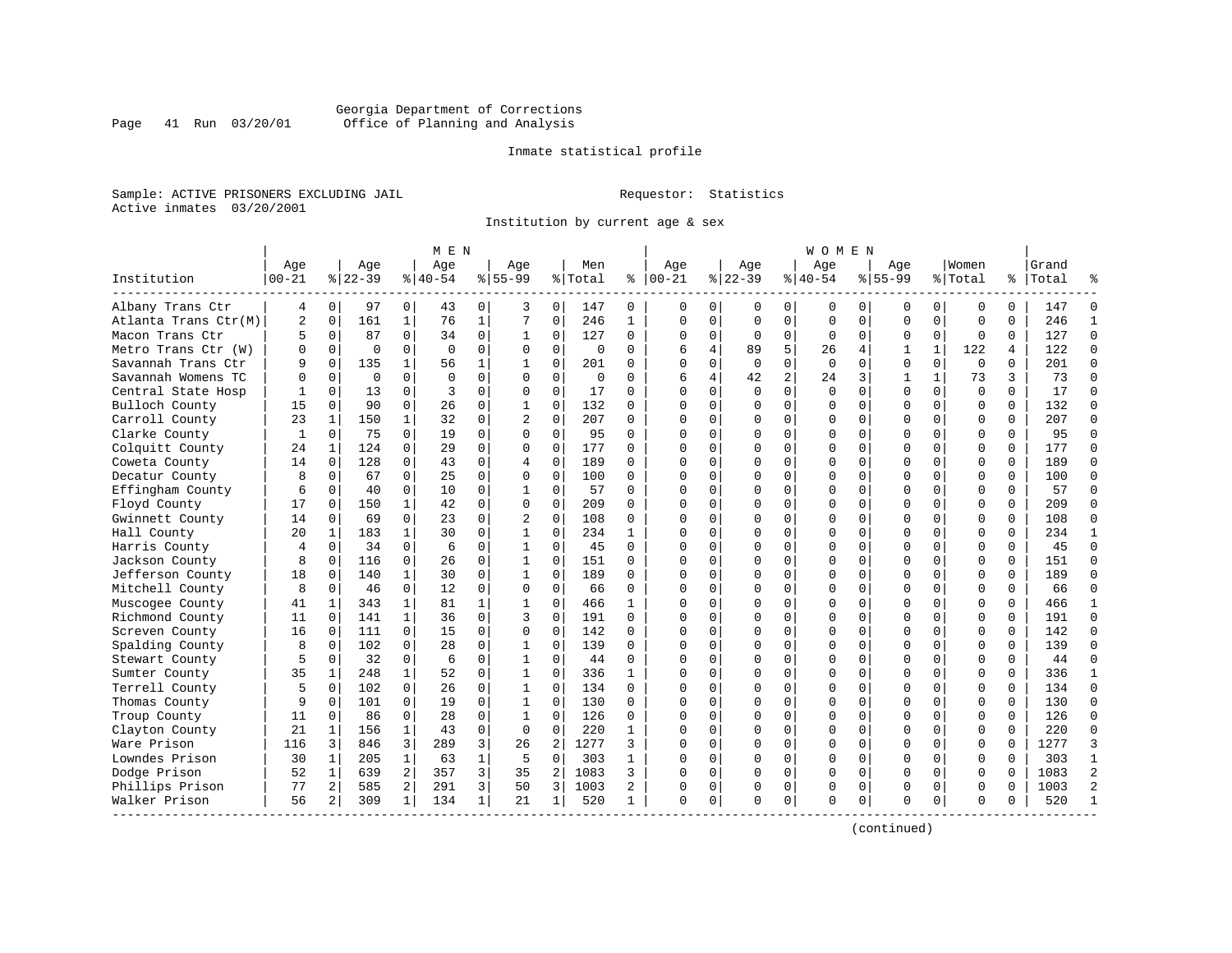#### Georgia Department of Corrections Page 42 Run 03/20/01 Office of Planning and Analysis

### Inmate statistical profile

|  | Sample: ACTIVE PRISONERS EXCLUDING JAII |  |
|--|-----------------------------------------|--|
|  | Active inmates 03/20/2001               |  |

L Bample: Active Prequestor: Statistics

Institution by current age & sex (CONTINUED)

|                      |           |                |             |                | M E N     |                |              |                |          |                |              |             |             |             | W O M E N |          |             |              |              |          |       |            |
|----------------------|-----------|----------------|-------------|----------------|-----------|----------------|--------------|----------------|----------|----------------|--------------|-------------|-------------|-------------|-----------|----------|-------------|--------------|--------------|----------|-------|------------|
|                      | Age       |                | Age         |                | Age       |                | Age          |                | Men      |                | Age          |             | Age         |             | Age       |          | Age         |              | Women        |          | Grand |            |
| Institution          | $00 - 21$ |                | $ 22-39$    |                | $8 40-54$ |                | $8155 - 99$  |                | % Total  | ႜ              | $ 00-21$     |             | $8$   22-39 |             | $ 40-54$  |          | $8155 - 99$ |              | % Total      | ႜ        | Total |            |
| Wayne Prison         | 4         | $\Omega$       | 113         | 0              | 72        | 1              | 9            | 1              | 198      | 0              | 0            | 0           | O           | 0           | 0         | 0        | n           | 0            | U            | 0        | 198   |            |
| Arrendale Prison     | 527       | 14             | 542         | 2              | 144       | $\mathbf{1}$   |              | $\Omega$       | 1220     | 3              | $\Omega$     | 0           | $\Omega$    | $\mathbf 0$ | $\Omega$  | $\Omega$ | $\Omega$    | $\Omega$     | 0            | 0        | 1220  | 3          |
| Montgomery Prison    | 30        | 1              | 271         | 1              | 82        | $\mathbf{1}$   | 5            | $\Omega$       | 388      | $\mathbf{1}$   | <sup>0</sup> | 0           | $\Omega$    | $\Omega$    | $\Omega$  | $\Omega$ | $\Omega$    | $\Omega$     | $\Omega$     | $\Omega$ | 388   |            |
| Lee Prison           | 46        | $\mathbf{1}$   | 436         | 2              | 182       | $\overline{a}$ | 15           | 1              | 679      | $\overline{a}$ | Ω            | 0           |             | $\Omega$    | $\Omega$  | $\Omega$ |             | $\Omega$     | $\Omega$     | $\Omega$ | 679   | 2          |
| Putnam Prison        | 15        | $\Omega$       | 82          | $\Omega$       | 38        | $\Omega$       | $\mathbf{1}$ | $\Omega$       | 136      | $\Omega$       | U            | 0           |             | $\Omega$    | N         | O        |             | $\Omega$     | $\Omega$     | $\Omega$ | 136   | $\sqrt{ }$ |
| Georgia State Prison | 25        | 1              | 773         | 3              | 332       | 3              | 26           | $\overline{2}$ | 1156     | 3              | $\cap$       | 0           |             | $\Omega$    | O         | U        | $\Omega$    | 0            | $\Omega$     | $\Omega$ | 1156  |            |
| Mens Prison          | 5         | $\Omega$       | 148         | $\mathbf{1}$   | 245       | $\overline{2}$ | 264          | 17             | 662      |                | $\cap$       | 0           |             | $\Omega$    | O         | U        | ∩           | 0            | U            | 0        | 662   |            |
| Jackson Prison-Diag  | 178       | 5              | 968         | 4              | 429       | 4              | 42           | 3              | 1617     | 4              | $\Omega$     | 0           |             | $\Omega$    | 0         | O        | $\Omega$    | 0            | 0            | 0        | 1617  |            |
| Jackson Prison-Perm  | 3         | $\Omega$       | 133         |                | 91        | 1              | 10           | 1              | 237      |                | Λ            | 0           |             | $\Omega$    | O         | O        |             | $\Omega$     | $\Omega$     | O        | 237   |            |
| Coastal Prison       | 192       | 5              | 862         | 3              | 374       | 3              | 38           | 2              | 1466     | 3              | ∩            | 0           |             | $\Omega$    | O         | U        | $\Omega$    | $\Omega$     | $\Omega$     | O        | 1466  |            |
| Scott Prison         | 63        | $\overline{2}$ | 727         | 3              | 327       | 3              | 28           | 2              | 1145     | ς              | Λ            | 0           |             | $\Omega$    | O         | U        | $\Omega$    | <sup>n</sup> | $\Omega$     | $\Omega$ | 1145  |            |
| Rivers Prison        | 63        | 2              | 679         | 3              | 312       | 3              | 36           | $\overline{2}$ | 1090     | 3              | Λ            | 0           |             | $\Omega$    | 0         | U        | ∩           | $\Omega$     | $\Omega$     | $\Omega$ | 1090  |            |
| Rutledge Prison      | 13        | $\Omega$       | 262         | $\mathbf{1}$   | 229       | $\overline{a}$ | 47           | 3              | 551      | $\mathbf{1}$   | Ω            | 0           |             | $\mathbf 0$ | 0         | O        |             | $\Omega$     | $\Omega$     | $\Omega$ | 551   |            |
| Central Prison       | 22        | $\mathbf{1}$   | 380         | $\mathbf{1}$   | 286       | 3              | 45           | 3              | 733      | $\overline{a}$ | Λ            | 0           |             | $\Omega$    | N         | O        | $\Omega$    | $\Omega$     | $\Omega$     | $\Omega$ | 733   |            |
| Augusta Med Prison   | 71        | 2              | 562         | $\overline{2}$ | 349       | 3              | 103          | 6              | 1085     | ς              | Λ            | 0           |             | $\Omega$    |           | O        | ∩           | 0            | $\mathbf{1}$ | $\Omega$ | 1086  |            |
| Rogers Prison        | 168       | 5              | 850         | 3              | 234       | 2              | 12           | 1              | 1264     | ς              | $\cap$       | 0           |             | $\Omega$    | $\Omega$  | O        | $\Omega$    | $\Omega$     | $\Omega$     | $\Omega$ | 1264  |            |
| Burruss Prison       | 31        | 1              | 189         |                | 61        | $\mathbf{1}$   | 14           | $\mathbf{1}$   | 295      |                | $\Omega$     | 0           |             | $\Omega$    | O         | O        | $\Omega$    | $\Omega$     | $\Omega$     | $\Omega$ | 295   |            |
| Bostick Prison       | 11        | $\Omega$       | 206         | 1              | 250       | 2              | 136          | 9              | 603      | 1              | ∩            | 0           |             | $\Omega$    | O         | U        |             | $\Omega$     | $\Omega$     | O        | 603   |            |
| Valdosta Prison      | 37        | 1              | 548         |                | 227       | $\overline{a}$ | 33           | $\overline{2}$ | 845      | $\overline{2}$ | ∩            | 0           |             | $\Omega$    | O         | U        | $\Omega$    | <sup>n</sup> | $\Omega$     | $\Omega$ | 845   |            |
| Hays Prison          | 123       | 3              | 732         | 3              | 337       | 3              | 44           | 3              | 1236     | 3              | ∩            | 0           |             | $\Omega$    | O         | U        | ∩           | 0            | $\Omega$     | $\Omega$ | 1236  |            |
| Hancock Prison       | 100       | 3              | 869         | 3              | 368       | 3              | 45           | 3              | 1382     | 3              | <sup>0</sup> | 0           |             | $\Omega$    | 0         | U        | ∩           | 0            | $\Omega$     | $\Omega$ | 1382  |            |
| Telfair Prison       | 69        | 2              | 739         | 3              | 242       | $\overline{a}$ | 21           | 1              | 1071     | 3              | Ω            | 0           |             | $\Omega$    | O         | $\Omega$ | O           | 0            | $\Omega$     | $\Omega$ | 1071  |            |
| Autry Prison         | 71        | 2              | 796         | 3              | 396       | 4              | 61           | $\overline{4}$ | 1324     | ς              | Λ            | 0           |             | $\Omega$    | N         | $\Omega$ |             | $\Omega$     | $\Omega$     | $\Omega$ | 1324  |            |
| Washington Mens Pris | 33        | $\mathbf{1}$   | 90          | $\Omega$       | 26        | $\Omega$       | $\mathbf{1}$ | $\Omega$       | 150      | $\cap$         | $\cap$       | 0           |             | $\Omega$    | N         | O        | $\Omega$    | $\Omega$     | $\Omega$     | $\Omega$ | 150   | $\cap$     |
| Wilcox Prison        | 62        | 2              | 770         | 3              | 437       | 4              | 54           | 3              | 1323     | 3              | $\cap$       | 0           |             | $\Omega$    | O         | O        | $\Omega$    | $\Omega$     | 0            | $\Omega$ | 1323  |            |
| Calhoun Prison       | 84        | 2              | 743         | 3              | 356       | 3              | 49           | 3              | 1232     | 3              | ∩            | 0           |             | $\Omega$    | 0         | O        | $\Omega$    | 0            | 0            | 0        | 1232  |            |
| Dooly Prison         | 62        | 2              | 669         | 3              | 349       | 3              | 37           | 2              | 1117     | 3              | Λ            | 0           |             | $\Omega$    | 0         | O        |             | 0            | 0            | U        | 1117  |            |
| Macon Prison         | 76        | 2              | 881         | 3              | 334       | 3              | 62           | $\overline{4}$ | 1353     | ς              | Λ            | 0           |             | $\Omega$    | U         |          |             | 0            | $\Omega$     | O        | 1353  |            |
| Smith Prison         | 65        | $\overline{a}$ | 786         | 3              | 251       | 2              | 23           | 1              | 1125     | 3              | $\cap$       | $\Omega$    |             | $\Omega$    | $\cap$    | U        | $\Omega$    | $\cap$       | $\cap$       | $\cap$   | 1125  |            |
| Homerville Prison    | 4         | $\Omega$       | 123         | $\cap$         | 66        | $\mathbf{1}$   | 4            | $\Omega$       | 197      | 0              | $\Omega$     | 0           | ∩           | $\Omega$    | $\Omega$  | $\Omega$ | $\Omega$    | $\Omega$     | $\cap$       | $\Omega$ | 197   | U          |
| Washingtn Women Pris | 0         | $\Omega$       | $\mathbf 0$ | $\Omega$       | $\Omega$  | $\Omega$       | $\Omega$     | $\Omega$       | 0        | 0              | 49           | 30          | 548         | 30          | 232       | 32       | 25          | 37           | 854          | 31       | 854   |            |
| Baldwin Prison       | 71        | $\overline{2}$ | 438         | $\overline{a}$ | 174       | $\overline{a}$ | 15           | $\mathbf{1}$   | 698      | $\overline{2}$ | $\Omega$     | $\Omega$    | $\Omega$    | $\Omega$    | $\Omega$  | $\Omega$ | $\Omega$    | $\Omega$     | $\Omega$     | $\Omega$ | 698   |            |
| Metro Womens Prison  | $\Omega$  | $\Omega$       |             | $\Omega$       | $\Omega$  | $\Omega$       | $\Omega$     | $\Omega$       | 1        | 0              | 30           | 18          | 440         | 24          | 190       | 26       | 21          | 31           | 681          | 24       | 682   |            |
| Pulaski Womens Pris  | O         | $\mathbf 0$    | $\Omega$    | $\Omega$       | $\Omega$  | 0              |              | $\Omega$       | $\Omega$ | $\Omega$       | 73           | 45          | 700         | 38          | 257       | 35       | 19          | 28           | 1049         | 38       | 1049  |            |
| Pelham PreTrans Unit | 5         | $\Omega$       | 136         |                | 50        | 0              | २            | $\Omega$       | 194      | U              | $\Omega$     | $\mathbf 0$ | $\Omega$    | 0           | $\Omega$  | $\Omega$ | $\Omega$    | 0            | $\Omega$     | 0        | 194   |            |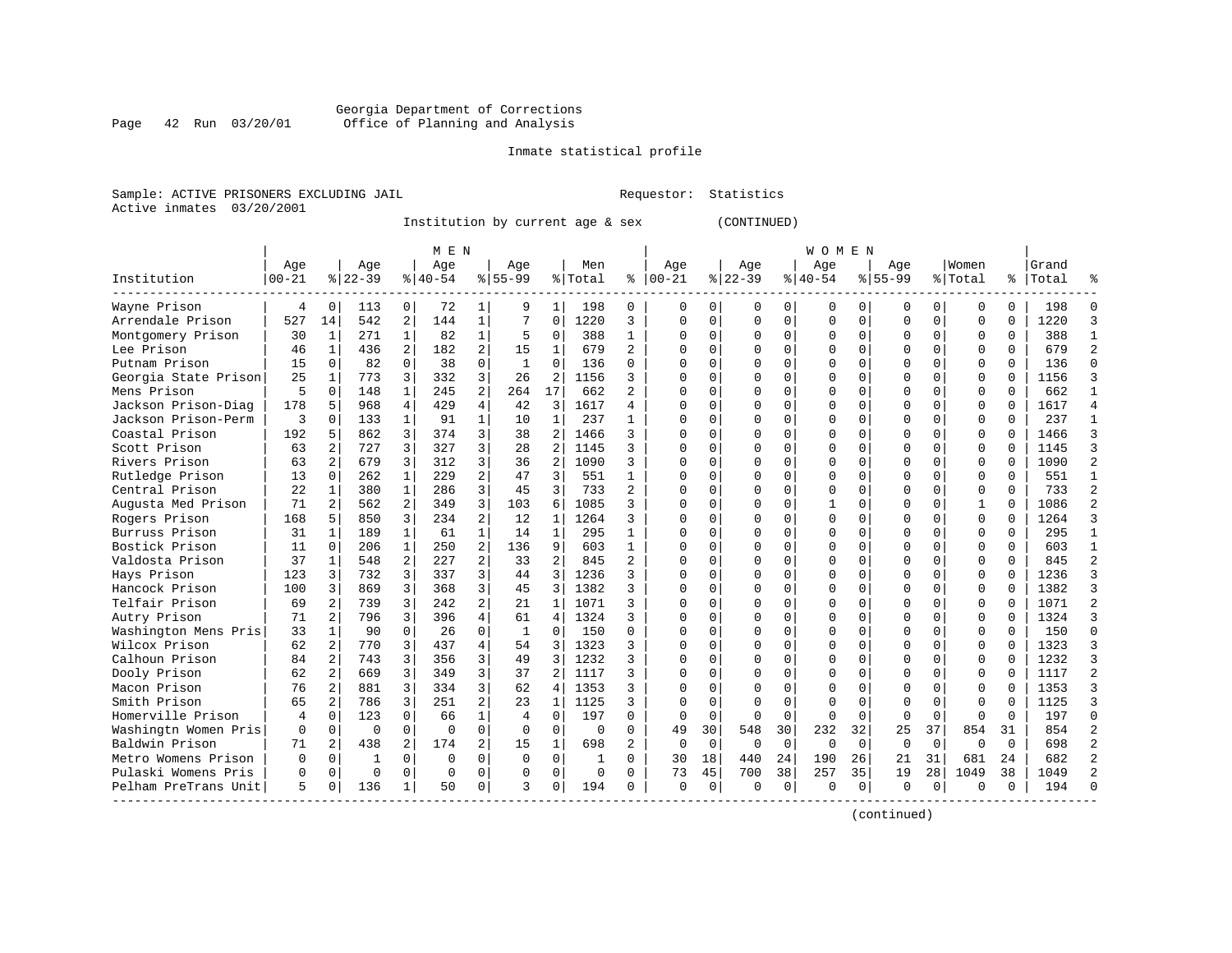#### Georgia Department of Corrections<br>Page 43 Run 03/20/01 Office of Planning and Analysis Page 43 Run 03/20/01 Office of Planning and Analysis

#### Inmate statistical profile

Sample: ACTIVE PRISONERS EXCLUDING JAIL **Requestor:** Statistics Active inmates 03/20/2001

Institution by current age & sex (CONTINUED)

|                      |                   |       |                  |       | M E N                        |       |                    |          |                |       |                  |       |                  | W O M E N        |       |                  |        |                  |       |                    |       |
|----------------------|-------------------|-------|------------------|-------|------------------------------|-------|--------------------|----------|----------------|-------|------------------|-------|------------------|------------------|-------|------------------|--------|------------------|-------|--------------------|-------|
| Institution          | Age<br>$ 00 - 21$ |       | Age<br>$ 22-39 $ |       | Age<br>$ 40-54 $             |       | Age<br>$ 55-99$    |          | Men<br>% Total | ⊱     | Age<br>$00 - 21$ |       | Age<br>$ 22-39 $ | Age<br>$ 40-54 $ |       | Age<br>$ 55-99 $ |        | Women<br>% Total |       | Grand<br>%   Total | ႜ     |
| Milan Prison         | 56                | 2     | 152              |       | 44                           |       |                    | 0        | 252            |       |                  |       |                  | O                |       |                  |        |                  |       | 252                |       |
| West Central Prison  | 15                |       | 135              |       | 32                           |       |                    | 0        | 187            | 0     |                  |       |                  | $\Omega$         |       |                  |        |                  | 0     | 187                |       |
| D Ray James Prison   | 125               |       | 987              | 4     | 412                          |       | 39                 |          | 1563           |       |                  |       |                  |                  |       |                  |        |                  | 0     | 1563               |       |
| Coffee Corr Facility | 136               |       | 841              |       | 358                          |       | 38                 |          | 1373           |       |                  |       |                  |                  |       |                  |        |                  |       | 1373               |       |
| Wheeler Corr Facilty | 111               |       | 921              |       | 414                          |       | 54                 | 3        | 1500           |       |                  |       |                  |                  |       |                  |        |                  | 0     | 1500               |       |
| Transfer Inst Unkn   | $\mathbf 0$       |       | 0                |       |                              |       | O                  |          |                |       | $\Omega$         |       |                  |                  |       |                  |        |                  |       |                    |       |
| Montgomery BC        | 22                |       | 62               |       |                              |       |                    |          | 84             |       |                  |       |                  |                  |       |                  |        |                  |       | 84                 |       |
| Scott BC             | 20                |       | 59               |       |                              |       |                    |          | 79             |       |                  |       |                  |                  |       |                  |        |                  |       | 80                 |       |
| Burruss BC           | 56                |       | 89               |       |                              |       |                    |          | 145            |       |                  |       |                  |                  |       |                  |        |                  |       | 145                |       |
| Hays BC              | 64                |       | 133              |       |                              |       |                    | $\Omega$ | 197            |       |                  |       |                  |                  |       | $\Omega$         |        |                  |       | 197                |       |
| Baldwin BC           | 57                |       | 107              |       |                              |       | $\Omega$           | 0        | 164            |       | 0                |       | $\Omega$         | 0                |       | $\Omega$         |        |                  |       | 164                |       |
| Total reported       |                   |       |                  |       | 3685 100 25901 100 10944 100 |       | 1599 100 42129 100 |          |                |       | 164 100          |       | 1820 100         | 730 100          |       |                  | 67 100 | 2781 100         |       | 44910 100          |       |
| Percent reported     |                   | 100.0 |                  | 100.0 |                              | 100.0 |                    | 100.0    |                | 100.0 |                  | 100.0 | 100.0            |                  | 100.0 |                  | 100.0  |                  | 100.0 |                    | 100.0 |
| Not Reported         | $\Omega$          |       | 0                |       | $\mathbf 0$                  |       | 0                  |          | O              |       | 0                |       | $\Omega$         | 0                |       | $\Omega$         |        |                  |       |                    |       |
| Total                | 3685              |       | 25901            |       | 10944                        |       | 1599               |          | 42129          |       | 164              |       | 1820             | 730              |       | 67               |        | 2781             |       | 44910              |       |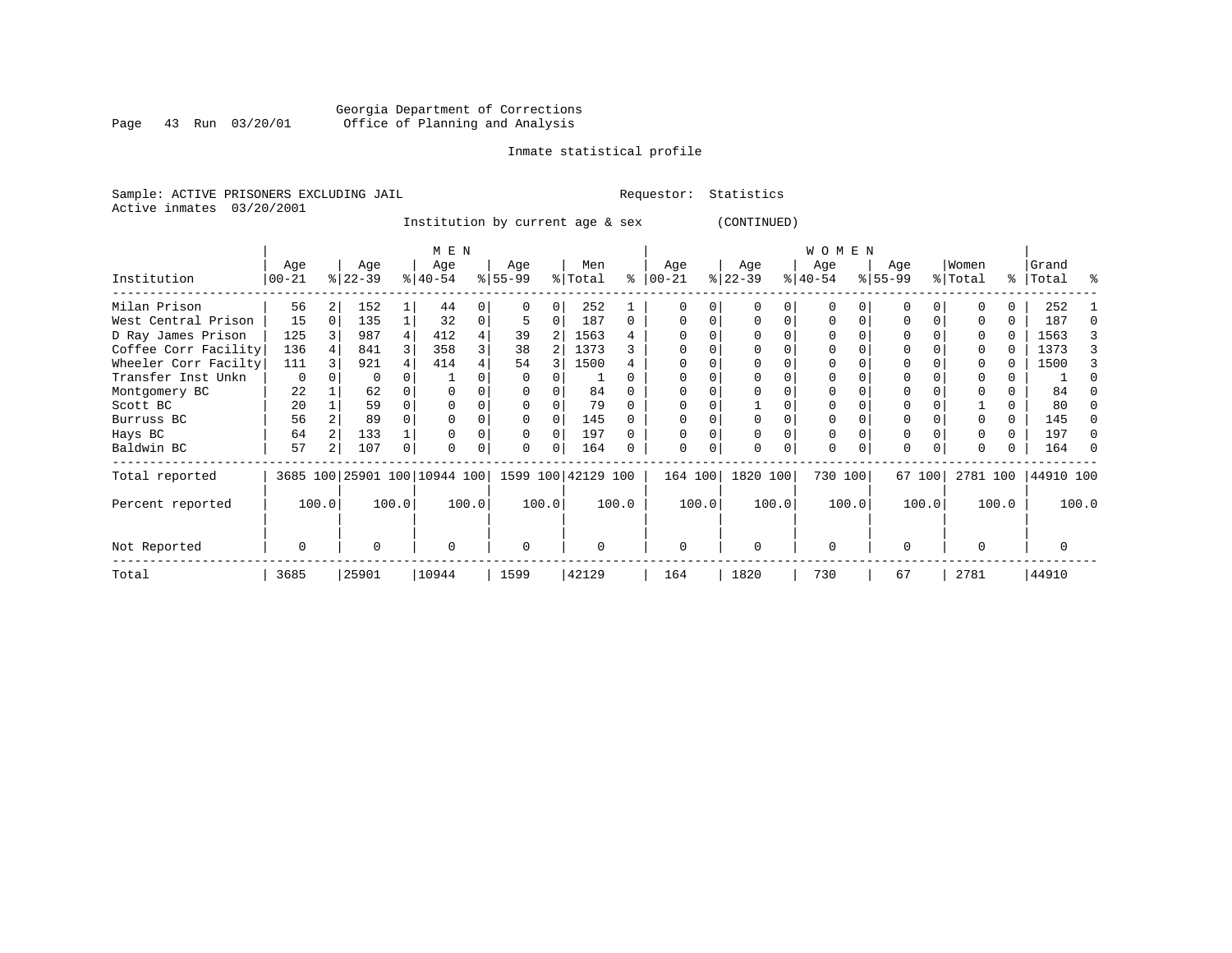#### Georgia Department of Corrections Page 44 Run 03/20/01 Office of Planning and Analysis

#### Inmate statistical profile

Sample: ACTIVE PRISONERS EXCLUDING JAIL **Requestor:** Statistics Active inmates 03/20/2001

Misdemeanors And Felonies by current age & sex

| Crime Type                   | Age<br>$00 - 21$ |          | Age<br>$8122 - 39$                 |          | M E N<br>Age<br>$8140 - 54$ |      | Aqe<br>$8155 - 99$ |                | Men<br>% Total           | ွေ             | Aqe<br>$ 00-21 $ |                                     | Aqe<br>$8$   22-39 |                | <b>WOMEN</b><br>Aqe<br>$8 40-54$ |                           | Aqe<br>$8155 - 99$ |                    | Women<br>% Total |          | Grand<br>%   Total % |      |
|------------------------------|------------------|----------|------------------------------------|----------|-----------------------------|------|--------------------|----------------|--------------------------|----------------|------------------|-------------------------------------|--------------------|----------------|----------------------------------|---------------------------|--------------------|--------------------|------------------|----------|----------------------|------|
| <b>MISDEMEANOR</b><br>FELONY | 12               | $\Omega$ | 46<br>3646 100 25777 100 10883 100 | $\Omega$ | 24                          | 0    | 3                  | 0 <sup>1</sup> | 85<br>1587 100 41893 100 | $\overline{0}$ |                  | $\Omega$<br>$\mathbf{0}$<br>163 100 | 6<br>1797 100      | $\overline{0}$ | 2                                | $\overline{0}$<br>724 100 | 0                  | $\Omega$<br>67 100 | 8<br>2751 100    | $\Omega$ | 44644 100            | 93 0 |
| Total reported               |                  |          | 3658 100 25823 100 10907 100       |          |                             |      |                    |                | 1590 100 41978 100       |                | 163              | 100                                 |                    | 1803 100       |                                  | 726 100                   |                    | 67 100             | 2759 100         |          | 44737 100            |      |
| Percent reported             |                  | 99.3     |                                    | 99.7     |                             | 99.7 |                    | 99.4           |                          | 99.6           |                  | 99.4                                |                    | 99.1           |                                  | 99.5                      |                    | 100.0              |                  | 99.2     |                      | 99.6 |
| NOT REPORTED                 | 27               |          | 78                                 |          | 37                          |      | 9                  |                | 151                      |                |                  |                                     | 17                 |                | 4                                |                           | $\Omega$           |                    | 22               |          | 173                  |      |
| Total                        | 3685             |          | 25901                              |          | 10944                       |      | 1599               |                | 42129                    |                | 164              |                                     | 1820               |                | 730                              |                           | 67                 |                    | 2781             |          | 44910                |      |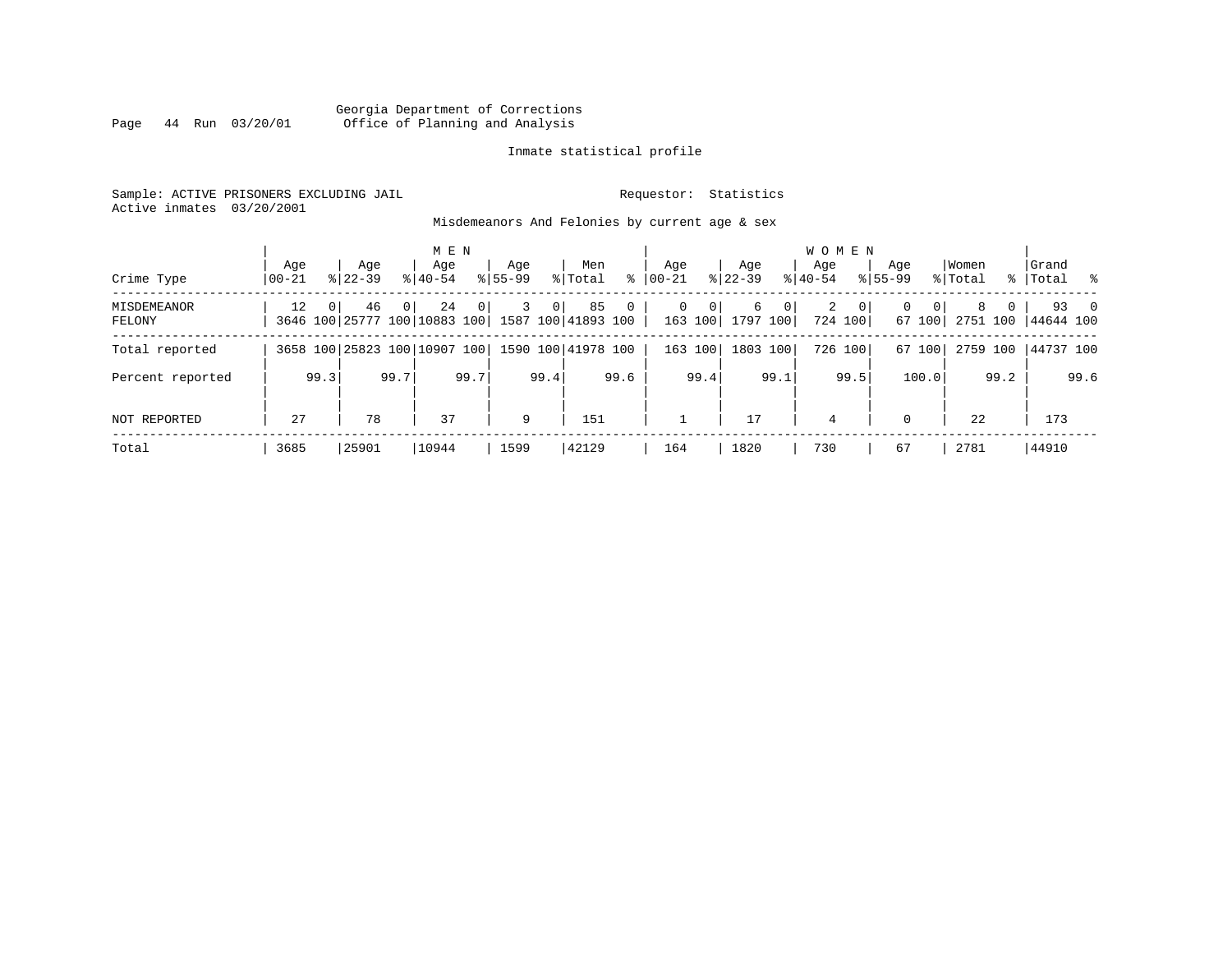#### Georgia Department of Corrections<br>Page 45 Run 03/20/01 Office of Planning and Analysis Page 45 Run 03/20/01 Office of Planning and Analysis

#### Inmate statistical profile

Sample: ACTIVE PRISONERS EXCLUDING JAIL **Requestor:** Statistics Active inmates 03/20/2001

Crimes By Group by current age & sex

|                      |           |                |                |          | M E N                        |              |              |          |                    |                |                |                |                |             | W O M E N    |          |              |              |                |              |            |                |
|----------------------|-----------|----------------|----------------|----------|------------------------------|--------------|--------------|----------|--------------------|----------------|----------------|----------------|----------------|-------------|--------------|----------|--------------|--------------|----------------|--------------|------------|----------------|
|                      | Age       |                | Age            |          | Age                          |              | Aqe          |          | Men                |                | Age            |                | Age            |             | Aqe          |          | Aqe          |              | Women          |              | Grand      |                |
| Crimes By Group      | $00 - 21$ |                | $8 22-39$      |          | % 40-54                      |              | $8155 - 99$  |          | % Total            | နွ             | $ 00-21$       |                | $8122 - 39$    |             | $ 40-54$     |          | $8155 - 99$  |              | % Total        | °            | Total      |                |
| HOMICIDE             | 234       | 6              | 2962           | 11       | 1709                         | 16           | 442          | 28       | 5347               | 13             | 21             | 13             | 214            | 12          | 129          | 18       | 35           | 52           | 399            | 14           | 5746       | 13             |
| ABORTION             | $\Omega$  | $\Omega$       | $\Omega$       | 0        | $\Omega$                     | $\Omega$     | 0            | 0        | $\Omega$           | $\Omega$       | $\Omega$       | $\Omega$       | $\mathbf 0$    | $\mathbf 0$ | $\Omega$     | $\Omega$ | $\Omega$     | $\mathbf 0$  | $\Omega$       | $\Omega$     | $\Omega$   | $\Omega$       |
| BODILY INJRY&REL OFF | 525       | 14             | 3825           | 15       | 1456                         | 13           | 190          | 12       | 5996               | 14             | 21             | 13             | 185            | 10          | 86           | 12       | 6            | 9            | 298            | 11           | 6294       | 14             |
| ARSON & REL OFF      | 16        | $\mathbf 0$    | 190            | 1        | 64                           | 1            | 8            | 1        | 278                | -1             | $\mathfrak{D}$ |                | 6              | O           | 12           | 2        | 2            | 3            | 22             | 1            | 300        | $\mathbf{1}$   |
| DAMAGE OF PROPERTY   | 15        | $\Omega$       | 61             | 0        | 25                           | $\Omega$     | 2            | $\Omega$ | 103                | $\Omega$       | ∩              | ∩              | 6              | 0           | <sup>0</sup> | $\Omega$ | O            | 0            | 6              | <sup>0</sup> | 109        | $\Omega$       |
| BURGLARY & REL OFF   | 534       | 15             | 3122           | 12       | 1137                         | 10           | 46           | 3        | 4839               | 12             | 16             | 10             | 129            | 7           | 33           | 5        | 0            | $\Omega$     | 178            | 6            | 5017       | 11             |
| FORGERY & REL OFF    | 52        | 1              | 719            | 3        | 333                          | 3            | 13           | 1        | 1117               | 3              | 18             | 11             | 305            | 17          | 83           | 11       | 7            | 10           | 413            | 15           | 1530       | 3              |
| THEFT                | 265       | 7              | 1628           | 6        | 692                          | 6            | 62           | 4        | 2647               | 6              | 13             | 8              | 203            | 11          | 114          | 16       | $\mathbf{1}$ | $\mathbf{1}$ | 331            | 12           | 2978       | 7              |
| <b>ROBBERY</b>       | 1137      | 31             | 4463           | 17       | 1163                         | 11           | 73           | 5        | 6836               | 16             | 51             | 31             | 156            | 9           | 35           | 5        | 0            | $\Omega$     | 242            | 9            | 7078       | 16             |
| SEXUAL OFFENSES      | 277       | 8              | 2803           | 11       | 1966                         | 18           | 515          | 32       | 5561               | 13             | 4              | $\overline{2}$ | 43             | 2           | 26           | 4        | 0            | 0            | 73             | 3            | 5634       | 13             |
| OBSCENITY CRIMES     | $\Omega$  | $\Omega$       | U              | O        | 2                            | O            | 1            | $\Omega$ | 3                  | O              | $\Omega$       | $\Omega$       | $\Omega$       | $\Omega$    | <sup>0</sup> | $\Omega$ | U            | $\Omega$     | $\Omega$       | $\Omega$     | 3          | $\Omega$       |
| TREASON & REL OFF    | O         | 0              | -1             | 0        | -1                           | O            | O            | $\Omega$ | $\overline{2}$     | O              | O              | $\Omega$       | $\Omega$       | $\Omega$    | <sup>0</sup> | $\Omega$ | U            | 0            | $\Omega$       | 0            | 2          | $\Omega$       |
| CRIMES INVOLVNG GOVT | 68        | $\overline{2}$ | 611            | 2        | 179                          | 2            |              | 0        | 865                |                |                |                | 32             | 2           | 17           | 2        | U            | $\Omega$     | 50             |              | 915        | $\overline{2}$ |
| FALSIFICATIONS       | 1         | 0              | 24             | 0        | 8                            | 0            | 0            | 0        | 33                 | $\Omega$       | 1              |                | 4              | O           | 1            | $\Omega$ | 0            | 0            | 6              | 0            | 39         | $\Omega$       |
| OBSTRUCT LAW ENFORCE | 10        | $\Omega$       | 84             | 0        | 27                           | O            | 4            | 0        | 125                | U              | $\Omega$       | $\Omega$       |                | N           | 3            | $\Omega$ |              | 1            | 11             | U            | 136        | $\Omega$       |
| DISORDERLY CONDUCT   |           | $\Omega$       | 29             | 0        | 6                            | O            | U            | 0        | 42                 |                |                |                | 2              | N           |              | $\Omega$ | 0            | O            | 3              |              | 45         | $\Omega$       |
| GAMBLING & REL OFF   | 1         | $\Omega$       | $\mathfrak{D}$ | 0        | 1                            | $\Omega$     | $\mathbf{1}$ | $\Omega$ | 5                  | $\Omega$       | $\Omega$       | $\Omega$       | $\mathbf{1}$   | $\Omega$    | <sup>0</sup> | $\Omega$ | U            | $\Omega$     | $\mathbf{1}$   | $\Omega$     | 6          | $\Omega$       |
| CRUELTY TO CHILDREN  | 12        | 0              | 179            | 1        | 50                           | $\Omega$     | 11           | 1        | 252                | 1              | 5              | 3              | 67             | 4           | 12           | 2        | 0            | $\Omega$     | 84             | 3            | 336        | 1              |
| CRIMES WITH GUNS     | 9         | $\Omega$       | 118            | $\Omega$ | 59                           | $\mathbf{1}$ | 7            | $\Omega$ | 193                | $\Omega$       | $\Omega$       | $\Omega$       | $\overline{2}$ | $\Omega$    | $\Omega$     | $\Omega$ | Ω            | $\Omega$     | $\overline{2}$ | $\Omega$     | 195        | $\Omega$       |
| INVASION PRIVACY     |           | 0              | 8              | 0        | 10                           | $\Omega$     | $\mathbf{1}$ | U        | 22                 | $\Omega$       | $\Omega$       | $\Omega$       | $\Omega$       | O           | <sup>0</sup> | $\Omega$ | O            | 0            | $\Omega$       | <sup>0</sup> | 22         | $\Omega$       |
| RACKETEERING         |           | $\Omega$       | 8              | 0        | 12                           | O            | 0            | 0        | 20                 | O              | O              | $\Omega$       | 3              | 0           |              | $\Omega$ | O            | 0            | $\overline{4}$ | O            | 24         | $\Omega$       |
| DRUG ABUSE OFFENSES  | 420       | 11             | 3846           | 15       | 1506                         | 14           | 126          | 8        | 5898               | 14             | 6              | 4              | 353            | 20          | 135          | 19       | 11           | 16           | 505            | 18           | 6403       | 14             |
| DRUG TRAFFICKING     | 31        | 1              | 714            | 3        | 217                          | 2            | 29           | 2        | 991                | $\mathfrak{D}$ | 1              |                | 46             | 3           | 20           | 3        | 3            | 4            | 70             | 3            | 1061       | $\overline{2}$ |
| <b>AUTO CRIMES</b>   | 5         | $\Omega$       | 275            | 1        | 229                          | 2            | 43           | 3        | 552                | 1              | $\Omega$       | $\Omega$       | 12             | 1           | 12           | 2        | 1            | 1            | 25             | -1           | 577        | 1              |
| REVENUE & CONTRABAND |           | 0              | $\Omega$       | 0        | $\Omega$                     | $\Omega$     | O            | 0        | $\Omega$           | $\Omega$       | $\Omega$       | $\Omega$       | $\mathbf 0$    | $\Omega$    | 0            | $\Omega$ | $\Omega$     | 0            | $\Omega$       | $\Omega$     | $\Omega$   | $\Omega$       |
| CRIMES OF OTH STATES | $\Omega$  | $\Omega$       | 0              | 0        | $\overline{a}$               | $\Omega$     | O            | $\Omega$ | $\overline{2}$     | $\Omega$       | $\Omega$       | $\Omega$       | $\Omega$       | 0           | <sup>0</sup> | $\Omega$ | 0            | $\Omega$     | $\Omega$       | $\Omega$     | 2          | $\Omega$       |
| MISC. FELONIES       | 21        | 1              | 93             | 0        | 25                           | 0            | 5            | $\Omega$ | 144                | O              |                |                | 20             |             | 5            | 1        | 0            | 0            | 27             |              | 171        | $\Omega$       |
| MISDEMEANORS         | 12        | 0              | 46             | 0        | 24                           | 0            | 3            | 0        | 85                 | O              | $\Omega$       | 0              | 6              | 0           | 2            | 0        | 0            | 0            |                |              | 93         | ∩              |
| Total reported       |           |                |                |          | 3655 100 25811 100 10903 100 |              |              |          | 1589 100 41958 100 |                | 163 100        |                | 1802 100       |             | 726 100      |          |              | 67 100       | 2758 100       |              | 144716 100 |                |
| Percent reported     |           | 99.2           |                | 99.7     |                              | 99.6         |              | 99.4     |                    | 99.6           |                | 99.4           |                | 99.0        |              | 99.5     |              | 100.0        |                | 99.2         |            | 99.6           |
| NOT REPORTED         | 30        |                | 90             |          | 41                           |              | 10           |          | 171                |                | 1              |                | 18             |             | 4            |          | 0            |              | 23             |              | 194        |                |
| Total                | 3685      |                | 25901          |          | 10944                        |              | 1599         |          | 42129              |                | 164            |                | 1820           |             | 730          |          | 67           |              | 2781           |              | 44910      |                |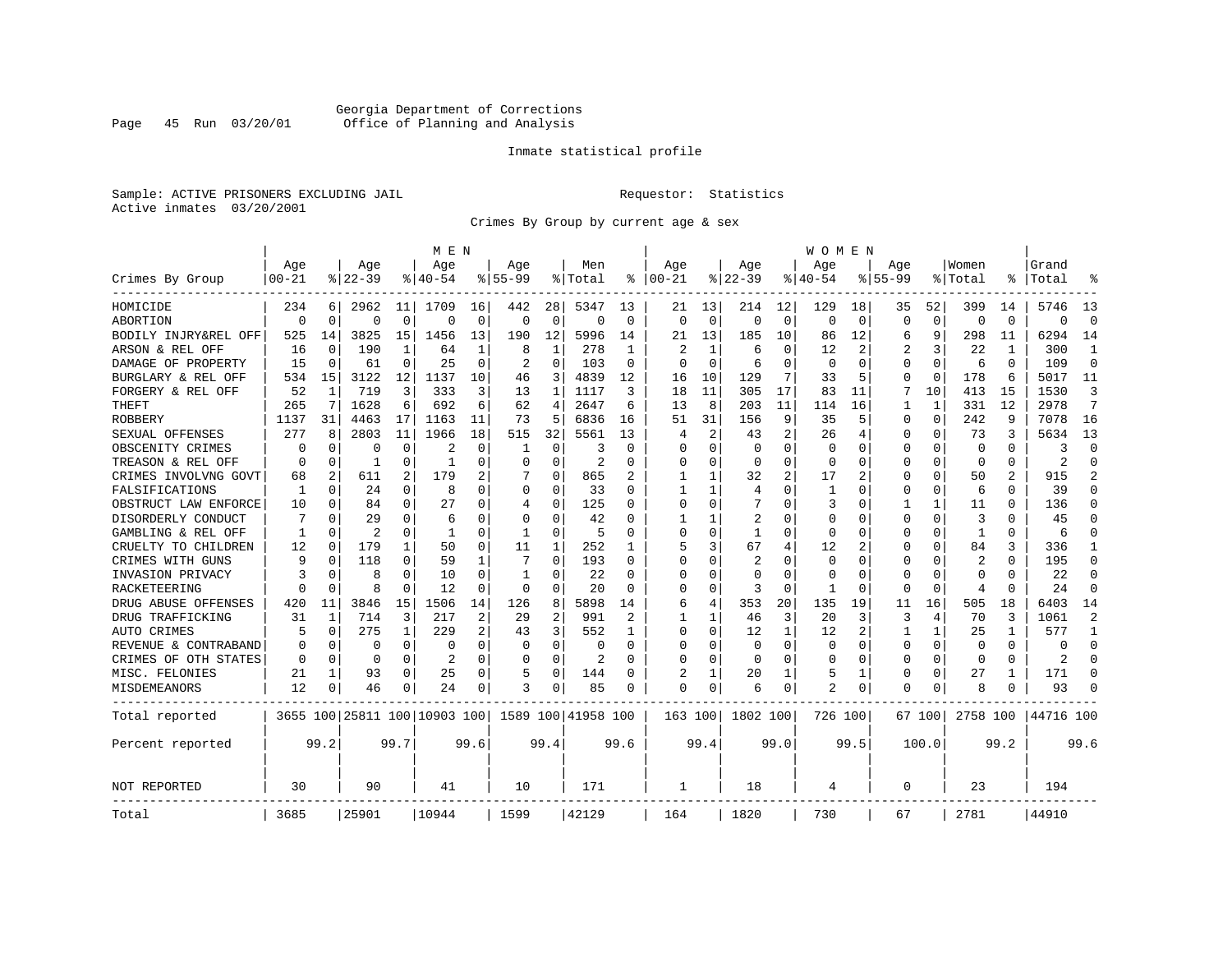#### Georgia Department of Corrections Page 46 Run 03/20/01 Office of Planning and Analysis

#### Inmate statistical profile

Sample: ACTIVE PRISONERS EXCLUDING JAIL **Requestor:** Statistics Active inmates 03/20/2001

Most Serious Offense by current age & sex

|                            |                |             |                |             | M E N          |             |             |             |                |             |          |             |             |          | <b>WOMEN</b> |          |             |             |             |             |           |          |
|----------------------------|----------------|-------------|----------------|-------------|----------------|-------------|-------------|-------------|----------------|-------------|----------|-------------|-------------|----------|--------------|----------|-------------|-------------|-------------|-------------|-----------|----------|
|                            | Age            |             | Age            |             | Age            |             | Age         |             | Men            |             | Age      |             | Age         |          | Age          |          | Age         |             | Women       |             | Grand     |          |
| Most Serious Offense 00-21 |                |             | $8 22-39$      |             | $ 40-54 $      |             | $8155 - 99$ |             | % Total        | ៖           | $ 00-21$ |             | $8 22-39$   |          | $ 40-54$     |          | $8155 - 99$ |             | % Total     |             | %   Total | °        |
| Misdemeanors               |                |             |                |             |                |             |             |             |                |             |          |             |             |          |              |          |             |             |             |             |           |          |
| abandonment                | 0              | $\mathbf 0$ | 1              | $\mathbf 0$ | $\mathbf 0$    | $\mathbf 0$ | $\mathbf 0$ | $\mathbf 0$ | 1              | $\mathbf 0$ | 0        | $\mathbf 0$ | $\mathbf 0$ | 0        | $\mathbf 0$  | 0        | 0           | $\mathbf 0$ | $\mathbf 0$ | $\mathbf 0$ |           | $\Omega$ |
| stalking                   | $\cap$         | $\Omega$    | $\overline{2}$ | $\Omega$    | $\Omega$       | $\mathbf 0$ | $\Omega$    | $\mathbf 0$ | $\overline{2}$ | $\Omega$    | $\Omega$ | $\Omega$    | $\Omega$    | $\Omega$ | $\Omega$     | $\Omega$ | $\Omega$    | $\Omega$    | $\Omega$    | $\Omega$    |           | $\Omega$ |
| aggravated assault         | $\Omega$       | $\mathbf 0$ | 1              | $\mathbf 0$ | $\mathbf 0$    | $\mathbf 0$ | $\Omega$    | $\mathbf 0$ | 1              | $\Omega$    | $\Omega$ | $\Omega$    | $\mathbf 0$ | 0        | $\Omega$     | 0        | $\Omega$    | $\Omega$    | $\Omega$    | $\Omega$    |           | $\Omega$ |
| simple assault             | U              | $\mathbf 0$ | $\overline{2}$ | $\Omega$    | $\overline{c}$ | 0           | -1          | $\mathbf 0$ |                | $\Omega$    | $\Omega$ | 0           |             | $\Omega$ | $\Omega$     | $\Omega$ | O           | $\Omega$    |             | $\Omega$    |           | $\Omega$ |
| simple battery             |                | $\Omega$    |                | $\Omega$    | ζ              | $\mathbf 0$ |             | $\Omega$    | 5              | $\Omega$    | $\Omega$ |             | 3           | $\Omega$ | $\Omega$     | $\Omega$ |             | $\Omega$    | २           | $\Omega$    |           | $\Omega$ |
| reckless conduct           | U              | $\Omega$    | $\Omega$       | $\Omega$    |                | $\mathbf 0$ | $\Omega$    | $\Omega$    |                | $\Omega$    | ∩        |             | ∩           | 0        | ∩            | $\Omega$ | ∩           | $\Omega$    | ∩           | $\Omega$    |           | $\Omega$ |
| receiving stolen goo       |                | $\Omega$    | $\overline{c}$ | $\Omega$    |                | $\Omega$    | $\Omega$    | $\Omega$    | $\overline{4}$ | $\Omega$    | $\Omega$ |             | $\Omega$    | $\Omega$ | $\Omega$     | $\Omega$ | U           | $\Omega$    | $\Omega$    | $\Omega$    |           | $\Omega$ |
| theft by taking            |                | $\mathbf 0$ |                | $\Omega$    | $\mathcal{D}$  | $\Omega$    | $\Omega$    | $\Omega$    | $\overline{4}$ | $\Omega$    |          |             | n           | $\Omega$ |              | $\Omega$ |             | $\Omega$    | $\Omega$    | $\Omega$    |           | $\Omega$ |
| robbery                    |                | $\Omega$    |                | $\Omega$    | $\Omega$       | $\Omega$    | $\Omega$    | $\Omega$    |                | $\Omega$    |          |             | n           | $\Omega$ |              | $\Omega$ |             | $\Omega$    | $\cap$      | $\Omega$    |           | $\Omega$ |
| bad checks                 |                | $\Omega$    |                | $\Omega$    |                | $\Omega$    | $\Omega$    | $\Omega$    | $\overline{c}$ | $\Omega$    | $\Omega$ |             |             | $\Omega$ |              | $\Omega$ |             | $\Omega$    |             | $\Omega$    |           | $\Omega$ |
| fraudulent checks          |                | $\mathbf 0$ |                | $\Omega$    | $\Omega$       | 0           | U           | $\Omega$    |                | $\Omega$    | ∩        |             | ∩           | 0        |              | $\Omega$ |             | $\Omega$    | $\cap$      | $\Omega$    |           | $\Omega$ |
| poss of marijuana          |                | $\Omega$    | $\overline{c}$ | $\Omega$    |                | $\Omega$    | $\Omega$    | $\Omega$    | $\overline{4}$ | $\Omega$    | ∩        |             | ∩           | $\Omega$ |              | $\Omega$ |             | $\Omega$    | $\cap$      | $\Omega$    |           | $\Omega$ |
| viol motor yeh law         | U              | $\Omega$    | $\overline{a}$ | $\Omega$    | $\overline{a}$ | $\mathbf 0$ | $\Omega$    | $\Omega$    | 4              | $\Omega$    |          |             | n           | U        |              | $\Omega$ |             | $\cap$      | ∩           | $\Omega$    |           | $\Omega$ |
| d.u.i.                     | $\cap$         | $\Omega$    |                | $\Omega$    | $\overline{4}$ | $\Omega$    | 1           | $\Omega$    | 12             | $\Omega$    |          |             | n           | $\Omega$ |              | $\Omega$ |             | $\Omega$    | $\cap$      | $\Omega$    | 12        | $\Omega$ |
| obstr of law enf off       | $\overline{2}$ | $\Omega$    | $\mathsf{R}$   | $\Omega$    |                | $\Omega$    | $\Omega$    | 0           | 11             | $\Omega$    |          |             | n           | 0        |              | $\Omega$ |             | $\Omega$    | ∩           | $\Omega$    | 11        | $\Omega$ |
| impersonating anothe       | 1              | $\mathbf 0$ |                | $\Omega$    | $\Omega$       | $\Omega$    | $\Omega$    | $\Omega$    | $\overline{2}$ | $\Omega$    | ∩        |             | ∩           | 0        |              | ∩        | ∩           | $\cap$      | ∩           | $\Omega$    |           | $\cap$   |
| criminal trespassing       | $\mathbf{1}$   | $\Omega$    | ζ              | $\Omega$    | $\mathbf{1}$   | $\Omega$    | U           | $\Omega$    | 5              | $\Omega$    | ∩        |             | $\Omega$    | $\Omega$ |              | $\Omega$ | ∩           | $\cap$      | $\Omega$    | $\Omega$    |           | $\cap$   |
| prostitution               | $\Omega$       | $\Omega$    | $\Omega$       | $\Omega$    | $\Omega$       | $\Omega$    | $\Omega$    | $\Omega$    | $\Omega$       | $\Omega$    | ∩        |             |             | 0        |              | $\Omega$ | ∩           | $\cap$      |             | $\Omega$    |           | $\cap$   |
| sexual battery             | 0              | $\Omega$    |                | $\Omega$    |                | $\Omega$    | $\Omega$    | $\Omega$    | $\overline{c}$ | $\Omega$    | ∩        |             | ∩           | $\Omega$ |              | $\Omega$ | በ           | $\cap$      | $\cap$      | $\Omega$    |           | $\cap$   |
| escape                     | 2              | $\Omega$    | U              | $\Omega$    | $\Omega$       | $\Omega$    | U           | $\Omega$    | $\overline{a}$ | $\Omega$    | ∩        |             | ∩           | $\Omega$ |              | $\Omega$ | በ           | $\cap$      | ∩           | $\Omega$    |           | $\cap$   |
| cpwl & concealed wea       | 2              | $\Omega$    |                | $\Omega$    | $\mathbf{1}$   | $\Omega$    | $\Omega$    | $\Omega$    | 4              | $\Omega$    | $\Omega$ |             | $\Omega$    | $\Omega$ |              | $\Omega$ | U           | $\Omega$    | $\Omega$    | $\Omega$    |           | $\cap$   |
| shoplifting                | $\Omega$       | $\Omega$    | $\overline{4}$ | $\Omega$    | $\Omega$       | $\mathbf 0$ | $\Omega$    | $\Omega$    | 4              | $\Omega$    | $\Omega$ | $\Omega$    | $\Omega$    | $\Omega$ |              | $\Omega$ | U           | $\Omega$    | $\Omega$    | $\Omega$    |           | $\Omega$ |
| pointing gun at anot       | 0              | $\mathbf 0$ |                | $\Omega$    | $\Omega$       | $\mathbf 0$ | $\Omega$    | $\Omega$    | 1              | $\Omega$    | $\Omega$ | $\Omega$    | 0           | $\Omega$ |              | $\Omega$ | O           | $\Omega$    | $\Omega$    | $\Omega$    |           | $\Omega$ |
| carry dly weapons pu       | $\Omega$       | $\mathbf 0$ | $\Omega$       | $\Omega$    | $\mathbf{1}$   | $\Omega$    | $\Omega$    | $\Omega$    | $\mathbf{1}$   | $\Omega$    | $\Omega$ | $\Omega$    | $\Omega$    | $\Omega$ | $\Omega$     | $\Omega$ | 0           | $\Omega$    | $\Omega$    | $\Omega$    |           | $\cap$   |
| inciting to riot           | 0              | 0           | O              | $\Omega$    | $\Omega$       | 0           | O           | $\mathbf 0$ | 0              | 0           |          | $\Omega$    | 0           | 0        |              | 0        | 0           | 0           |             | $\Omega$    |           | U        |
| theft/lost/property<       | $\Omega$       | 0           | 1              | 0           | $\Omega$       | 0           | $\Omega$    | $\mathbf 0$ |                | $\Omega$    | $\Omega$ | $\Omega$    | $\Omega$    | 0        | $\Omega$     | 0        | $\Omega$    | 0           | $\Omega$    | $\Omega$    |           |          |
| FELONIES                   |                |             |                |             |                |             |             |             |                |             |          |             |             |          |              |          |             |             |             |             |           |          |
|                            |                |             |                |             |                |             |             |             |                |             |          |             |             |          |              |          |             |             |             |             |           |          |
|                            |                |             |                |             |                |             |             |             |                |             |          |             |             |          |              |          |             |             |             |             |           |          |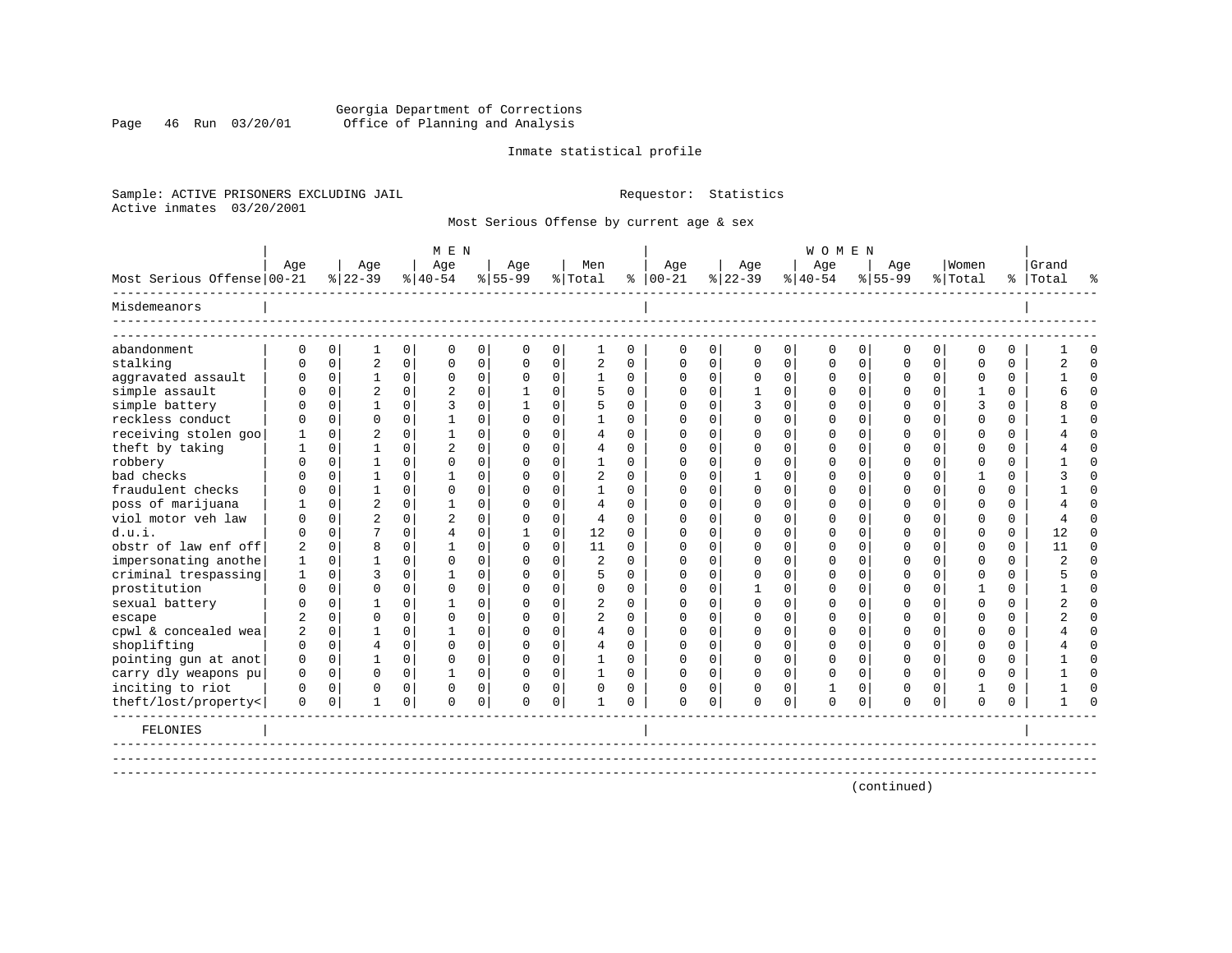Georgia Department of Corrections Page 47 Run 03/20/01 Office of Planning and Analysis

#### Inmate statistical profile

| 03/20/2001<br>Active inmates |                |                |                |             |                |                |                |             | Most Serious Offense by current age & sex |              |               |             |              | (CONTINUED)  |                  |                |              |              |              |              |          |   |
|------------------------------|----------------|----------------|----------------|-------------|----------------|----------------|----------------|-------------|-------------------------------------------|--------------|---------------|-------------|--------------|--------------|------------------|----------------|--------------|--------------|--------------|--------------|----------|---|
|                              | Aqe            |                | Aqe            |             | M E N<br>Age   |                | Aqe            |             | Men                                       |              | Aqe           |             | Aqe          |              | W O M E N<br>Age |                | Aqe          |              | Women        |              | Grand    |   |
| Most Serious Offense 00-21   |                |                | $ 22-39$       |             | $8 40-54$      |                | $8 55-99$      |             | % Total                                   |              | $8   00 - 21$ |             | $ 22-39 $    |              | $ 40-54 $        |                | $8 55-99$    |              | % Total      |              | %  Total |   |
| FELONIES                     |                |                |                |             |                |                |                |             |                                           |              |               |             |              |              |                  |                |              |              |              |              |          |   |
| misc misdemeanor             | 1              | 0              | 2              | 0           | 2              | 0              | 0              | 0           | 5                                         | 0            | 0             | 0           | 0            | 0            | 1                | 0              | 0            | 0            | 1            | 0            | 6        |   |
| MISC. HOMICIDE OFFEN         | $\overline{2}$ | $\Omega$       | 5              | $\mathbf 0$ | 3              | 0              | $\mathbf 0$    | $\Omega$    | 10                                        | $\Omega$     | 0             | $\Omega$    | $\Omega$     | $\Omega$     | $\Omega$         | $\Omega$       | $\Omega$     | $\Omega$     | $\Omega$     | $\Omega$     | 10       |   |
| <b>MURDER</b>                | 139            | $\overline{4}$ | 2025           | 8           | 1334           | 12             | 336            | 21          | 3834                                      | 9            | 11            | 7           | 108          | 6            | 70               | 10             | 25           | 37           | 214          | 8            | 4048     |   |
| VOLUNTARY MANSLAUGHT         | 55             | $\overline{2}$ | 700            | 3           | 284            | 3              | 76             | 5           | 1115                                      | 3            | 9             | 6           | 78           | 4            | 49               | 7              | 8            | 12           | 144          | 5            | 1259     |   |
| INVOLUNTARY MANSLAUG         | 19             | $\mathbf{1}$   | 75             | 0           | 17             | $\Omega$       | 10             | 1           | 121                                       | 0            | 1             | 1           | 12           | 1            | 2                | 0              | <sup>0</sup> | $\mathbf 0$  | 15           | $\mathbf{1}$ | 136      |   |
| RECKLESS ABANDONMENT         | 0              | $\Omega$       | $\mathbf 0$    | 0           | 0              | $\Omega$       | $\mathbf 0$    | $\mathbf 0$ | $\Omega$                                  | $\Omega$     | 0             | $\Omega$    | 1            | $\Omega$     | 0                | 0              | <sup>0</sup> | $\mathbf 0$  | 1            | $\Omega$     | -1       | ∩ |
| FETICIDE                     | $\Omega$       | $\Omega$       | 2              | $\mathbf 0$ |                | $\Omega$       | $\Omega$       | $\Omega$    | 4                                         | $\Omega$     | $\Omega$      | $\Omega$    | $\Omega$     | $\Omega$     | <sup>0</sup>     | $\Omega$       | <sup>0</sup> | $\Omega$     | $\Omega$     | $\Omega$     | 4        |   |
| VEHICULAR HOMICIDE           | 21             | $\mathbf{1}$   | 149            | 1           | 70             | 1              | 16             | $\mathbf 1$ | 256                                       | 1            | 0             | 0           | 15           | 1            | 6                | 1              | 2            | 3            | 23           | $\mathbf{1}$ | 279      |   |
| HOMICIDE BY PILOT, DU        | 0              | $\mathbf 0$    | 6              | $\mathbf 0$ | 1              | 0              | $\mathbf{1}$   | 0           | 8                                         | 0            | $\Omega$      | 0           | $\Omega$     | $\Omega$     | $\mathbf{1}$     | 0              | $\Omega$     | $\mathbf 0$  | $\mathbf{1}$ | $\Omega$     | 9        |   |
| CONCEAL DEATH OF ANO         | 0              | $\Omega$       | $\overline{2}$ | 0           | $\Omega$       | $\Omega$       | $\mathbf{1}$   | $\Omega$    | 3                                         | $\Omega$     | O             | $\Omega$    | <sup>0</sup> | $\Omega$     | $\Omega$         | $\Omega$       | <sup>0</sup> | $\Omega$     | 0            | 0            | 3        |   |
| CRIMINAL ATTEMPT MUR         | 0              | $\Omega$       | 3              | 0           | 1              | 0              | 2              | $\Omega$    | 6                                         | $\Omega$     | $\Omega$      | $\Omega$    | 0            | 0            | -1               | 0              | 0            | $\Omega$     |              | 0            |          |   |
| MISC. ASSAULT/BATTER         | 1              | $\Omega$       | 26             | 0           | 9              | $\Omega$       | $\mathbf{1}$   | $\Omega$    | 37                                        | $\Omega$     | $\Omega$      | $\Omega$    | $\Omega$     | $\Omega$     | $\Omega$         | $\Omega$       | <sup>0</sup> | $\Omega$     | $\Omega$     | $\Omega$     | 37       |   |
| AGGRAVATED ASSAULT           | 328            | 9              | 2361           | 9           | 869            | 8              | 124            | 8           | 3682                                      | 9            | 19            | 12          | 131          | 7            | 57               | 8              | 4            | 6            | 211          | 8            | 3893     |   |
| CRMNL ATTEMPT AGG AS         | $\Omega$       | $\Omega$       | 3              | $\mathbf 0$ | 1              | $\mathbf 0$    | $\mathbf 0$    | $\mathbf 0$ | 4                                         | $\Omega$     | 0             | $\mathbf 0$ | $\Omega$     | $\Omega$     | $\Omega$         | $\Omega$       | $\Omega$     | $\mathbf 0$  | 0            | $\Omega$     | 4        |   |
| AGGRAVATED BATTERY           | 55             | $\overline{a}$ | 286            | 1           | 121            | $\mathbf{1}$   | 18             | 1           | 480                                       | $\mathbf{1}$ | $\mathbf{1}$  | 1           | 19           | 1            | 12               | $\overline{a}$ | 1            | 1            | 33           | $\mathbf{1}$ | 513      |   |
| TERRORIST THREATS &          | 18             | $\Omega$       | 154            | 1           | 62             | $\mathbf 1$    | 6              | $\mathbf 0$ | 240                                       | 1            | $\Omega$      | 0           |              | $\Omega$     | 6                | 1              | 0            | $\Omega$     | 13           | $\Omega$     | 253      |   |
| FALSE IMPRISONMENT           | 7              | $\Omega$       | 71             | $\mathbf 0$ | 23             | 0              | 3              | $\Omega$    | 104                                       | $\Omega$     | $\Omega$      | $\Omega$    |              | $\Omega$     | $\mathbf{1}$     | $\Omega$       | <sup>0</sup> | $\Omega$     | 3            | $\Omega$     | 107      |   |
| KIDNAPPING                   | 97             | 3              | 650            | 3           | 267            | $\overline{a}$ | 26             | 2           | 1040                                      | 2            | 1             | 1           | 12           | $\mathbf{1}$ | 8                | $\mathbf{1}$   | 0            | $\Omega$     | 21           | 1            | 1061     |   |
| INTERFERENCE WITH CU         | 1              | $\mathbf 0$    | 3              | $\mathbf 0$ | 0              | $\mathbf 0$    | $\overline{0}$ | $\mathbf 0$ | 4                                         | $\mathbf 0$  | $\Omega$      | $\mathbf 0$ | $\mathbf 0$  | $\mathbf 0$  | 0                | 0              | 0            | $\mathbf 0$  | $\Omega$     | 0            | 4        |   |
| AGG ASSLT ON POLICE          | 12             | $\Omega$       | 180            | 1           | 60             | 1              | 7              | $\mathbf 0$ | 259                                       | 1            | $\Omega$      | $\Omega$    |              | $\Omega$     | 2                | $\Omega$       | $\Omega$     | $\Omega$     | 10           | $\Omega$     | 269      |   |
| AGG BATRY PEACE OFFI         | 0              | $\mathbf 0$    | 7              | 0           | 2              | $\Omega$       | $\Omega$       | $\Omega$    | 9                                         | $\Omega$     | O             | $\Omega$    | <sup>0</sup> | $\Omega$     | 0                | 0              | O            | $\Omega$     | 0            | 0            | 9        |   |
| SIMPLE BATTERY MISD          | 0              | $\mathbf 0$    | 2              | $\mathbf 0$ | $\overline{2}$ | 0              | $\mathbf 0$    | 0           | 4                                         | 0            | $\Omega$      | 0           | $\Omega$     | 0            | 0                | 0              |              | $\Omega$     | 0            | $\Omega$     | 4        |   |
| RECK COND-HIV INFCTD         | 0              | 0              | 6              | 0           | 2              | $\Omega$       | $\mathbf 0$    | 0           | 8                                         | 0            | $\Omega$      | 0           |              | $\Omega$     | 0                | 0              |              | 1            | 6            | $\Omega$     | 14       |   |
| STALKING                     | 0              | $\mathbf 0$    | 0              | 0           | $\sqrt{2}$     | $\Omega$       | $\mathbf 0$    | 0           | $\overline{2}$                            | $\Omega$     | 0             | 0           | $\Omega$     | $\Omega$     | 0                | $\Omega$       | 0            | 0            | 0            | 0            | 2        |   |
| AGGRAVATED STALKING          | 5              | $\Omega$       | 71             | $\Omega$    | 34             | 0              | 5              | $\Omega$    | 115                                       | $\Omega$     | $\Omega$      | $\Omega$    | 1            | $\Omega$     | <sup>0</sup>     | $\Omega$       |              | $\Omega$     | 1            | $\Omega$     | 116      |   |
| CRIMINAL ATTEMPT KID         | 1              | $\mathbf 0$    | 5              | 0           | $\overline{2}$ | $\Omega$       | $\mathbf 0$    | $\mathbf 0$ | 8                                         | 0            | $\Omega$      | 0           | $\Omega$     | $\Omega$     | 0                | 0              | <sup>0</sup> | 0            | 0            | $\Omega$     | 8        |   |
| MISC. ARSON                  | $\Omega$       | $\mathbf 0$    |                | 0           | $\mathbf{1}$   | $\Omega$       | $\mathbf{1}$   | $\mathbf 0$ | 3                                         | 0            | $\Omega$      | $\Omega$    | $\Omega$     | $\Omega$     | -1               | 0              | <sup>0</sup> | $\Omega$     |              | 0            | 4        |   |
| FIRST DEGREE ARSON           | 13             | $\Omega$       | 158            | 1           | 51             | $\Omega$       | 7              | $\Omega$    | 229                                       | $\mathbf{1}$ | 2             | 1           | 6            | $\Omega$     | 9                | 1              | 1            | 1            | 18           | $\mathbf{1}$ | 247      |   |
| SECOND DEGREE ARSON          | 3              | $\mathbf 0$    | 30             | 0           | 11             | 0              | 0              | $\mathbf 0$ | 44                                        | $\mathbf 0$  | $\Omega$      | 0           | $\Omega$     | $\mathbf 0$  | 2                | 0              |              | $\mathbf{1}$ | 3            | 0            | 47       |   |
| CRIMINAL POSS EXPLOS         | 0              | $\mathbf 0$    | 1              | $\mathbf 0$ | $\mathbf{1}$   | $\mathbf 0$    | $\mathbf 0$    | $\mathbf 0$ |                                           | $\mathbf 0$  | $\Omega$      | $\mathbf 0$ | $\Omega$     | $\mathbf 0$  | $\Omega$         | 0              | $\Omega$     | $\mathbf 0$  | $\Omega$     | 0            |          |   |
| MISC. CRIMINAL DAMAG         | 0              | 0              | 0              | 0           | 0              | 0              | $\Omega$       | 0           | $\Omega$                                  | 0            | O             | 0           |              | 0            | O                | 0              | ∩            | 0            | 1            | 0            | -1       |   |

(continued)

Sample: ACTIVE PRISONERS EXCLUDING JAIL Requestor: Statistics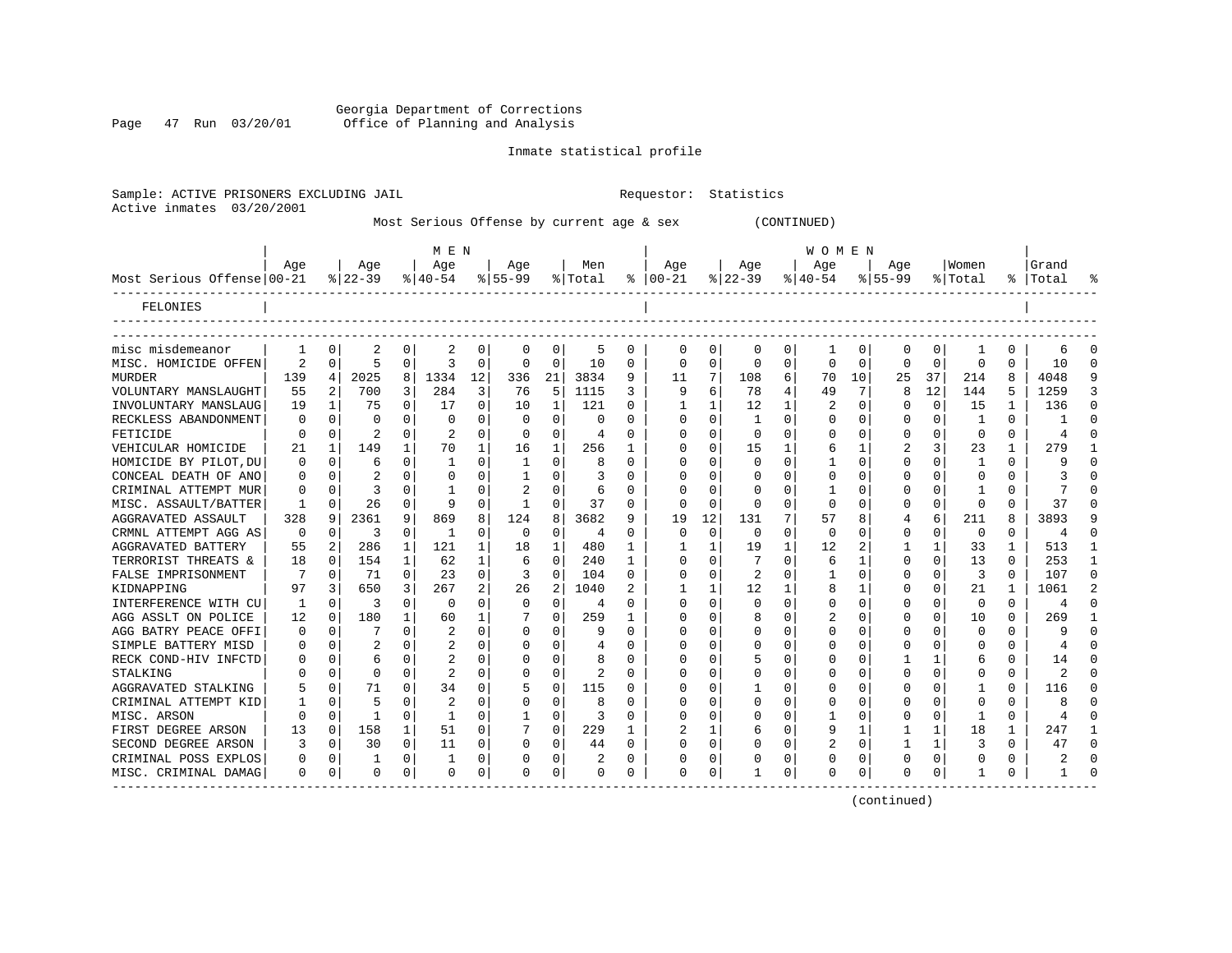#### Georgia Department of Corrections Page 48 Run 03/20/01 Office of Planning and Analysis

#### Inmate statistical profile

Sample: ACTIVE PRISONERS EXCLUDING JAIL **Requestor:** Statistics Active inmates 03/20/2001

Most Serious Offense by current age & sex (CONTINUED)

|                            |     |             |              |              | M E N     |          |          |          |         |                  |                |              |          |          | W O M E N |             |             |          |                         |          |           |               |
|----------------------------|-----|-------------|--------------|--------------|-----------|----------|----------|----------|---------|------------------|----------------|--------------|----------|----------|-----------|-------------|-------------|----------|-------------------------|----------|-----------|---------------|
|                            | Age |             | Age          |              | Age       |          | Age      |          | Men     |                  | Age            |              | Age      |          | Aqe       |             | Age         |          | Women                   |          | Grand     |               |
| Most Serious Offense 00-21 |     |             | $8 22-39$    |              | $8 40-54$ |          | $ 55-99$ |          | % Total |                  | $8   00 - 21$  |              | $ 22-39$ |          | $ 40-54 $ |             | $8155 - 99$ |          | % Total                 |          | %   Total |               |
| CRIM. DAMAGE 1ST DEG       | 2   | 0           | 18           | 0            | 5         | 0        | 0        | 0        | 25      | 0                | 0              | 0            | 1        | 0        | 0         | 0           | 0           | 0        | 1                       | 0        | 26        |               |
| CRIM. DAMAGE 2ND DEG       | 11  | 0           | 39           | 0            | 18        | 0        |          | 0        | 70      | 0                | <sup>0</sup>   | 0            | 3        | 0        | $\Omega$  | 0           | 0           | O        | 3                       | 0        | 73        |               |
| VANDALISM TO CHURCH        |     | $\Omega$    | O            | U            | $\Omega$  | $\Omega$ | 0        | $\Omega$ | 1       | $\Omega$         | ∩              | 0            | 1        | 0        | $\Omega$  | $\Omega$    | 0           | O        |                         | $\Omega$ |           |               |
| ALTER I.D.                 |     | $\Omega$    | 4            | $\Omega$     | 2         | $\Omega$ | $\Omega$ | $\Omega$ | 7       | $\Omega$         | $\Omega$       | $\Omega$     | $\Omega$ | $\Omega$ | O         | 0           | 0           | $\Omega$ | $\Omega$                | $\Omega$ |           |               |
| <b>BURGLARY</b>            | 525 | 14          | 3102         | 12           | 1115      | 10       | 45       | 3        | 4787    | 11               | 16             | 10           | 127      | 7        | 33        | 5           | 0           | $\Omega$ | 176                     | 6        | 4963      | 11            |
| POSS BURGLAR TOOLS         | 6   | 0           | 8            | 0            |           | $\Omega$ | 1        | 0        | 22      | $\Omega$         | $\Omega$       | $\Omega$     |          | 0        |           | 0           | 0           | 0        | 2                       | 0        | 24        | ∩             |
| CRMNL ATMPT COMMIT B       |     | 0           | 12           | $\Omega$     | 15        | $\Omega$ | $\Omega$ | $\Omega$ | 30      | $\Omega$         | <sup>0</sup>   | 0            | 0        | 0        | $\Omega$  | 0           | 0           | 0        | $\Omega$                | $\Omega$ | 30        | $\Omega$      |
| MISC. FORGERY              |     | 0           | 6            | $\Omega$     | 2         | $\Omega$ | $\Omega$ | 0        | 9       | $\Omega$         | $\Omega$       | $\Omega$     | 2        | $\Omega$ | $\Omega$  | $\Omega$    | U           | $\Omega$ | 2                       | $\Omega$ | 11        | $\Omega$      |
| FORGERY 1ST DEGREE         | 48  | 1           | 642          | 2            | 300       | 3        | 10       | 1        | 1000    | 2                | 17             | 10           | 283      | 16       | 72        | 10          | 5           | 7        | 377                     | 14       | 1377      | 3             |
| FORGERY 2ND DEGREE         |     | 0           | 11           | O            | 6         | 0        | 1        | 0        | 18      | O                | $\Omega$       | 0            | 4        | 0        | 2         | 0           | 0           | O        | 6                       | O        | 24        |               |
| <b>BAD CHECKS</b>          |     | $\Omega$    |              | U            |           | O        |          | $\Omega$ | 4       | n                |                | <sup>0</sup> | $\Omega$ | O        |           | $\Omega$    | U           | O        | C                       | O        |           |               |
| THEFT CREDIT CARD          |     | $\Omega$    | 16           | 0            | 6         | 0        |          | $\Omega$ | 22      | $\Omega$         |                | $\Omega$     | 3        | U        | 2         | $\Omega$    | U           | 0        | 5                       | 0        | 27        |               |
| FRAUDULENT CREDIT CA       | ٦   | $\Omega$    | 26           | $\Omega$     | 9         | $\Omega$ | 0        | $\Omega$ | 38      | 0                |                | 0            | 10       | 1        | 5         | 1           | U           | $\Omega$ | 15                      | 1        | 53        |               |
| TELECOMMUNICATIONS F       |     | 0           | 3            | 0            | $\Omega$  | 0        |          | 0        | 3       | O                |                | $\Omega$     | $\Omega$ | 0        |           | 0           | U           | $\Omega$ | $\mathbf 0$             | $\Omega$ |           |               |
| CRMNL ATMPT COMMIT F       |     | $\mathbf 0$ | $\mathbf{1}$ | O            | C         | O        | O        | 0        | 1       | O                |                | $\Omega$     | 0        | O        |           | $\mathbf 0$ | U           | $\Omega$ | $\cap$                  | $\Omega$ |           |               |
| MISC. FRAUD                |     | 0           | 12           | $\Omega$     | 8         | $\Omega$ |          | 0        | 22      | $\Omega$         |                | 1            | 3        | 0        | 2         | 0           |             | 3        | 8                       | $\Omega$ | 30        |               |
| THEFT BY TAKING            | 84  | 2           | 514          | 2            | 205       | 2        | 27       | 2        | 830     | 2                | $\mathfrak{D}$ | 1            | 54       | 3        | 33        | 5           | U           | 0        | 89                      | 3        | 919       | $\mathcal{D}$ |
| THEFT BY DECEPTION         |     | 0           | 20           | 0            | 16        | 0        | 5        | 0        | 41      | $\left( \right)$ | 2              | 1            | 7        | U        | 0         | 0           | 0           | 0        | 9                       | O        | 50        |               |
| THEFT BY EXTORTION         |     | 0           |              |              |           | 0        |          | 0        |         |                  |                | 0            | 0        | 0        |           | 0           | 0           | O        | O                       |          |           |               |
| THEFT OF LOST PROPER       |     | $\Omega$    | $\Omega$     | U            | Р         | O        | O        | $\Omega$ | 3       | O                |                | $\Omega$     | $\Omega$ | U        |           | 0           | U           | U        | $\Omega$                | $\Omega$ |           |               |
| THEFT BY REC STOLEN        | 123 | 3           | 603          | 2            | 164       | 2        | 6        | 0        | 896     | 2                |                | 1            | 24       | 1        |           | 1           | O           | 0        | 29                      | 1        | 925       |               |
| THEFT OF SERVICES          |     | 0           | 3            | 0            | -1        | 0        | 0        | 0        | 4       | O                | 0              | $\Omega$     | 0        | 0        |           | 0           | 0           | 0        | 0                       | 0        |           |               |
| THEFT BY CONVERSION        |     | 0           | 23           | 0            | 14        | 0        |          | 0        | 38      | 0                |                |              | 4        | 0        |           | 0           | 0           | 0        | 6                       | 0        | 44        |               |
| CONVSN PAYMNTS REAL        |     | $\mathbf 0$ | 1            | U            | 0         | 0        | 0        | 0        |         | O                |                | 0            |          | 0        |           | $\mathbf 0$ | 0           | O        | O                       | 0        | -1        |               |
| THEFT OF MOTOR VEH.        | 21  | 1           | 116          | U            | 32        | 0        | O        | 0        | 169     | O                |                | 1            | 6        | 0        |           | 0           | O           | O        |                         | $\Omega$ | 176       |               |
| THEFT BRING PROP IN        | 0   | 0           | 19           | $\Omega$     | 2         | 0        |          | 0        | 23      | O                | <sup>0</sup>   | 0            | 0        | 0        | O         | 0           | 0           | 0        | 0                       | 0        | 23        |               |
| THEFT RECV PROP OUT        | 0   | 0           | 2            | 0            | 0         | 0        | 2        | 0        | 4       | 0                | O              | 0            | 0        | 0        | 0         | 0           | 0           | 0        | 0                       | O        |           |               |
| THEFT BY SHOPLIFTING       | 10  | 0           | 238          | $\mathbf{1}$ | 227       | 2        | 17       | 1        | 492     |                  |                | 4            | 107      | 6        | 74        | 10          |             | 1        | 188                     |          | 680       |               |
| ENTERING VEHICLE           | 27  | 1           | 88           | $\Omega$     | 27        | $\Omega$ | 2        | $\Omega$ | 144     | 0                | $\Omega$       | 0            | -1       | 0        | 2         | $\Omega$    | 0           | $\Omega$ | 3                       | 0        | 147       | $\cap$        |
| <b>ROBBERY</b>             | 457 | 12          | 1783         | 7            | 446       | 4        | 23       | 1        | 2709    | 6                | 36             | 22           | 99       | 5        | 25        | 3           | 0           | $\Omega$ | 160                     | 6        | 2869      |               |
| ARMED ROBBERY              | 610 | 17          | 2486         | 10           | 700       | 6        | 50       | 3        | 3846    | 9                | 14             | 9            | 47       | 3        | 10        | 1           | 0           | $\Omega$ | 71                      | 3        | 3917      | q             |
| HIJACKING MOTOR VEHI       | 12  | 0           | 27           | 0            | $\Omega$  | 0        | $\Omega$ | 0        | 39      | $\Omega$         | -1             | 1            | 1        | 0        | O         | 0           | 0           | 0        | $\overline{\mathbf{c}}$ | 0        | 41        |               |
| CRIMINAL ATTEMPT ROB       | 9   | 0           | 31           | 0            | 10        | 0        |          | 0        | 50      | O                |                | $\Omega$     |          | 0        |           | 0           | 0           | $\Omega$ | 3                       | $\Omega$ | 53        |               |
| CRMNL ATMPT ARMED RO       | 49  | 1           | 136          | $\mathbf 1$  |           | 0        | O        | 0        | 192     | 0                |                | 0            | 6        | 0        | U         | 0           | U           | O        | 6                       | 0        | 198       | $\cap$        |
| MISC. SEXUAL               | 0   | 0           | 13           | 0            | 7         | 0        | 1        | 0        | 21      | 0                | $\Omega$       | 0            | O        | 0        |           | 0           | O           | 0        | 1                       | 0        | 22        |               |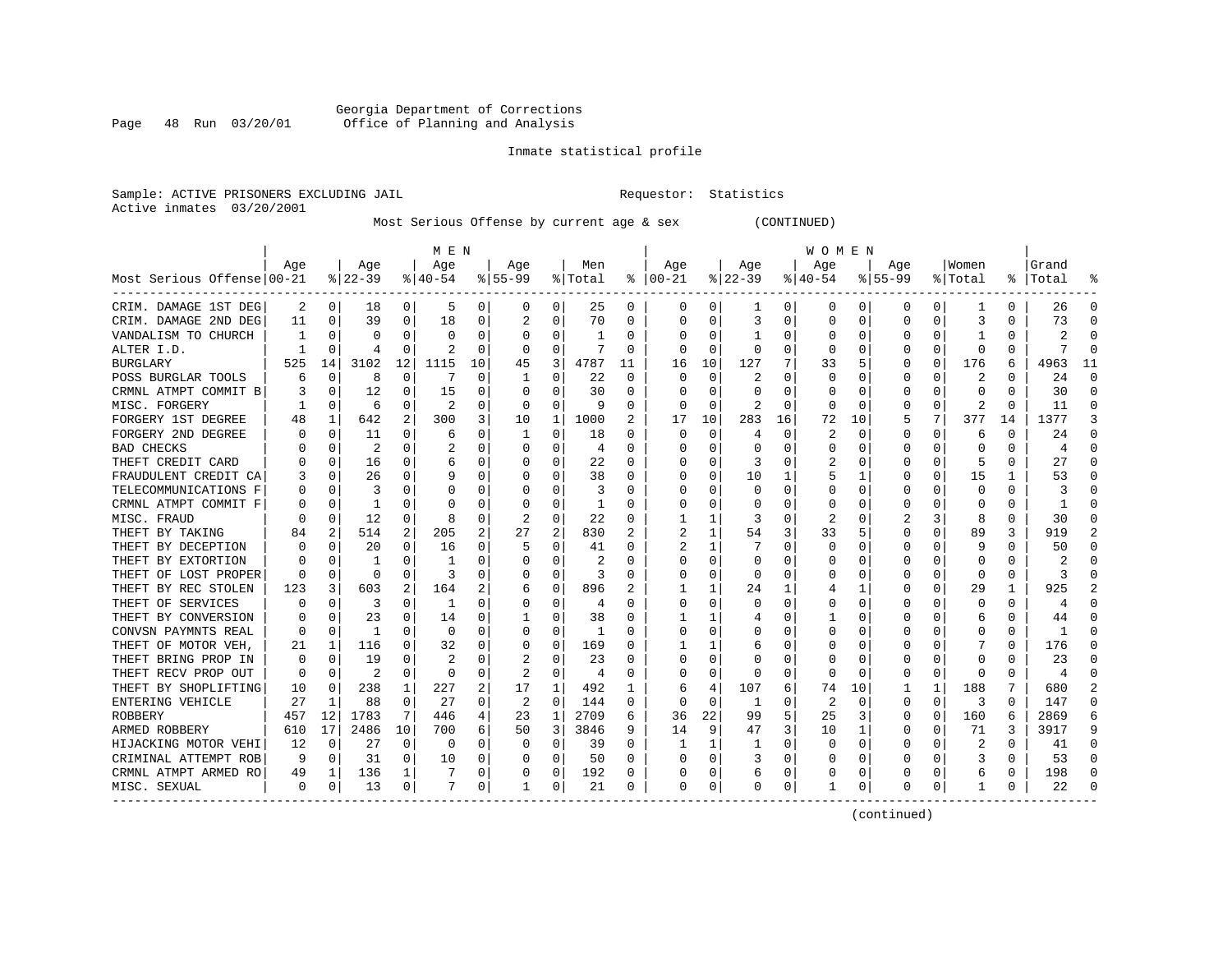#### Georgia Department of Corrections Page 49 Run 03/20/01 Office of Planning and Analysis

#### Inmate statistical profile

Sample: ACTIVE PRISONERS EXCLUDING JAIL **Requestor:** Statistics Active inmates 03/20/2001

Most Serious Offense by current age & sex (CONTINUED)

|                                     |     |          |              |          | M E N       |          |           |                |         |   |              |             |          |          | W O M E N |             |             |              |              |   |       |           |
|-------------------------------------|-----|----------|--------------|----------|-------------|----------|-----------|----------------|---------|---|--------------|-------------|----------|----------|-----------|-------------|-------------|--------------|--------------|---|-------|-----------|
|                                     | Age |          | Age          |          | Age         |          | Age       |                | Men     |   | Age          |             | Age      |          | Age       |             | Aqe         |              | Women        |   | Grand |           |
| Most Serious Offense 00-21<br>$---$ |     |          | $ 22-39$     |          | $8 40-54$   |          | $8 55-99$ |                | % Total | ႜ | $ 00-21$     |             | $ 22-39$ |          | $ 40-54$  |             | $8155 - 99$ |              | % Total      | ိ | Total |           |
| RAPE                                | 57  | 2        | 844          | 3        | 658         | 6        | 82        | 5              | 1641    | 4 | 0            | 0           | 1        | 0        | 3         | 0           | 0           | 0            | 4            | 0 | 1645  | 4         |
| SODOMY                              |     | 0        | 15           | 0        | 16          | 0        | 5         | 0              | 40      | 0 | $\Omega$     | 0           | 0        | $\Omega$ | $\Omega$  | 0           | U           | 0            | $\Omega$     | 0 | 40    | n         |
| AGGRAVATED SODOMY                   |     | $\Omega$ | 108          | 0        | 87          | 1        | 31        | $\overline{2}$ | 233     | 1 |              | 0           | -1       | 0        | 3         | 0           | O           | 0            | 4            | 0 | 237   | -1        |
| INCEST                              |     | $\Omega$ | 24           | $\Omega$ | 41          | 0        | 6         | $\mathbf 0$    | 72      | 0 |              | $\Omega$    | 1        | $\Omega$ | Ω         | $\mathbf 0$ | U           | 0            |              | 0 | 73    | $\bigcap$ |
| BIGAMY                              |     | $\Omega$ | $\mathbf{1}$ | 0        | $\mathbf 0$ | 0        |           | 0              | 1       | 0 |              | 0           |          | 0        |           | 0           |             | O            | 0            | 0 |       | $\bigcap$ |
| AGGRAVATED SEXUAL BA                |     | $\Omega$ | 37           | 0        | 28          | 0        | 9         | $\mathbf 1$    | 77      | O |              | 0           | 1        | 0        | O         | 0           | O           | 0            |              | 0 | 78    | $\Omega$  |
| STATUATORY RAPE                     | 70  | 2        | 321          | 1        | 34          | 0        | 11        | 1              | 436     | 1 |              | 1           | 5        | 0        | 0         | 0           | 0           | 0            | 6            | 0 | 442   | -1        |
| CHILD MOLESTATION                   | 105 | 3        | 912          | 4        | 696         | 6        | 240       | 15             | 1953    | 5 | 3            | 2           | 16       | 1        | 13        | 2           | 0           | 0            | 32           | 1 | 1985  | 4         |
| ENTICING CHILD-INDEC                | 1   | 0        | 22           | 0        | 12          | 0        | 4         | 0              | 39      | 0 |              | 0           | 2        | 0        | 0         | 0           | 0           | 0            | 2            | U | 41    | $\Omega$  |
| AGGRAV. CHILD MOLEST                | 26  | 1        | 461          | 2        | 378         | 3        | 123       | 8              | 988     |   | <sup>0</sup> | 0           | 16       | 1        | 6         | 1           | U           | O            | 22           | 1 | 1010  |           |
| SEXL/ASSLT/AGN/PERS/                | n   | $\Omega$ | 4            | U        | 0           | 0        | 0         | 0              | 4       | O | ∩            | $\Omega$    | $\Omega$ | 0        | O         | $\Omega$    | U           | 0            | $\Omega$     | 0 | 4     | $\cap$    |
| CRIMINAL ATTPT RAPE                 |     | $\Omega$ | 39           | $\Omega$ |             | 0        |           | 0              | 51      | O |              | $\Omega$    | 0        | $\Omega$ | O         | $\Omega$    | U           | <sup>0</sup> | $\Omega$     | 0 | 51    | $\cap$    |
| CRIMINAL ATTPT SODOM                |     | 0        | 1            | $\Omega$ | $\mathbf 0$ | 0        |           | 0              | 1       | O |              | $\mathbf 0$ | 0        | $\Omega$ | Ω         | 0           | O           | 0            | 0            | U |       | $\bigcap$ |
| CRIMINAL ATTPT AGG S                |     | 0        |              | O        | 2           | 0        |           | 0              | 4       | O |              | 0           | 0        | $\Omega$ |           | $\mathbf 0$ | O           | 0            | 0            | 0 |       | $\cap$    |
| MISC. OBSCENITY                     |     | $\Omega$ | U            | U        | 2           | 0        |           | 0              | 3       | O | ∩            | 0           | 0        | 0        | O         | 0           | U           | 0            | <sup>0</sup> | 0 |       | $\Omega$  |
| MISC. PUBLIC ORDER                  |     | $\Omega$ |              | U        | 0           | 0        | O         | 0              | 1       | 0 | n            | 0           | 0        | 0        | 0         | 0           | O           | 0            | O            | 0 |       | $\cap$    |
| FALSE SWEARNG WRITTN                |     | $\Omega$ | U            | U        |             | 0        | n         | 0              | 1       | 0 |              | 0           | 0        | 0        | 0         | 0           | O           | 0            | 0            | 0 |       | $\cap$    |
| BRIBERY GOVT OFFICER                |     | 0        |              | U        | $\Omega$    | 0        |           | 0              | 2       | 0 |              | 0           | C        | 0        | 0         | 0           |             |              | 0            | 0 |       |           |
| DEFRAUDING STATE                    |     | $\Omega$ | U            |          |             | $\Omega$ |           | $\Omega$       | 2       | O |              | $\Omega$    | 1        | 0        |           | $\Omega$    | n           |              |              | U |       |           |
| <b>FALSE CERTIFICATES</b>           |     | $\cap$   |              | U        | $\Omega$    | 0        |           | 0              | 1       | O |              | 0           | O        | 0        | 0         | n           |             |              | <sup>0</sup> | U |       |           |
| INFLUENCING WITNESS                 |     | $\Omega$ | 3            | 0        | -1          | 0        | O         | $\mathbf 0$    | 5       | 0 |              | $\mathbf 0$ | $\Omega$ | 0        | 0         | 0           | O           | 0            | $\Omega$     | 0 |       |           |
| OBSTR OF LAW ENF OFF                | 67  | 2        | 605          | 2        | 176         | 2        |           | $\mathbf 0$    | 855     | 2 |              | 1           | 31       | 2        | 16        | 2           | 0           | 0            | 48           | 2 | 903   |           |
| PERJURY                             |     | $\Omega$ | 2            | 0        | 1           | 0        | 0         | 0              | 3       | 0 | 0            | 0           | 0        | 0        | 0         | 0           | 0           | O            | 0            | 0 |       | $\Omega$  |
| FALSE SWEARING                      |     | $\Omega$ | 0            | U        | 0           | 0        | O         | 0              | 0       | O | ∩            | 0           | 1        | 0        | O         | 0           | 0           | 0            | 1            | 0 |       | $\cap$    |
| IMPERSONATION                       |     | $\Omega$ |              | U        | 0           | 0        | U         | 0              |         | 0 | ∩            | 0           | 0        | 0        | 0         | 0           | O           | 0            | 0            | 0 |       | $\Omega$  |
| IMPERSONATING OFFIC                 |     | 0        | U            | U        | 0           | 0        |           | 0              | 1       | O |              | 0           | 0        | 0        | 0         | 0           | O           | 0            | 0            | 0 |       | $\cap$    |
| FALSE STATEMENTS GOV                |     | 0        | 19           | U        |             | 0        |           | 0              | 26      | O |              | 1           |          | 0        |           | 0           | n           |              | 4            | 0 | 30    |           |
| IMPRSNTNG ANTHR RBAL                |     | $\Omega$ | 2            | U        | $\Omega$    | $\Omega$ | O         | $\Omega$       | 2       | O | ∩            | $\Omega$    | 1        | 0        | O         | $\Omega$    | U           |              |              | 0 |       |           |
| ESCAPE                              |     | $\Omega$ | 74           | 0        | 23          | 0        |           | 0              | 109     | O |              | 0           |          | 0        |           | 0           | O           | O            | 5            | 0 | 114   | n         |
| AIDING ESCAPE                       |     | $\Omega$ |              | 0        | $\mathbf 0$ | 0        | O         | 0              | 1       | O |              | $\Omega$    | $\Omega$ | $\Omega$ | 0         | 0           | U           | 0            | 0            | 0 |       | n         |
| HINDERING APPREH OR                 |     | 0        | 4            | 0        | 2           | 0        |           | 0              | 8       | 0 |              | 0           | 1        | 0        |           | 0           |             |              | 3            | 0 | 11    | $\cap$    |
| MUTINY IN PENAL INST                |     | 0        | 2            | 0        | 0           | 0        | U         | 0              |         | 0 |              | 0           | 0        | 0        | 0         | 0           | U           | $\Omega$     | 0            | 0 | 2     | $\cap$    |
| <b>BAIL JUMPING</b>                 |     | $\Omega$ | 3            | 0        | 2           | 0        | O         | $\Omega$       | 5       | 0 |              | $\Omega$    |          | 0        | 1         | $\Omega$    | U           | 0            |              | 0 | 8     | $\Omega$  |
| FALSE PUBLIC ALARM                  |     | $\Omega$ | 1            | 0        | 1           | 0        | O         | 0              | 2       | 0 | <sup>0</sup> | 0           | 0        | 0        | 0         | 0           | U           | 0            | 0            | 0 |       | $\cap$    |
| CRIM INTER WITH GOVT                | 7   | 0        | 28           | 0        | .5          | 0        | O         | 0              | 40      | 0 | 1            | 1           | 2        | 0        | 0         | 0           | U           | 0            | 3            | 0 | 43    |           |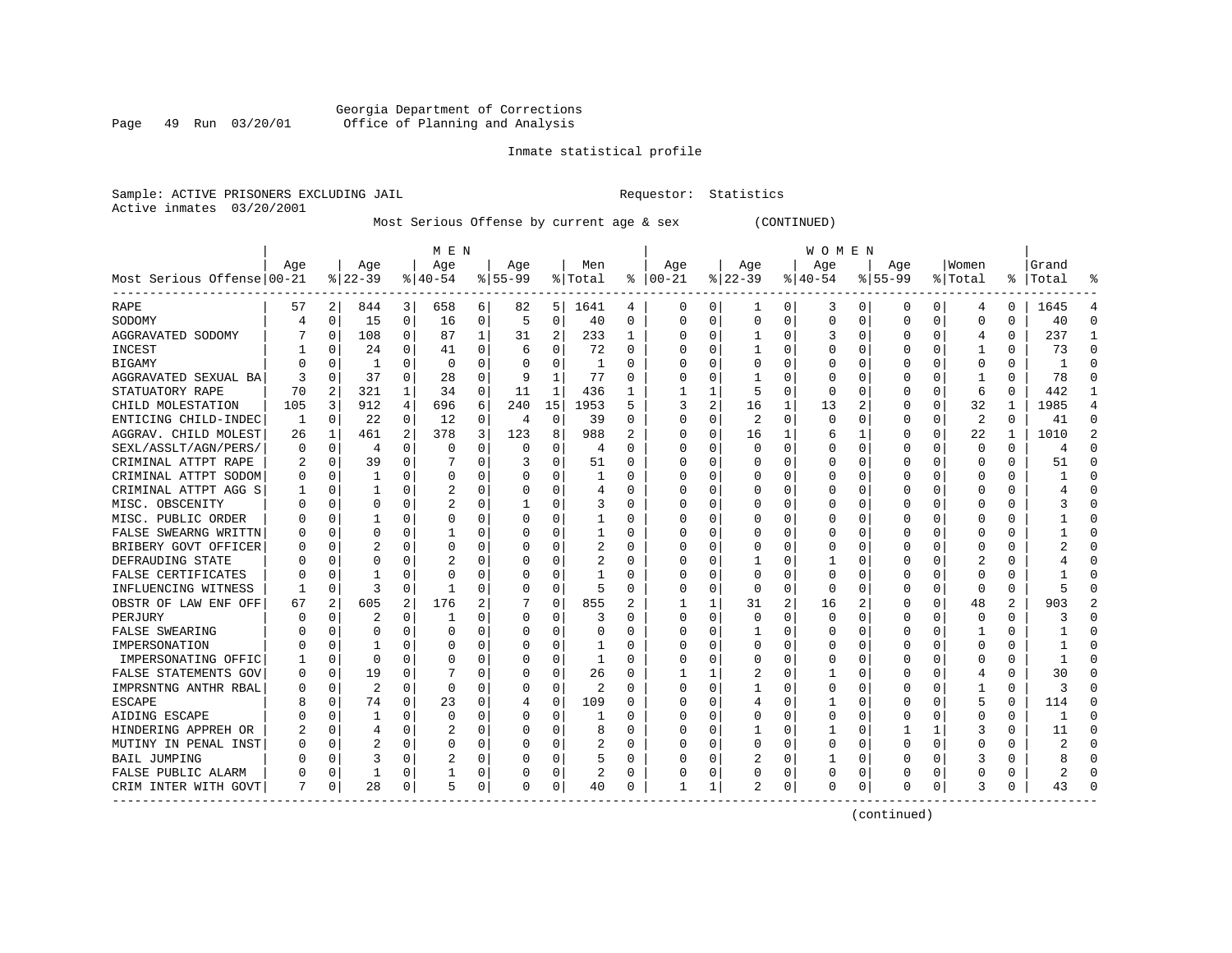#### Georgia Department of Corrections<br>Page 50 Run 03/20/01 Office of Planning and Analysis Page 50 Run 03/20/01 Office of Planning and Analysis

#### Inmate statistical profile

| Sample: ACTIVE PRISONERS EXCLUDING JAIL | Requestor: Statistics |  |
|-----------------------------------------|-----------------------|--|
| Active inmates 03/20/2001               |                       |  |

Most Serious Offense by current age & sex (CONTINUED)

|                            |     |             |           |              | M E N     |              |           |              |                |              |               |                |              |                | <b>WOMEN</b> |             |             |              |                         |              |           |              |
|----------------------------|-----|-------------|-----------|--------------|-----------|--------------|-----------|--------------|----------------|--------------|---------------|----------------|--------------|----------------|--------------|-------------|-------------|--------------|-------------------------|--------------|-----------|--------------|
|                            | Age |             | Age       |              | Age       |              | Aqe       |              | Men            |              | Aqe           |                | Age          |                | Aqe          |             | Aqe         |              | Women                   |              | Grand     |              |
| Most Serious Offense 00-21 |     |             | $8 22-39$ |              | $8 40-54$ |              | $8 55-99$ |              | % Total        |              | $8   00 - 21$ |                | $ 22-39 $    |                | $ 40-54 $    |             | $8155 - 99$ |              | % Total                 |              | %   Total | န္           |
| COMMERICAL GAMBLING        | 0   | $\mathbf 0$ | 0         | 0            | 0         | 0            |           | 0            | 1              | 0            | 0             | 0              | 0            | 0              | 0            | 0           | 0           | 0            | 0                       | 0            |           | n            |
| SOLICIT/ACCEPTING BR       | 0   | $\mathbf 0$ | 1         | 0            | $\Omega$  | 0            | $\Omega$  | 0            | 1              | U            | $\mathbf 0$   | 0              | $\mathbf{1}$ | 0              | 0            | 0           | $\Omega$    | $\Omega$     | $\mathbf{1}$            | $\Omega$     |           | $\cap$       |
| DOGFIGHTING                |     | $\Omega$    | $\Omega$  | 0            | $\Omega$  | 0            | $\Omega$  | $\Omega$     | $\mathbf{1}$   | 0            | $\Omega$      | 0              | $\Omega$     | 0              | $\Omega$     | 0           | $\Omega$    | $\Omega$     | $\Omega$                | $\Omega$     |           | $\cap$       |
| BUS HIJACKING              | 0   | $\Omega$    | 1         | 0            | -1        | 0            | $\Omega$  | $\Omega$     | $\overline{2}$ | 0            | C             | 0              | $\Omega$     | $\mathbf 0$    | $\Omega$     | 0           | O           | $\Omega$     | $\Omega$                | $\Omega$     | 2         |              |
| CRUELTY TO CHILDREN        | 11  | $\mathbf 0$ | 176       | 1            | 44        | 0            | 8         | $\mathbf{1}$ | 239            | 1            | 5             | 3              | 66           | $\overline{4}$ | 11           | 2           | 0           | $\Omega$     | 82                      | 3            | 321       |              |
| SEX EXPLOITATION CHI       | 0   | $\mathbf 0$ | 3         | $\Omega$     | 6         | 0            |           | 0            | 12             | 0            | $\Omega$      | 0              | $\Omega$     | $\mathbf 0$    | $\Omega$     | 0           | 0           | $\Omega$     | $\mathbf 0$             | 0            | 12        | $\Omega$     |
| CNTRBTNG DELINQENCY        |     | $\mathbf 0$ | $\Omega$  | $\Omega$     | $\Omega$  | 0            | $\Omega$  | 0            | $\mathbf{1}$   | $\Omega$     | $\Omega$      | 0              | $\mathbf{1}$ | 0              |              | $\mathbf 0$ | $\Omega$    | $\Omega$     | 2                       | $\Omega$     |           | $\Omega$     |
| MISC WEAPON/EXPLOSIV       | 1   | $\Omega$    | 3         | 0            | -1        | 0            | -1        | 0            | 6              | 0            | $\Omega$      | 0              | $\Omega$     | 0              | $\Omega$     | 0           | O           | 0            | <sup>0</sup>            | $\Omega$     |           | $\Omega$     |
| CARRY CONCEALED WEAP       | 1   | $\Omega$    | 2         | $\Omega$     | -1        | 0            | ∩         | $\Omega$     | 4              | 0            | $\Omega$      | $\Omega$       | $\Omega$     | 0              | O            | 0           | 0           | $\Omega$     | <sup>0</sup>            | $\Omega$     |           | ∩            |
| ALTER PISTL LICENSE        | O   | $\Omega$    |           | 0            | $\Omega$  | 0            | $\Omega$  | $\Omega$     | 1              | U            | C             | 0              |              | $\Omega$       | $\Omega$     | 0           | O           | 0            | <sup>0</sup>            | O            |           |              |
| POSS OF FIREARM DUR        |     | $\Omega$    | 8         | O            | 6         | O            |           | $\Omega$     | 17             | 0            | $\cap$        | $\Omega$       | $\Omega$     | $\Omega$       | $\Omega$     | $\Omega$    | O           | U            | $\Omega$                | $\Omega$     | 17        | $\cap$       |
| POSS OF CERTAIN WEAP       | O   | $\Omega$    | 19        | $\Omega$     |           | 0            | 3         | $\Omega$     | 29             | 0            | $\Omega$      | $\Omega$       | $\Omega$     | $\Omega$       | $\Omega$     | $\Omega$    | O           | $\Omega$     | $\Omega$                | $\Omega$     | 29        | $\cap$       |
| POSS FIREARM CONVCT        | 5   | $\Omega$    | 80        | $\Omega$     | 44        | 0            | 2         | $\Omega$     | 131            | 0            | $\Omega$      | $\Omega$       | -1           | $\Omega$       | $\Omega$     | $\Omega$    | 0           | $\Omega$     | 1                       | 0            | 132       | ∩            |
| CARRYING WEAPON AT S       | 0   | 0           | 4         | $\Omega$     | $\Omega$  | 0            | $\Omega$  | 0            | 4              | 0            | O             | 0              | -1           | 0              | 0            | 0           | 0           | 0            | 1                       | 0            |           |              |
| DESTROY/INJUR POLICE       | 0   | 0           |           | 0            | $\Omega$  | 0            | $\Omega$  | 0            | 1              | 0            | C             | 0              | 0            | 0              | $\Omega$     | 0           | O           | 0            | 0                       | $\Omega$     |           | $\cap$       |
| MISC INVASION OF PRI       | 0   | $\Omega$    | O         | 0            | 2         | 0            | $\Omega$  | 0            | 2              | 0            | $\Omega$      | $\Omega$       | $\Omega$     | $\Omega$       | $\Omega$     | $\Omega$    | O           | 0            | <sup>0</sup>            | $\Omega$     |           | $\cap$       |
| EAVESDROP & SURVEILL       |     | 0           | O         | 0            | O         | 0            | $\Omega$  | 0            | -1             | 0            | $\Omega$      | $\Omega$       | $\Omega$     | $\Omega$       | $\Omega$     | $\Omega$    | 0           | 0            | <sup>0</sup>            | $\Omega$     |           | $\cap$       |
| PEEPING TOM                |     | 0           | 8         | O            | 8         | 0            |           | 0            | 19             | 0            | O             | 0              | 0            | $\Omega$       | 0            | 0           | 0           | 0            | <sup>0</sup>            | N            | 19        |              |
| RACKETEERING               | O   | $\Omega$    | 8         | O            | 12        | 0            | $\Omega$  | $\Omega$     | 20             | 0            | O             | 0              |              | 0              |              | 0           | 0           | U            | 4                       | U            | 24        |              |
| S/D NARCOTICS, OPIAT       |     | $\Omega$    | 75        | 0            | 51        | 0            | 6         | 0            | 134            | 0            | $\Omega$      | 0              | 2            | 0              | 4            | 1           |             | 1            | 7                       | $\Omega$     | 141       | ∩            |
| S/D DEP, STIM, CNTRF D     | 4   | $\Omega$    | 51        | 0            | 20        | 0            |           | $\Omega$     | 77             | 0            | $\Omega$      | $\Omega$       | 5            | 0              | 4            | 1           | O           | $\Omega$     | q                       | 0            | 86        |              |
| SALE-DIST OF LSD           | -1  | $\Omega$    | 2         | $\Omega$     | $\Omega$  | 0            | $\Omega$  | 0            | 3              | 0            | $\Omega$      | $\mathbf 0$    | $\Omega$     | 0              | O            | 0           | 0           | $\Omega$     | 0                       | 0            | 3         |              |
| SALE/DIST OF MARIJUA       | 26  | 1           | 189       | 1            | 80        | 1            | 9         | $\mathbf{1}$ | 304            | 1            |               | $\mathbf{1}$   | 10           | 1              |              | 0           | 3           | 4            | 17                      | 1            | 321       |              |
| POSS NARCOTICS, OPIA       |     | $\mathbf 0$ | 137       | $\mathbf{1}$ | 68        | $\mathbf{1}$ | 6         | $\mathbf 0$  | 218            | 1            | $\Omega$      | 0              | 24           | $\mathbf{1}$   |              | 1           | $\Omega$    | $\Omega$     | 33                      | $\mathbf{1}$ | 251       | $\mathbf{1}$ |
| POSS DEP, STIM, CNTRF      | 4   | 0           | 75        | $\Omega$     | 45        | 0            | 3         | 0            | 127            | 0            | $\Omega$      | 0              | 10           | $\mathbf{1}$   |              | 0           | 0           | $\Omega$     | 11                      | $\Omega$     | 138       | $\Omega$     |
| POSS OF L.S.D.             | O   | $\mathbf 0$ |           | 0            | $\Omega$  | 0            | $\Omega$  | 0            | 7              | 0            | $\Omega$      | 0              | -1           | 0              |              | 0           | 0           | $\Omega$     | 2                       | 0            | 9         | $\Omega$     |
| POSS OF MARIJUANA          | 28  | 1           | 168       |              | 47        | 0            | 6         | 0            | 249            | 1            | C             | 0              | 18           | 1              |              | 0           |             | $\mathbf{1}$ | 20                      | 1            | 269       | -1           |
| ILLEGAL ATTM TO OBT        |     | $\Omega$    |           | 0            | 4         | U            |           | $\Omega$     | 8              | <sup>0</sup> | C             | $\Omega$       | 12           | 1              | 3            | $\Omega$    | $\Omega$    | $\Omega$     | 15                      | 1            | 23        | $\cap$       |
| VIOLATE GA CNTRL SBS       | 3   | $\Omega$    | 62        | $\Omega$     | 20        | $\Omega$     | $\Omega$  | $\Omega$     | 85             | 0            | $\Omega$      | $\Omega$       | 3            | $\Omega$       | 2            | $\Omega$    | $\Omega$    | $\Omega$     | 5                       | 0            | 90        | $\cap$       |
| VIOLATE DNGROUS DRGS       | 0   | $\Omega$    | 2         | $\Omega$     | $\Omega$  | $\Omega$     | $\Omega$  | $\Omega$     | 2              | $\Omega$     | $\Omega$      | $\Omega$       | $\Omega$     | $\Omega$       | $\Omega$     | $\Omega$    | $\Omega$    | $\Omega$     | $\Omega$                | $\Omega$     | 2         |              |
| UNLWFL MFG/DEL/DIST        | 1   | $\mathbf 0$ | 22        | $\Omega$     | 10        | 0            | $\Omega$  | $\mathbf 0$  | 33             | 0            | O             | $\mathbf 0$    | 2            | 0              | $\Omega$     | 0           | $\Omega$    | $\Omega$     | $\overline{\mathbf{c}}$ | $\Omega$     | 35        |              |
| POSS DRUG RELATED MA       | 0   | $\Omega$    | 3         | $\Omega$     | 2         | 0            | $\Omega$  | $\Omega$     | .5             | 0            | O             | 0              | $\Omega$     | 0              | $\Omega$     | 0           | O           | 0            | 0                       | 0            |           | $\cap$       |
| SALE/DIST CONT SUB P       | 11  | $\mathbf 0$ | 39        | $\Omega$     | 11        | 0            | $\Omega$  | $\Omega$     | 61             | 0            | $\Omega$      | 0              | 1            | 0              | 1            | $\mathbf 0$ | $\Omega$    | $\Omega$     | $\overline{\mathbf{c}}$ | $\Omega$     | 63        | $\Omega$     |
| SALE/DIST CONT SUB S       | 5   | $\Omega$    | 21        | 0            | 5         | 0            | -1        | 0            | 32             | 0            | $\Omega$      | 0              | 2            | 0              | $\Omega$     | 0           | 0           | $\Omega$     | $\overline{\mathbf{c}}$ | 0            | 34        | ∩            |
| SALE/DISTRIBUTION CO       | 138 | 4           | 1455      | 6            | 532       | 5            | 39        | 2            | 2164           | 5.           | 3             | $\overline{a}$ | 108          | 6              | 46           | 6           | 3           | 4            | 160                     | б.           | 2324      |              |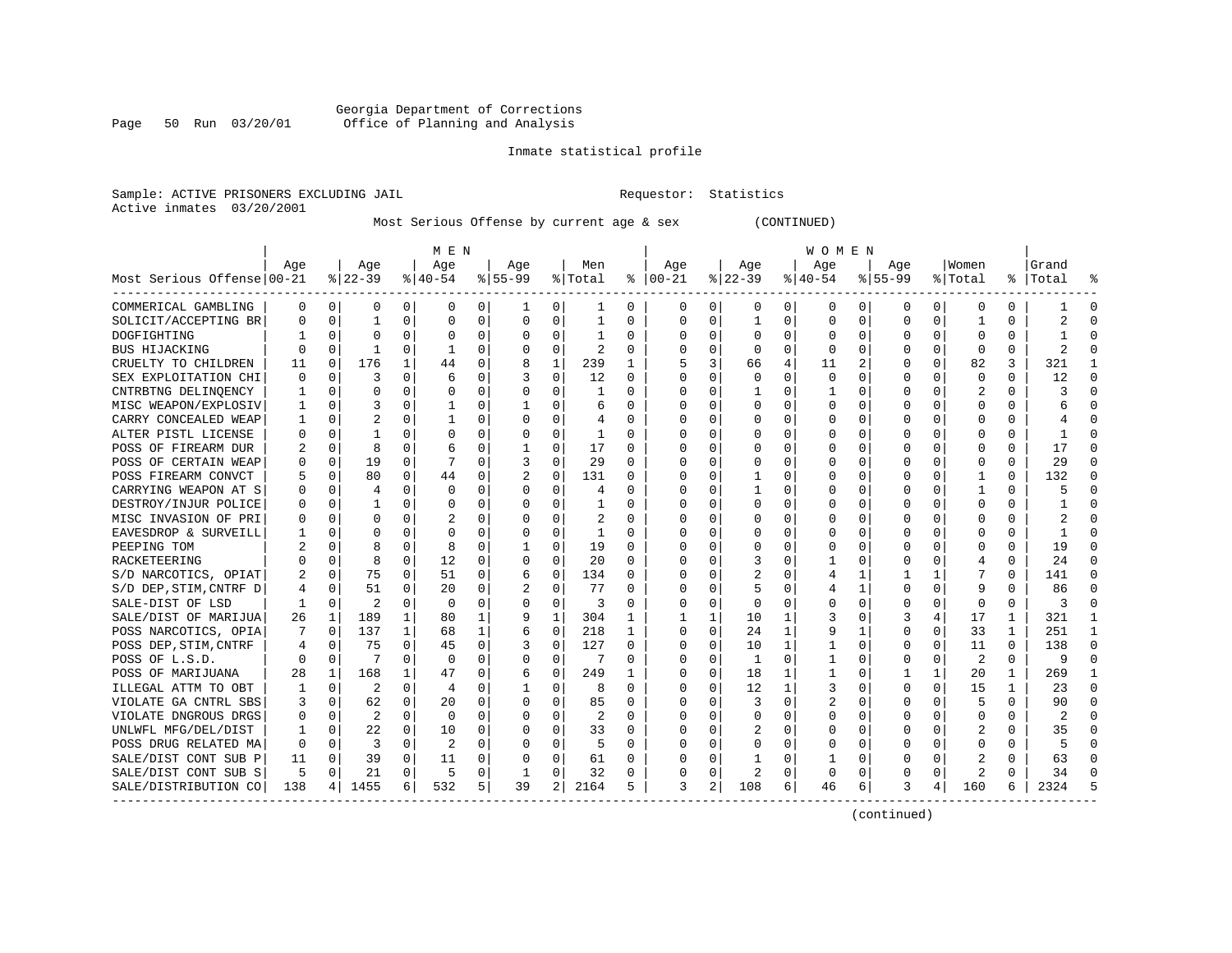#### Georgia Department of Corrections Page 51 Run 03/20/01 Office of Planning and Analysis

### Inmate statistical profile

| Sample: ACTIVE PRISONERS EXCLUDING JAIL | Requestor: Statistics |  |
|-----------------------------------------|-----------------------|--|
| Active inmates 03/20/2001               |                       |  |

Most Serious Offense by current age & sex (CONTINUED)

|                            | M E N        |             |              |              |                |          |          |             |         | W O M E N |               |                |          |             |          |             |           |              |              |              |           |          |
|----------------------------|--------------|-------------|--------------|--------------|----------------|----------|----------|-------------|---------|-----------|---------------|----------------|----------|-------------|----------|-------------|-----------|--------------|--------------|--------------|-----------|----------|
|                            | Aqe          |             | Age          |              | Aqe            |          | Aqe      |             | Men     |           | Age           |                | Aqe      |             | Aqe      |             | Aqe       |              | Women        |              | Grand     |          |
| Most Serious Offense 00-21 |              |             | $ 22-39 $    |              | $ 40-54 $      |          | $ 55-99$ |             | % Total |           | $8   00 - 21$ |                | $ 22-39$ |             | $ 40-54$ |             | $8 55-99$ |              | % Total      |              | %   Total |          |
| POSSESSION OF COCAIN       | 188          | 51          | 1515         | 6            | 604            | 6        | 51       | 3           | 2358    | 6         | 2             | 1              | 154      | 9           | 60       | 8           | 3         | 4            | 219          | 8            | 2577      | 6        |
| CRMNL ATPT VIOL SUBS       | 1            | 0           | 21           | 0            | 7              | 0        | 2        | 0           | 31      | 0         | $\Omega$      | 0              | -1       | 0           | $\Omega$ | $\mathbf 0$ | 0         | 0            | 1            | 0            | 32        | $\Omega$ |
| MISC. DRUGS TRAFFICK       | 16           | 0           | 196          | $\mathbf{1}$ | 48             | $\Omega$ |          | 0           | 263     | 1         | <sup>0</sup>  | $\Omega$       | 15       | $\mathbf 1$ |          | 1           | 1         | $\mathbf{1}$ | 23           | $\mathbf{1}$ | 286       | -1       |
| COCAINE LESS 200 GRA       | 10           | 0           | 325          | 1            | 105            | 1        | 18       | 1           | 458     | 1         | <sup>0</sup>  | $\Omega$       | 15       | 1           | 8        | 1           | 0         | $\Omega$     | 23           | 1            | 481       | -1       |
| COCAINE 201-400 GRAM       |              | 0           | 48           | 0            | 15             | 0        | 2        | 0           | 66      | $\Omega$  |               | 0              | 5        | 0           |          | 0           | 0         | O            | 8            | 0            | 74        | $\Omega$ |
| COCAINE 401 OR MORE        |              | $\mathbf 0$ | 86           | U            | 24             | 0        | 4        | 0           | 115     | $\Omega$  |               |                | 8        | 0           |          | 0           |           | 3            | 11           | 0            | 126       | $\cap$   |
| NARCOTICS LESS 14 GR       | <sup>0</sup> | 0           |              | U            | $\Omega$       | $\Omega$ | O        | $\Omega$    |         | $\Omega$  | ∩             | $\Omega$       | $\Omega$ | 0           | U        | 0           | U         | U            | $\mathbf 0$  | $\Omega$     |           |          |
| NARCOTICS 15-28 GRAM       | ∩            | $\Omega$    | 1            | U            | $\Omega$       | $\Omega$ | O        | $\Omega$    |         | $\Omega$  | ∩             | $\Omega$       | $\Omega$ | O           |          | $\Omega$    | U         | U            | $\Omega$     | $\Omega$     |           |          |
| NARCOTICS 29 MORE GR       | $\Omega$     | $\Omega$    | 4            | U            | 2              | $\Omega$ | O        | $\Omega$    | 6       | $\Omega$  |               | 0              | $\Omega$ | U           | O        | $\Omega$    | U         | 0            | $\Omega$     | 0            | 6         |          |
| MARIJUANA 101-2000 P       |              | 0           | 13           | $\Omega$     | 4              | $\Omega$ |          | $\Omega$    | 19      | $\Omega$  |               | $\Omega$       | -1       | 0           |          | $\Omega$    | 0         | 0            |              | 0            | 20        |          |
| MARIJUANA 2001-10000       | O            | 0           | $\mathbf{1}$ | 0            | $\Omega$       | $\Omega$ | O        | 0           | 1       | 0         |               | $\Omega$       | $\Omega$ | 0           |          | 0           | 0         | $\Omega$     | $\mathbf 0$  | 0            |           |          |
| TRFFKNG MTHAOUALONE>       |              | 0           | 1            | 0            | $\Omega$       | O        |          | 0           | 1       | O         |               | $\Omega$       | 0        | 0           |          | 0           | 0         | 0            | 0            | O            |           |          |
| AMPHETAMINE 28-199 G       |              | $\mathbf 0$ | 9            | 0            | 11             | 0        |          | $\Omega$    | 20      | 0         |               | $\Omega$       | 0        | 0           |          | 0           | 0         | 0            |              | 0            | 21        | $\cap$   |
| AMPHETAMINE 200-399        |              | $\mathbf 0$ | 3            | U            | $\mathbf 0$    | $\Omega$ | O        | $\Omega$    | 3       | $\Omega$  | $\Omega$      | $\Omega$       |          | 0           | U        | 0           | U         | 0            | 1            | $\Omega$     |           | $\Omega$ |
| AMPHETAMINE 400+ GRA       | O            | 0           | 7            | 0            | -1             | 0        | O        | 0           | 8       | $\Omega$  | <sup>0</sup>  | 0              | 1        | 0           | $\Omega$ | 0           | U         | 0            | -1           | $\Omega$     |           | $\cap$   |
| USE COMM FACLTY VIO        | $\Omega$     | 0           | 1            | U            | -1             | $\Omega$ | O        | $\Omega$    | 2       | $\Omega$  | ∩             | 0              | $\Omega$ | 0           | $\Omega$ | 0           | U         | 0            | <sup>0</sup> | $\Omega$     | 2         | ∩        |
| ATT/CONSPRCY COMMT C       |              | 0           | 17           | $\Omega$     | 5              | $\Omega$ |          | $\Omega$    | 25      | 0         | <sup>0</sup>  | 0              | 0        | 0           |          | 0           | 0         | 0            |              | 0            | 26        | ∩        |
| ILLGL DIST CONTRLLD        |              | $\mathbf 0$ | 0            | 0            | -1             | 0        | $\Omega$ | 0           | 1       | $\Omega$  | <sup>0</sup>  | $\Omega$       | $\Omega$ | 0           | $\Omega$ | 0           | 0         | 0            | 0            | O            |           | ∩        |
| VIOL MOTOR VEHICLE L       |              | 0           | 63           | U            | 31             | 0        |          | 0           | 105     | O         |               | 0              |          | 0           |          | 0           | 0         | O            |              | O            | 112       | $\Omega$ |
| DRVNG HABTL VIOLATOR       |              | $\mathbf 0$ | 210          | $\mathbf{1}$ | 192            | 2        | 34       | 2           | 437     |           | 0             | 0              | 8        | 0           | g        | 1           |           | $\mathbf{1}$ | 18           |              | 455       |          |
| HABIT TRAF VOIL/IMPA       | <sup>0</sup> | 0           | $\Omega$     | U            | 6              | 0        |          | $\Omega$    | 8       | $\Omega$  | $\cap$        | $\Omega$       | $\Omega$ | O           | ∩        | 0           | U         | U            | $\Omega$     | $\Omega$     |           | ∩        |
| HABIT TRAF VIOL/OTHE       |              | $\Omega$    |              | U            | $\Omega$       | $\Omega$ | U        | $\Omega$    | 2       | $\Omega$  | ∩             | 0              | $\Omega$ | O           | ∩        | $\Omega$    | U         | U            | $\Omega$     | $\Omega$     |           |          |
| MISC. MRALS/PBLIC H/       |              | $\Omega$    | 1            | 0            | -1             | $\Omega$ | O        | O           | 2       | $\Omega$  | ∩             | 0              | $\Omega$ | U           | U        | $\Omega$    | U         | 0            | $\Omega$     | 0            |           |          |
| VIOLATN GAME AND FIS       |              | $\Omega$    | 0            | 0            | $\Omega$       | $\Omega$ |          | $\Omega$    |         | 0         |               | $\Omega$       | $\Omega$ | 0           |          | $\Omega$    | U         | 0            | $\Omega$     | 0            |           |          |
| MISC CORRECTIONL INS       |              | $\Omega$    | 6            | 0            | $\Omega$       | $\Omega$ | O        | $\Omega$    |         | $\Omega$  |               | 0              | -1       | O           |          | 0           | U         | $\Omega$     | -1           | 0            |           |          |
| VIOLATION OTHR STATE       | $\Omega$     | 0           | 0            | 0            | $\overline{2}$ | O        |          | 0           | 2       | O         |               | $\Omega$       | $\Omega$ | 0           |          | 0           | 0         | $\Omega$     | $\Omega$     | 0            |           |          |
| CONSPIRACY                 | 16           | 0           | 60           | 0            | 10             | 0        |          | $\mathbf 0$ | 88      | $\Omega$  |               | $\Omega$       | 14       | 1           |          | 0           | 0         | $\Omega$     | 17           | 1            | 105       |          |
| CRIMINAL ATTEMPT           |              | $\mathbf 0$ | 20           | $\Omega$     | 11             | $\Omega$ |          | $\Omega$    | 37      | $\Omega$  | <sup>0</sup>  | $\Omega$       | 5        | 0           |          | 0           | $\Omega$  | $\Omega$     |              | $\Omega$     | 44        |          |
| AIRCRAFT HIJACKING         |              | 0           | $\mathbf{1}$ | 0            | $\Omega$       | $\Omega$ | U        | $\Omega$    | 1       | U         | $\cap$        | $\Omega$       | 0        | 0           | U        | 0           | U         | $\Omega$     | $\Omega$     | $\Omega$     |           | $\Omega$ |
| UNAUTH DIST RECRD DE       |              | 0           | 1            | $\Omega$     | $\Omega$       | $\Omega$ | O        | $\Omega$    | 1       | $\Omega$  | <sup>0</sup>  | 0              | $\Omega$ | $\Omega$    | $\Omega$ | 0           | U         | $\Omega$     | <sup>0</sup> | $\Omega$     |           | ∩        |
| CRIMINAL SOLICITATIO       |              | 0           | 8            | $\Omega$     |                | 0        | O        | $\Omega$    | 9       | 0         | <sup>0</sup>  | $\Omega$       | 0        | 0           | 0        | 0           | 0         | $\Omega$     | O            | 0            |           | ∩        |
| PARTY TO A CRIME           |              | $\mathbf 0$ | 3            | 0            | 2              | 0        | O        | 0           | 6       | 0         | 2             | 1              |          | 0           | $\Omega$ | 0           | 0         | $\Omega$     | 3            | O            |           |          |
| CRIMINAL TRESPASSING       | O            | 0           | $\Omega$     | 0            | 1              | 0        | 0        | 0           | 1       | 0         | 0             | 0 <sup>1</sup> | 0        | 0           | 0        | 0           | 0         | 0            | 0            | 0            |           |          |
| GANG PARTICIPATION         | 1            | 0           | 0            | 0            | 0              | 0        | O        | 0           | 1       | 0         | $\Omega$      | 0              | 0        | 0           | U        | 0           | O         | 0            | $\Omega$     | 0            |           |          |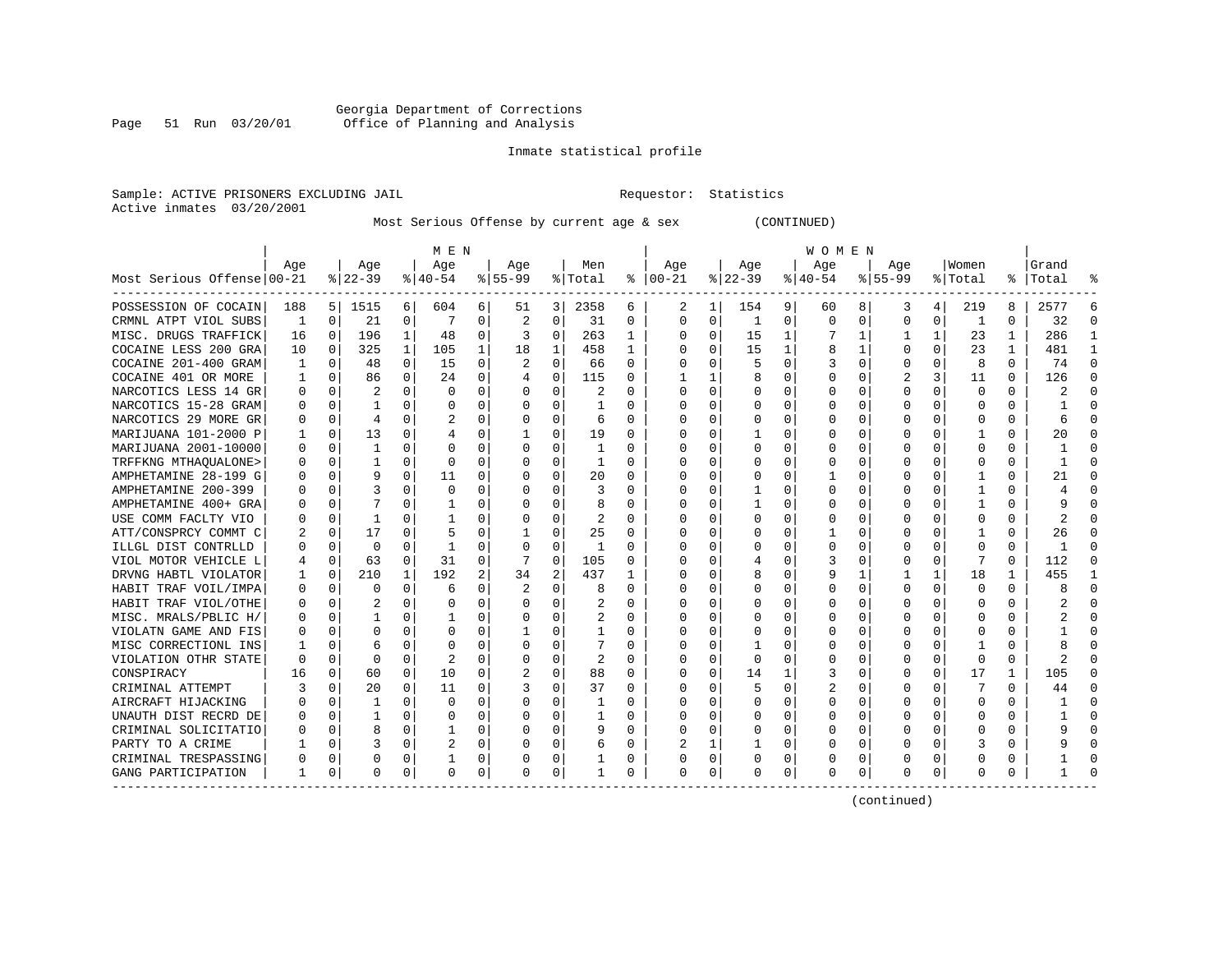|      |  |                 | Georgia Department of Corrections |  |  |
|------|--|-----------------|-----------------------------------|--|--|
| Page |  | 52 Run 03/20/01 | Office of Planning and Analysis   |  |  |

| Sample: ACTIVE PRISONERS EXCLUDING JAIL<br>03/20/2001<br>Active inmates |      |           |                              | Statistics<br>Requestor: |                                           |         |             |                     |             |          |             |  |  |
|-------------------------------------------------------------------------|------|-----------|------------------------------|--------------------------|-------------------------------------------|---------|-------------|---------------------|-------------|----------|-------------|--|--|
|                                                                         |      |           |                              |                          | Most Serious Offense by current age & sex |         | (CONTINUED) |                     |             |          |             |  |  |
|                                                                         | Age  | Age       | M E N<br>Age                 | Age                      | Men                                       | Age     | Age         | <b>WOMEN</b><br>Age | Age         | Women    | Grand       |  |  |
| Most Serious Offense 00-21                                              |      | $8 22-39$ | $8 40-54$                    | $8155 - 99$              | $\frac{8}{6}$<br>% Total                  | 00-21   | $ 22-39 $   | $8 40-54$           | $8155 - 99$ | % Total  | %   Total % |  |  |
| Total reported                                                          |      |           | 3658 100 25823 100 10907 100 |                          | 1590 100 41978 100                        | 163 100 | 1803 100    | 726 100             | 67 100      | 2759 100 | 44737 100   |  |  |
| Percent reported                                                        | 99.3 | 99.7      | 99.7                         | 99.4                     | 99.6                                      | 99.4    | 99.1        | 99.5                | 100.0       | 99.2     | 99.6        |  |  |
| NOT REPORTED                                                            | 27   | 78        | 37                           | 9                        | 151                                       |         | 17          | $\overline{4}$      | $\Omega$    | 22       | 173         |  |  |
| Total                                                                   | 3685 | 25901     | 10944                        | 1599                     | 42129                                     | 164     | 1820        | 730                 | 67          | 2781     | 44910       |  |  |